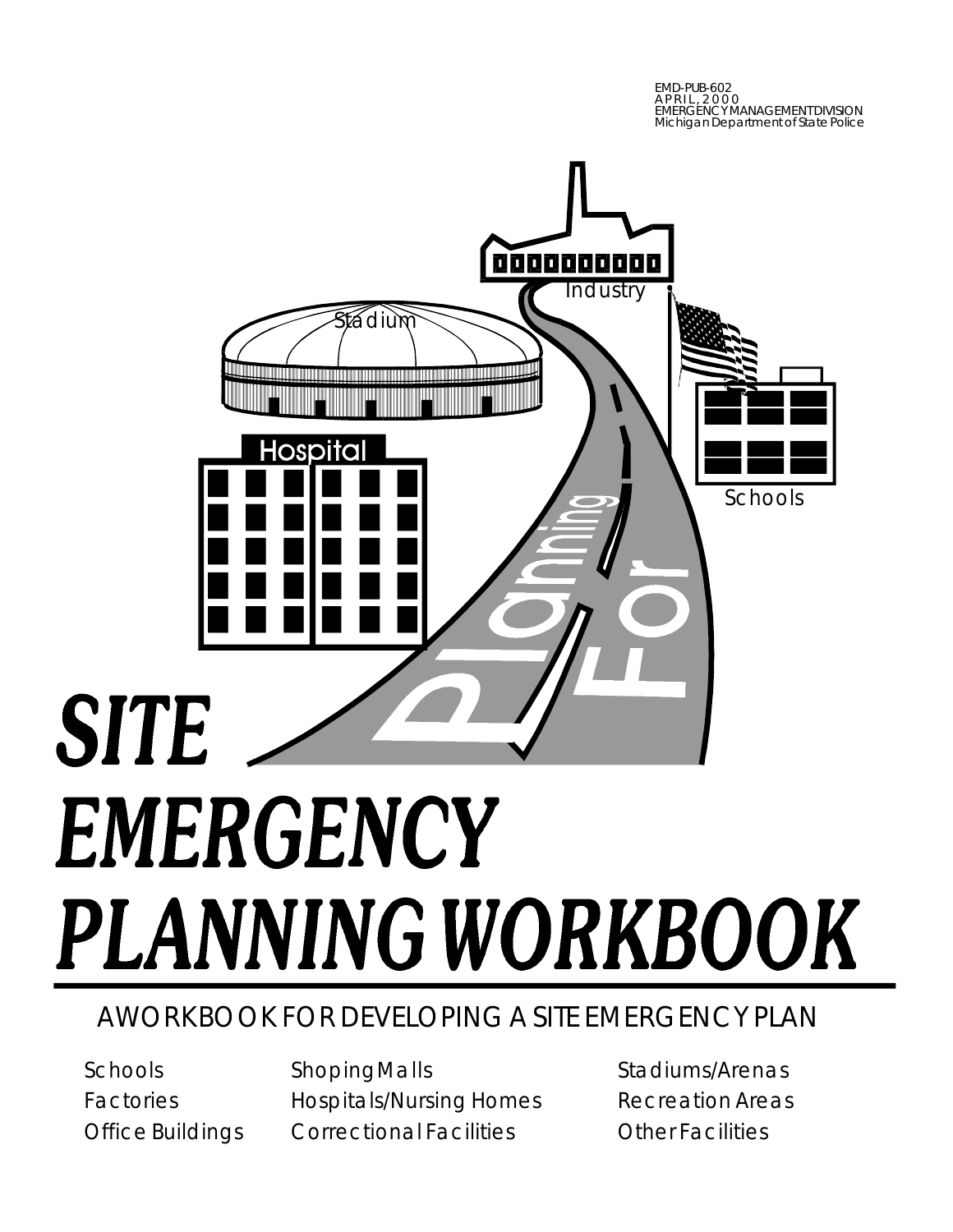## **TABLE OF CONTENTS**

|  | <b>Section One - The Planning Process</b> |  |  |  |
|--|-------------------------------------------|--|--|--|
|  |                                           |  |  |  |
|  |                                           |  |  |  |
|  |                                           |  |  |  |
|  |                                           |  |  |  |
|  |                                           |  |  |  |

## **Section Two - Sample Plan**

|--|--|--|--|--|--|--|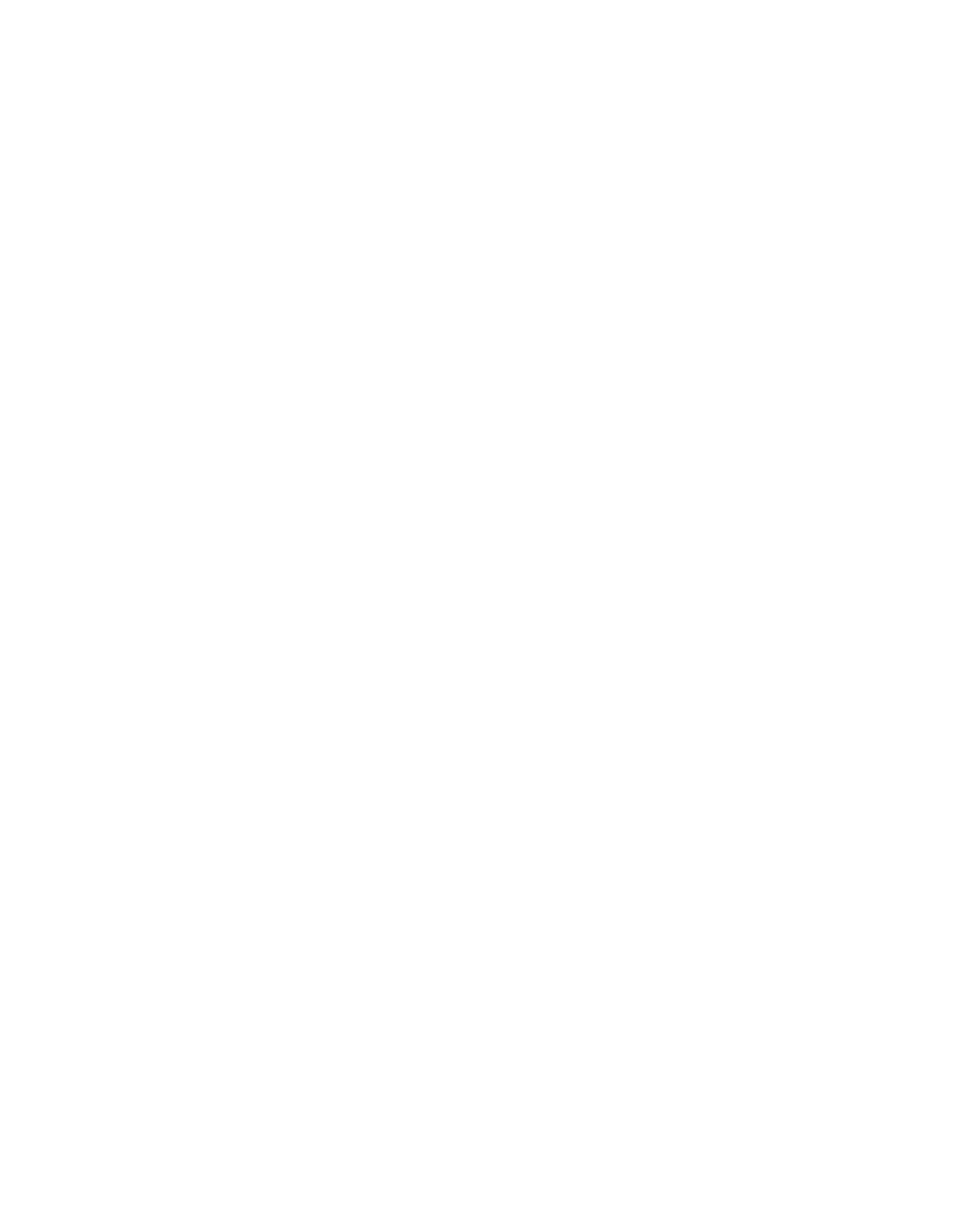## **Introduction**

## *Site Emergency Plan*

A site emergency plan describes, in detail, an organization's policy and procedures for coping with an emergency situation on site. These policies and procedures should define how the organization will protect people and property. Developing the plan is the process of assigning emergency related tasks to individuals in the organization, and outlining protective actions to be taken. A site emergency plan should be consistent with the local government's emergency operations plan.

## *Why Organizations Should Plan For Emergencies*

Time and again history has shown that a well thought out, coordinated response helps prevent personal injury, property damage, and lessen the resulting confusion. When an organization plans on how it will respond to an emergency threatening its operations, it is more likely to survive the incident. During a large scale disaster, local response agencies may be overwhelmed and unable to immediately respond to the organization's site. Employees and clients alike will need to know what to do to protect themselves during an emergency.

## *About this Workbook*

This workbook is intended to help the users develop a comprehensive site emergency plan. It is intended to be used by both very small organizations, as well as large complex organizations. This workbook focuses on responding and protecting people and property from an imminent or actual emergency situation.

Section One of the workbook describes the planning process; the steps to follow before developing a site emergency plan.

Section Two is a sample site emergency plan. The Sample Plan will utilize the information gathered in the planning process to complete the plan. The Sample Plan is organized by hazard situations.

## *Basic Site Emergency Planning Concepts*

Listed below are eight basic concepts involved in emergency management planning. The user should keep these eight concepts in mind while writing the plan:

- Appoint one person to implement the emergency plan and direct the organization's response at the site.
- Appoint a person from each work unit to carry out protective actions and other related emergency procedures.
- Establish a central location from which to coordinate response and make key decisions.
- Appoint a single person to validate and coordinate the dissemination of emergency information.
- Establish adequate communication and warning capabilities.
- Establish adequate evacuation procedures and sheltering capabilities.
- Establish damage assessment capabilities.
- Protect vital records.

## *To Begin*

Briefly review the Sample Plan found in Section Two. This brief review will enable the user to understand the purpose of the planning process steps in Section One. Through Section One, the user will collect the information needed to complete the sample plan in Section Two working through the following four steps:

- Building the Site Emergency Team
- Conducting a Hazard Analysis
- Performing a Capability Assessment
- Creating a Vital Record Preservation Program

Before writing the site emergency plan, it is suggested that the following steps be taken:

- Design a plan format.
- Assign different sections of the plan to be written by the various team members.
- Set date for completion of section drafts.
- Set date to meet with each section author to read. discuss, and revise.
- Set date for draft revision completion.

Once the plan is complete the final step is to conduct training on the site emergency plan. Section One ends with a description on how to implement the new site emergency plan. Good Luck!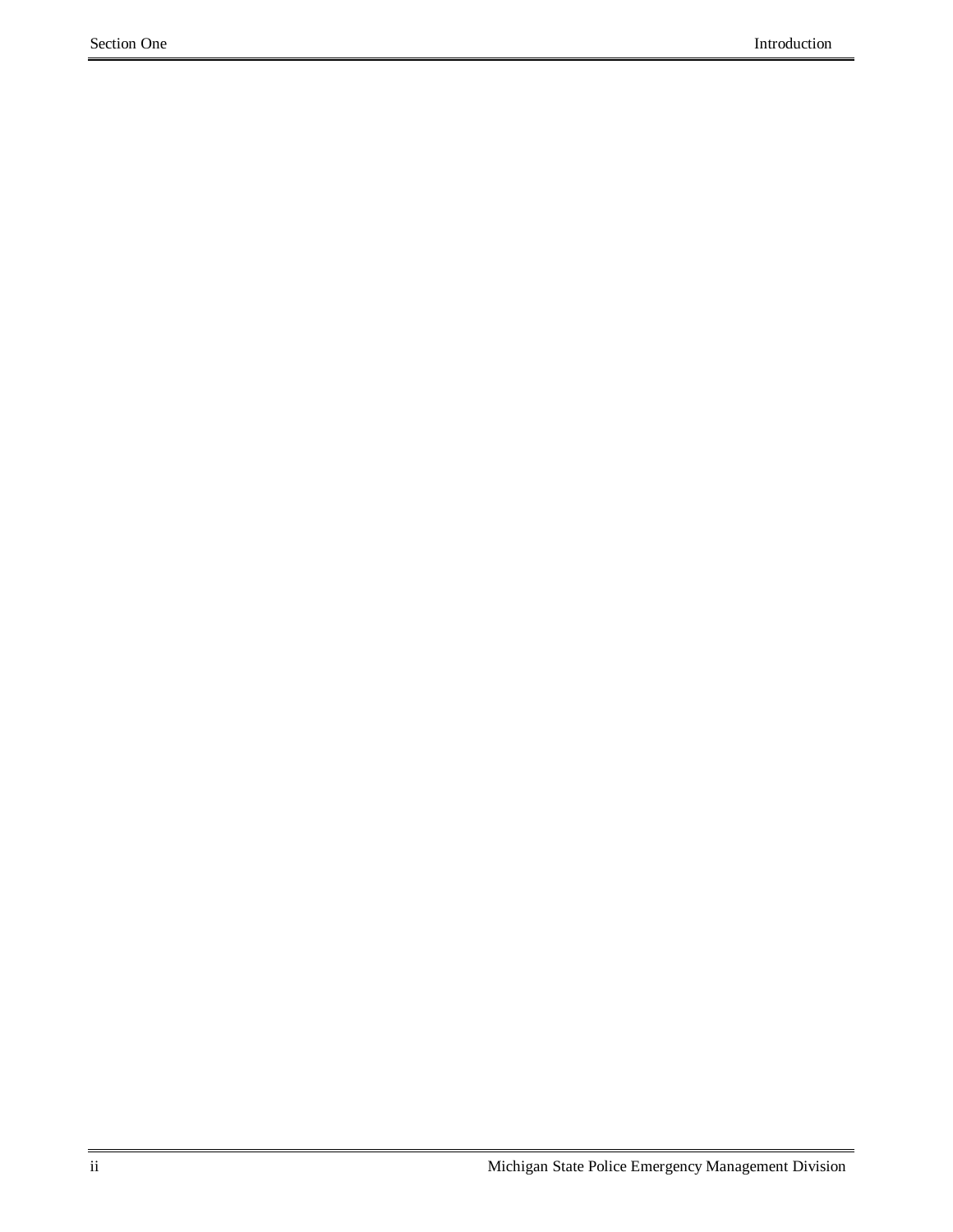# **Section One The Planning Process**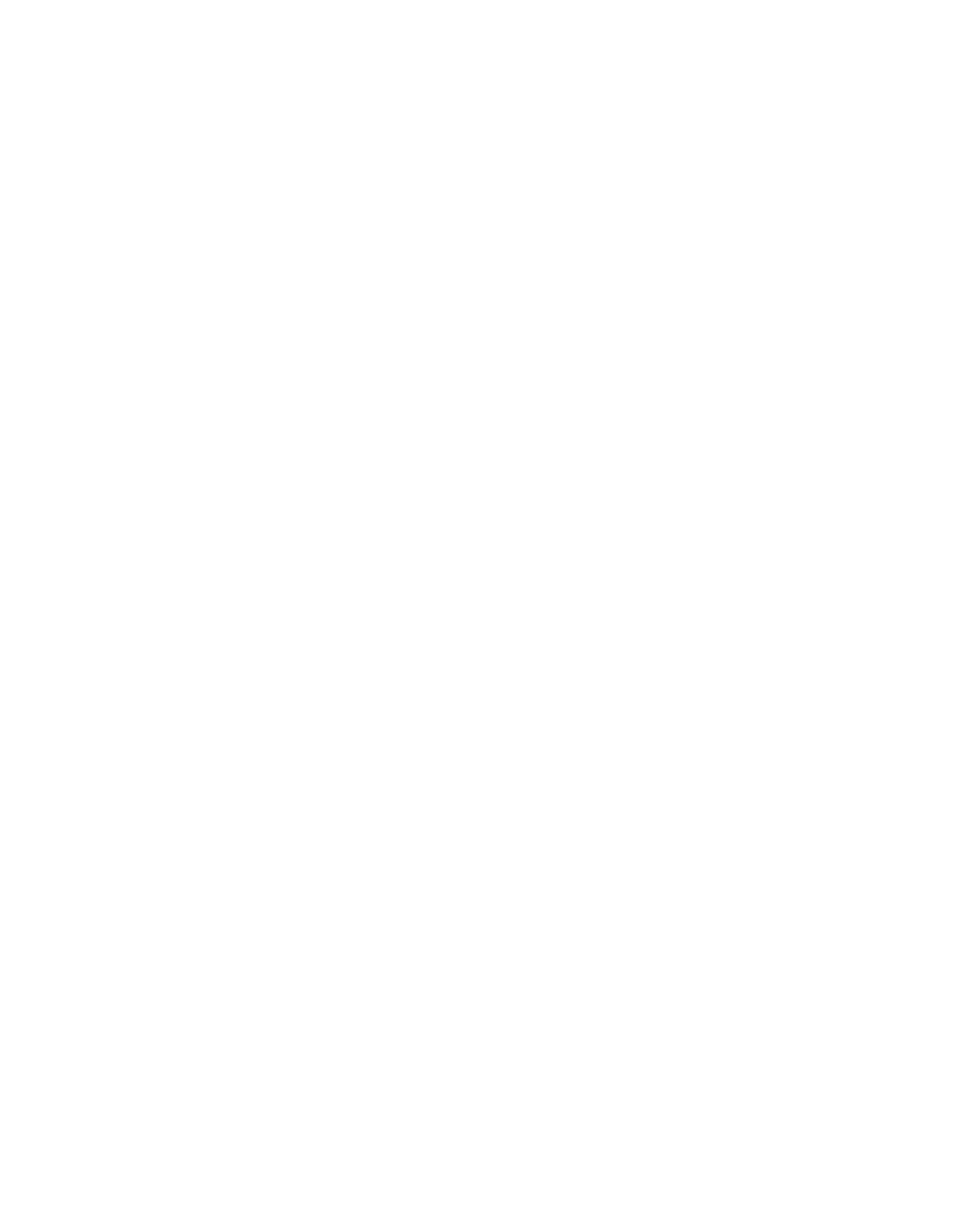## **Step 1: Building The Site Emergency Team**

## *Team Composition*

The size of an organization's site emergency team will depend upon the size of the organization, what resources are available, and what tasks are required. Team members should be involved in both planning and response activities. A doctor's office or an insurance agency may only have one person as the site emergency team, for example, the office manager. A small business, shop, or hospital may only have one or two key people on the team. A large factory, school, or prison may have a person from each functional area in the organization on the team.

There are several reasons why a team concept is best when developing a site emergency plan. Team work:

- insures all necessary issues are presented;
- reinforces staff acceptance of the plan;
- decreases the work load for team participants;
- increases staff awareness of the plan.

Upper management support and approval is crucial to the project. This approval gives the project the authority to request assistance and resources from other departments. One recommendation is to have upper management appoint individuals or positions to the site emergency team. Another suggestion, if possible, is to write site emergency tasks into position descriptions.

Remember to include the local emergency management coordinator's input in the planning. The local emergency management coordinator can provide information on how the jurisdiction's response agencies can, and probably will, respond.

Emergency situations require that certain emergency tasks be performed. Such emergency tasks should be identified beforehand and assignments made for performing them. The next few pages describe sample site emergency team positions that fulfill necessary emergency tasks. Organizations may or may not be able to fulfill each position. Therefore, it may be necessary to create unique positions that combine different tasks. These same positions will be used in the Sample Plan found in Section Two of this book. Each of the eight basic planning concepts described in the introduction must be incorporated in team positions.

## *Director*

The director is responsible for overseeing all aspects of preparing for and responding to an emergency situation. This position requires making decisions on protective actions, operations, and expenditures. In smaller

organizations, this person may also fulfill the duties of the site emergency coordinator. This person receives information and recommendations from the site emergency coordinator and other advisors, then makes the necessary decisions.

Typical day to day job titles of the director are: Chief Executive Officer, President, Director, Superintendent.

## *Site Emergency Coordinator*

The site emergency coordinator is responsible for maintaining the site emergency plan and ensuring that all members are trained and knowledgeable in performing their tasks **before** an emergency occurs. During an actual emergency or disaster, the site coordinator does not necessarily make the decisions concerning protective actions, but coordinates the implementation of all necessary tasks in the site emergency team. It is very important to have someone in this role who is comfortable making recommendations to upper management and is capable of taking action during a crisis.

The person selected to be site emergency coordinator should have the following qualifications:

- Possess a thorough knowledge and understanding of the site layout and operation.
- Hold a responsible position within the onsite organization with the authority to implement protective measures and commit resources and personnel.
- Possess leadership qualities and have the ability to operate under stressful conditions.
- Possess a rudimentary knowledge of the basic concepts of emergency management and local government operations.

Typical job titles of the site emergency coordinator are: Vice President, Manager, Principal, Assistant Principal, Administrator, Facility Manager, Warden, Deputy Warden, Park Manager.

## *Unit Emergency Coordinator(s)*

Unit emergency coordinators are responsible for ensuring that the protective actions for a certain work area are carried out. This position entails training people in the different protective actions before an actual emergency and notifying personnel of the decision for protective action during an emergency. Unit emergency coordinators may also have other responsibilities before or during an emergency.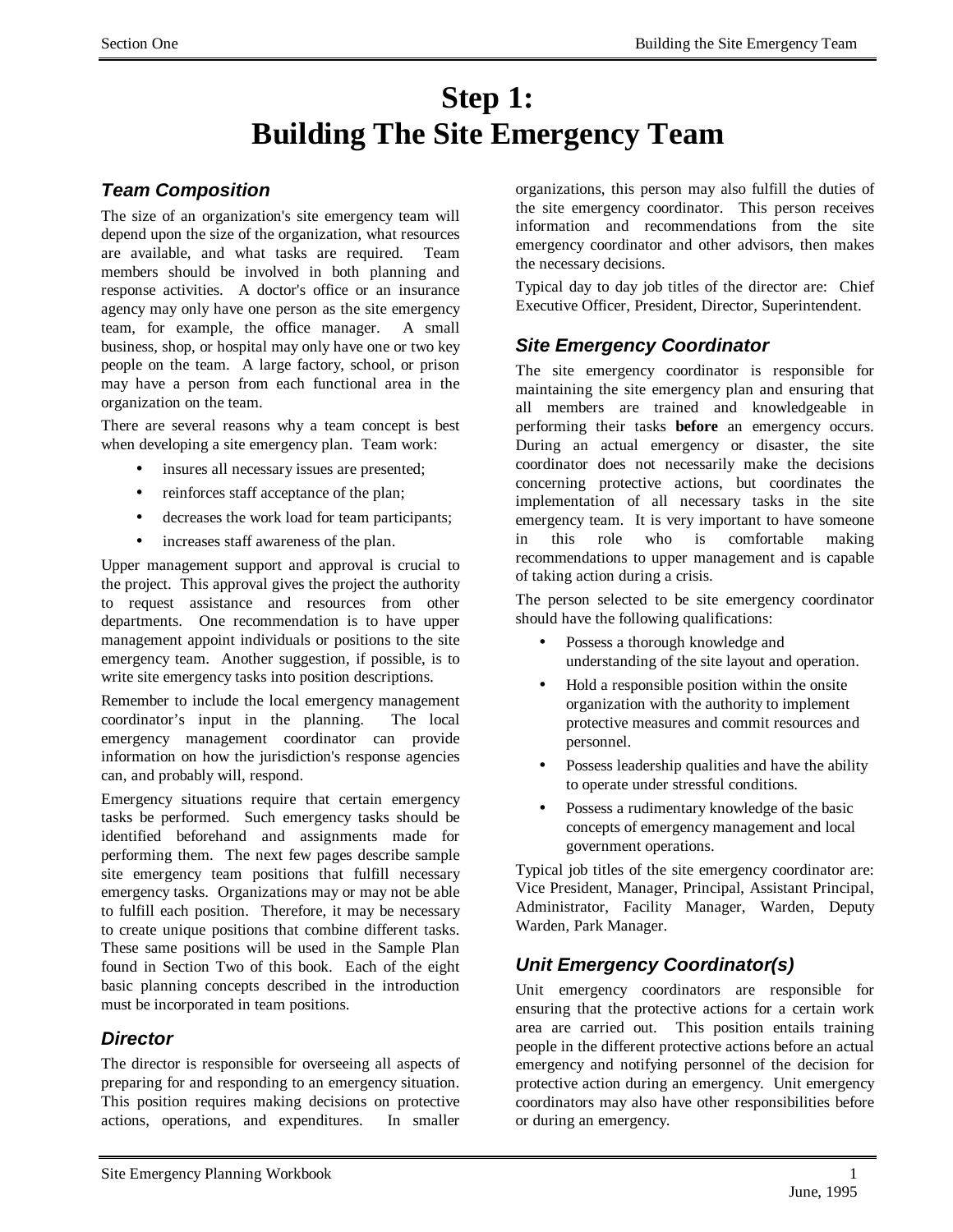The people selected to be unit emergency coordinators should have the following qualifications:

- Possess knowledge and understanding of the site layout, and a thorough knowledge of the operation of their work unit.
- Hold a responsible position within their work unit with the authority to direct and commit resources and personnel.
- Possess leadership qualities and have the ability to operate under stressful conditions.

Typical job titles of unit emergency coordinators are: Foreman, Supervisor, Teacher, Resident Assistant, Floor Supervisor, Usher, Charge Nurse, Floor Nurse, Security Guard, Corrections Officer, Park Ranger.

## *Emergency Warning/Communications Coordinator*

The emergency warning/communications coordinator position is responsible for maintaining communication equipment, such as portable radios, ham radios, telephone systems, call out systems, etc. The warning/ communications coordinator position maintains a log of the different messages or information coming into and leaving the site during an emergency. This position is also responsible for activating the primary warning system within the facility, such as starting an alarm, making a public announcement, etc.

Typical job titles of the emergency warning/communications coordinator are: Secretary, Receptionist, Clerk, Telephone Operator, Administrative Assistant.

## *Emergency Assessment Coordinator*

The emergency assessment coordinator is responsible for collecting, verifying and displaying statistical information about the emergency situation to other team members, as well as the local emergency management organization. Site emergency team members and local emergency responders may use this information for response efforts and generating reports. This position also maintains a record or diary of events and decisions during the emergency.

Typical job titles of the emergency assessment coordinator are: Controller, Administrative Assistant, Accountant, Bookkeeper, Manager, Assistant Manager, Purchasing Agent.

## *Emergency Information Coordinator*

The emergency information coordinator is responsible for developing news releases, answering media questions, ensuring that protective actions are publicized for all employees, etc. This individual should be

comfortable working with the media and have a clear understanding of management's priorities.

Typical job titles of the emergency information coordinator are: Public Relations Director, Corporate Communications Director, Administrative Assistant, Personnel Director.

## *Emergency Maintenance Coordinator*

The emergency maintenance coordinator is responsible for controlling site mechanical systems and ensuring that they are shut down properly during an emergency situation. This individual may assist in setting up barricades, providing maps of utility systems to local responders, etc.

Typical job titles of the emergency maintenance coordinator are: Janitor, Housekeeping Supervisor, Maintenance Worker, Technician, Engineer, Equipment Technician, Executive Housekeeper, Laborer, Custodian, Electrician, Plumber, Carpenter, Groundskeeper.

## *Emergency Medical Coordinator*

The emergency medical coordinator position is responsible for providing immediate care to injured persons, as well as the collecting and compiling of health and medical-related disaster information. The emergency medical coordinator may help coordinate offsite medical assistance. Not all sites have onsite medical personnel available to fill this position. For those that do not, immediate care of injured persons during a disaster will be performed primarily by offsite medical responders. Larger sites, whenever possible, should appoint someone as a liaison to offsite medical personnel.

Typical job titles of the emergency medical coordinator are: Physician, Physicians Assistant, Emergency Medical Technician, Nurse, Paramedic, Nurses Aide.

## *Emergency Security Coordinator*

The emergency security coordinator position is responsible for controlling the movement of people and vehicles at the site, preventing unauthorized entry onto the site, etc. Not all sites have onsite security personnel available. However, someone should be assigned responsibility for coordinating this function with offsite law enforcement personnel.

Typical job titles of the emergency security coordinator are: Security Guard, Corrections Officer, Other available personnel.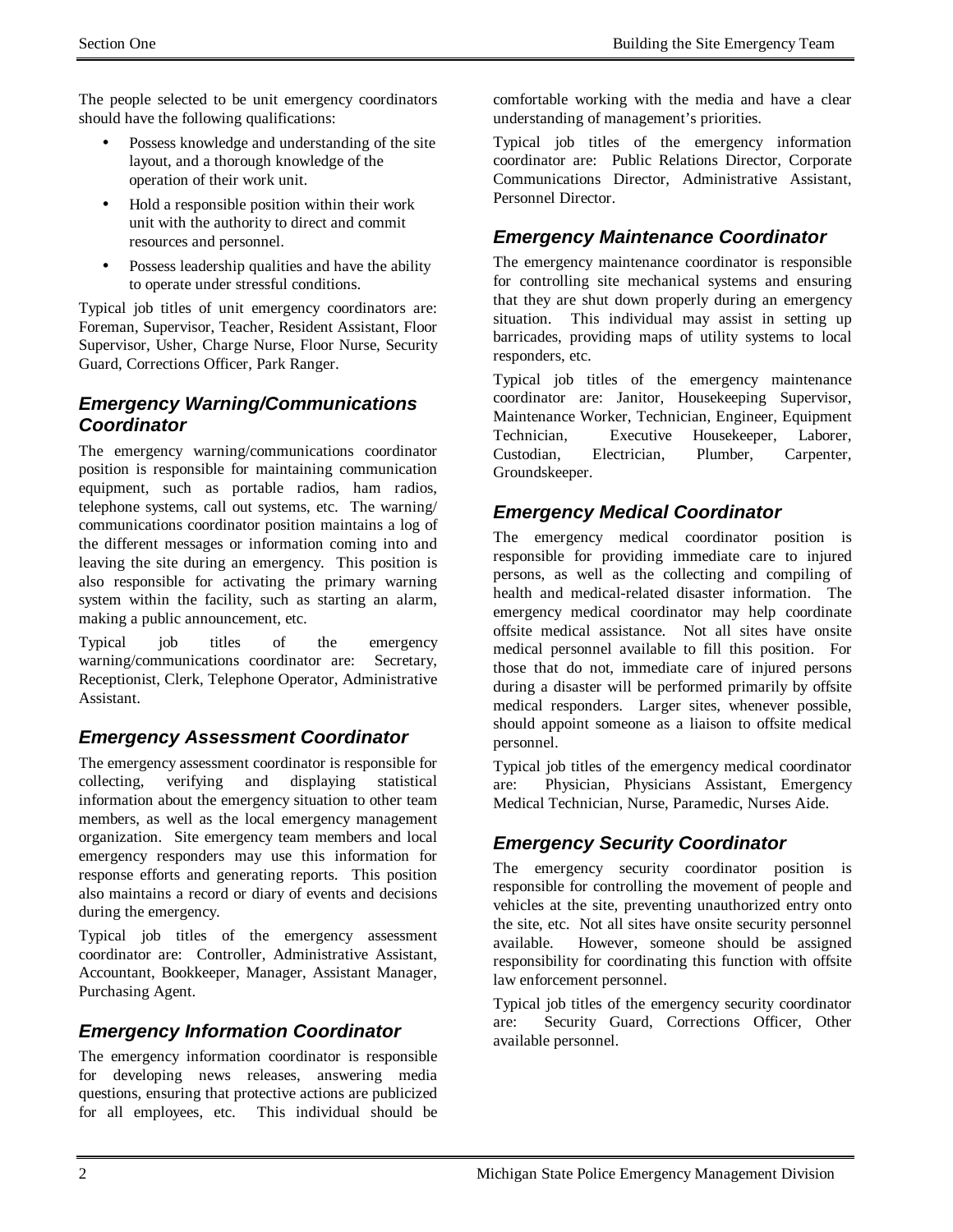## *Other Possible Coordinating Positions*

List other emergency positions and tasks unique to the site. Zoological parks and racetracks should plan for evacuating or sheltering animals. Amusement parks and fairgrounds should consider evacuating or sheltering patrons. Some sites may need to consider providing for non-ambulatory clients, coping with large public gatherings, securing and/or transporting prisoners, etc.

## *Worksheet Instructions*

Use the following page to create positions for the organization and to plan who will fill each position. This worksheet can be used in the Sample Plan as the Distribution Page.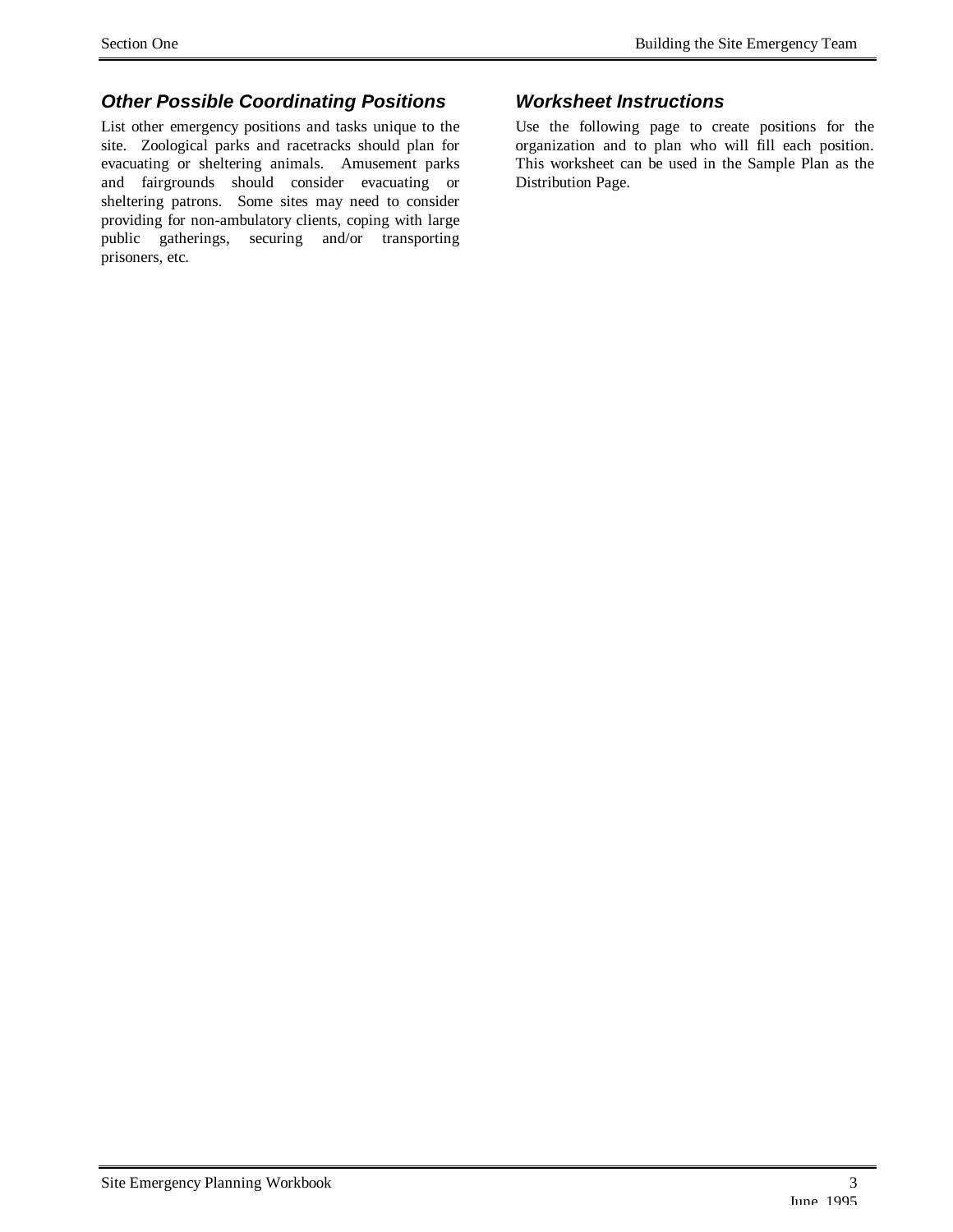## **The Site Emergency Team**

| <b>Emergency Position</b>                   | Name & Work Unit | <b>Telephone and Pager</b><br><b>Numbers</b> |
|---------------------------------------------|------------------|----------------------------------------------|
| Director                                    |                  |                                              |
| Site Emergency Coordinator                  |                  |                                              |
| Alternate Site Emergency.<br>Coordinator    |                  |                                              |
| Unit Coordinator                            |                  |                                              |
| (note the work unit)                        |                  |                                              |
| Unit Coordinator                            |                  |                                              |
| Unit Coordinator                            |                  |                                              |
| Unit Coordinator                            |                  |                                              |
| Warning/Communications<br>Coordinator       |                  |                                              |
| <b>Emergency Assessment</b><br>Coordinator  |                  |                                              |
| <b>Emergency Information</b><br>Coordinator |                  |                                              |
| <b>Emergency Maintenance</b><br>Coordinator |                  |                                              |
| <b>Emergency Medical</b><br>Coordinator     |                  |                                              |
| <b>Emergency Security</b><br>Coordinator    |                  |                                              |
|                                             |                  |                                              |
|                                             |                  |                                              |
|                                             |                  |                                              |
|                                             |                  |                                              |
|                                             |                  |                                              |
|                                             |                  |                                              |
|                                             |                  |                                              |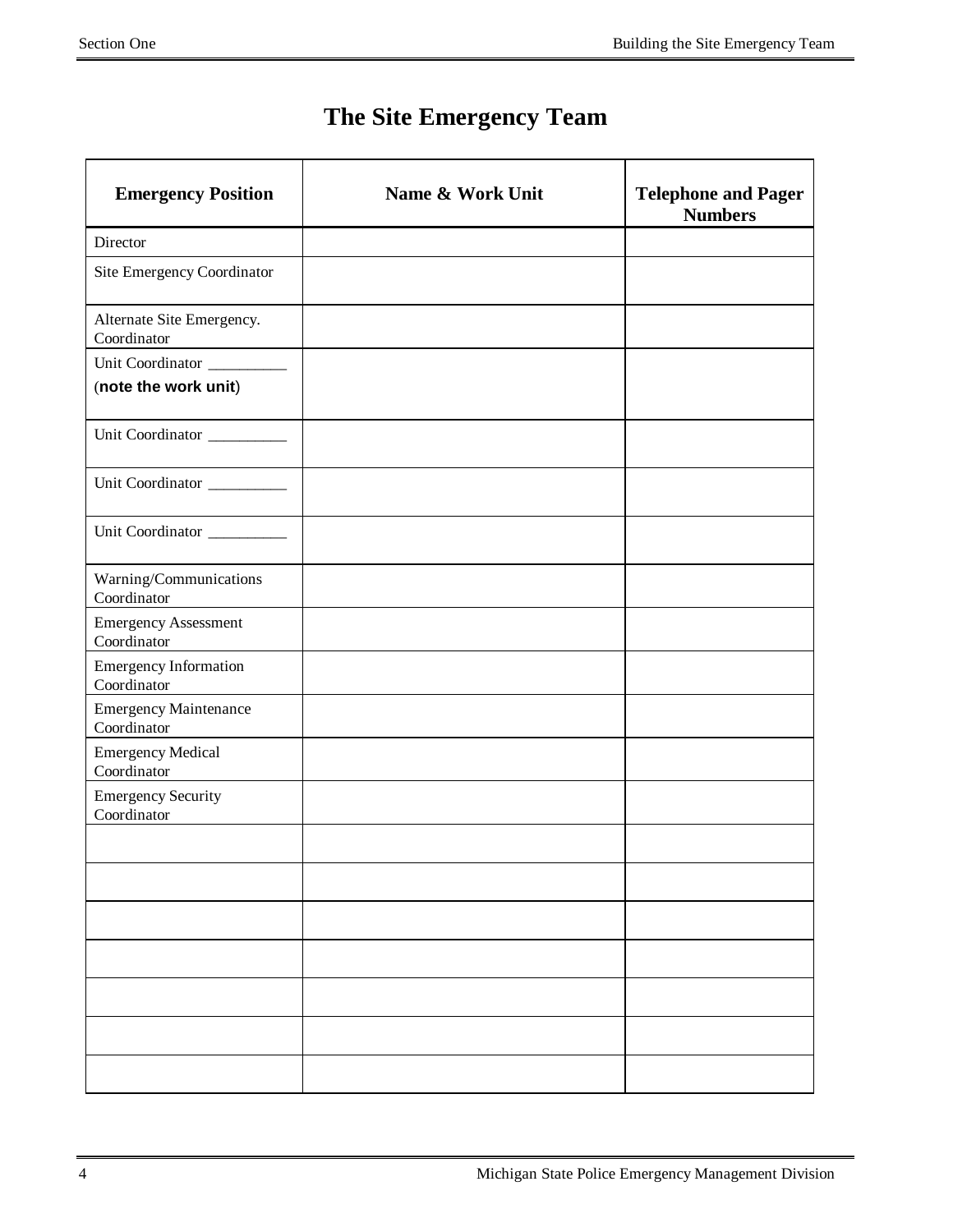## **Step 2: Conducting a Hazard Analysis**

## *Purpose*

The purpose of a hazard analysis is to determine the hazards a site is most susceptible and vulnerable to experiencing. By determining those hazards prior to development, the site emergency plan will be realistic. For example, if a site is not in a flood plain, why should time be spent developing procedures for a flood? If a site is bordered by a railroad track or highway, then procedures should be developed to protect life and property in the event of a hazardous material incident.

## *Starting Point*

A good place to look for information regarding potential hazards is the local emergency management office. This office can describe the disaster history of the community, the location of flood plains, frequency of tornadoes, and so on. The local library may also provide some insight on local disasters.

## *Considerations*

Look at disasters or emergencies that have occurred in the community, for example: tornadoes, wind storms, severe winter weather, heavy rains, forest fire, flooding, utility problems, transportation accidents, etc. Consider the geographic location of the site to flood plains, nuclear power plants, heavy forest, major transportation routes, and neighboring sites which might be hazardous. Look into past emergency events onsite. Consider technological problems that could occur due to problems on the site, such as heating and cooling systems, incinerator problems, power failure, etc. Consider the construction of buildings on the site. Do the buildings pose any hazards, such as building collapse?

## *Hazard Analysis Worksheet*

Using the worksheet on the next page examine the listed hazards. List any other possible hazards that the site may face under the first column labeled "Hazards". Cross off any hazards that are not possible, for example the "onsite hazardous material" incident.

Using a scale of 1 to 3, estimate the possibility of each listed hazard.

- **1. unlikely or low possibility**
- **2. maybe or average possibility**
- **3. likely or high possibility**

In the next three columns labeled, "Employee Impact," "Property Impact," and "Economic Impact" use a 1 to 3 scale. Using the 1 to 3 scale estimate the possible impact of each hazard on the employees, property and business. Use a worse case scenario to estimate the probable impact.

- **1. low impact** (few hours lost productivity, nick and scratches injuries, slight property damage.)
- **2. moderate impact** (loss of wage, loss of short term productivity, serious bodily injury, moderate property damage.)
- **3. high impact** (loss of employment, loss of life, destruction of property and business.)

After factoring each impact area, total the row for each hazard. Using the totals, prioritize the hazards to determine which hazards to plan for first. Depending on the needs and resources of the organization, complete the low priorities as possible, or not at all.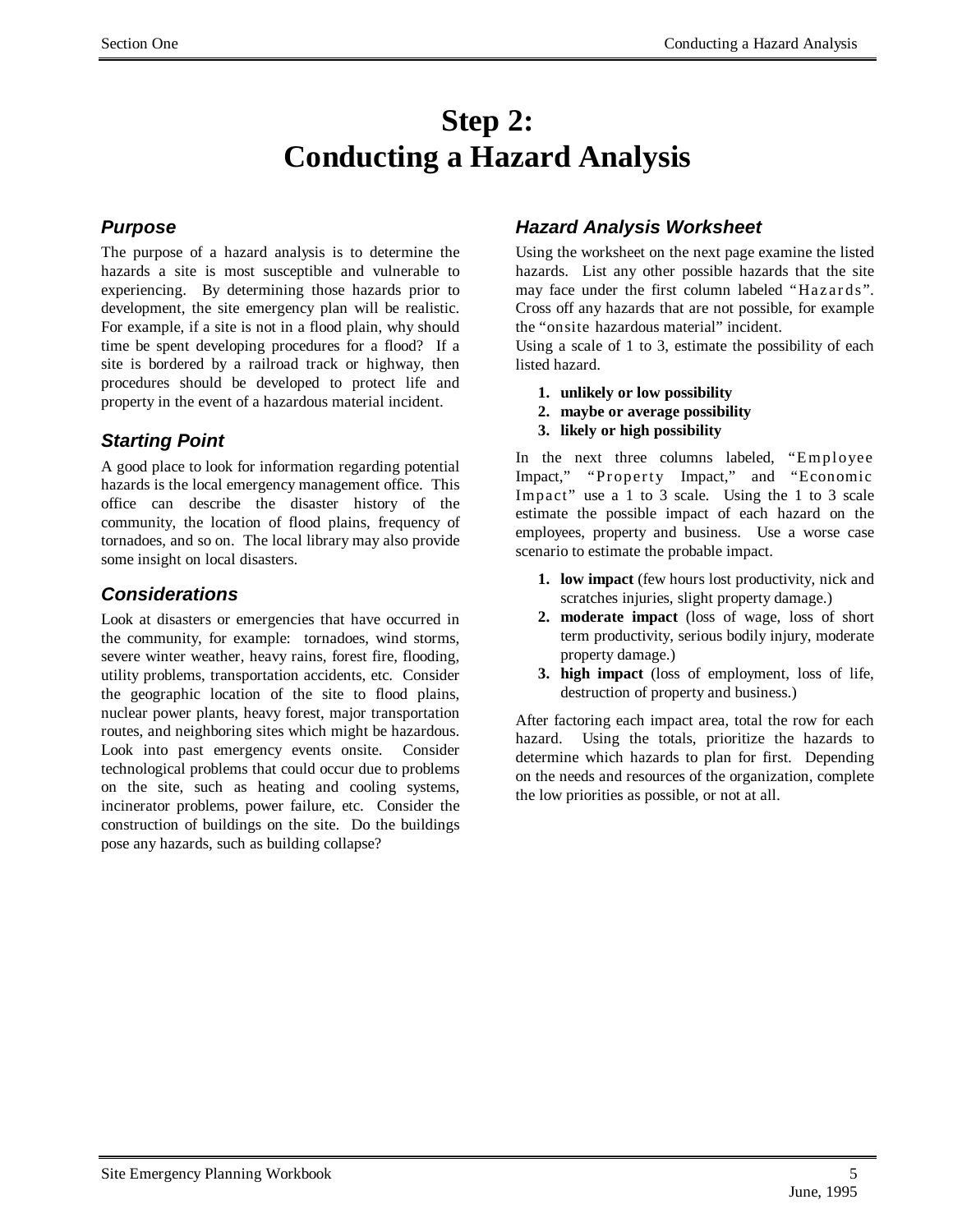| <b>Hazards</b>         | <b>Possibility</b> | <b>Employee</b><br><b>Impact</b> | <b>Property</b><br><b>Impact</b> | <b>Economic</b><br><b>Impact</b> | <b>Total</b><br><b>Possible</b><br><b>Impact</b> |
|------------------------|--------------------|----------------------------------|----------------------------------|----------------------------------|--------------------------------------------------|
| Fire                   |                    |                                  |                                  |                                  |                                                  |
| Tornado                |                    |                                  |                                  |                                  |                                                  |
| Severe Winter<br>Storm |                    |                                  |                                  |                                  |                                                  |
| Flood                  |                    |                                  |                                  |                                  |                                                  |
| Onsite Haz/Mat*        |                    |                                  |                                  |                                  |                                                  |
| Off-site<br>Haz/Mat*   |                    |                                  |                                  |                                  |                                                  |
| <b>Bomb Threat</b>     |                    |                                  |                                  |                                  |                                                  |
| Civil Unrest           |                    |                                  |                                  |                                  |                                                  |
| Utility                |                    |                                  |                                  |                                  |                                                  |
|                        |                    |                                  |                                  |                                  |                                                  |
|                        |                    |                                  |                                  |                                  |                                                  |
|                        |                    |                                  |                                  |                                  |                                                  |
|                        |                    |                                  |                                  |                                  |                                                  |
|                        |                    |                                  |                                  |                                  |                                                  |
|                        |                    |                                  |                                  |                                  |                                                  |
|                        |                    |                                  |                                  |                                  |                                                  |
|                        |                    |                                  |                                  |                                  |                                                  |
|                        |                    |                                  |                                  |                                  |                                                  |
|                        |                    |                                  |                                  |                                  |                                                  |

## **Hazard Analysis Worksheet**

(\* - Haz/Mat means Hazardous Materials)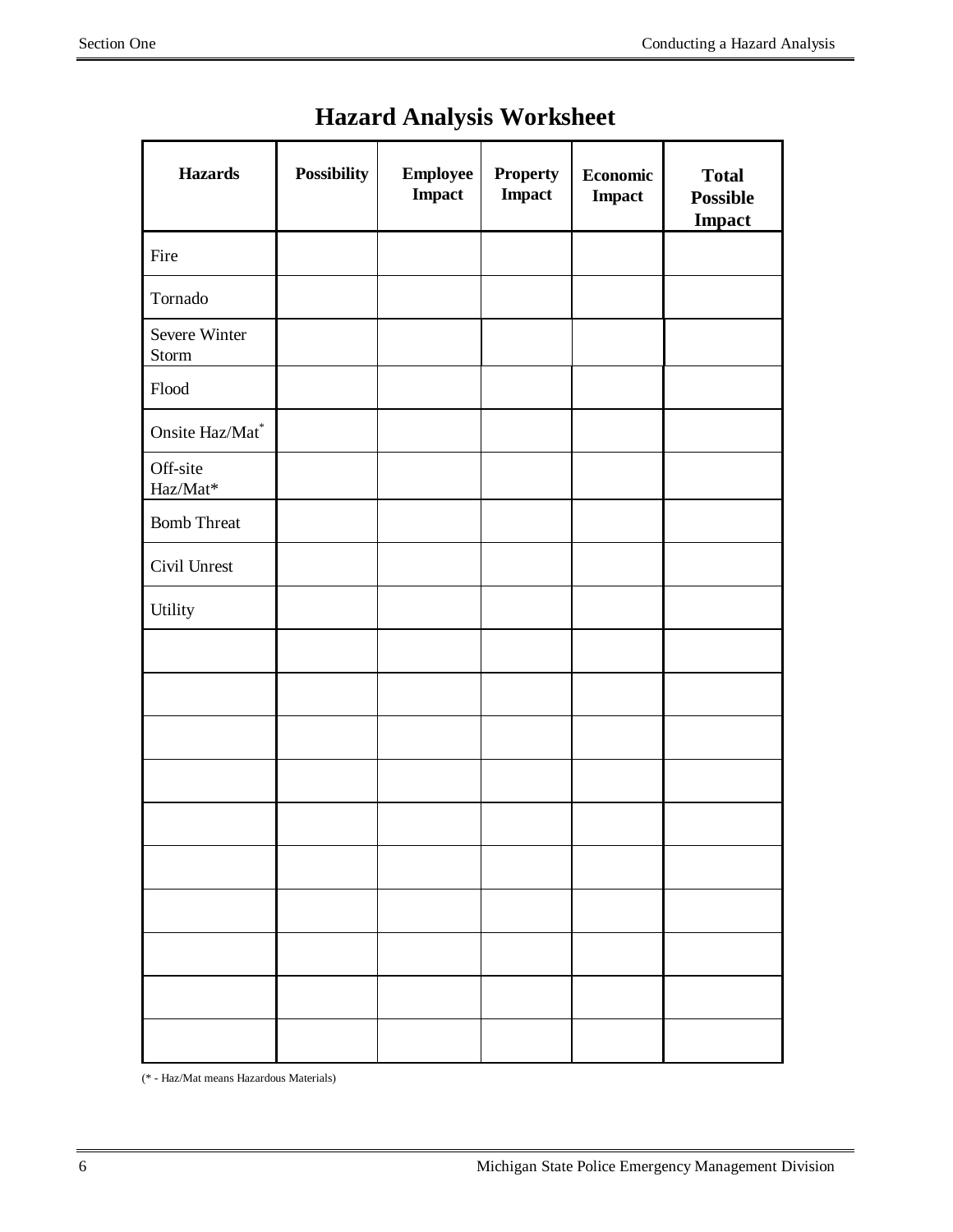## **Step 3: Performing a Capability Assessment**

## *Purpose*

By assessing an organization's ability to respond to an emergency situation, the planning team can determine what resources are already available and what resources may be needed. There are four areas that should be assessed: Employee Skills, Equipment, Local Response Capability and Facilities.

## *Employee Skills*

The site emergency team should canvass employees for special skills they possess that could be used during an emergency situation. Each employee should be asked if they would be willing to assist during an emergency. Below are some skills to look for in employees. Management may want to consider holding workshops or seminars to increase employee skills.

- life saving
- public relations
- communications (ham radio operators)
- tornado spotters
- firefighters

## *Equipment*

Survey the site for equipment resources that may be needed to respond to the hazards identified in Step 2. For example, if the site lacks an alarm system or public address system, what can be done to warn employees during a tornado warning? Management may want to consider budgeting to replace old, broken equipment, or to obtain non-existent equipment. Examples of equipment features include the following:

- sprinkler system
- dry fire suppression system
- alarm system
- public address system
- radio communications
- fire extinguishers
- flashlights
- portable radio
- spare batteries

## *Local Response Capability*

The site emergency team should identify what resources local response agencies have available and how those agencies plan to respond to an incident at the site. In order to respond effectively, the team should work with the local emergency management coordinator, fire, police, and emergency medical services. Think about the following issues:

- How familiar is the local fire department with the site?
- How will the fire department respond to different incidents identified as hazards, such as a bomb threat?
- Does the jurisdiction have a hazardous material team?
- How will the police department respond to different incidents identified as hazards,?
- How can the local emergency management office help?

## *Facilities*

The Sample Plan in Section Two suggests utilizing four types of facilities: an Emergency Control Center, a Media Center, an Evacuation Assembly Area, and a Tornado Shelter. Following is a brief description of all four facilities. After reading the descriptions, determine a place that can fulfill the requirements of each of these facilities.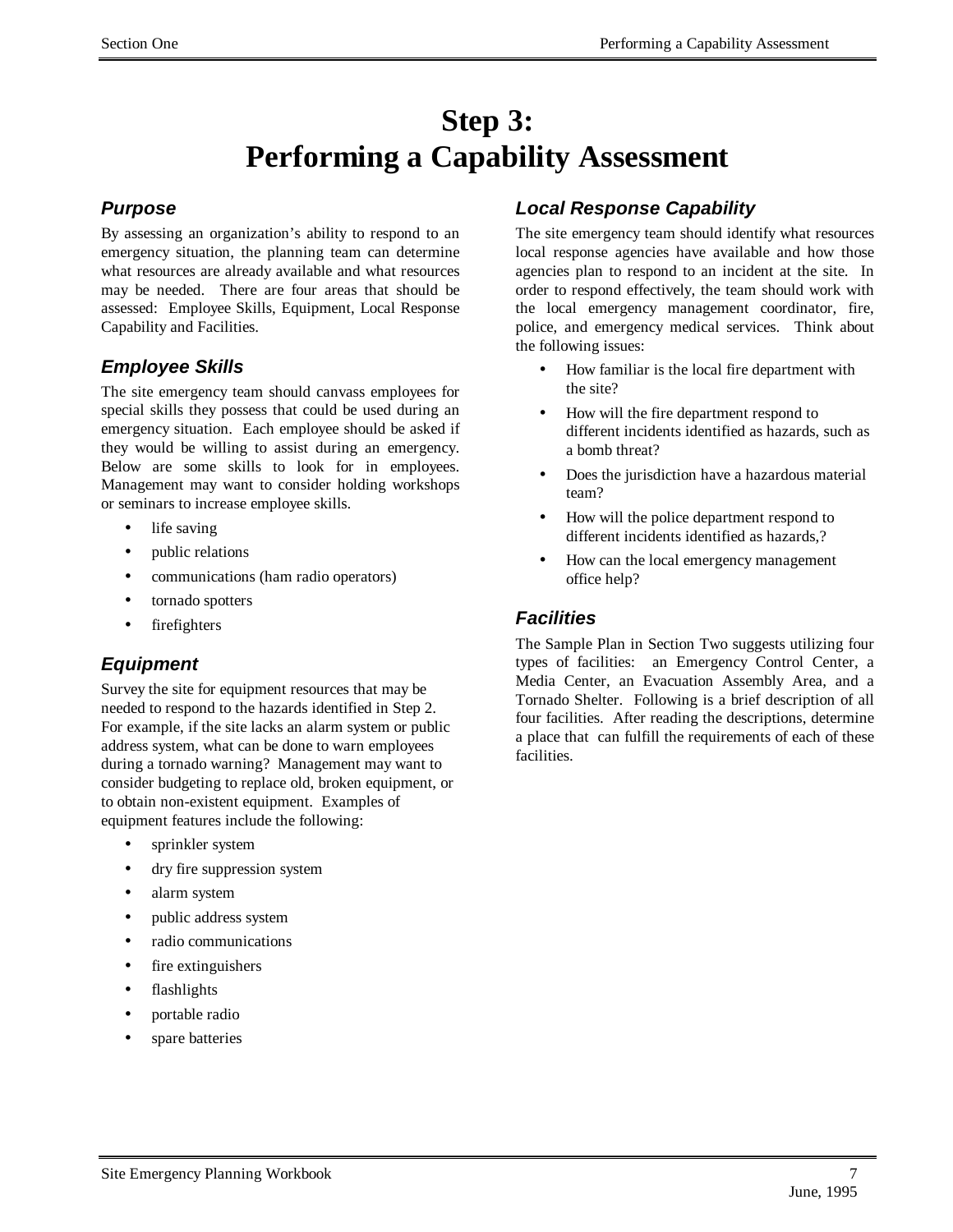#### **Emergency Control Center**

For an effective response to an emergency onsite, all activities must be centrally coordinated. The director and the site emergency coordinator manage the onsite response from this location. All personnel assigned emergency response tasks coordinate their actions from this center.

The Emergency Control Center (ECC) must be an effective communications center, as the quality of response decisions depends on accurate information being available. There should be good internal communication links between the ECC and other parts of the organization. There should also be good communication links between the ECC and external organizational sites, such as, headquarters and the local government emergency operations center.

The ECC should have adequate workspace, maps of the site, necessary documents, supplies, and offer some reasonable amount of protection from the effects of disasters. Normally an organization should have a primary ECC and at least one alternative location as a back-up in the event the primary center cannot be used. The alternate ECC should be located as far away from the primary ECC as is practical due to the unpredictable nature of emergencies. The size and type of area selected for the ECC should be tailored to the size and type of site involved, as well as the structure and existing capabilities of the onsite organization. The ECC at smaller sites, such as an elementary school, may consist of nothing more than an office equipped with a telephone, table and chairs. In the Sample Plan found in Section Two, there is diagram of an Emergency Control Center.

The important consideration is that the area designated as the ECC fit the particular needs of the site. ECC staffing patterns depend on the emergency situation occurring and the size and type of the site emergency organization. The situation may only warrant a partial activation of the ECC with the site emergency coordinator meeting with one or two other coordinators as needed; or it may be fully activated with all key personnel meeting on a continuous basis until the emergency is resolved.

#### **Media Center**

The purpose of a media center is to have a central location that facilitates the rapid issuance of timely and accurate information. The sooner personnel and the public have necessary information, the sooner they will be able to cope with the situation.

The emergency information coordinator is responsible for establishing the media center and issuing news releases from there. The media center should have limited access to the ECC, but be nearby for information to be rapidly transmitted to the public. The media center should provide workspace for both the information coordinator and the media. See the Sample Plan for a diagram of a media center. The decision to establish a media center will depend on the size and type of site involved and the magnitude of the emergency situation. For many emergencies, media inquiries can be adequately handled by telephone. Each organization must determine its own potential needs and tailor its response accordingly.

#### **Evacuation Assembly Areas**

To account for the well being of all employees, clients, and guests, an area must be designated for people to meet when evacuation is necessary. It may be necessary to have two evacuation assembly areas: one onsite, but safely away from the affected building, and the second, offsite. The offsite assembly area may be used during a hazardous material incident that requires personnel to leave the site. Larger organizations may need to establish several areas, one assembly area for each work unit. At the evacuation assembly area(s), unit coordinators should determine whether everyone has evacuated the site safely. Unit coordinators should then report to the ECC with any information regarding individuals who were not accounted for at the assembly area, etc. In the Sample Plan in Section Two, there are diagrams illustrating an onsite assembly area and an offsite assembly area.

#### **Tornado Shelter**

The tornado shelter needs of each site will vary according to the size and type of site involved, and the size and composition of the onsite organization.

The following procedure is taken from the Federal Emergency Management Agency (FEMA) publication TR-83B "Tornado Protection: Selecting and Designing Safe Areas in Buildings."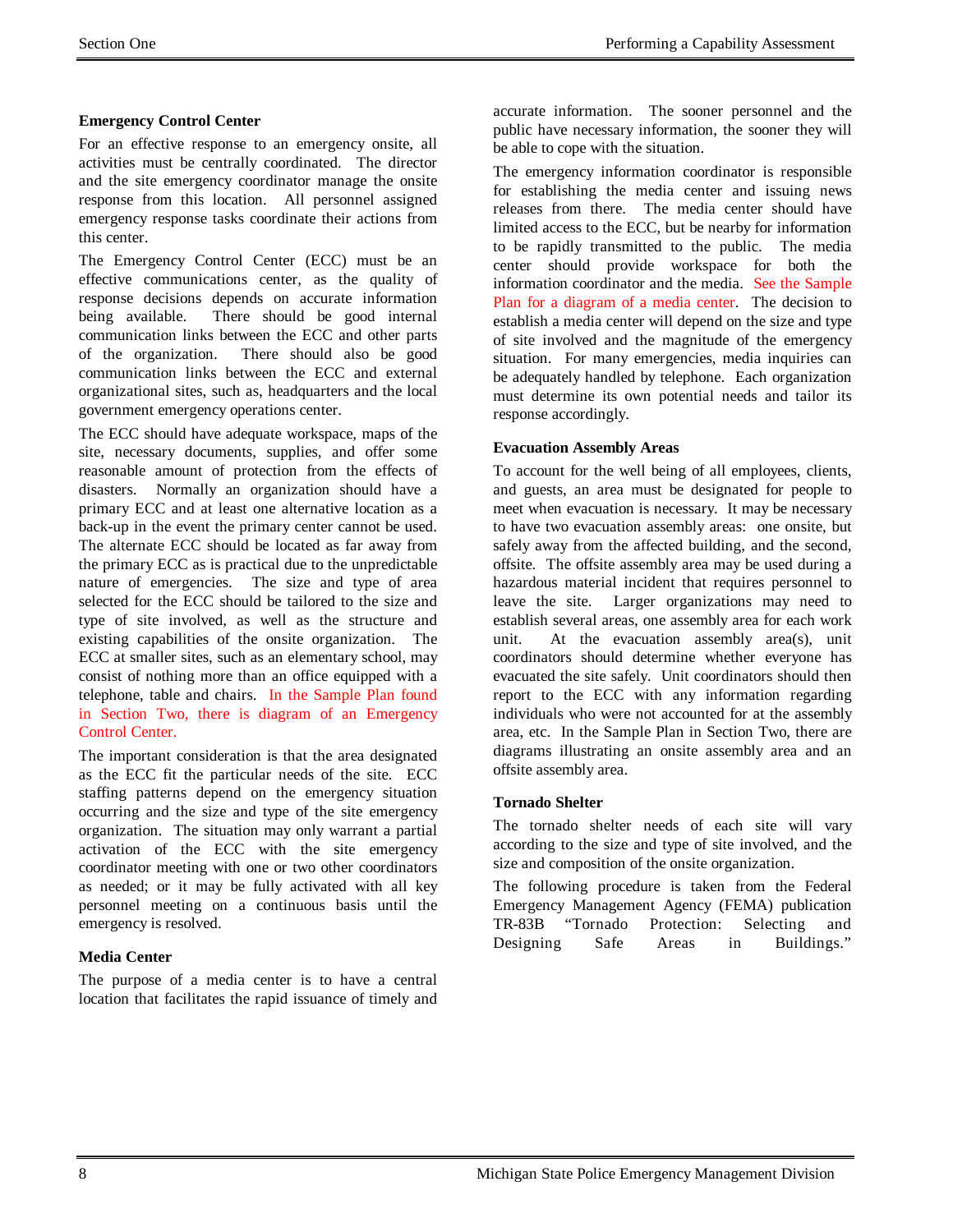## **Tornado Protection: Selecting and Designing Safe Areas in Buildings FEMA Publication TR-83B, June 1990**

This procedure is designed to assist in a systematic review of a building to find the best available shelter space against severe winds. *It is not intended to imply that these spaces guarantee safety during a storm, but that they are the safest available in the building*.

There are some facilities such as lightweight modular houses, offices, and classrooms which must be presumed to be unsafe and **THEY SHOULD BE EVACUATED!**

**ADVANCE PREPARATION:** Obtain the following equipment: Compass, flashlight, tape measure and floor plans for each building. Ideal plans are small, to scale, with sufficient detail. If the drawings are not available, have someone prepare a simple, accurate drawing of each floor. Check the drawings against the actual building. Learn the tornado history for your geographic area; consult the local emergency management coordinator or the nearest National Weather Service Office.

**SHELTER SPACE REQUIREMENTS**. The space per person depends on the size of the people and their degree of mobility. Small children require only 3 square feet per person. Usually adults require 5-6 square feet per person.

#### **1. EXTERIOR SURVEY**

- A. Establish true north. Place a north arrow on the floor plans of the building. Do not confuse true north with building north, a direction sometimes used to simplify architectural drawings.
- B. Check completely around the building, look for and record the location of the following:
	- 1. potential missiles, such as site equipment, nearby buildings, automobiles, and other debris especially on the south and west sides;
	- 2. ground embankment against the buildings;
	- 3. mechanical equipment on the roof;
	- 4. electrical service entrance;
	- 5. high building elements such as chimneys and high portions of the building; and
	- 6. changes in roof level.
- C. Take a long look from each direction, particularly from the south and west, noting building entrances, windows, and construction features.

#### **2. AVOID!**

Carefully identify the following spaces as the most hazardous locations, the spaces to avoid!

- A. Avoid locations where roofs are likely to be blown off. They may fall in on the occupants. Debris also has direct access to the interior. Portions of roofs most likely to be blown off are:
	- 1. windward edges (usually south and west);
	- 2. long spans;
	- 3. portions with overhangs on the windward sides.

Long span buildings or structures, such as shopping malls, department stores, civic centers, theaters, indoor pools, gymnasiums, and some factories, are especially dangerous because the entire roof structure is usually supported solely by the outside walls, thus making it susceptible to collapse.

B. Avoid exterior walls that are most likely to be partially or completely destroyed. The most likely damage will probably occur in the following order:

1) south; 2) west; 3) east; and 4) north.

C. Avoid corridors that may become wind tunnels, such as corridors with exterior doors allowing direct exit (no turns) to the following (in order of severity of wind tunnel effects):

1) south; 2) west; 3) east; and 4) north.

This is an especially critical consideration for schools, hospitals, and nursing homes, which often have long, straight corridors leading directly outside.

D. Avoid locations with WINDOWS facing the likely storm direction. Assume that the windows will blow IN on the south and west sides of the building, and occasionally on the east and north. Office buildings are particularly vulnerable because they are often constructed with large amounts of glass on the outside walls. Avoid, whenever possible, portions of buildings that contain load bearing walls. If such a wall collapses, the roof or floor will fall in.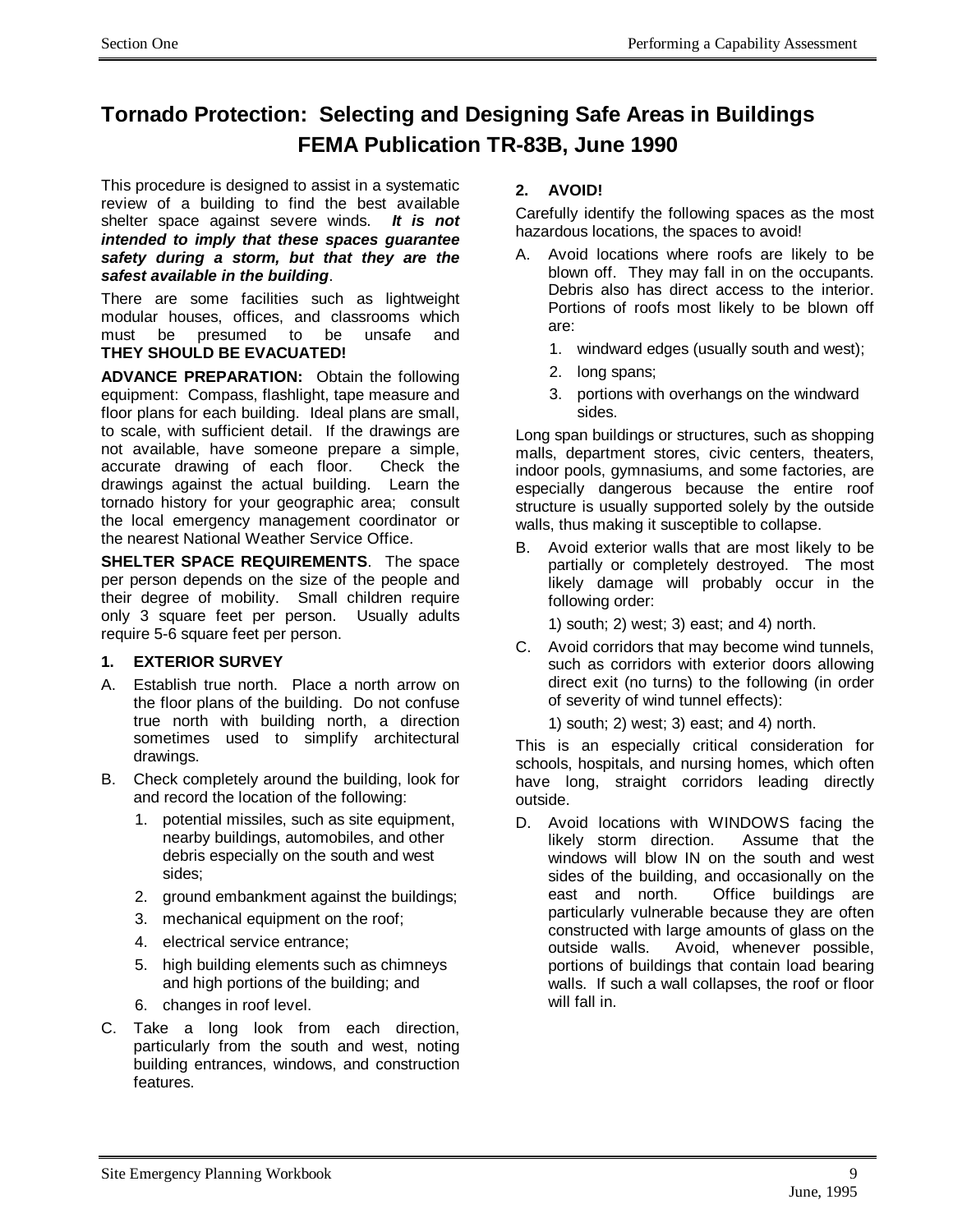Tornado Protection: Selecting and Designing Safe Areas in Buildings FEMA Publication TR-83B, June 1990 ( continued)

#### **3. CONSIDER - but do not necessarily select...**

- A. The LOWEST FLOOR. If a building has a basement, or a partial basement, it is probably the safest space in the structure.
- B. INTERIOR SPACES. These are spaces that have no walls on the exterior of the building. However, avoid interior spaces with large roof or ceiling spans.
- C. SHORT SPANS. It is difficult to find one space, with the exception of a basement, that will offer a high degree of protection to all of the building occupants. Therefore, seek out a number of smaller spaces.
- D. The portions of buildings supported by rigid structural frames, such as steel, concrete, or wood, rather than those portions that have load bearing walls.

#### **4. REFINE**

It is essential that spaces selected be the very best available. Often poor (hazardous) spaces exist within generally safe areas. These poor spaces must be avoided or occupied only as a last resort.

- A. Avoid spaces opposite doorways or openings into rooms that have windows in the exterior walls, particularly those facing south or west. This is a particularly critical consideration for schools, hospitals, and nursing homes.
- B. Avoid interior locations that contain windows such as display cases, transoms above doors, and door sidelights.
- C. Avoid interior locations under skylights or clerestories.
- D. Avoid locations where interior doors swing. When the storm hits, the doors are likely to swing violently.
- E. Avoid spaces within the falling radius of higher building elements, such as chimneys or upper walls enclosing higher roof areas. Assume that the falling radius is approximately equal to the height of the higher building element above the roof.

#### **5. OTHER CONSIDERATIONS**

Often the best available shelter spaces in a building cannot be occupied during emergencies for various reasons. Consideration of the following will help determine if the spaces can be occupied:

A. What portion of the space is usable? Permanent equipment and furniture reduce the usable space.

- B. Which good spaces are often inaccessible in an emergency? Many suitable spaces normally are locked, with few people having keys.
- C. Which good spaces are unsuitable for occupancy due to operational reasons? Many secure spaces offer excellent protection, but operationally are not good to retain security over records, equipment, or money.
- D. Where are the building first aid kit or medical supplies? They should be in one of the safest spaces.
- E. Would protection levels increase significantly, and movement time-to-shelter decrease significantly, if people were jammed in at lower square-foot per person ratios? This is a valid alternative in lieu of using a lower quality of protection, with more space per person.

#### **6. OPEN AREA SITES**

Open area sites such as fairgrounds, campgrounds, amusement parks, zoos, outdoor stadiums, sports facilities, etc., are particularly dangerous during tornadoes because of the relatively large concentration of people in a small area and the (often) lack of adequate shelter space available onsite or immediately nearby. A few general principles should be used when developing tornado shelter for these sites.

- A. If a building or other substantial structure is available onsite or immediately nearby, establish shelter space in the innermost portions of the lowest floor possible. Avoid long span structures.
- B. Persons attending events in stadiums or grandstands that are substantially constructed (i.e., reinforced concrete, steel beams, etc.) could seek shelter under the grandstand if no other substantial shelter is immediately available.
- C. On open area sites where no adequate shelter is available, direct personnel to lie in a gully, ditch, or low spot on the ground and protect the body and head as much as possible.
- D. Do not establish shelters under temporary bleachers or in trailers or other types of temporary structures. They may collapse in the high winds and cause serious injury, or death.
- E. The least desirable place to be during a tornado is in a motor vehicle. Cars, buses, and trucks are tossed about easily by tornado winds. Direct any personnel in vehicles to stop and seek shelter away from the vehicle in a nearby ditch or ravine.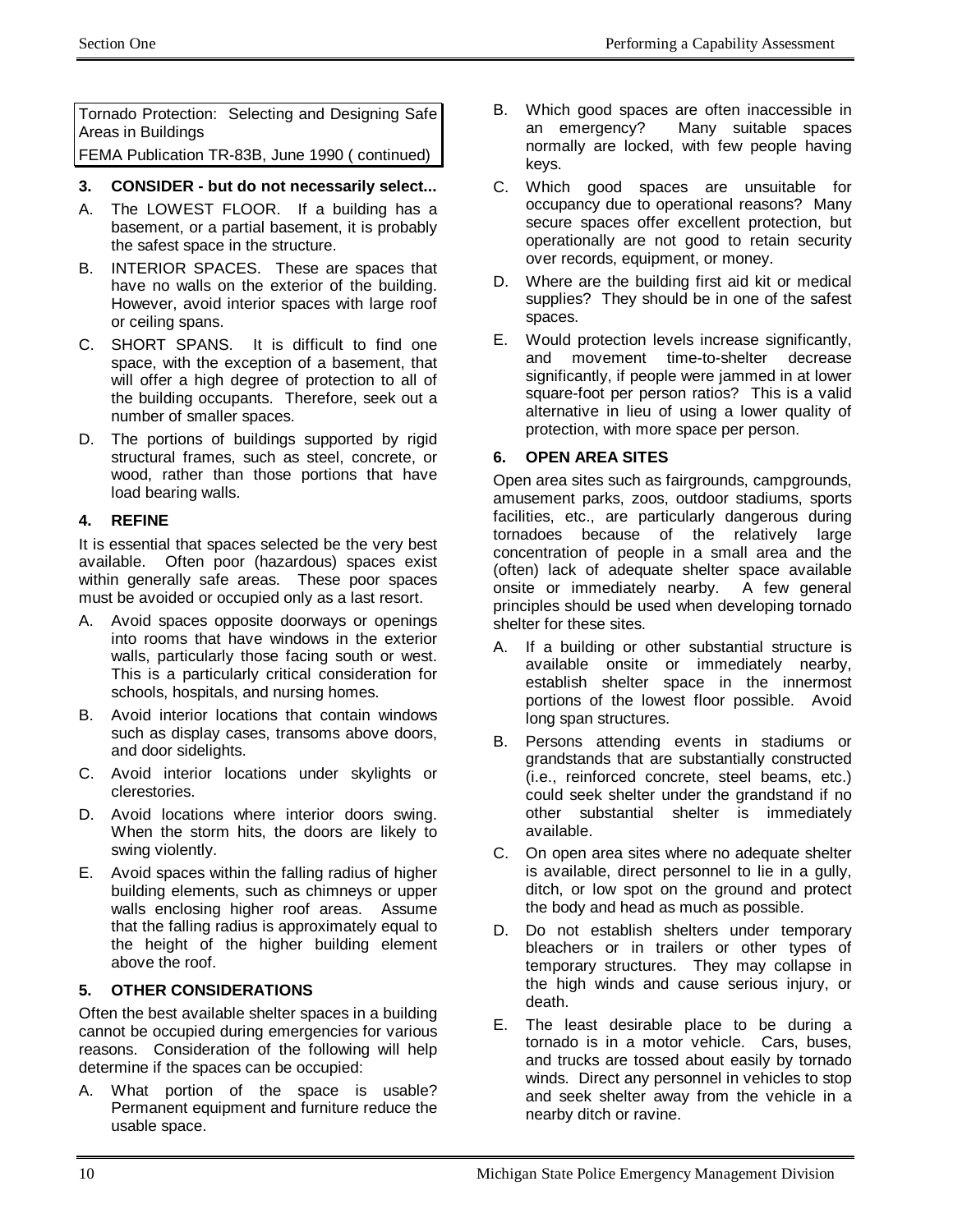## *Maps and Diagrams*

Based on the facility survey, develop maps or diagrams illustrating the locations of tornado shelters, evacuation assembly areas, the layouts of the ECC and the media center. Insert a copy of these diagrams and maps into the site emergency plan. A space for each diagram and some descriptive text are provided in the Sample Plan. Sample maps and diagrams can be found on pages 6 - 10 in Section Two.

## *Worksheet Instructions*

On the following page are sample charts for organizing the capability assessment. Use the answers to the chart questions to help write the site emergency plan. Always use existing resources for the plan. If there are shortfalls in resources, correct the plan as the organization obtains those missing resources.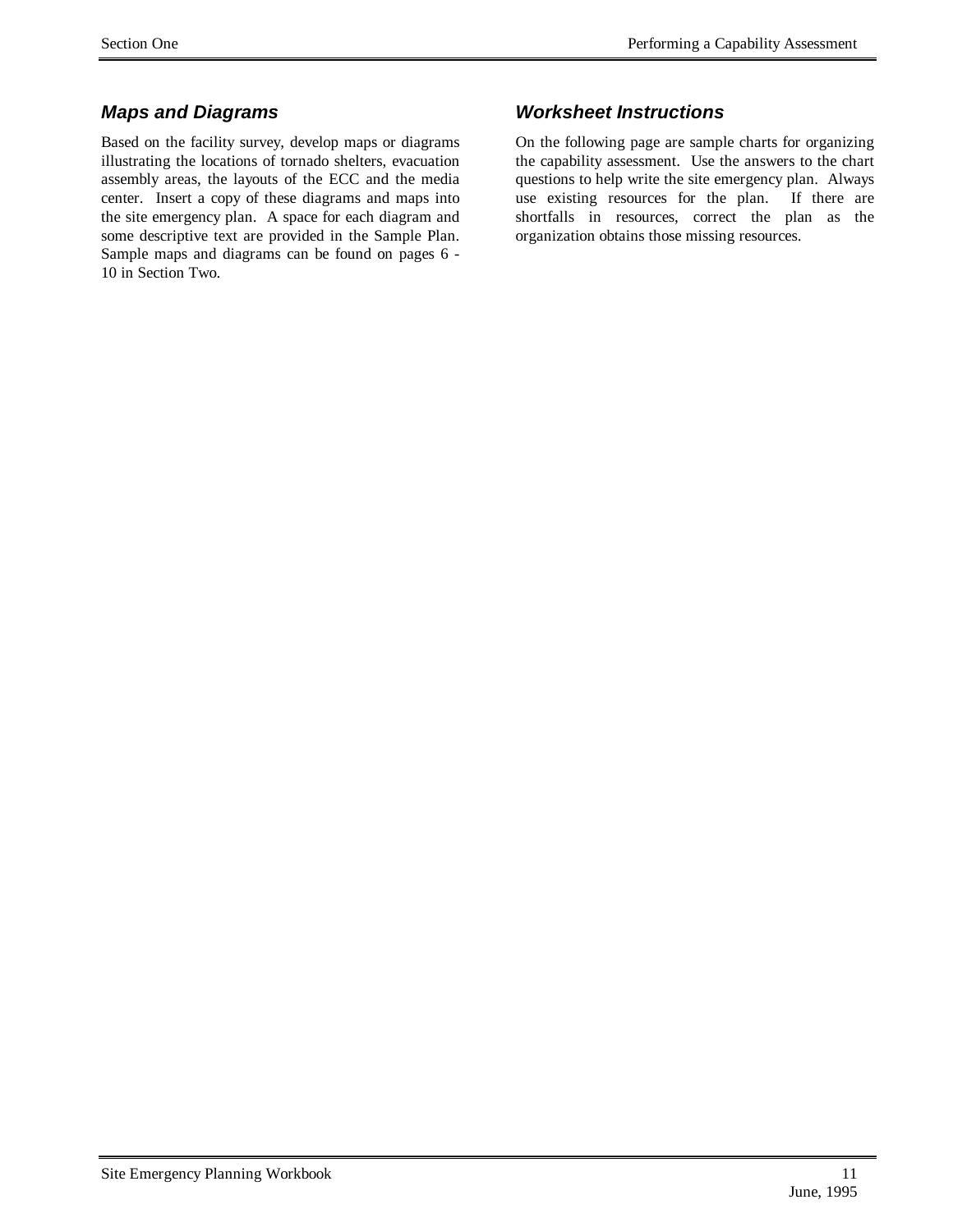## **Capability Assessment Worksheet**

## **Employee Skills**

| <b>Employee Name</b> | <b>Skill</b> | <b>Phone</b><br><b>Extension</b> | <b>Licensed or</b><br><b>Certified</b> |
|----------------------|--------------|----------------------------------|----------------------------------------|
|                      |              |                                  |                                        |
|                      |              |                                  |                                        |
|                      |              |                                  |                                        |
|                      |              |                                  |                                        |
|                      |              |                                  |                                        |
|                      |              |                                  |                                        |
|                      |              |                                  |                                        |

## **Equipment Checklist**

| sprinkler system     | portable radio  |
|----------------------|-----------------|
| portable telephones  | spare batteries |
| dry fire suppression |                 |
| alarm system         |                 |
| radio communications |                 |
| fire extinguishers   |                 |
| flashlights          |                 |
|                      |                 |
|                      |                 |

## **Local Response Capabilities**

| Closest fire department?                                       |
|----------------------------------------------------------------|
| Has this fire department developed site specific information?  |
|                                                                |
| Closest police station?                                        |
| Closest hospital?                                              |
| Local emergency management coordinator's name and phone number |
|                                                                |
|                                                                |

 $\_$  ,  $\_$  ,  $\_$  ,  $\_$  ,  $\_$  ,  $\_$  ,  $\_$  ,  $\_$  ,  $\_$  ,  $\_$  ,  $\_$  ,  $\_$  ,  $\_$  ,  $\_$  ,  $\_$  ,  $\_$  ,  $\_$  ,  $\_$  ,  $\_$  ,  $\_$  ,  $\_$  ,  $\_$  ,  $\_$  ,  $\_$  ,  $\_$  ,  $\_$  ,  $\_$  ,  $\_$  ,  $\_$  ,  $\_$  ,  $\_$  ,  $\_$  ,  $\_$  ,  $\_$  ,  $\_$  ,  $\_$  ,  $\_$  ,

## **Facilities**

| Location of alternate Emergency Control Center: _________________________________                                                                                                                                             |  |
|-------------------------------------------------------------------------------------------------------------------------------------------------------------------------------------------------------------------------------|--|
|                                                                                                                                                                                                                               |  |
|                                                                                                                                                                                                                               |  |
| Location of offsite Evacuation Assembly Area: New York Channels and School and School and School and School and School and School and School and School and School and School and School and School and School and School and |  |
|                                                                                                                                                                                                                               |  |
| Location of Tornado Shelters: New York Channels and Shelters:                                                                                                                                                                 |  |
|                                                                                                                                                                                                                               |  |
|                                                                                                                                                                                                                               |  |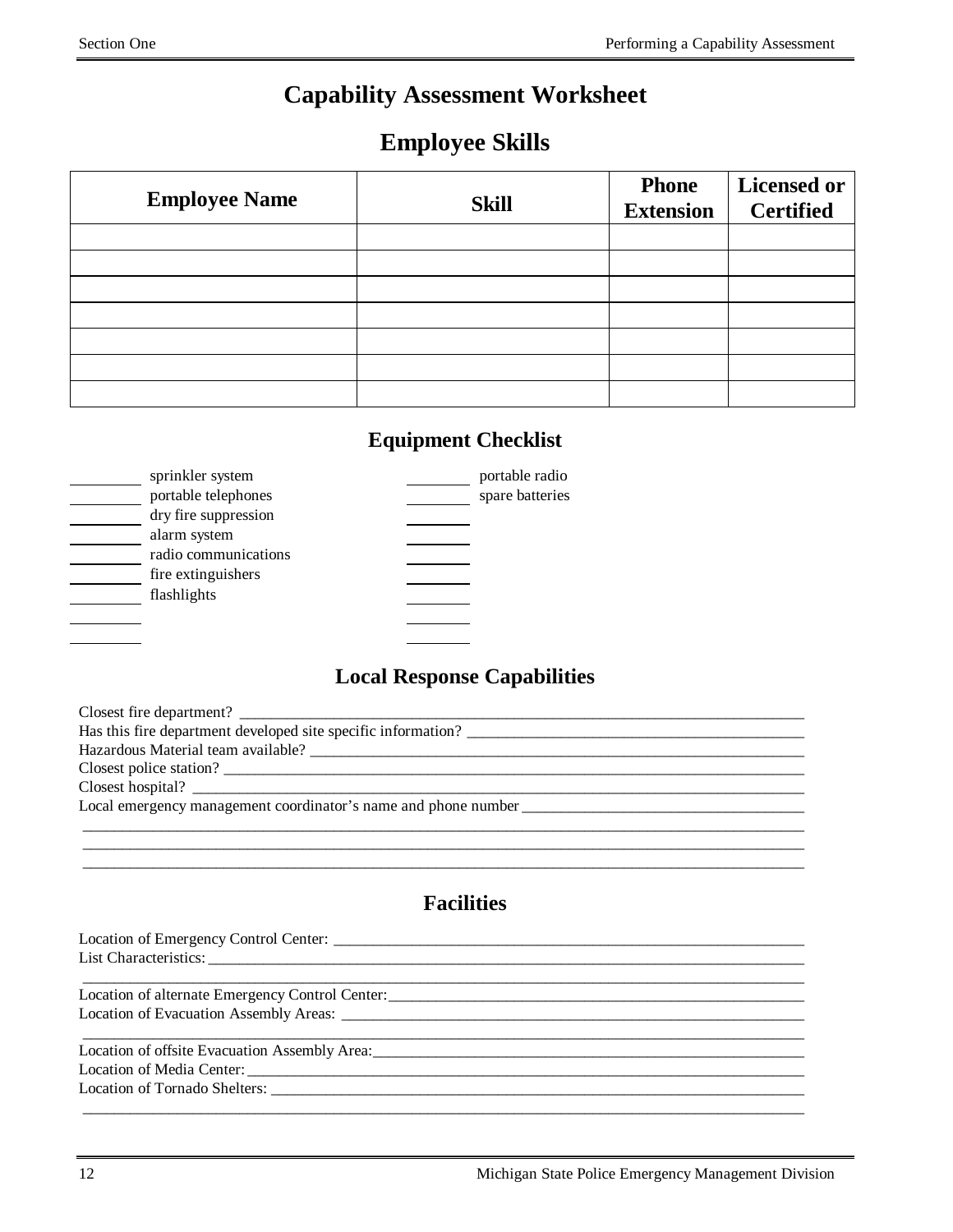## **Step 4: Creating a Vital Records Preservation Program**

## *Purpose*

Every organization possesses records containing information which is valuable to the organization. The type of information differs depending upon the function of the organization and its size and complexity. For some organizations, the information contained in their records is its single most valuable asset. Some records may be valuable due to legal requirements, historic value, or operational value. Possible vital records include personnel records, insurance records, fiscal records, blue prints, etc. The purpose of a vital records preservation program is to protect the essential information contained in the organization's records from loss or destruction. By identifying these records and protecting them, the organization will be better able to survive an event. This activity is usually considered a pre-disaster function; that is, once an emergency occurs, it is often difficult to save records not already properly protected.

## *Considerations*

.

Three basic questions must be answered in developing a Vital Records Preservation Program:

- 1. What information is vital to the operation of the organization?
- 2. Which records contain that vital information?
- 3. How can those records best be protected?

#### *Protection Methods*

It is important to remember that not all records will be on paper. Some may exist only in a computer database, disks, tapes, drawings, video tapes, microfilm, etc.

Basically there are three ways to protect vital records:

- 1. Store or move the records to a different location.
- 2. Store in vaults, safes, or other types of protective devices.
- 3. Duplicate the records and store in a different location.

The method(s) chosen will depend upon the type of record involved, its value to the operation of the organization, and the size, type and complexity of the organization. Make provisions for preserving those records that, for whatever reason, cannot be duplicated, stored, or dispersed elsewhere. Unit emergency coordinators could be assigned this task for records within their work unit.

#### *Site Survey*

To effectively identify all records it is essential to work with all work units. A survey is the best way to locate the records. Survey each work unit for the records that are absolutely essential to maintain its primary operations. Each work unit must also prioritize those records. Someone in management will have to prioritize all of the records based on the needs of the organization.

| Work Unit  | Type of Record    | Location                 | <b>Preservation Method</b> | Responsible Person        |
|------------|-------------------|--------------------------|----------------------------|---------------------------|
| Fiscal     | Budget data       | <b>Budget Division</b>   | fireproof box;             | Division Mgr./Info.       |
| Management |                   | Manager's Office         | duplicate stored           | Section Supervisor        |
|            |                   |                          |                            |                           |
| Personnel  | Employee Info.    | Human Resources          | duplicated weekly;         | Human Resource            |
|            | Personnel         |                          | copies stored offsite      | Director/Executive        |
|            | Database          |                          |                            | Secretary                 |
| Production | Product           | <b>Production Office</b> | fireproof file cabinets    | <b>Production Manager</b> |
|            | Specifications,   |                          |                            |                           |
|            | <b>Blueprints</b> |                          |                            |                           |
|            |                   |                          |                            |                           |

## SAMPLE VITAL RECORDS LIST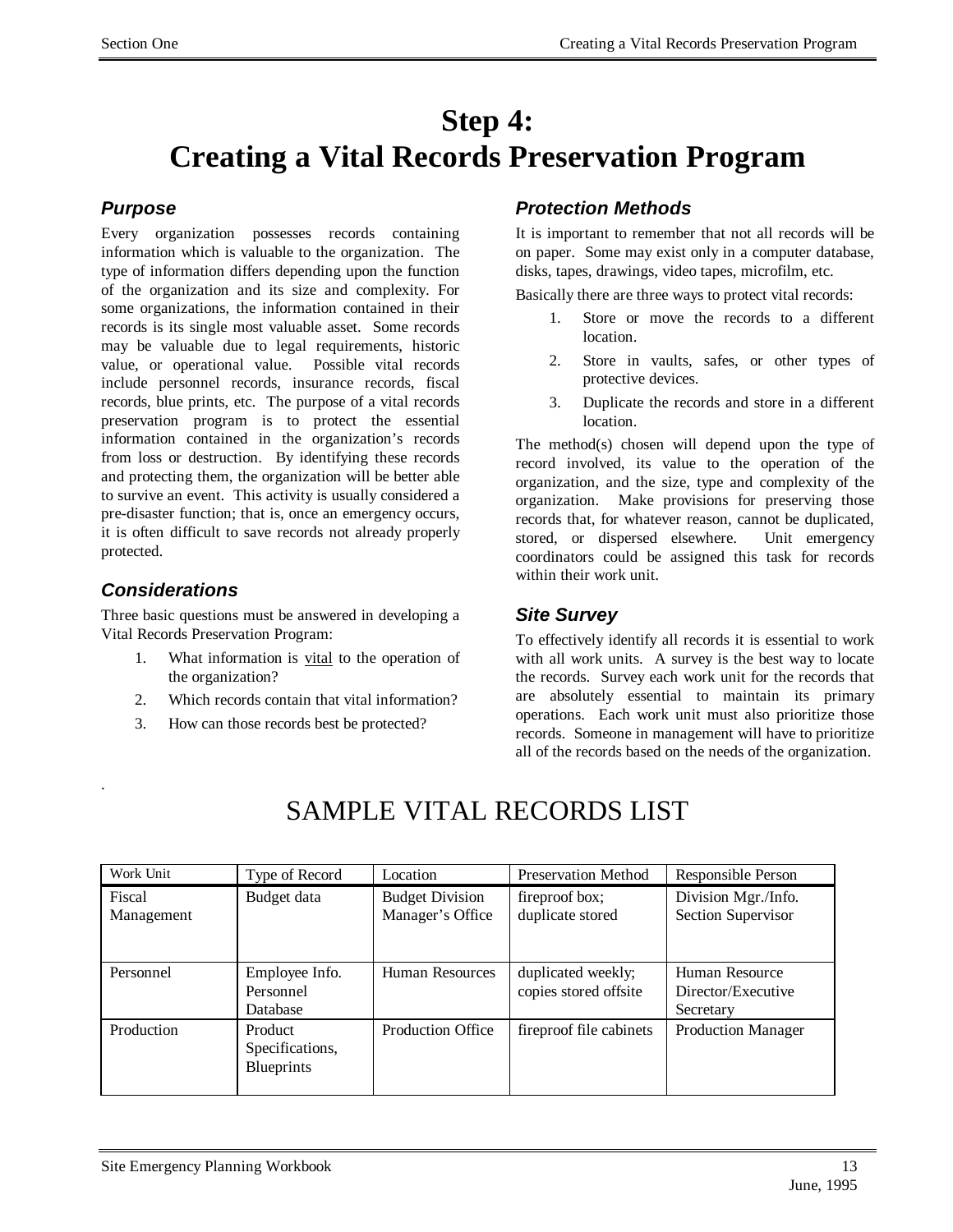| <b>Work Unit</b> | <b>Type of Record</b> | Location | <b>Preservation</b><br><b>Method</b> | ${\bf Responseible}$<br>Person |
|------------------|-----------------------|----------|--------------------------------------|--------------------------------|
|                  |                       |          |                                      |                                |
|                  |                       |          |                                      |                                |
|                  |                       |          |                                      |                                |
|                  |                       |          |                                      |                                |
|                  |                       |          |                                      |                                |
|                  |                       |          |                                      |                                |
|                  |                       |          |                                      |                                |
|                  |                       |          |                                      |                                |
|                  |                       |          |                                      |                                |
|                  |                       |          |                                      |                                |
|                  |                       |          |                                      |                                |
|                  |                       |          |                                      |                                |
|                  |                       |          |                                      |                                |
|                  |                       |          |                                      |                                |
|                  |                       |          |                                      |                                |
|                  |                       |          |                                      |                                |

## **Vital Records List Worksheet**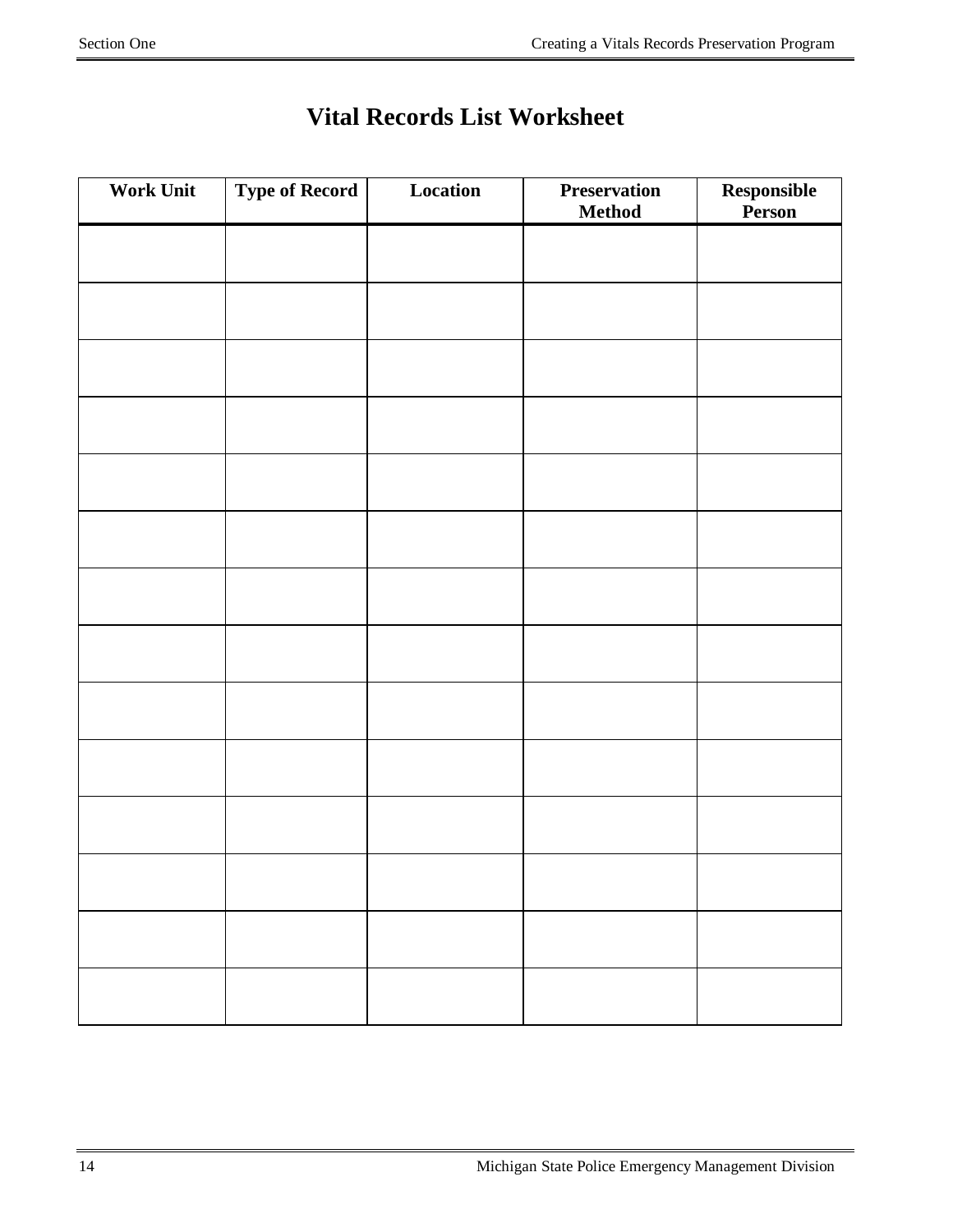## **Implementing the Plan**

## *Purpose*

To effectively implement a plan, it must be more than used during an actual emergency. It must be made known before an emergency situation occurs. To make the plan known, employees must be trained, and the plan must be exercised. Exercising and testing the site emergency plan also allows the site emergency team to determine, first hand, whether the plan will actually work. If certain procedures do not work, then the plan should be revised to reflect how the organization will actually handle that procedure.

## *Training*

The individual assigned the responsibility of ensuring that personnel are trained and familiar with the site emergency plan should develop an annual training schedule for the organization. In the Sample Plan, the site emergency coordinator is assigned this responsibility. This may not be the case in all facilities. Unit coordinators are expected to assist in this training.

This training schedule should establish:

- Who will train employees.
- How will new employees be trained.
- When will the training occur.
- What training method or activity will be used.
- Where will training take place.
- How will the activity be evaluated.

## *Training Methods*

Below are four methods of ensuring that the site emergency plan is known. A good training schedule will utilize all four methods during the training year:

- Presentation and Discussions These are to inform all personnel about the hazards that threaten the site, the different warning signals, the where and how of common emergency equipment, the employee role in an actual emergency, and to introduce the site emergency team.
- Tabletop Exercises This exercise familiarizes the site emergency team with their specific tasks during an emergency These people meet in a conference room and discuss "What ifs" for different scenarios. This gives people with responsibilities an opportunity to consider how they will react during an actual emergency.
- Drills A drill will test parts of the site emergency plan, such as communication, evacuation, sheltering, warning, etc. An example would be a fire drill, where the warning signal and site evacuation tasks are tested.
- Full Scale Exercise A full scale exercise will test all aspects of the site emergency plan and involve actual activation of facilities and use of equipment. All employees, guests, etc., are involved. The site emergency team may want to coordinate this activity with the local emergency management office and their exercise activities.

## *Annual Update*

Annually, the site emergency team should review the plan for changes in procedure, structure, personnel, policy, etc. It is important to remember to inform personnel of any changes in procedures.

During exercise and drills, someone should be assigned the task of assessing whether or not the exercise went according to the site emergency plan. Any differences between the plan and actual events should be discussed. It should be determined whether the plan should be revised or whether additional training needs to occur because of these variations.

## *What Every Employee Needs To Know*

There are certain pieces of information that every employee needs to know in advance of an emergency. This information should be posted in prominent places within the site. Maps, diagrams, and memos may be appropriate. Remember, the following information is needed to protect people and property:

- How to safely evacuate the structure.
- Where fire alarm pulls are located.
- Where fire extinguishers are located.
- Where the tornado shelter is located.
- How they will be notified of what protective action to take.
- Where they should report during an evacuation.
- How they will be notified if they should not report to work.
- How to contact the fire or police departments.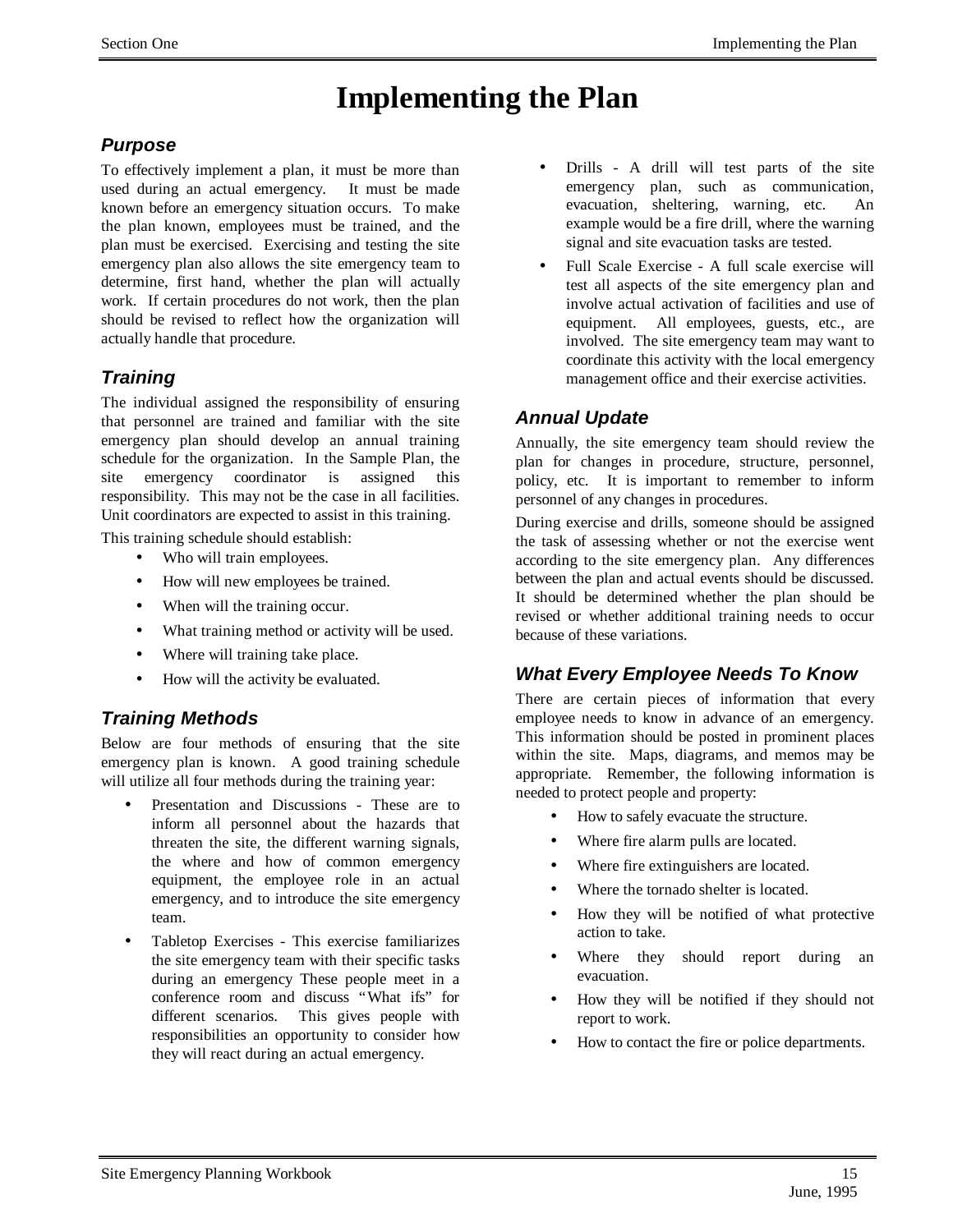# **Section Two Sample Plan**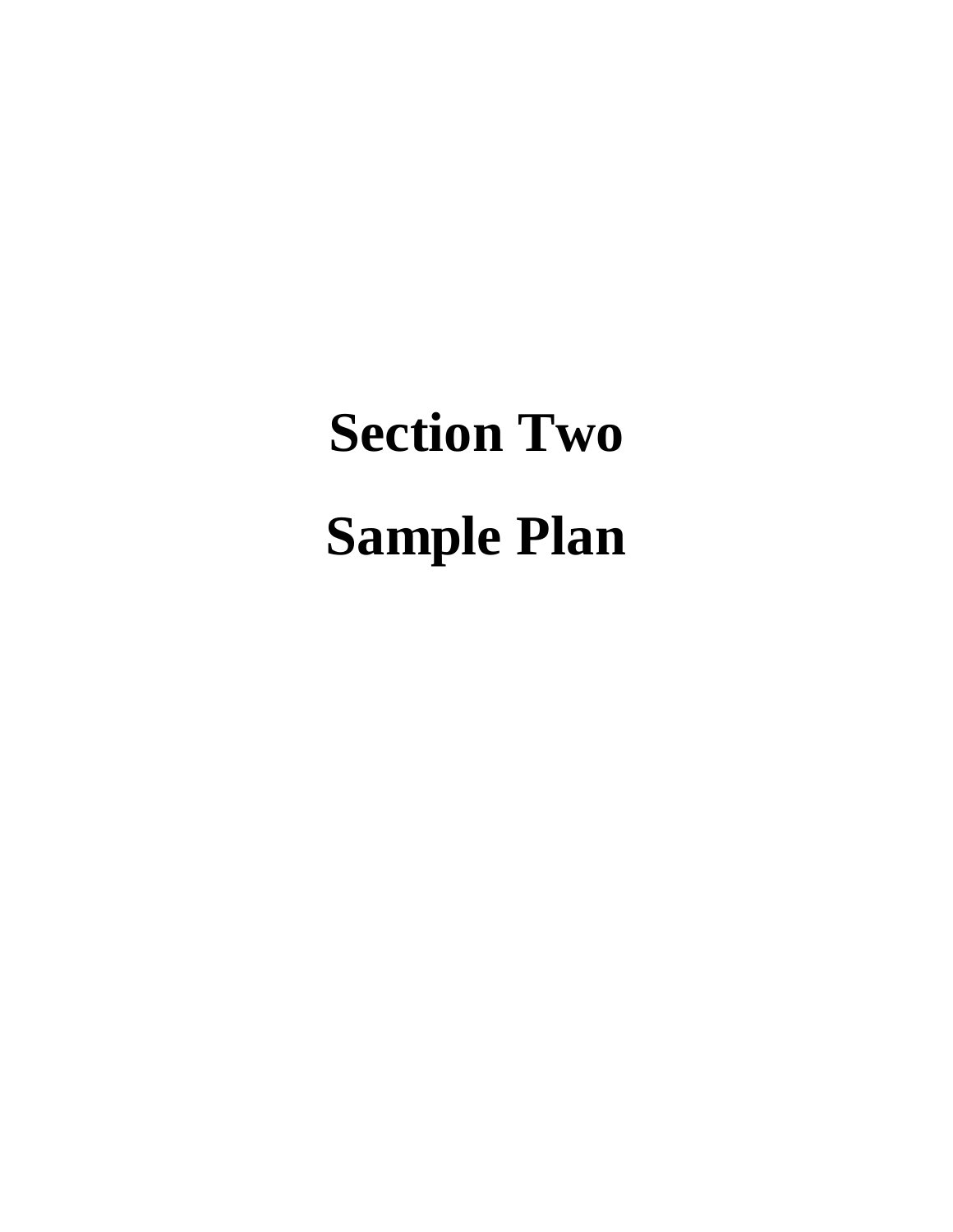## **SAMPLE PLAN INSTRUCTIONS**

Section Two is a sample site emergency plan. The sample plan utilizes the information gathered in Section One. The sample plan contains sample text, resource lists, distribution lists, maps, diagrams and hazard specific checklists. Users should first review the material, determine their site needs, and then write the site emergency plan.

The Sample Site Emergency Plan contains two types of information. There is sample language and instructional text. The sample language is intended for users to use in their plan. Writers should feel free to change and edit the wording to fit their site's specific needs. Instructional text is intended to be removed from the completed product.

**All instructional text is in a bold font style, such as this type style. The beginning of each hazard specific section gives a brief explanation of the section. Within the sample plan, instructions are contained in (parentheses). The instructions are intended to guide users in describing the unique characteristics of their site. Users should replace these instructions with their site specific information. In the left column there are instructions intended to help the user understand the purpose of that specific section. The information in the left column may also refer the user to information gathered in Section One of the workbook.**

Below is an illustration of how the sample plan is constructed.

#### **INSTRUCTIONS SAMPLE TEXT**

.

**Develop procedures for response to a fire threat at the site. Describe the notification, warning methods, and general response procedures. Assign emergency tasks to specific personnel or work units.**

## **A. Notification and Warning**

- 1. Notification of a fire or explosion onsite is made by **(what means? fire alarm?)**.
- 2. The warning signal consists of **(describe the warning signal; i.e., gong, siren, ringing bell, horn, etc.)**.
- 3. The first person spotting a fire should activate the alarm system **(or describe other warning method***)* and contact the **(name of jurisdiction)** Fire Department at **(telephone number)**.
- 4. The site is protected by **(what type(s) of fire protection equipment or systems; i.e., smoke detectors, alarm system with pull boxes, sprinkler system, etc.).** When these systems are activated, the fire alarm sounds **(list another warning method if applicable)**.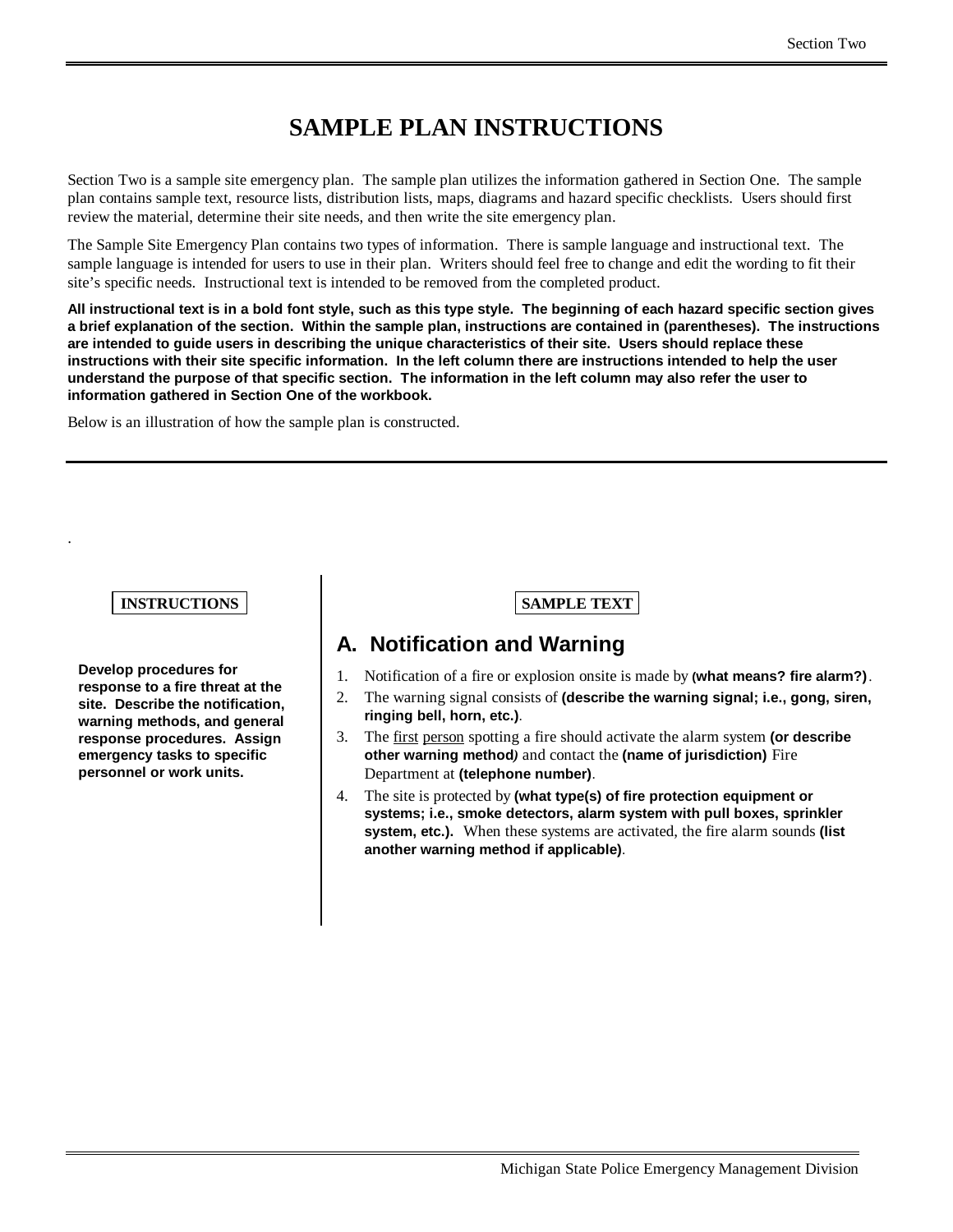**The purpose of a signature page is to inform readers that management authorizes the procedures found in the plan. Management should review and authorize this plan annually or after each update. The signature page is an easy reference to determine the date of the last update. Some organizations may want to use a letter of introduction by the chief executive official or senior manager to certify and endorse the plan.**

## (**Name of Site**) Site Emergency Plan

The procedures described in this plan are approved and current. These procedures will be followed to the extent practicable for all emergency situations at (**name of site, located where**).

> **\_\_\_\_\_\_\_\_\_\_\_\_\_\_\_\_\_\_\_\_\_\_\_\_\_\_\_\_\_\_\_\_ \_ \_\_\_\_\_\_\_\_\_\_\_\_\_ Signature of site owner, manager, CEO. Date Type the name and title below the line**

**\_\_\_\_\_\_\_\_\_\_\_\_\_\_\_\_\_\_\_\_\_\_\_\_\_\_\_\_\_\_\_\_ \_ \_\_\_\_\_\_\_\_\_\_\_\_\_ Signature of site emergency coordinator Date Type the name and title below the line**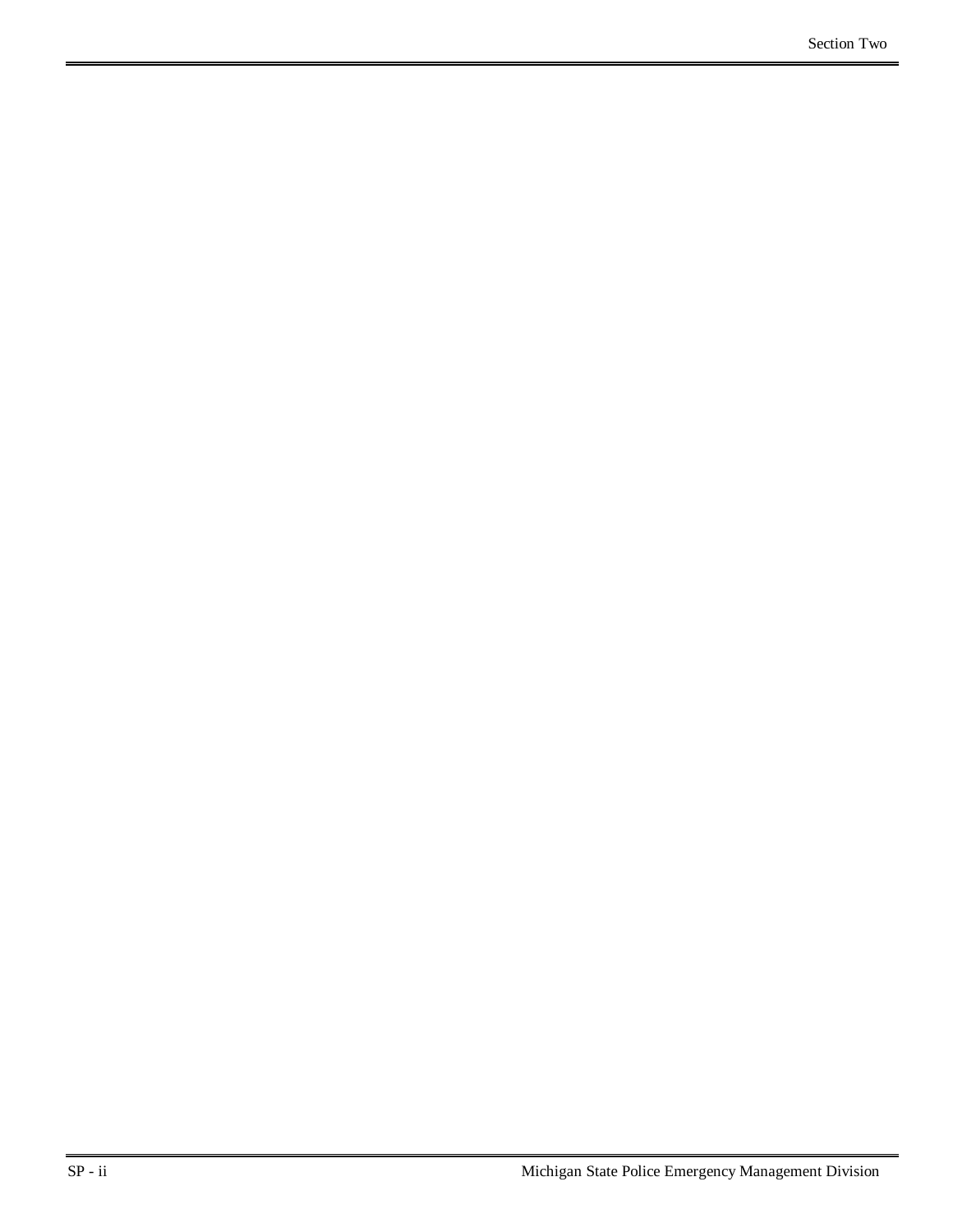## **TABLE OF CONTENTS**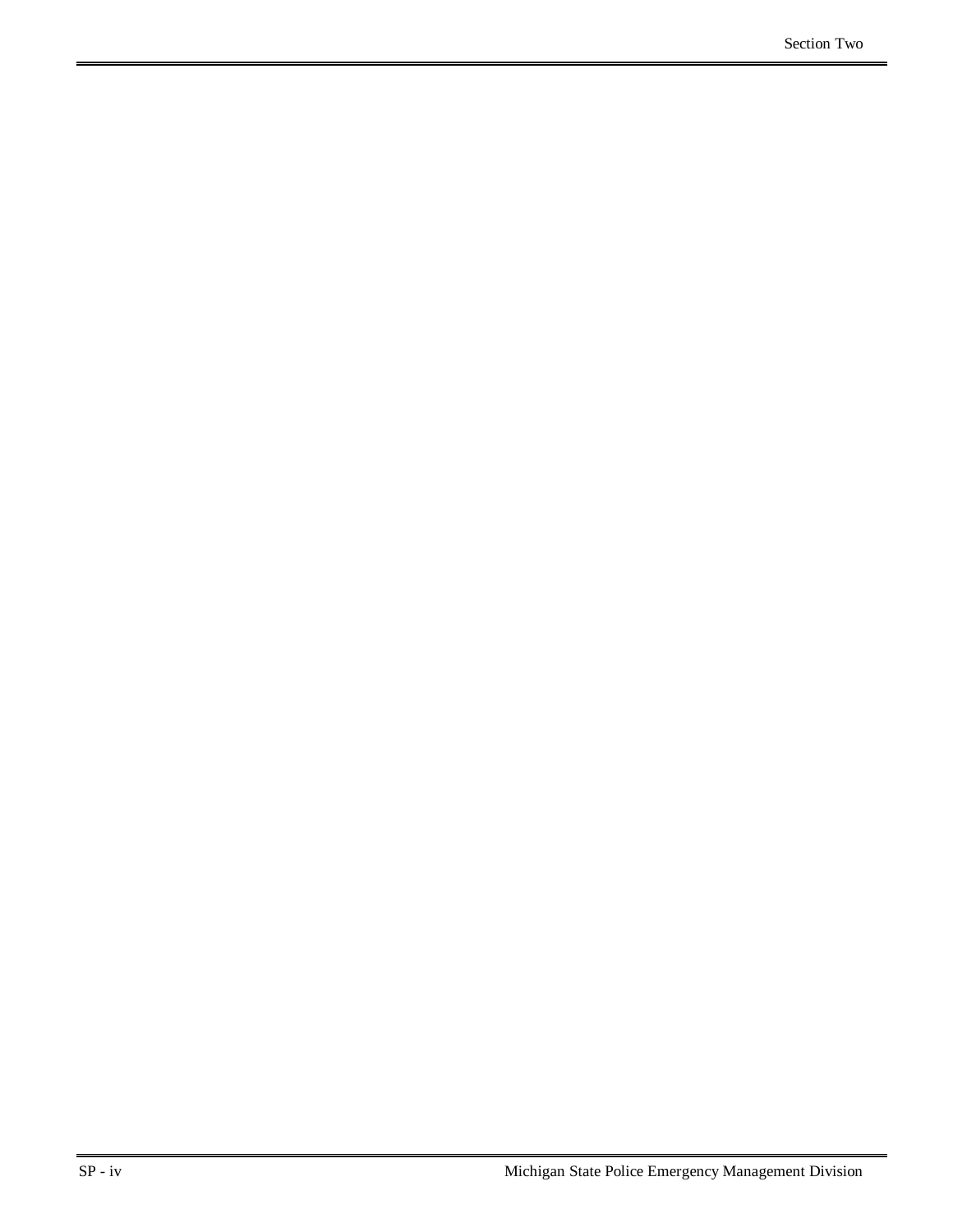## **DISTRIBUTION AND ASSIGNMENT LIST**

**Below is a sample distribution list. The purpose of the Distribution List is to track who has copies of the plan. Each employee with an emergency assignment that has an official copy of the plan should be listed below. When revisions are made, the Site Emergency Coordinator can use this list to distribute revised pages.**

**In addition, this list can also serve as the Emergency Control Center Call List for notifying personnel and identifying emergency assignments. Users of this sample plan may wish to use the "Site Emergency Team" worksheet developed in Section One.**

| Plan<br>Copy     | Name & Work Unit | <b>Emergency Title</b>        | <b>Telephone and</b> | <b>Emergency</b><br><b>Assignment</b> |
|------------------|------------------|-------------------------------|----------------------|---------------------------------------|
| <b>Number</b>    |                  |                               | Pager numbers        | $(page\#)$                            |
| 1.               |                  | Director                      |                      |                                       |
| $\overline{2}$ . |                  | Site Emergency<br>Coordinator |                      |                                       |
| $\overline{3}$ . |                  | Unit Coordinator ____         |                      |                                       |
| 4.               |                  |                               |                      |                                       |
| $\overline{5}$ . |                  |                               |                      |                                       |
| 6.               |                  |                               |                      |                                       |
| $\overline{7}$ . |                  |                               |                      |                                       |
| 8.               |                  |                               |                      |                                       |
| 9.               |                  |                               |                      |                                       |
| 10.              |                  |                               |                      |                                       |
| 11.              |                  |                               |                      |                                       |
| 12.              |                  |                               |                      |                                       |
| 13.              |                  |                               |                      |                                       |
| 14.              |                  |                               |                      |                                       |
| 15.              |                  |                               |                      |                                       |
| 16.              |                  |                               |                      |                                       |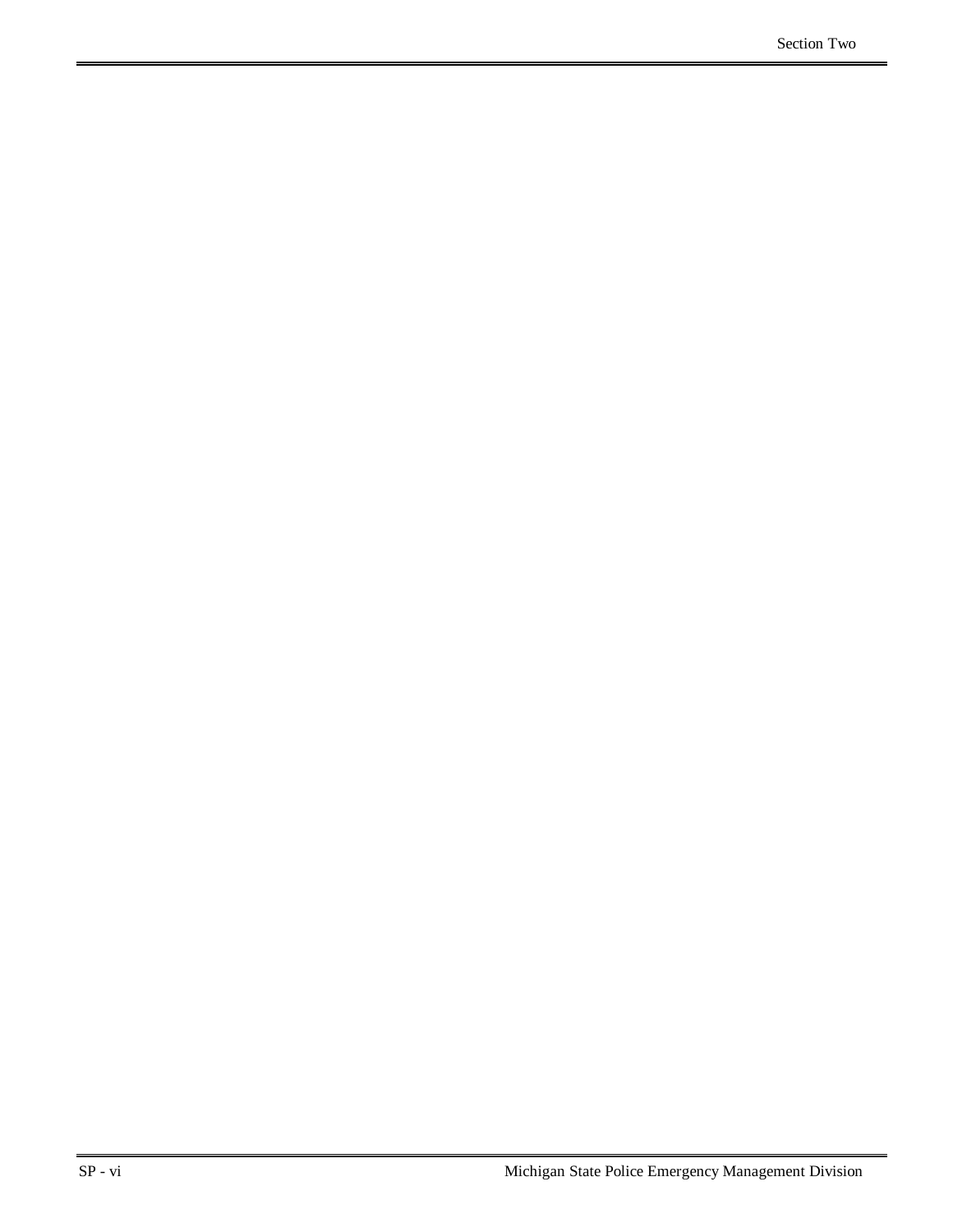## **INTRODUCTION**

**This section of the plan explains the purpose of the site emergency plan, identifies possible hazards to the site, and identifies necessary tasks. This section may also contain resource lists, vital records lists, and maps. In some organizations, it may be appropriate to place resource and vital records lists in different documents due to the size of the listing. Each organization will have to tailor this section and the following hazard specific sections to fit the positions they have decided to create for the Site Emergency Team.**

#### **INSTRUCTIONS SAMPLE TEXT**

**Describe the purposes of this site emergency plan.**

**Using the Hazard Analysis developed in Section One; identify and describe the hazards to which the site is susceptible. Describe the threat(s) posed by the hazard(s) and the vulnerable population. An example of a Site Map can be found on page SP - 8 (refer to the correct page number for final plan).**

**Briefly summarize how the organization will respond to an emergency or disaster situation affecting the site. What day-to-day operations apply and what unique or special operations are utilized?**

## **Purpose**

The following site emergency plan was written to provide response procedures to protect people and property during an emergency or disaster situation. This plan identifies and assigns personnel to various emergency tasks and responsibilities, thus creating the Site Emergency Team. This plan provides coordination between the Site Emergency Team response and governmental authorities to ensure an effective response.

## **Vulnerability**

(**Name of site**) is situated near (**what hazard areas? i.e., highway, railroad tracks, manufacturing plant, river, etc**.). (**Name of site**) is susceptible to (**what hazards? i.e., flooding, hazardous material incident, bomb threat, etc**.). If a disaster were to occur onsite, the primary concerns are (**describe the effects the incident may cause; i.e., damage to equipment/ supplies or critical systems, injury to persons, loss of vital records/materials, etc** .). See the Site Map Diagram on page SP - 8 for the locations of natural features, structures, roads and parking areas, and major population concentrations.

## **Response Procedures**

Response to an emergency situation or disaster affecting (**name of site**) is a cooperative effort between onsite departments and work units, and governmental authorities. Different emergency situations may require unique response procedures. In general (**name of site**) will respond in this manner during most emergency situations. Notification of an impending emergency or disaster situation is normally received from local government authorities (**by what means? telephone, radio, television, etc**.) through the warning entry point at (**what location onsite? business office, security office, an employee, etc**.). The designated Director of the Site Emergency Team is responsible for making protective action decisions and resource decisions. The designated Site Emergency Coordinator is responsible for activating the Site Emergency Plan, implementing protective action procedures, and coordinating response activities from the site Emergency Control Center (ECC). The ECC may be activated by the Director or Site Emergency Coordinator if conditions warrant and all Site Emergency Team response actions will be coordinated from this location.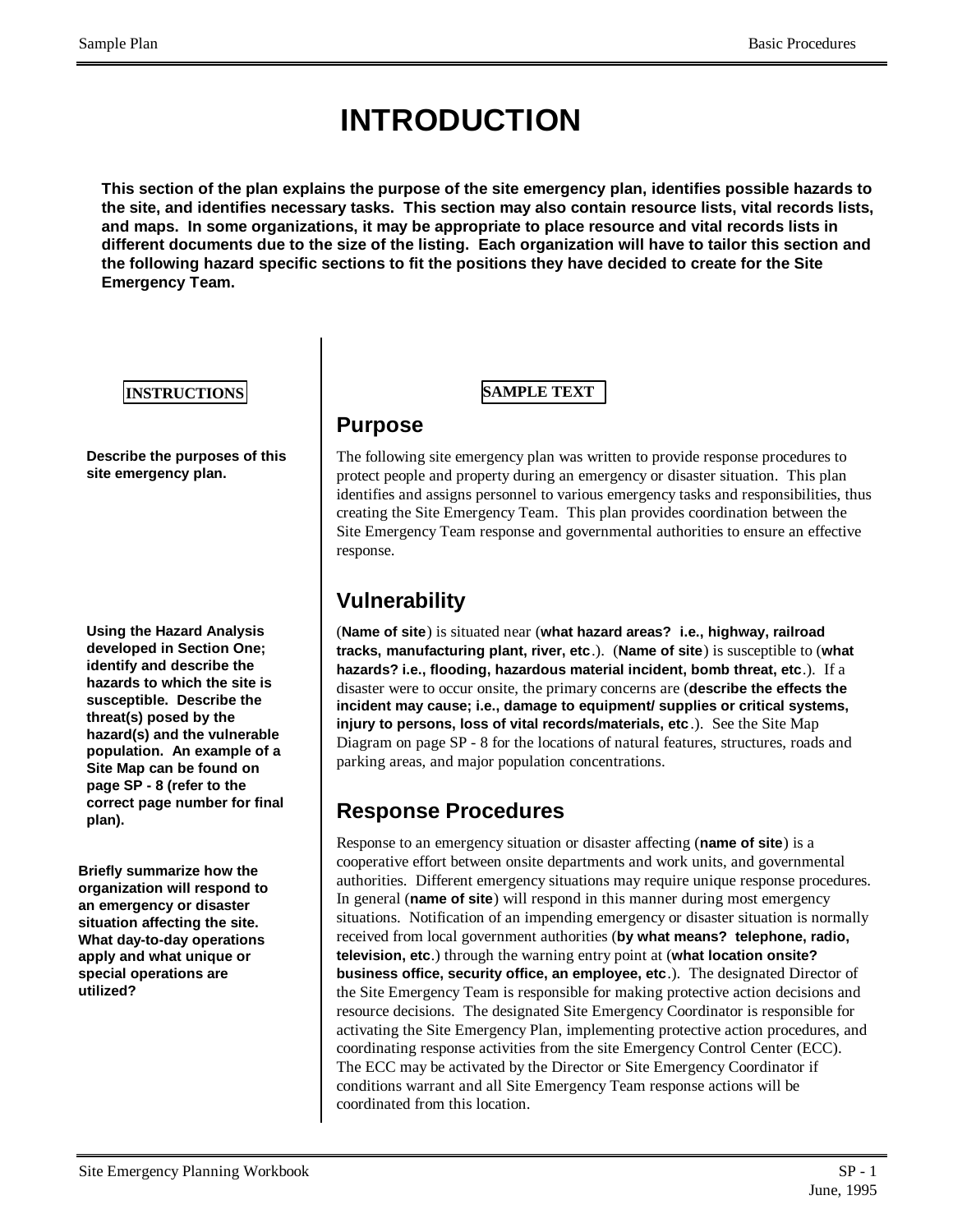Each (**name of work unit? division, classroom, section, building, etc**.) has a Unit Emergency Coordinator responsible for carrying out emergency procedures in their particular work unit. Upon notification of an emergency or disaster situation by the onsite warning system (**consisting of what? sirens, alarms, telephone, P.A. system, etc**.) or the Site Emergency Coordinator, all Unit Emergency Coordinators and other key emergency response personnel take immediate action as detailed in the hazard-specific checklists contained in this document.

The Site Emergency Team response may be enhanced by local government field forces and volunteer organizations as necessary. The Site Emergency Coordinator is responsible for notifying local government authorities of onsite emergency situations such as fires, bomb threats, and explosions by (**what means? telephone, radio, fire alarm system etc** .). The Site Emergency Coordinator will inform local authorities of the scope and magnitude of the situation and requests the necessary assistance. Local government forces may set up a command post onsite, as well as an on-scene emergency operations center close to the site if necessary. An onsite Media Center may be established to coordinate the dissemination of information and brief the media. During an extended or large scale emergency or disaster situation affecting the offsite community as well, a Joint Public Information Center (JPIC) may be established by (**insert name of emergency jurisdiction**) to facilitate the joint issuance of news releases to the media.

## **SITE EMERGENCY TEAM**

The (**name of site or organization**) has created a Site Emergency Team to respond to emergency or disaster situations. This team is comprised of personnel from all (**insert name of work units, i.e., division, classroom, building, etc**.). Personnel are assigned emergency tasks that coincide as much as possible with their normal day-to-day functions. The Distribution and Assignment List on page SP - v contains the names and telephone numbers of Site Emergency Team members and other key emergency personnel.

The following is a listing of emergency assignments and a description of their primary responsibilities before and during an emergency or disaster situation.

#### **Director**

The **(insert normal working title of person with this assignment**) is designated as the Director of the Site Emergency Team.

The Director's primary responsibilities are:

- 1. Authorizing and endorsing the site emergency plan.
- 2. Appointing personnel to perform emergency tasks.
- 3. Determining what records are vital to the organization.
- 4. Deciding what protective actions should be taken for emergency or disaster situations.
- 5. Authorizing the use of organization resource when appropriate.

**Using the Site Emergency Team built in Section One, identify the individuals responsible for each position. Also describe or list the tasks each position is responsible for completing.**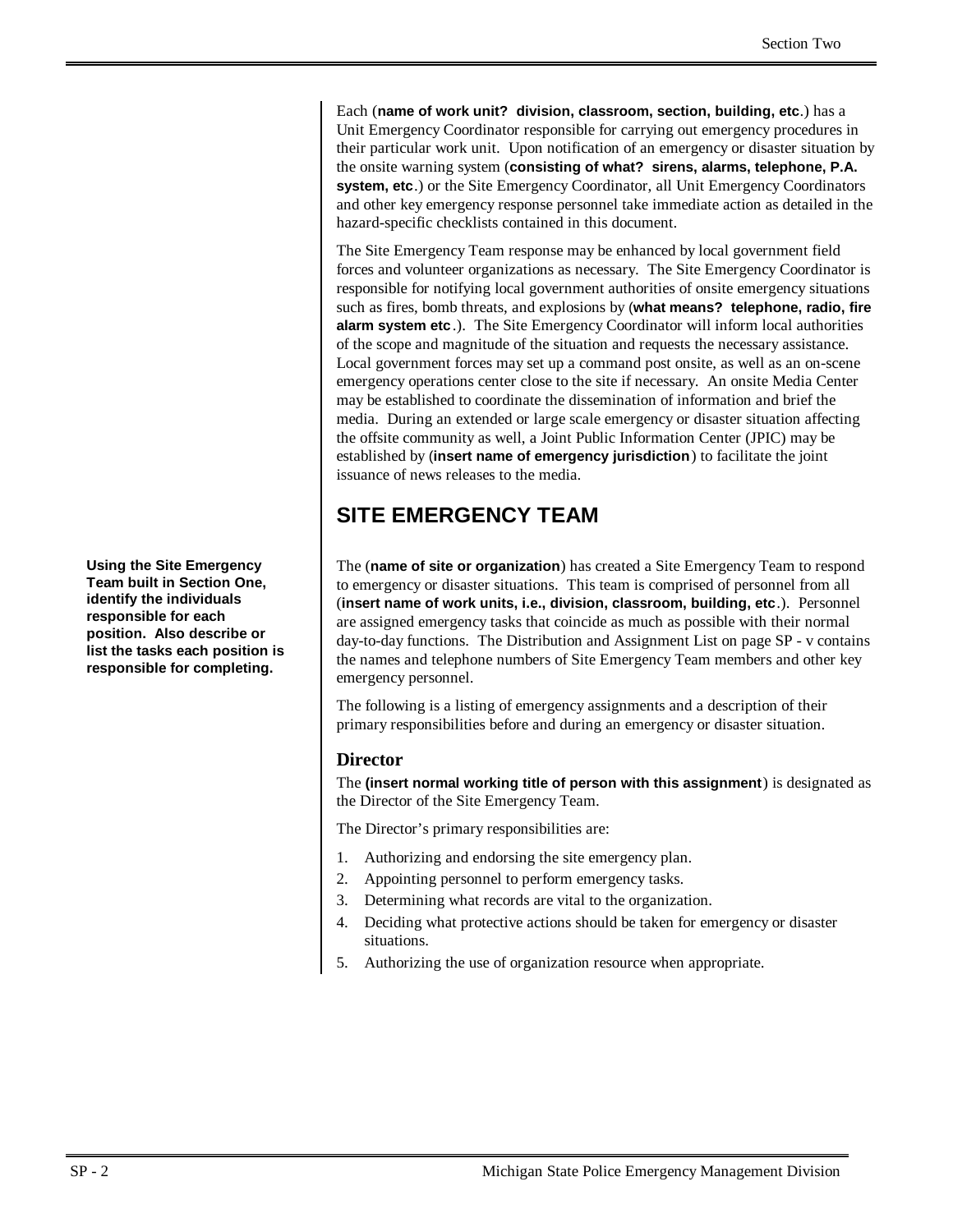**See "Implementing the Plan" in Section One for more information on maintaining and testing the Site Emergency Plan**

#### **Site Emergency Coordinator**

The **(insert normal working title of person with this assignment**) is designated as the Site Emergency Coordinator.

The Site Emergency Coordinator's primary responsibilities are:

- 1. Maintaining a current Site Emergency Plan.
- 1. Testing the site emergency plan on a regular basis.
- 2. Training and activating personnel to perform emergency tasks, including personnel from each work unit to serve as Unit Emergency Coordinators.
- 3. Organizing and maintaining an Emergency Control Center (ECC) with adequate communications capability. (See page SP - 6.)
- 4. Ensuring that vital records are identified and protected. (See page SP 11.)
- 5. Activating the site emergency plan and ECC, coordinating onsite response forces, and implementing protective actions.
- 6. Notifying local government authorities of an onsite emergency or disaster situation.
- 7. Implementing decisions and directives from the Director.
- 8. Implementing recall procedures for all evacuated and/or sheltered persons.
- 9. As necessary, providing for the emergency housing and feeding needs of personnel isolated at the site due to an emergency or disaster situation.

#### **Unit Emergency Coordinator(s)**

Individuals from each **(insert normal title(s) of the site's work units, such as division, classroom, building, etc.)** are designated to the Unit Emergency Coordinator positions.

Unit Emergency Coordinator's primary responsibilities are:

- 1. Participating in site emergency plan review and updates.
- 2. Training unit personnel in site emergency procedures.
- 3. Identifying, before an emergency, vital unit records that need protection.
- 4. Notifying persons onsite of the need to evacuate or seek protective shelter.
- 5. Directing persons to designated evacuation assembly area(s) or protective shelter(s).
- 6. Ensuring that all persons have taken the appropriate protective actions.
- 7. Coordinating shut-down (and start-up) procedures (if applicable) with the appropriate personnel.
- 8. Ensuring that vital records (including papers, documents, and computer information) not duplicated and stored at another location are protected from the effects of a disaster. (See page SP - 11).
- 9. Assisting security personnel control the movement of people and vehicles.
- 10. Accounting for all personnel at the evacuation assembly area(s) or in protective shelters.
- 11. Issuing further instructions and updates to personnel as necessary.
- 12. Assisting with disaster assessment as necessary.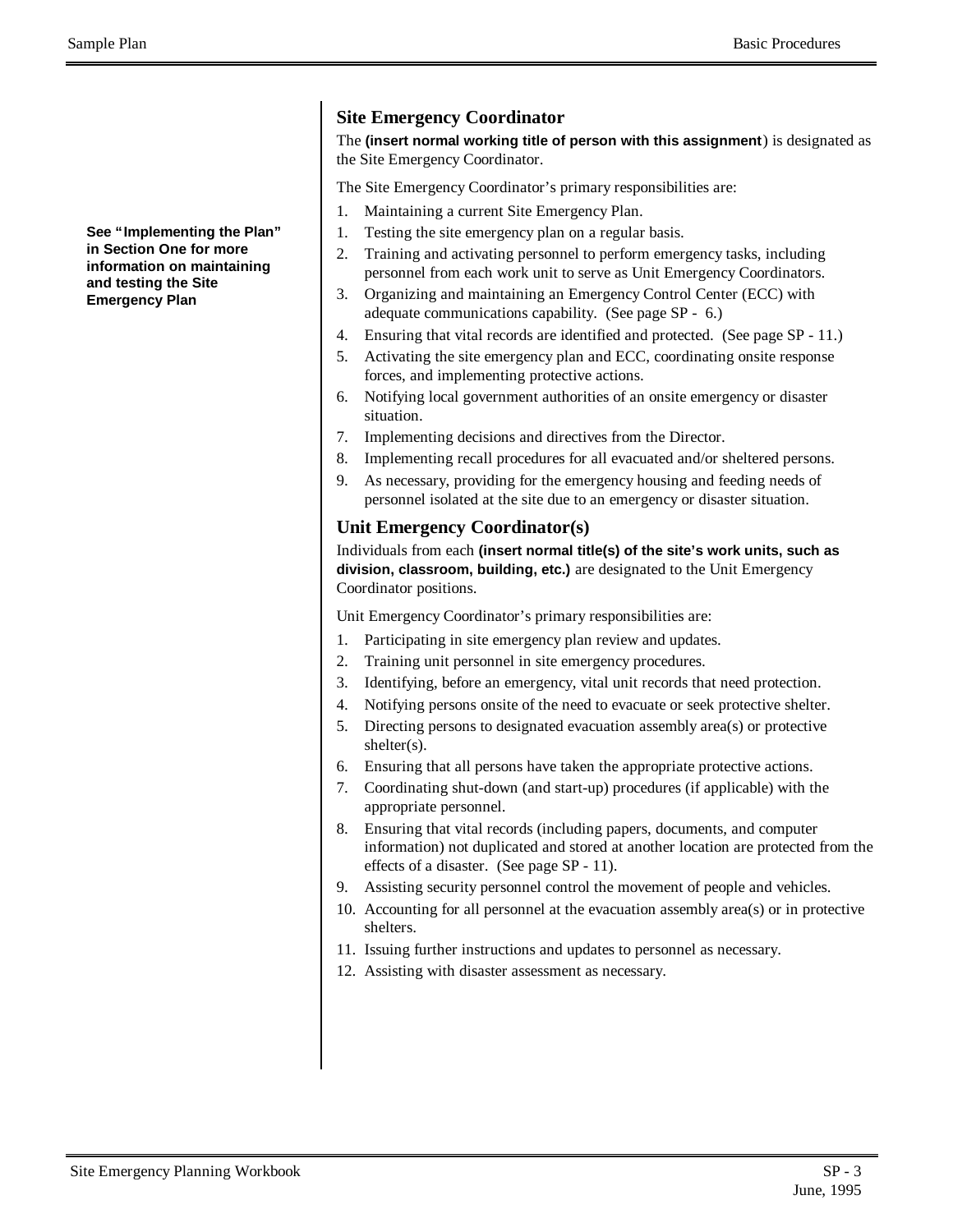#### **Emergency Warning/Communications Coordinator**

The **(insert normal working title of person with this assignment**) is designated as the Emergency Warning/ Communications Coordinator.

Primary responsibilities are:

- 1. Participating in site emergency plan review and updates.
- 2. Maintaining a primary and backup communications system between the ECC, the various work units onsite, and the local emergency management jurisdiction.
- 3. Establishing a message control system for logging messages received by and dispatched from the ECC.
- 4. Receiving and disseminating information about an emergency or disaster situation that has occurred, or is imminent.
- 5. Activating the onsite warning and/or instructional system, if necessary.
- 6. Notifying ECC staff and other emergency personnel. (See Distribution and Assignment List , SP - v, and Resource List SP - 12.)
- 7. Establishing communications links between the ECC and a Media Center, if activated.

#### **Emergency Assessment Coordinator**

The (**insert normal working title of person with this assignment**) is designated as the Emergency Assessment Coordinator.

Primary responsibilities are:

- 1. Participating in site emergency plan review and updates.
- 2. Collecting and compiling information on the emergency or disaster situation.
- 3. Maintaining a written record of all events that occur including actions taken, decisions made and by whom, personnel involved, costs incurred, etc.
- 4. Reporting verified damage information to the local emergency management jurisdiction and to the Emergency Information Coordinator for release to the media.
- 5. Displaying information in the ECC.
- 6. Assisting with the preparation of other reports as necessary, including an after-action report.

#### **Emergency Information Coordinator**

The (**insert normal working title of person with this assignment**) is designated as the Emergency Information Coordinator.

Primary responsibilities are:

- 1. Participating in site emergency plan review and updates.
- 2. Obtaining verified disaster-related information.
- 3. Preparing and issuing news releases to the media.
- 4. Establishing a Media Center (as necessary) during an onsite emergency or disaster situation to coordinate emergency information and brief the media.
- 5. Conducting media tours of the onsite emergency scene, whenever possible.
- 6. Coordinating with local government authorities in establishing a Joint Public Information Center (JPIC) for conducting press conferences and issuing news releases during an extended or large scale emergency or disaster situation affecting more than one area.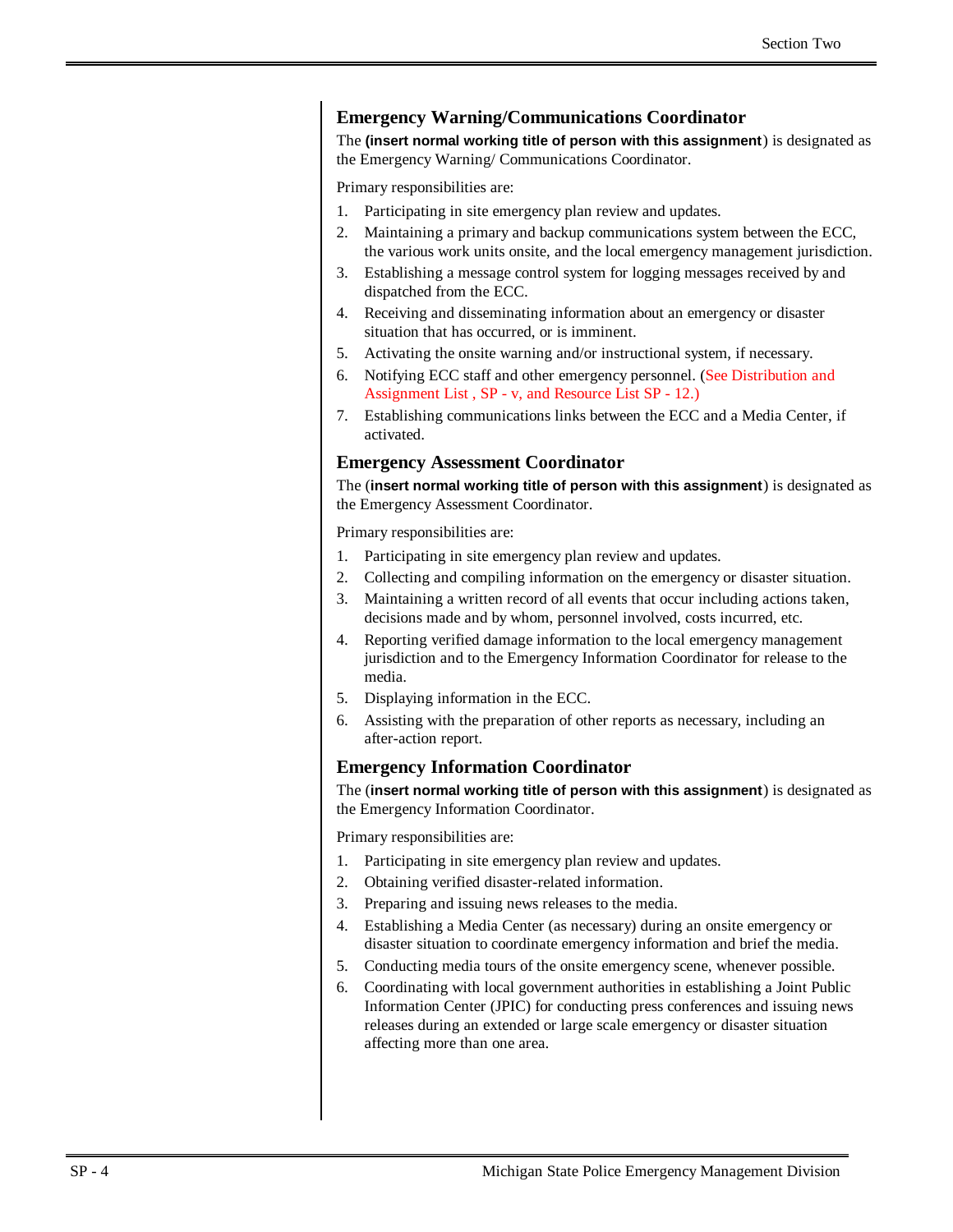Sample Plan Basic Procedures and the Basic Procedures and Basic Procedures and Basic Procedures and Basic Procedures

**Add other applicable systems, such as elevator, electric, or computer, etc.**

**List and describe any other emergency functions unique to the site identified earlier in Section One. (i.e., evacuating or sheltering animals at zoological parks and horse racetracks; evacuating or sheltering patrons at amusement parks and fairgrounds; providing for non-ambulatory clients; dealing with large public gatherings onsite; securing and/or transporting prisoners; etc.)**

#### **Emergency Maintenance Coordinator**

The (**insert normal working title of person with this assignment**) is designated as the Emergency Maintenance Coordinator.

Primary responsibilities are:

- 1. Participating in site emergency plan review and updates.
- 2. Maintaining procedures for controlling site systems, such as start-up and shut-down of heating and cooling systems.
- 3. Coordinating operation of utility systems at the site, including repair. Drawings of utility systems should be maintained (and readily accessible) for use during emergencies.
- 4. Providing emergency repair/power services as necessary.
- 5. Erecting barricades and other traffic/access control devices as necessary.
- 6. Providing for debris clearance and site clean up as necessary.
- 7. Providing damage inspection and site re-entry recommendations.
- 8. Replenishing, repairing and/or replacing emergency equipment (including fire extinguishers) after an emergency.

#### **Emergency Medical Coordinator**

The **(insert normal working title of person with this assignment**) is designated as the Emergency Medical Coordinator.

Primary responsibilities are:

- 1. Participating in site emergency plan review and updates.
- 2. Ensuring that emergency medical care is provided to injured persons (as necessary and possible).
- 3. Collecting and compiling health/medical disaster information for the Emergency Assessment Coordinator.
- 4. Coordinating offsite ambulance calling and pick-up, medical assistance, etc.

#### **Emergency Security Coordinator**

The (**insert normal working title of person with this assignment**) is designated as the Emergency Security Coordinator.

Primary responsibilities are:

- 1. Participating in site emergency plan review and updates.
- 2. Controlling the movement of people and vehicles at the site and maintaining access lanes for emergency vehicles and personnel.
- 1. Preventing unauthorized entry into hazardous or secured areas, such as the ECC or Media Center, and other site facilities as necessary.
- 2. Assisting with the care and handling of injured persons.
- 3. Assisting with fire suppression, if necessary.
- 1. Directing media representatives to the Media Center, if established.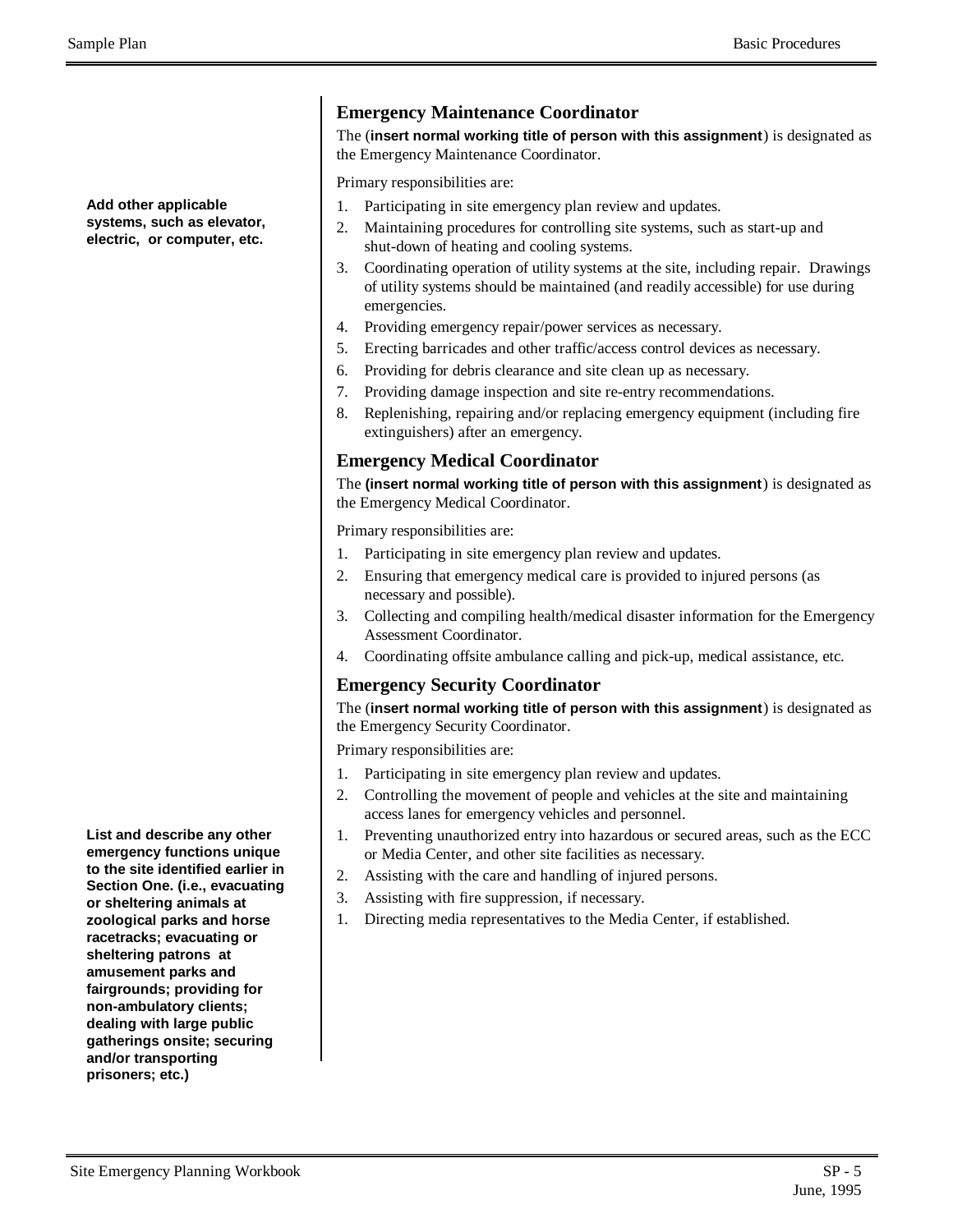## EMERGENCY CONTROL CENTER

**Using the Emergency Control Center identified in Section One, describe the function of the Emergency Control Center (ECC). If necessary, develop a more detailed section of ECC operating procedures including supply requirements, message flow, etc.**

The (**name of site**) ECC is located in (**what building, room, part of site?**). It has the following capabilities: (**Number of telephone lines, radio equipment, amount of space, restroom facilities, fax machine, copy machine, work space etc** .). Key emergency personnel assemble at the ECC to receive information and direction, and to coordinate response to an emergency or disaster situation. All emergency tasks are coordinated from this center. The Director of the Site Emergency Team provides executive direction at the ECC (the Site Emergency Coordinator may represent him/her) and the Site Emergency Coordinator directs the onsite response. Within the ECC, population safety and property protection measures are considered and implemented. All information on the situation is channeled through the ECC and compiled. The ECC may be partially activated with the Director and Site Emergency Coordinator meeting with the Emergency Warning/Communications Coordinator, Emergency Assessment Coordinator, Emergency Maintenance Coordinator, and Emergency Security Coordinator, as needed; or it may be fully activated with all key personnel meeting on a continuous 24 hour basis. If the situation warrants, an alternate ECC can be established at **(what building, room, part of site or adjacent area? i.e., onsite assembly area or evacuation assembly area?).**

## **Emergency Control Center Diagram**



ECC ROOM 206 - BUILDING 2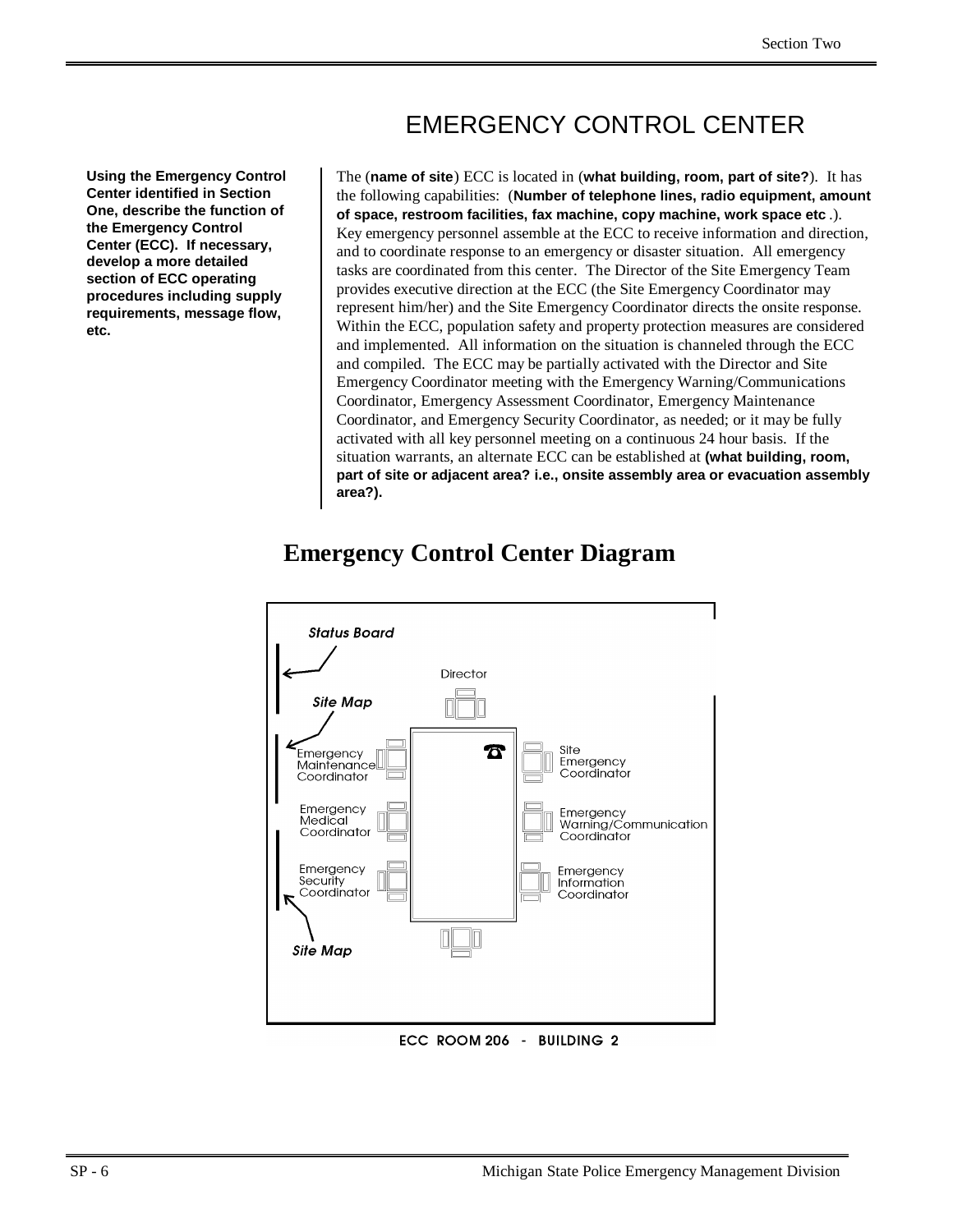# MEDIA CENTER

**Using the Media Center identified in Section One under Capability Assessment, briefly describe the site's Media Center. If there is no Media Center, delete this section. Under the Emergency Information Coordinators position, describe briefly how emergency information will be issued.**

In the event of an onsite emergency or disaster situation with substantial media interest, a Media Center will be established (**describe the location of the Media Center** ). The Media Center brings the media together in one room to be briefed on the situation. It facilitates the rapid dissemination of timely, accurate information and helps alleviate confusion and uncertainty. The Emergency Information Coordinator is responsible for operating the Media Center and equipping it with necessary supplies and equipment. Clerical staff will be utilized as necessary. The Media Center has adequate workspace for the media and a room to conduct press briefings. ). If a Joint Public Information Center (JPIC) is established by local officials, the Emergency Information Coordinator will serve as the official spokesperson for (**name of site**) at the JPIC.

A special telephone(s) line may be reserved for family members wishing to obtain information about injured personnel. The telephone number will be included in written news releases and widely publicized by the news media

If conditions do not warrant the establishment of a Media Center, the Emergency Information Coordinator may take calls and brief the media from his/her office or work area or (**describe another location if applicable**).

#### nĦ **Maps**  $\boldsymbol{\Sigma}$ Emergency Information Coordinator Workroom Inquiry Line **Briefing Room** Media Workroom Ŋ Ю copier

# **Media Center Diagram**

MEDIA CENTER - ROOM 204 - BUILDING 2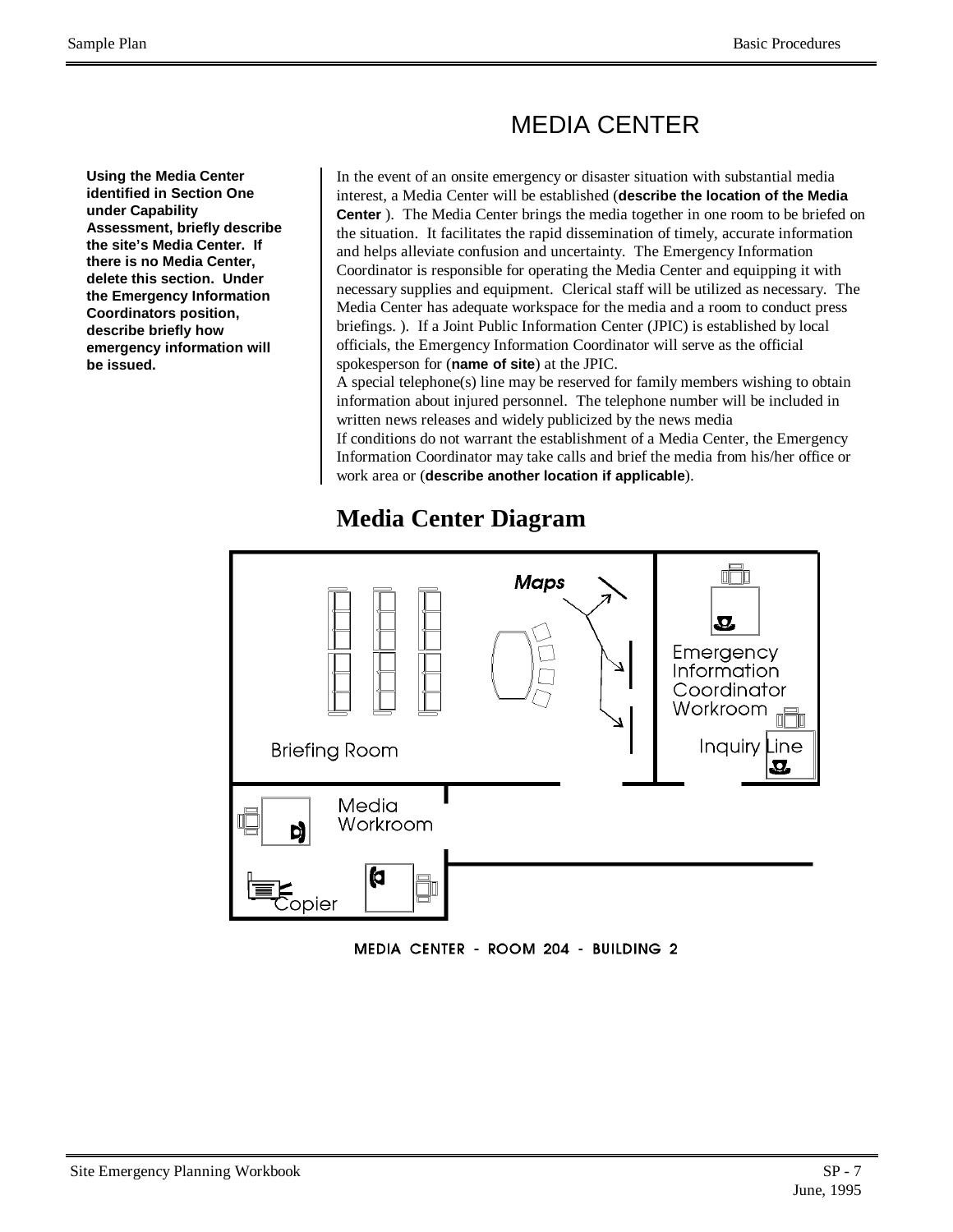# **SITE MAP DIAGRAM**

**The following few pages are sample maps and diagrams that sites should include in their Site Emergency Plans. It may be appropriate to post some of these maps or diagrams in public places to remind personnel and show guests the locations of exits, fire extinguishers, assembly areas, etc.**

**Draw a simple map of the site showing locations of structures, roads, parking area, natural features, and major population concentrations. The Site Map should also show the locations of hazard areas, such as rivers, chemical storage facilities, railroad tracks or spurs, gas mains, etc. The Site Map can also illustrate the location of the Media Center and Emergency Control Center, onsite warning devices, fire fighting or other emergency equipment, major utility systems, and other features deemed essential for emergency purposes. Include a legend showing all symbolic and numerical representations used for labeling features, or label features on the map.**

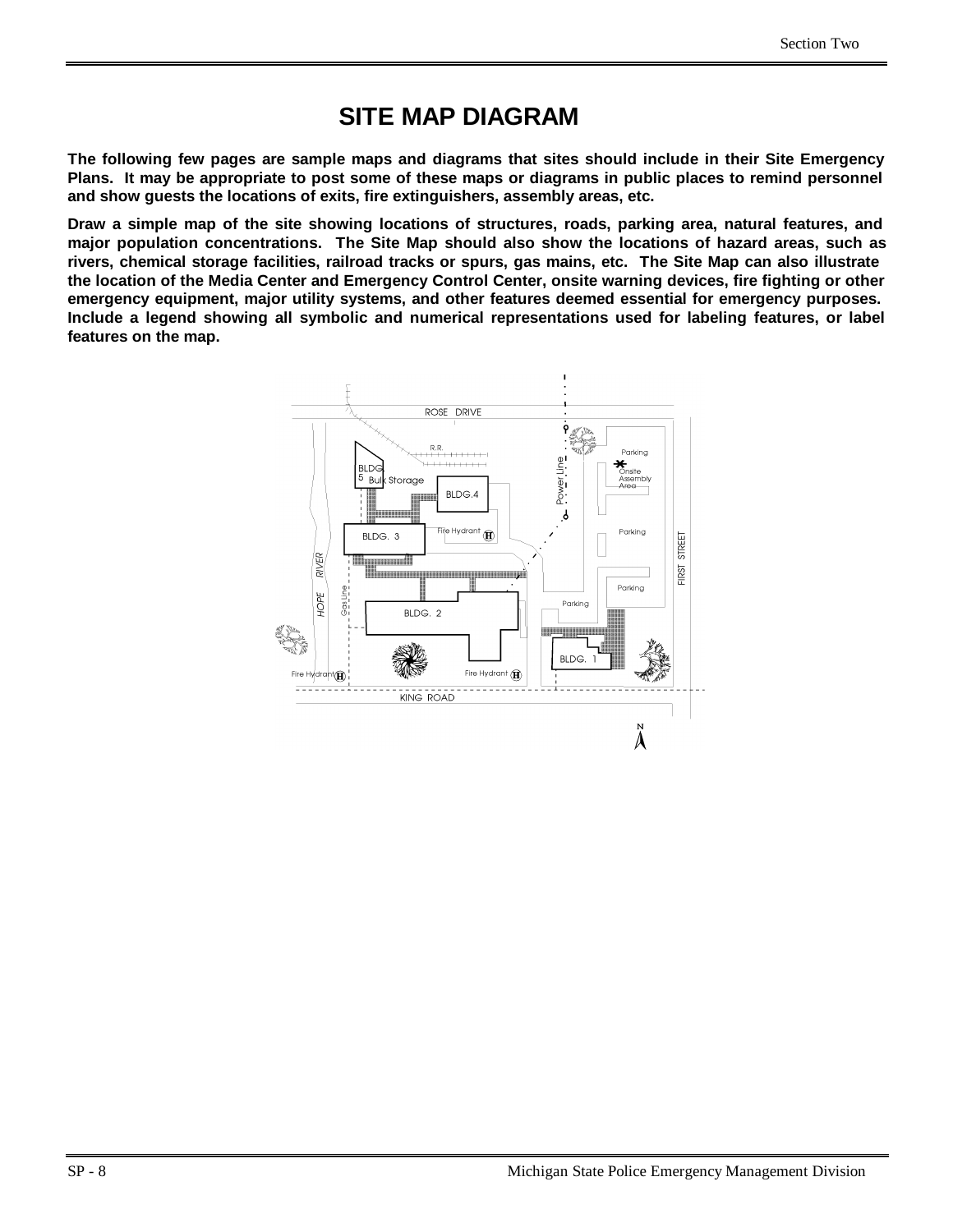# **EVACUATION MAP**

**Insert a diagram(s) of the exit routes that personnel and/or the general public will use in the event of the need to evacuate the building. Identify on the map the evacuation assembly area(s) developed in "Capability Assessment" in Section One where personnel can assemble to be accounted for and receive further instructions. Include a legend identifying the location of fire extinguishers and alarms. This diagram may be posted in the building to teach the location of all exits.**



# **TORNADO SHELTER DIAGRAM**

**Insert the diagram developed in "Capability Assessment" of Section One. Remember tornado shelter needs will vary according to the size and type of site involved. It may be helpful to post copies of this diagram throughout the building.**

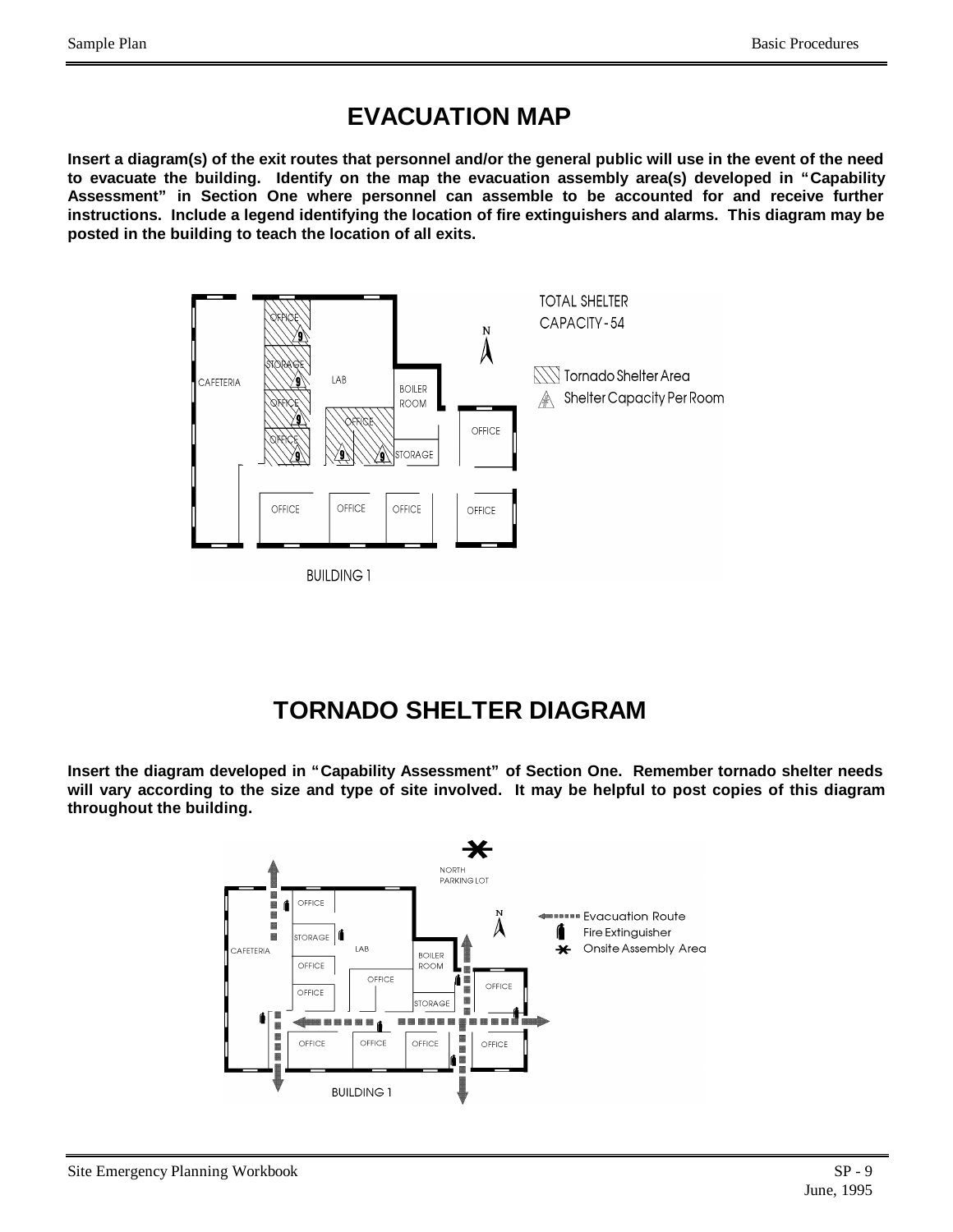# **EVACUATION ROUTES AND OFFSITE ASSEMBLY AREA**

**Insert a diagram illustrating the routes that personnel will use in evacuating from the site to an offsite assembly area identified in the "Capability Assessment" in Section One. If necessary, identify alternate evacuation routes in the event primary routes are unusable due to flooding or blocked off. Identify an assembly area that is easily recognized and offers protection from the elements. One option is a shopping mall. Personnel should be made aware that they are expected to assemble there to be accounted for and to receive further instructions.**

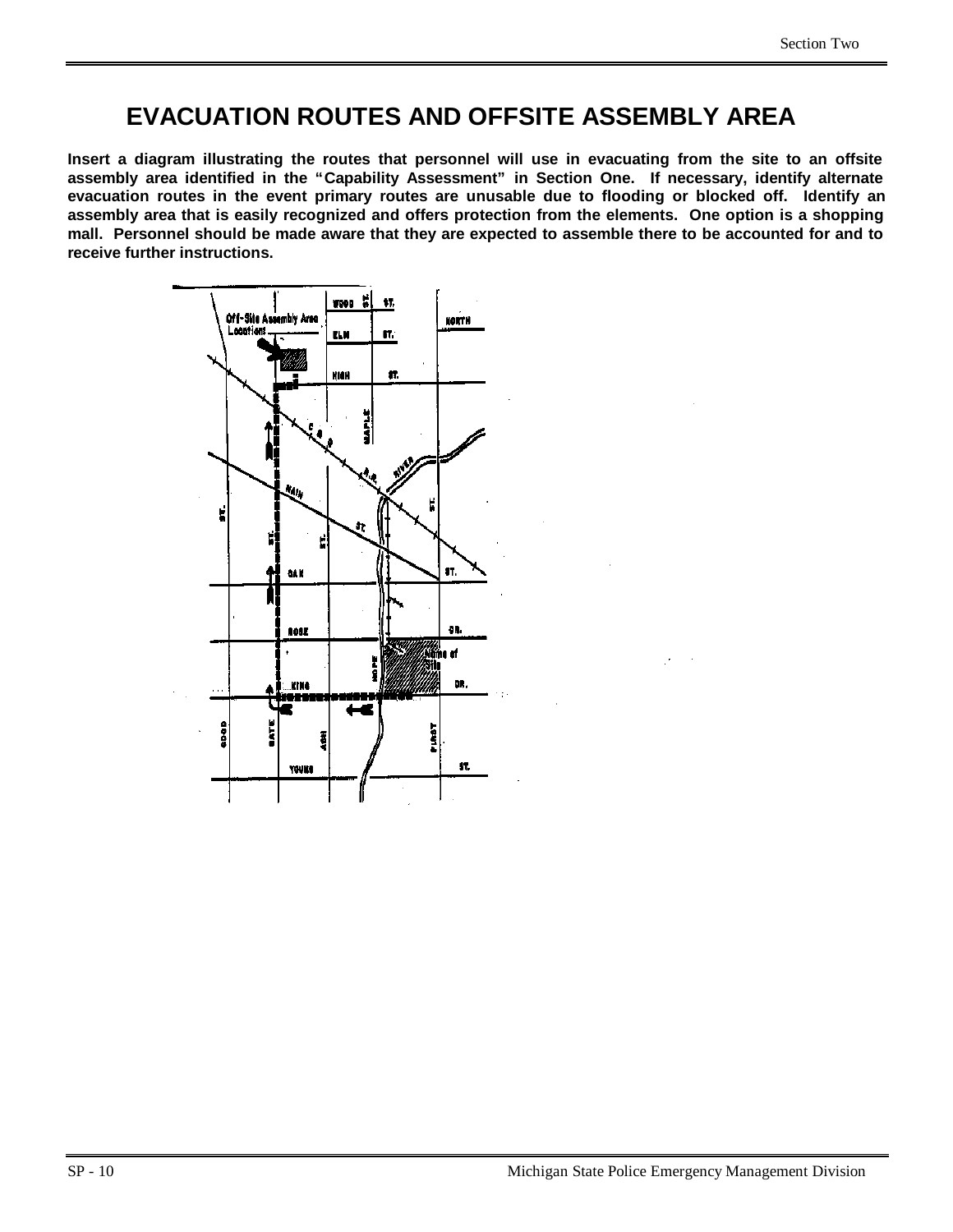# **VITAL RECORDS LIST**

**Using the Vital Records List worksheet developed in Section One, list those records that the organization has determined must be protected during an emergency or disaster situation. Some organizations may find it convenient to maintain a separate file or binder with this information due to the size of the listing. By identifying and protecting these records prior to an incident, the organization will be better able to recover from that incident.**

| <b>Work Unit</b> | Type of<br>Record | Location | <b>Preservation</b><br><b>Method</b> | Responsible<br>Person |
|------------------|-------------------|----------|--------------------------------------|-----------------------|
|                  |                   |          |                                      |                       |
|                  |                   |          |                                      |                       |
|                  |                   |          |                                      |                       |
|                  |                   |          |                                      |                       |
|                  |                   |          |                                      |                       |
|                  |                   |          |                                      |                       |
|                  |                   |          |                                      |                       |
|                  |                   |          |                                      |                       |
|                  |                   |          |                                      |                       |
|                  |                   |          |                                      |                       |
|                  |                   |          |                                      |                       |
|                  |                   |          |                                      |                       |
|                  |                   |          |                                      |                       |
|                  |                   |          |                                      |                       |

| Site Emergency Planning Workbook | $SP - 11$  |
|----------------------------------|------------|
|                                  | June, 1995 |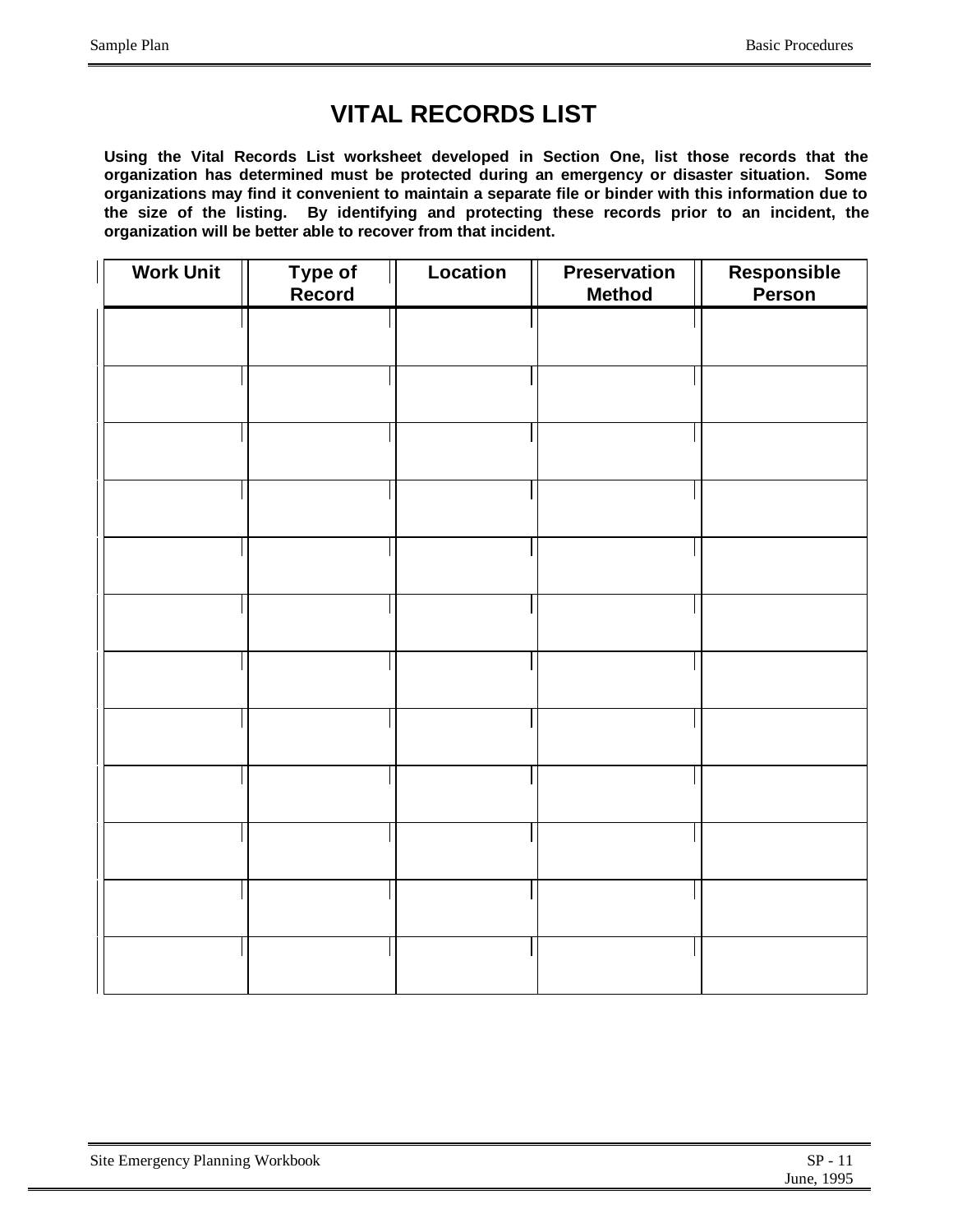# **RESOURCE LIST**

**A resource list provides a single point of reference for available public and private sector resources within, as well as outside of the site's community. This list should contain those resources that the organization may need during an emergency situation or disaster. These resources include, but are not limited to equipment, supplies, professional services, computer services, communication services, key officials, etc. It may be useful to list the resources by general categories as outlined below for easy reference.**

**Develop a list of resources the site may need to assist in emergency operations and disaster recovery. Organizations with a long resource list may want to develop a separate Resource Manual rather than including the complete listing in the Site Emergency Plan.**

**Insert the name and telephone numbers of key public officials, utility company representatives, and corporate officials. Include company headquarters, Intermediate School District (for a school), etc., that the organization may need to contact during an emergency or disaster situation.**

**List equipment and vehicle resources that the organization may need during an emergency or disaster situation.**

**List supplies that the site may need during an emergency or disaster situation.**

# **KEY OFFICIAL CONTACT LIST**

| Name/Title of Official |  |
|------------------------|--|
| $\mathbf{L}$           |  |

2.

3.

4.

etc.

#### **EQUIPMENT AND VEHICLES**

| Equipment/<br>Vehicle Type | Company/<br>Organization | Address | Contact<br>Person | Telephone<br>Number |
|----------------------------|--------------------------|---------|-------------------|---------------------|
| 1.<br>2.                   |                          |         |                   |                     |
| 3.                         |                          |         |                   |                     |
| 4.                         |                          |         |                   |                     |
| etc.                       |                          |         |                   |                     |
|                            |                          |         |                   |                     |

Telephone Numbers Office Home

#### **SUPPLIES**

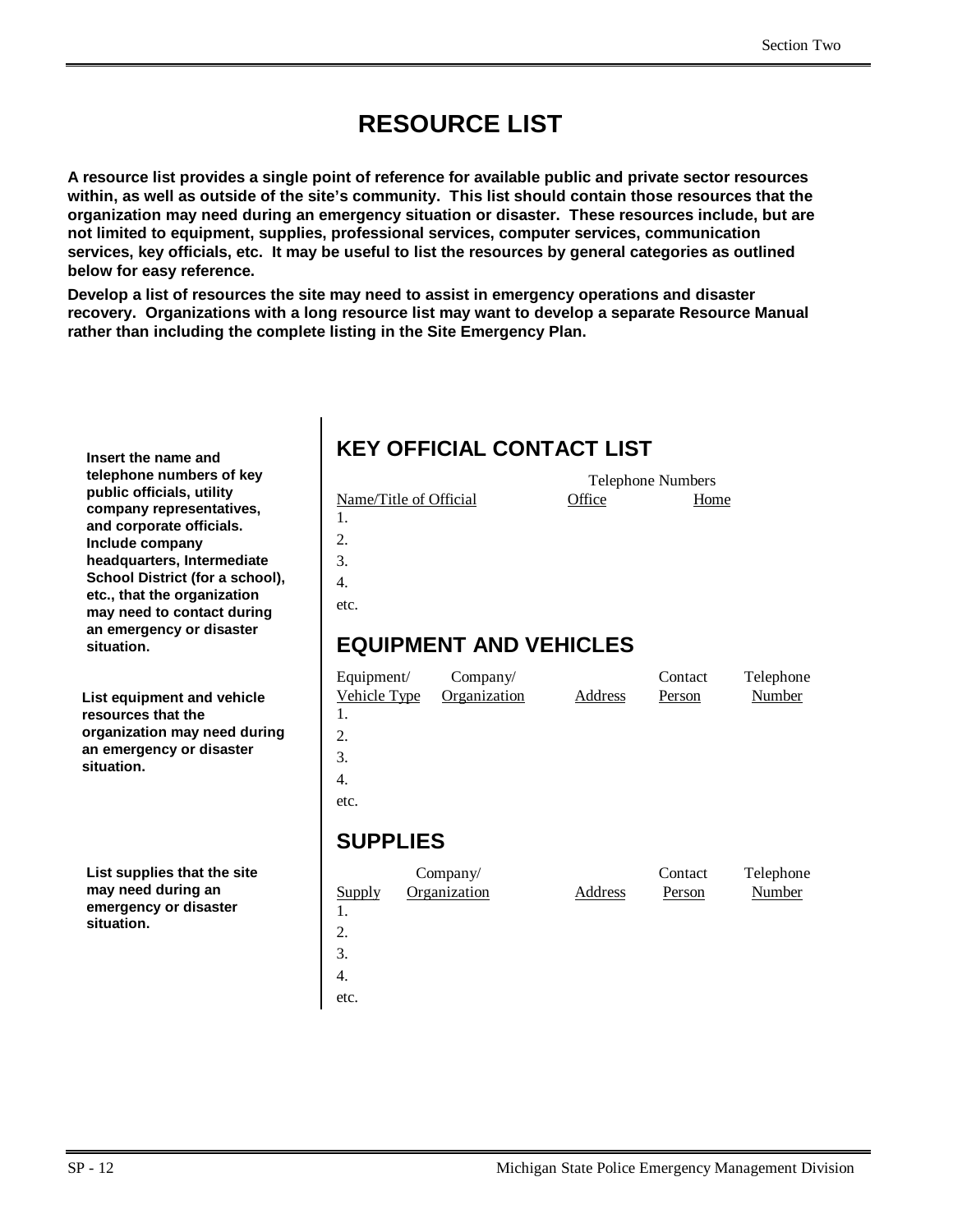**List any services or special expertise, such as computer recovery or rental space, that may be needed during an emergency situation or disaster.**

**List all media contacts that may be used during an emergency or disaster situation.**

|                                                   | Company/                                     |                                                           |                 |                                             |
|---------------------------------------------------|----------------------------------------------|-----------------------------------------------------------|-----------------|---------------------------------------------|
|                                                   | Specialty Organization/                      |                                                           | Contact         | Telephone                                   |
| Service                                           | Individual                                   | Address                                                   | Person          | <b>Number</b>                               |
| 1.                                                |                                              |                                                           |                 |                                             |
| 2.                                                |                                              |                                                           |                 |                                             |
| 3.                                                |                                              |                                                           |                 |                                             |
| $\overline{4}$ .                                  |                                              |                                                           |                 |                                             |
|                                                   |                                              |                                                           |                 |                                             |
|                                                   |                                              |                                                           |                 |                                             |
|                                                   | <b>MEDIA CONTACT LIST</b>                    |                                                           |                 |                                             |
| <b>RADIO</b>                                      |                                              |                                                           |                 |                                             |
| Call Letters<br>Frequency<br><b>Address</b><br>1. | <b>Broadcast Hrs</b><br><b>News Deadline</b> | Telephone Number<br>Unlisted Phone #<br>Nighttime Phone # |                 | Station<br>Manager/<br><b>News Director</b> |
| 2.                                                |                                              |                                                           |                 |                                             |
| 3.                                                |                                              |                                                           |                 |                                             |
| $\overline{4}$ .                                  |                                              |                                                           |                 |                                             |
| <b>TELEVISION</b>                                 |                                              |                                                           |                 |                                             |
| Call Letters<br>Channel<br><b>Address</b><br>1.   | <b>Broadcast Hrs</b><br><b>News Deadline</b> | Telephone Number<br>Unlisted Phone #<br>Nighttime Phone # |                 | Station<br>Manager/<br><b>News Director</b> |
| 2.                                                |                                              |                                                           |                 |                                             |
| 3.                                                |                                              |                                                           |                 |                                             |
| <b>NEWSPAPER</b>                                  |                                              |                                                           |                 |                                             |
| Name<br>Address<br>Deadline<br>ı.                 | Frequency of<br>Publication                  | <b>Managing Editor</b><br>24 hour Newsroom #              |                 | <b>News</b>                                 |
| 2.                                                |                                              |                                                           |                 |                                             |
| 3.                                                |                                              |                                                           |                 |                                             |
| <b>NEWS SERVICES</b>                              |                                              |                                                           |                 |                                             |
| <b>Name</b>                                       | <b>Address</b>                               | Contact                                                   | 24 hour Phone # |                                             |
|                                                   |                                              |                                                           |                 |                                             |
| 1.                                                |                                              |                                                           |                 |                                             |
| 2.                                                |                                              |                                                           |                 |                                             |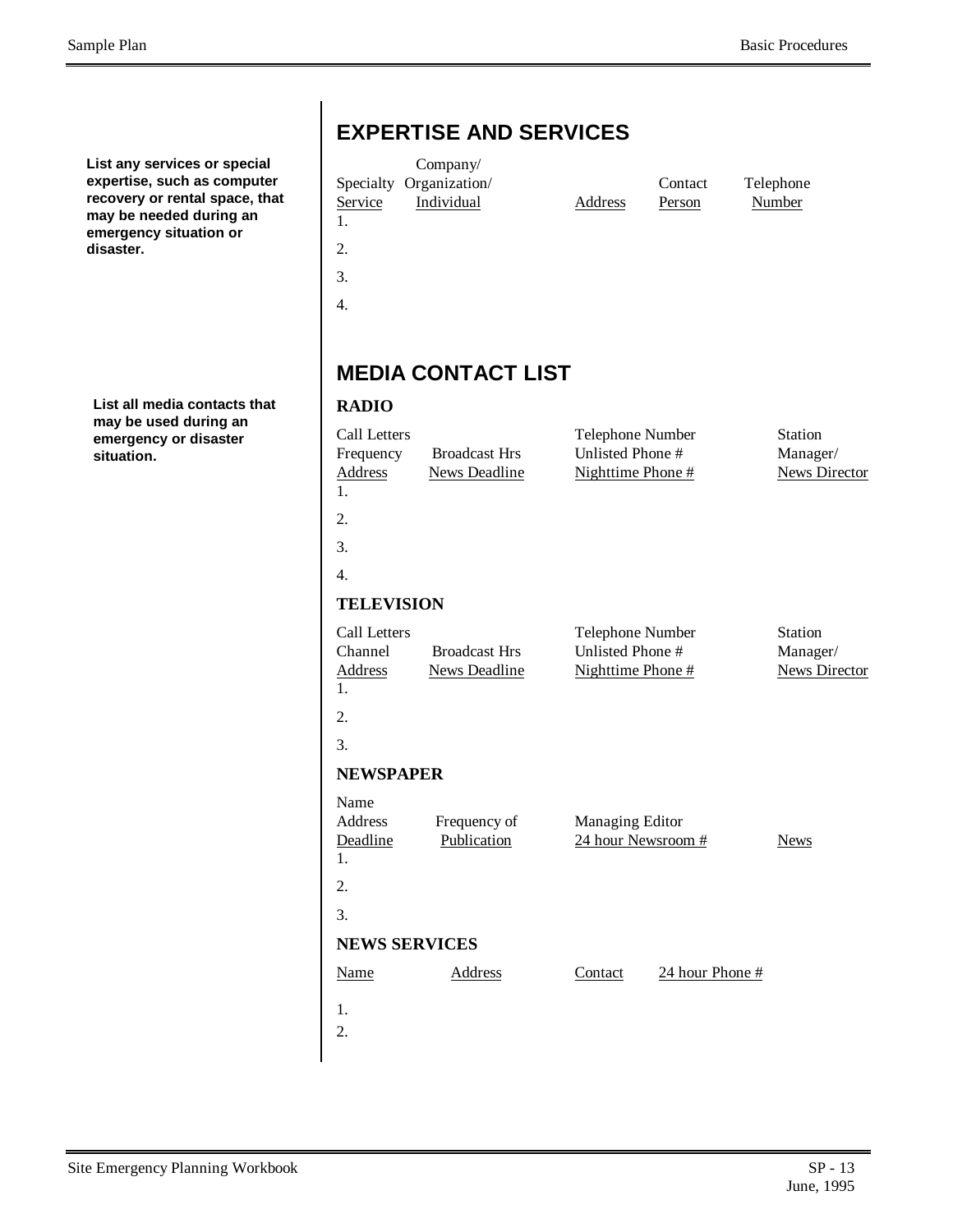# **FIRE OR EXPLOSION PROCEDURES**

**The threat of fire and explosion exists at every site. Fire and explosion can be caused by accidental circumstances, such as inadequate or damaged electrical wiring, or careless use of flammable materials. The cause of fire also can be intentional, as in the case of arson or sabotage. Fires are most devastating when they occur to sites with large concentrations of people, such as schools, hospitals, theaters, or office buildings. Heat, smoke, and flying or falling debris may cause injury or loss of life to persons at or near the site. Structural damage or collapse may occur if a fire or explosion is strong enough. In crowded buildings, panic may result in further injuries if people attempt to evacuate in a disorganized manner. Vital records may be damaged or destroyed by the fire or by water from overhead sprinkler systems, often resulting in significant economic and legal complications. Essential operations may be disrupted for a long period of time as facilities are repaired or reconstructed.**

#### **INSTRUCTIONS SAMPLE TEXT**

**Develop procedures for response to a fire threat at the site. Describe notification and warning methods and general response procedures. Assign emergency tasks to specific personnel or work units.**

**At some sites, such as hospitals, nursing homes, etc., immediate evacuation may not be possible; therefore, alternate procedures must be developed. Also, some sites may have large public gatherings, such as shopping malls, civic centers, amusement parks, etc., requiring additional procedures other than those included here.**

#### **Notification and Warning**

- 1. Notification of a fire or explosion onsite is made by **(what means? fire alarm?)**.
- 2. The warning signal consists of **(describe the warning signal; i.e., gong, siren, ringing bell, horn, etc.)**.
- 3. The first person spotting a fire should activate the alarm system **(or describe other warning method***)* and contact the **(name of jurisdiction)** Fire Department at **(telephone number)**.
- 4. The site is protected by **(what type(s) of fire protection equipment or systems; i.e., smoke detectors, alarm system with pull boxes, sprinkler system, etc.).** When these systems are activated, the fire alarm sounds **(list another warning method if applicable)**.

#### **General Response**

- 1. The Director or Site Emergency Coordinator will fully activate the ECC, if it is safe to do so.
- 2. If necessary, an alternate ECC will be established at the evacuation assembly area Site Map Diagram on page SP - 8.
- 3. Personnel should evacuate the site upon hearing the alarm and report to the assembly area.
- 4. Small or isolated fires should be extinguished if safely possible. (See Evacuation Map on page SP - 9 for fire extinguisher locations).
- 5. Unit Emergency Coordinators will check their work areas to ensure that all persons have taken the appropriate action.
- 6. Unit Emergency Coordinators will account for their personnel at the evacuation assembly area and report this information to the Site Emergency Coordinator.
- 7. Personnel should remain at the assembly area for further instructions.
- 8. The Site Emergency Coordinator will authorize reentry into the site/facility after being cleared to do so by the fire official in charge of the scene.
- 9. The all-clear notice will be disseminated to personnel at the assembly area.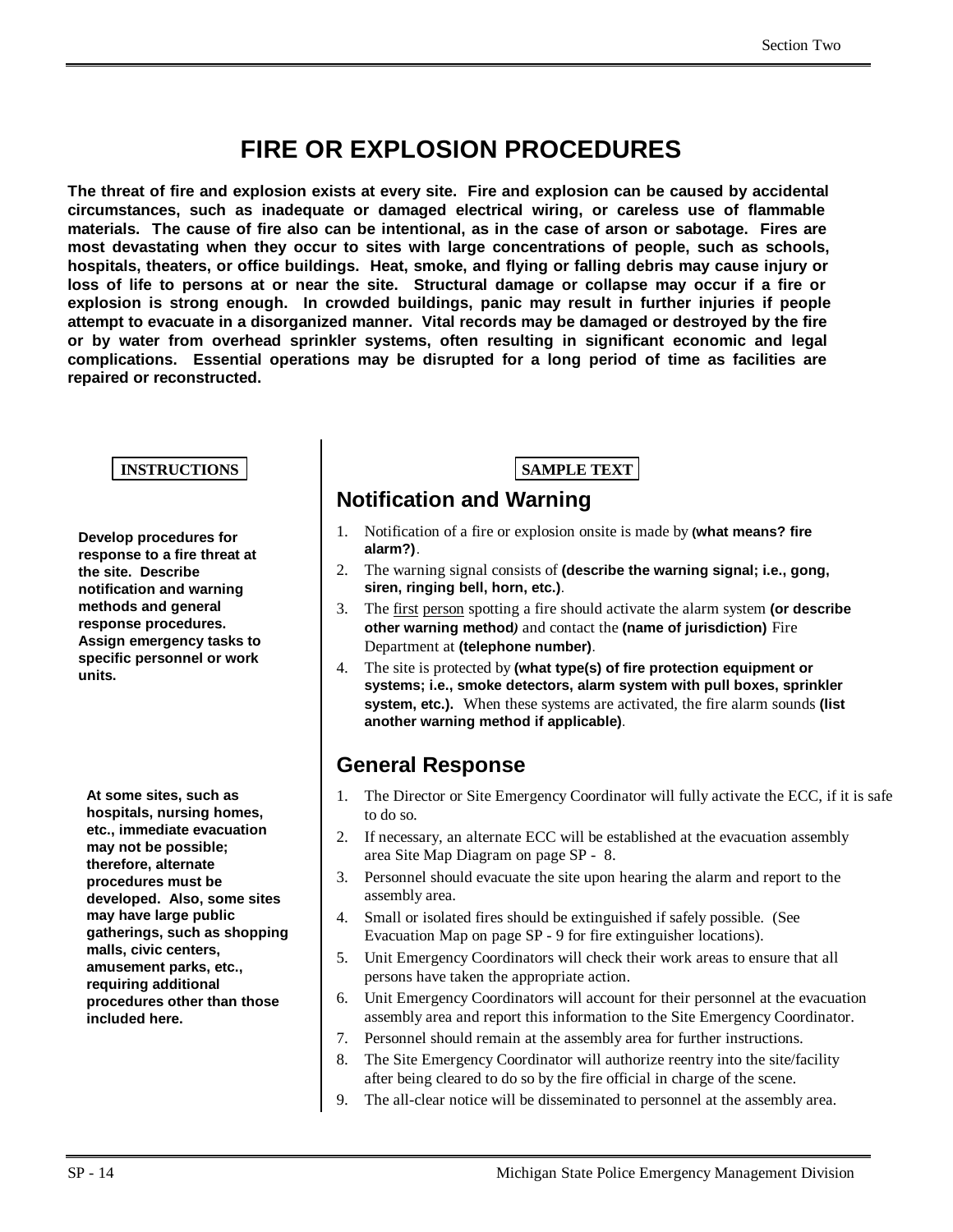**Typical tasks for the Director might include:**

**List other tasks as necessary.**

**Typical tasks for the Site Emergency Coordinator might include:**

**List all the utilities and their phone numbers that directly effect the site.**

**List other tasks as necessary.**

**Typical tasks for the Unit Emergency Coordinator might include:**

**List other tasks as necessary.**

## **Director Checklist**

- \_\_\_\_ 1. Report to the ECC, if conditions allow.
- \_\_\_\_ 2. If necessary, evacuate to the evacuation assembly area identified on the Site Map Diagram on page SP - 8, and help establish an alternate ECC.
- \_\_\_\_ 3. Determine the extent of the fire or explosion.
- \_\_\_\_ 4. Determine what staff and personnel should do during interim period.
- \_\_\_\_ 1. Authorize the use of organization resources by Site Emergency Team and local response agencies.

# **Site Emergency Coordinator Checklist**

- \_\_\_\_ 1. Ensure that the **(name of jurisdiction)** Fire Department has been notified.
- \_\_\_\_ 2. Ensure that the fire alarm system has been activated.
- \_\_\_\_ 3. Determine the extent of the fire or explosion, if possible.
	- \_\_\_\_ 4. Activate the ECC if conditions allow.
- \_\_\_\_ 5. If necessary, evacuate to the evacuation assembly area identified on the Site Map Diagram on page SP - 8, and establish an alternate ECC there.
- \_\_\_\_ 6. Activate the Site Emergency Plan.
- \_\_\_\_ 7. Coordinate with maintenance personnel, utility companies, and the fire department in shutting down utility lines or systems that might present an additional hazard (i.e., gas main).
	- **a.) (Name of Electric Company): ..........(number)**
	- **b.) (Name of Telephone Company): .....(number)**
	- **c.) (Name of Gas Company): ................(number)**
	- **d.) (Name of Water Department**): .........(**number**)
- \_\_\_\_ 8. Coordinate actions of personnel with those of offsite responders.
- \_\_\_\_ 9. Augment personnel and resources as necessary.
- \_\_\_\_10. Coordinate utility start-up procedures with maintenance personnel, utility companies, and the fire department.
- \_\_\_\_11. Recall evacuated personnel when it is safe to do so.

## **Unit Emergency Coordinator Checklist**

- \_\_\_\_ 1. Notify persons of the need to evacuate.
- \_\_\_\_ 2. Ensure that non-duplicated vital records located within the unit are preserved. (See Vital Records List on page SP - 11.)
- \_\_\_\_ 3. Coordinate unit shut-down procedures as necessary.
- \_\_\_\_ 4. Direct persons to the assembly area located (where?). (See evacuation assembly area identified on the Site Map Diagram on page SP - 8.)
- \_\_\_\_ 5. Determine the extent of the fire or explosion (if safely possible) and report this information to the Site Emergency Coordinator.
- \_\_\_\_ 6. Ensure that all persons in the unit have evacuated.
- \_\_\_\_ 7. Account for all unit personnel at the assembly area.
- \_\_\_\_ 8. Inspect work area for damage as soon as conditions permit. Report damage to the Site Emergency Coordinator in the ECC.
- \_\_\_\_ 1. Coordinate unit start-up procedures as necessary.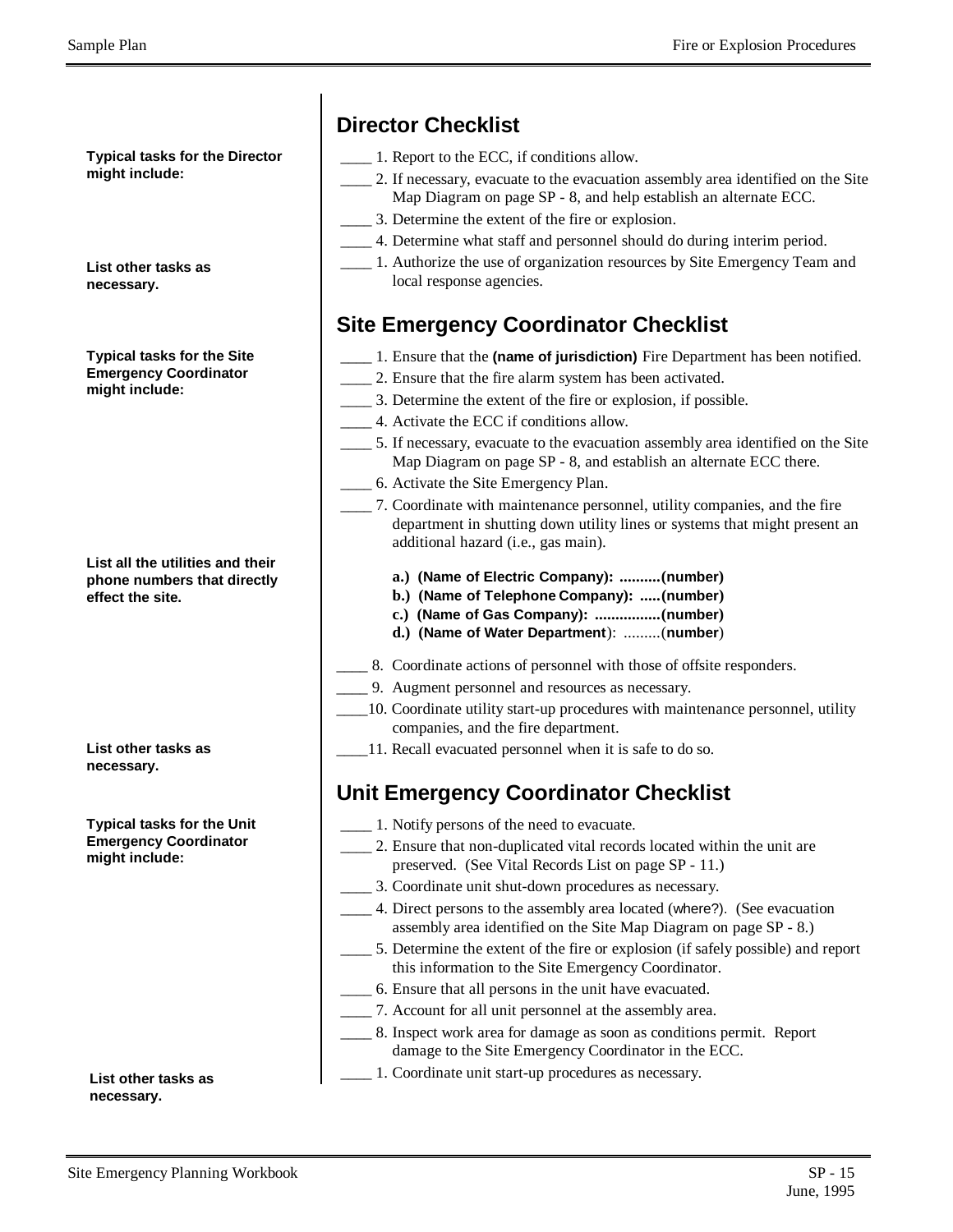**Typical tasks for the Emergency Assessment Coordinator might include:**

**List other tasks as necessary.**

**Typical tasks for the Emergency Warning/Communications Coordinator might include:**

**List other tasks as necessary.**

**Typical tasks for the Emergency Information Coordinator might include:**

**List other tasks as necessary.**

#### **Emergency Assessment Coordinator Checklist**

- \_\_\_\_ 1. Report to the ECC, if conditions allow.
- 2. If necessary, evacuate to the evacuation assembly area identified on the Site Map Diagram on page SP - 8, and report to the alternate ECC established there.
- \_\_\_\_ 3. Maintain a written record of all events that occur during the fire, including actions taken, decisions made and by whom, personnel involved, costs incurred, etc. If possible, a photographic or video record should be arranged.
- \_\_\_\_ 4. As conditions permit, collect and compile damage information.
- \_\_\_\_ 5. Report verified damage information to the local emergency management jurisdiction and to the Emergency Information Coordinator for release to the media.
- \_\_\_\_ 1. Prepare an after-action report.

#### **Emergency Warning/Communications Coordinator Checklist**

- \_\_\_\_ 1. Activate the fire alarm system, if applicable.
- \_\_\_\_ 2. Report to the ECC, if conditions allow, and maintain a primary and alternate communications system between the ECC, the various work units onsite, and (**insert name of local emergency management jurisdiction** .)
- \_\_\_\_ 3. Notify ECC staff as necessary. (See Distribution and Agency Assignment List on page SP - v.)
- \_\_\_\_ 4. If necessary, evacuate to the evacuation assembly area identified on the Site Map Diagram and report to the alternate ECC established there.
- \_\_\_\_ 5. Notify key officials as necessary. (See Resource List on page SP 12.)
- \_\_\_\_ 6. Log messages received by and dispatched from the ECC.
- \_\_\_\_ 1. Establish communications links between the ECC and Media Center (if activated).

#### **Emergency Information Coordinator Checklist**

- \_\_\_\_ 1. Report to the ECC, if conditions allow.
- \_\_\_\_ 2. If necessary, evacuate to the evacuation assembly area identified on the Site Map Diagram on page SP - 8, and report to the alternate ECC established there.
- \_\_\_\_ 3. Obtain verified information about the fire damage.
- 4. Prepare and issue news releases to the media.
- \_\_\_\_ 5. Establish a Media Center (as necessary).
- \_\_\_\_ 1. Conduct media tours of the fire or explosion scene (if possible).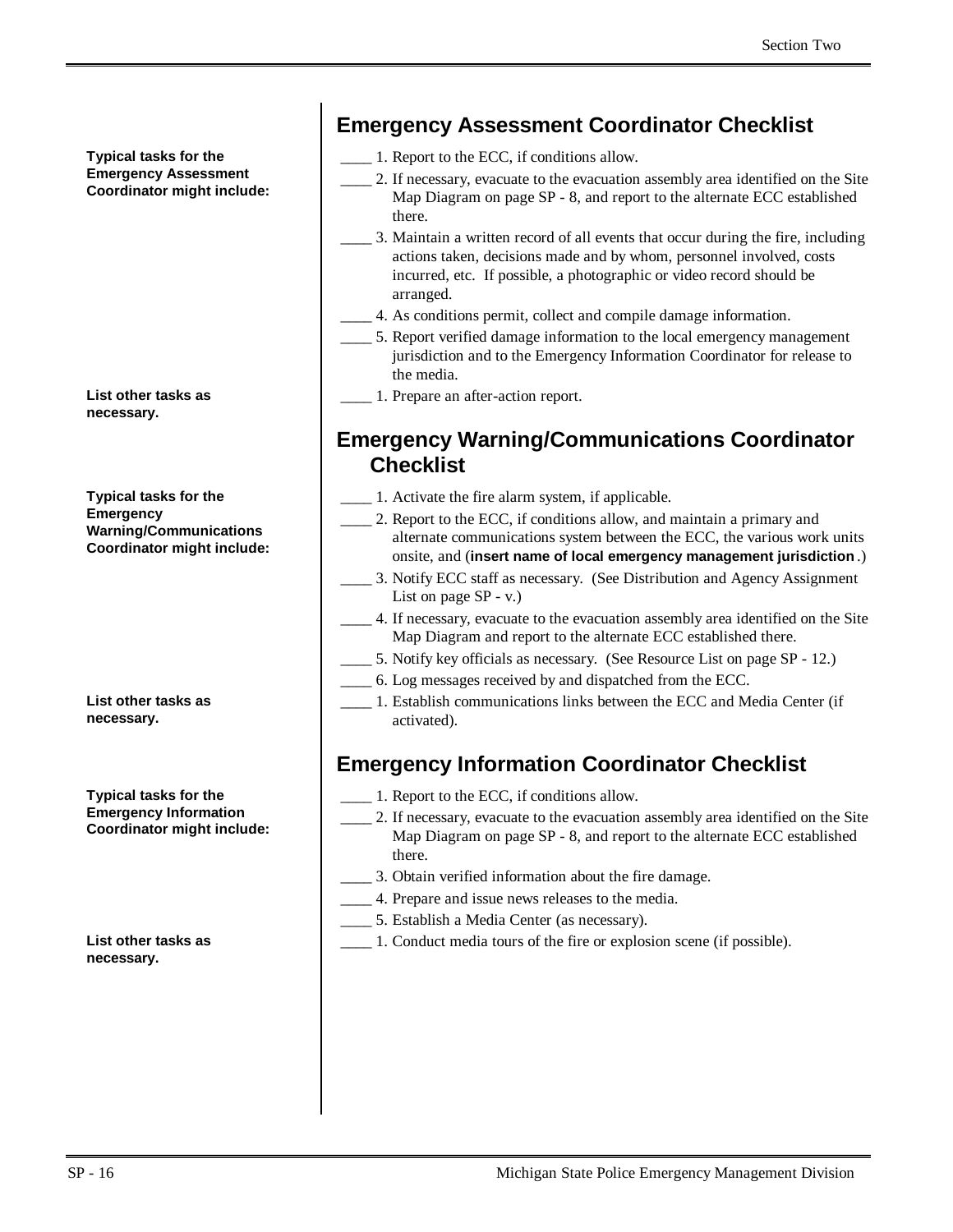**Typical tasks for the Emergency Medical Coordinator might include:**

**List other tasks as necessary.**

**Typical tasks for the Emergency Maintenance Coordinator might include:**

**List other tasks as necessary.**

**Typical tasks for the Emergency Security Coordinator might include:**

**List other tasks as necessary.**

## **Emergency Medical Coordinator Checklist**

- \_\_\_\_ 1. Report to the ECC, if conditions allow.
- \_\_\_\_ 2. If necessary, evacuate to the evacuation assembly area identified on the Site Map Diagram on page SP - 8, and report to the alternate ECC established there.
- \_\_\_\_ 3. Ensure that emergency medical care is provided to injured persons.
	- \_\_\_\_ 4. Coordinate offsite medical assistance, ambulance calling/pickup, etc.
- \_\_\_\_ 5. Collect and compile fire/explosion-related health/ medical information for the Emergency Assessment Coordinator.

#### **Emergency Maintenance Coordinator Checklist**

- \_\_\_\_ 1. Report to the ECC, if conditions allow.
	- \_\_\_\_ 2. Shut down utility lines or systems as necessary.
	- \_\_\_\_ 3. If necessary, evacuate to the evacuation assembly area identified on the Site Map Diagram on page SP - 8, and report to the alternate ECC established there.
	- \_\_\_\_ 4. Erect barricades and other traffic/access control devices and assist with traffic control as necessary.
	- \_\_\_\_ 5. As conditions permit, inspect the site for damage and provide re-entry recommendations. Note: Local fire officials will make the final determination as to whether or not the site is safe to re-enter.
	- \_\_\_\_ 6. Provide emergency repair services as necessary.
	- \_\_\_\_ 7. Assist with debris clearance and site cleanup as necessary.
	- \_\_\_\_ 8. Provide auxiliary power/lighting as necessary.
	- \_\_\_\_ 9. Start up utility lines or systems when appropriate.
	- \_\_\_\_10. Replenish, repair, or replace emergency equipment (including fire extinguishers) as necessary.

#### **Emergency Security Coordinator Checklist**

- \_\_\_\_ 1. Report to the ECC, if conditions allow.
- \_\_\_\_ 2. If necessary, evacuate to the evacuation assembly area identified on the Site Map Diagram on page SP - 8, and report to the alternate ECC established there.
- \_\_\_\_ 3. Direct fire personnel to the fire scene.
- \_\_\_\_ 4. Control the movement of people and vehicles at the site.
- \_\_\_\_ 5. Maintain access lanes for emergency vehicles and personnel.
- \_\_\_\_ 6. Prevent unauthorized entry into the hazardous area, ECC, and Media Center (if established).
- \_\_\_\_ 7. Assist with fire suppression as necessary.
- \_\_\_\_ 8. Assist with the care and handling of injured persons as necessary.
- \_\_\_\_ 1. Direct media representatives to the Media Center, if established.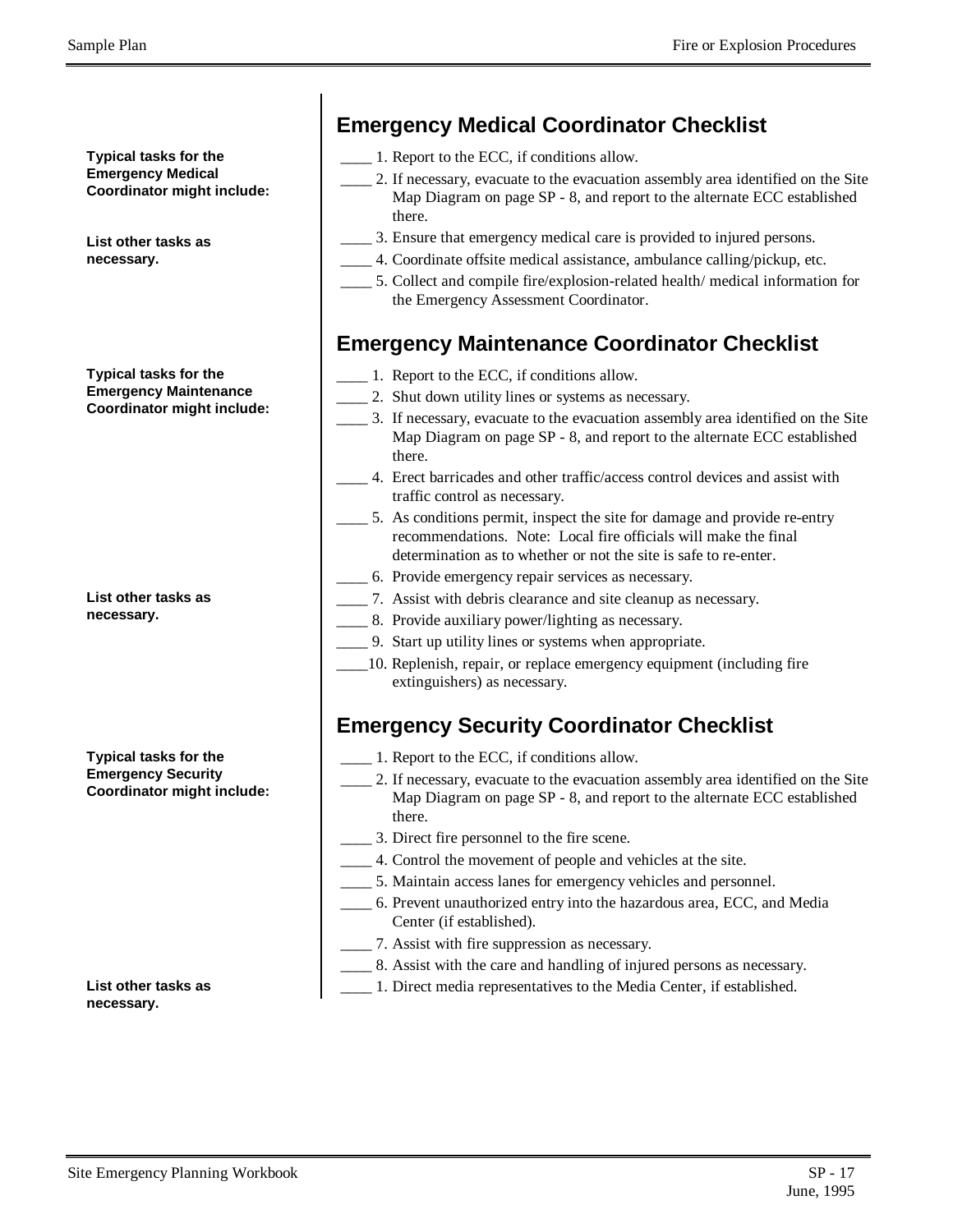# **TORNADO PROCEDURES**

**Tornadoes are nature's most violent storms, and over a small area, the most destructive. A tornado's whirling winds may reach 300 miles per hour or more. Generally short-lived and fast moving, they can level whole city blocks in a matter of seconds. The violent winds destroy buildings and hurl debris through the air, resulting in injury or loss of life and significant property damage. Other risks include fallen trees and power lines, ruptured gas lines, broken sewer and water mains, and possible fires. Damage or destruction of facilities and equipment at the site, and the loss of vital records may result in significant economic loss and disruption of essential operations for a long period of time. The National Weather Service is responsible for issuing weather warnings to the public. A tornado watch means that conditions are right for tornadoes to develop. A tornado warning means that a tornado has been sighted in the area. The local emergency management office may have a weatherspotter network established to monitor the sky for tornadoes. If possible, the site should participate in that network.**

#### **INSTRUCTIONS SAMPLE TEXT**

**Develop procedures for response to a tornado threat affecting the site. Describe notification and warning methods and general response procedures. Assign emergency tasks to specific personnel or work units.**

**This signal or alarm should be different than the onsite fire alarm.**

#### **Notification and Warning**

- 1. Notification of a tornado warning is received by **(what means? local sirens? commercial radio and television? NOAA Weather Radio? Weatherspotters? List all that are applicable**).
- 2. When a tornado watch is issued, or when severe or threatening weather conditions exist, the Site Emergency Coordinator dispatches **trained** personnel to serve as weatherspotters.
- 3. Personnel sighting a funnel cloud should immediately report it to the (**name of jurisdiction**) Police (**Sheriff?**) Department by calling (**insert telephone number**).
- 1. The Emergency Warning/Communications Coordinator should also be notified at (**insert telephone number**) so that the onsite warning system can be activated.
- 2. The onsite warning signal for a tornado consists of (**describe the warning signal; i.e., gong, siren, ringing bell, horn, etc.**).

#### **General Response**

- 1. When a tornado watch is issued, the Site Emergency Coordinator will partially activate the ECC to monitor weather conditions.
- 2. If a tornado warning is issued, personnel should seek protective shelter (**where? list designated shelter areas**). See Tornado Shelter Diagram on page SP - 9 for the location(s) of shelter areas.
- 3. Unit Emergency Coordinators will check their work areas (if possible) before seeking shelter to ensure that all persons have received the warning notice and have gone to the shelter.
- 4. Unit Emergency Coordinators will account for their personnel at the tornado shelter and will report this information to the Site Emergency Coordinator.
- 5. When the tornado warning is canceled or downgraded, the Site Emergency Coordinator will determine if continued weather monitoring is advisable and take the appropriate steps as necessary.
- 6. Personnel should remain in the tornado shelter until the all-clear notice is given.
- 7. If the site has received damage, the ECC will be activated to coordinate recovery efforts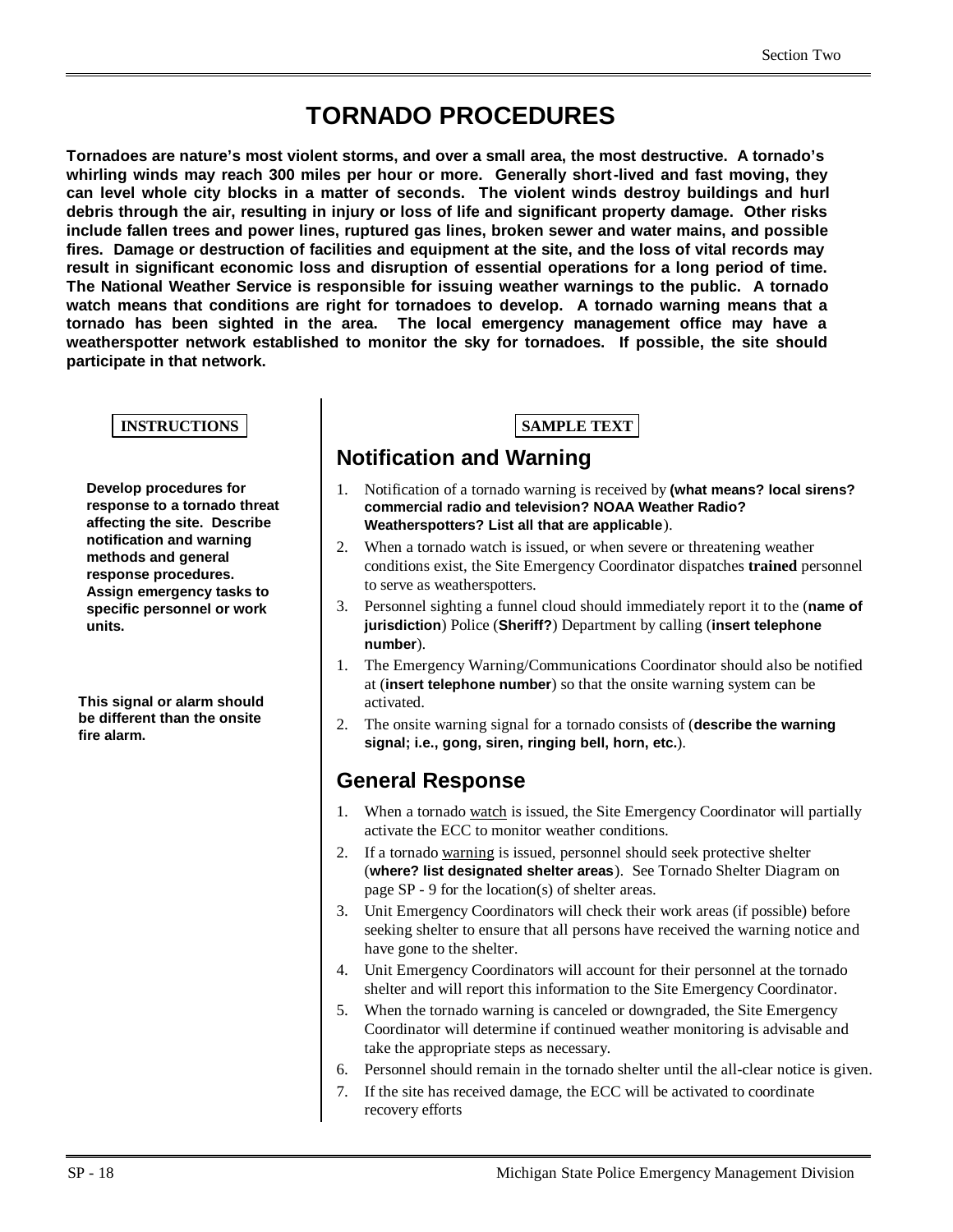**Typical tasks for the Director might include:**

**List other tasks as necessary.**

**Typical tasks for the Site Emergency Coordinator might include:**

| List other tasks as |  |
|---------------------|--|
| necessary.          |  |

**Typical tasks for the Unit Emergency Coordinator might include:**

**List other tasks as necessary.**

#### **Director Checklist**

\_\_\_\_ 1. Report to the ECC, if conditions allow.

- \_\_\_\_ 2. If a tornado has been spotted, or a warning issued, seek protective shelter immediately. (See Tornado Shelter Diagram on page SP - 9.)
- \_\_\_\_ 3. Determine what staff and personnel should do during interim period.
- \_\_\_\_ 4. Authorize the use of organization resources by Site Emergency Team and local response agencies.

#### **Site Emergency Coordinator Checklist**

- 1. Partially activate the ECC to monitor weather conditions.
- \_\_\_\_ 2. Activate the Site Emergency Plan.
- \_\_\_\_ 3. Dispatch weatherspotters (See Emergency Security Coordinator Checklist) as necessary to watch for threatening weather formations and funnel clouds.
- \_\_\_\_ 4. Ensure that the onsite tornado warning system is activated if a tornado is sighted, or if a tornado warning is issued by the National Weather Service.
- \_\_\_\_ 5. If a tornado has been spotted, or a warning issued, seek protective shelter immediately. (See Tornado Shelter Diagram on page SP - 9.)
- \_\_\_\_ 6. Ensure that a working battery-powered radio is present in the shelter to listen for changes in weather conditions.
- \_\_\_\_ 7. As conditions permit, dispatch personnel to inspect the site for damage.
- \_\_\_\_ 8. If necessary, coordinate with maintenance personnel, utility companies, and the fire department in shutting down utility lines or systems that might present an additional hazard (i.e., gas main).
	- a) (**Name of Electric Company**): ...........................(**number**)
	- b) (**Name of Telephone Company**): .......................(**number**)
	- c) (**Name of Gas Company**): .................................(**number**)
	- d) (**Name of Water Department**): ..........................(**number**)
	- e) (**Name** o**f jurisdiction**) Fire Department: ............(**number**) f) (**Maintenance Unit**): ...........................................(**number**)
- \_\_\_\_ 9. Recall sheltered personnel when the tornado warning notice has been terminated or when conditions are safe.
- \_\_\_\_10. Coordinate actions of personnel with those of offsite responders.
- \_\_\_\_11. Coordinate utility start-up procedures (as necessary) with maintenance personnel, utility companies, and the fire department.

#### **Unit Emergency Coordinator Checklist**

- \_\_\_\_ 1. Notify persons of the need to seek protective shelter.
- 2. Ensure that non-duplicated vital records located within the unit are preserved. (See Vital Records List on page SP - 11.)
- \_\_\_\_ 3. Coordinate unit shut-down procedures as necessary.
- \_\_\_\_ 4. If a tornado is sighted, or if a warning is issued, direct persons to the tornado shelter located (where?). (See Tornado Shelter Diagram on page  $SP - 9.$ )
- \_\_\_\_ 5. Ensure that all persons in the unit have sought shelter. Account for unit personnel at the tornado shelter.
- \_\_\_\_ 6. As conditions permit, inspect work area for damage and report this information to the Site Emergency Coordinator in the ECC.
- \_\_\_\_ 7. Coordinate unit start-up procedures as necessary.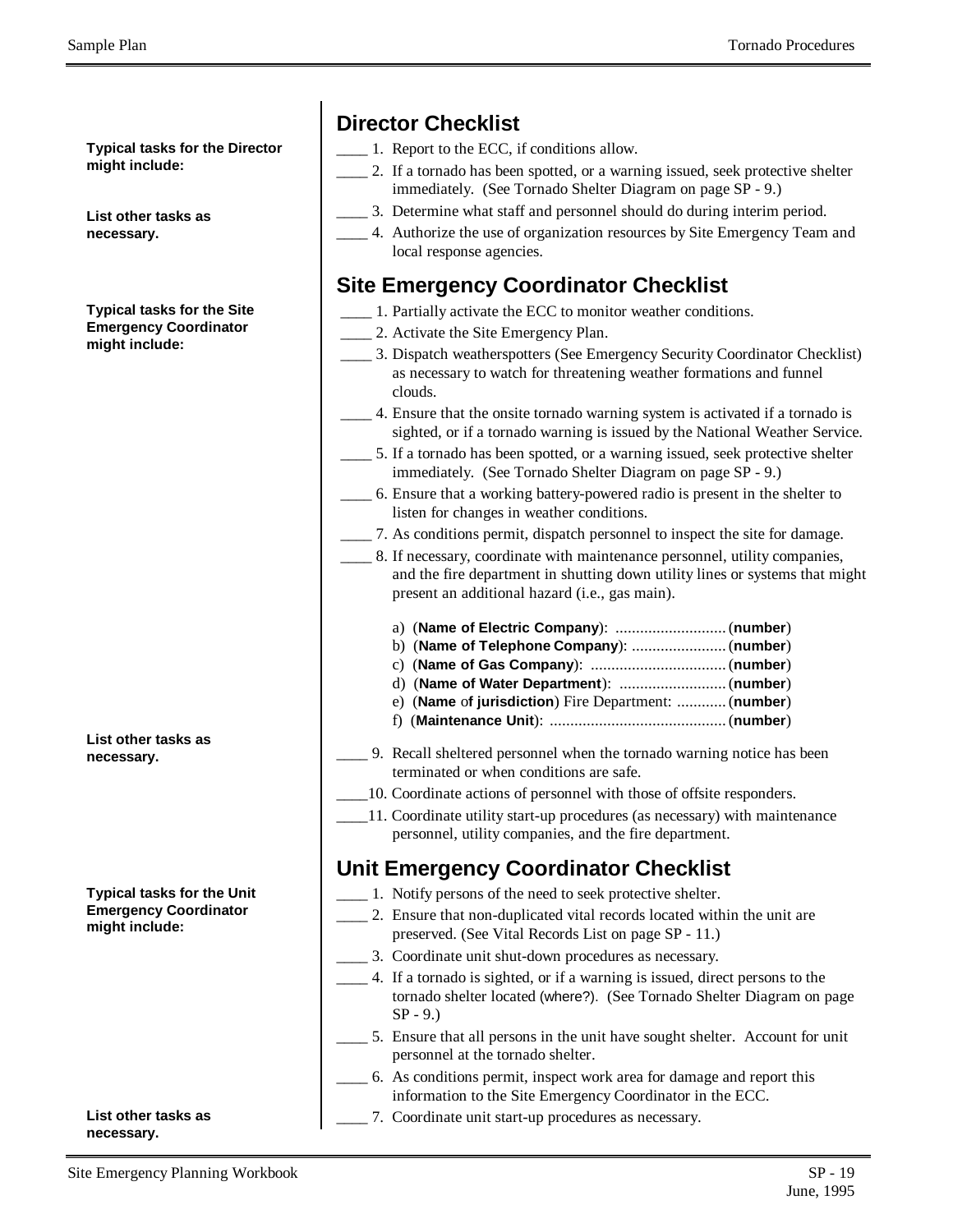**Typical tasks for the Emergency Assessment Coordinator might include:**

**List other tasks as necessary.**

**Typical tasks for the Emergency Warning/Communications Coordinator might include:**

**List other tasks as necessary.**

**Typical tasks for the Emergency Information Coordinator might include:**

**List other tasks as necessary.**

**Typical tasks for the Emergency Medical Coordinator might include:**

**List other tasks as necessary.**

#### **Emergency Assessment Coordinator Checklist**

- \_\_\_\_ 1. Report to the ECC (as necessary) to maintain a record of events that occur.
- \_\_\_\_ 2. If a tornado is sighted, or if a tornado warning is issued, seek protective shelter immediately. (See Tornado Shelter Diagram on page SP - 9.)
- \_\_\_\_ 3. As conditions permit, collect and compile damage information.
- \_\_\_\_ 4. Report verified damage information to the local emergency management jurisdiction and to the Emergency Information Coordinator for release to the media.
- \_\_\_\_ 1. Prepare an after-action report.

#### **Emergency Warning/Communications Coordinator Checklist**

- \_\_\_\_ 1. Report to the ECC and maintain a primary and alternate communications system between the ECC, the various work units onsite, and (**insert name of local emergency management jurisdiction**.)
- 2. Notify ECC staff as necessary. (See Distribution and Assignment List on page SP - v.)
- \_\_\_\_ 3. Activate the onsite tornado warning system if a tornado is sighted or if a tornado warning is issued by the National Weather Service.
- \_\_\_\_ 4. Seek protective shelter immediately. (See Tornado Shelter Diagram on page SP - 9.)
- \_\_\_\_ 5. Notify key officials as necessary. (See Resource List on page SP 11.)
- \_\_\_\_ 6. Log messages received by and dispatched from the ECC.
- \_\_\_\_ 1. Establish communications links between the ECC and Media Center (if activated).

## **Emergency Information Coordinator Checklist**

- \_\_\_\_ 1. If a tornado is sighted, or if a tornado warning is issued, seek protective shelter immediately. (See Tornado Shelter Diagram on page SP - 9.)
- \_\_\_\_ 2. As conditions permit, report to the ECC.
- \_\_\_\_ 3. Obtain verified information about the tornado damage.
- \_\_\_\_ 4. Prepare and issue news releases to the media.
- \_\_\_\_ 5. Establish a Media Center (as necessary).
- \_\_\_\_ 6. Coordinate with the local government Public Information Official or Emergency Management Coordinator in establishing a Joint Public Information Center (if conditions warrant).

**(Name/title of Public Information Official): (work phone #) (home phone #) (Name/title of Emergency Management Coordinator) (work phone #) (home phone #)**

\_\_\_\_ 7. Conduct media tours of the damaged areas (if possible).

## **Emergency Medical Coordinator Checklist**

- \_\_\_\_ 1. If a tornado is sighted, or if a tornado warning is issued, seek protective shelter immediately. (See Tornado Shelter Diagram on page SP - 9.)
- \_\_\_\_ 2. As conditions permit, report to the ECC.
- \_\_\_\_ 3. Ensure that emergency medical care is provided to injured persons.
	- \_\_\_\_ 4. Coordinate offsite medical assistance, ambulance calling/pickup, etc.
- \_\_\_\_ 1. Collect and compile tornado-related health/medical information for the Emergency Assessment Coordinator.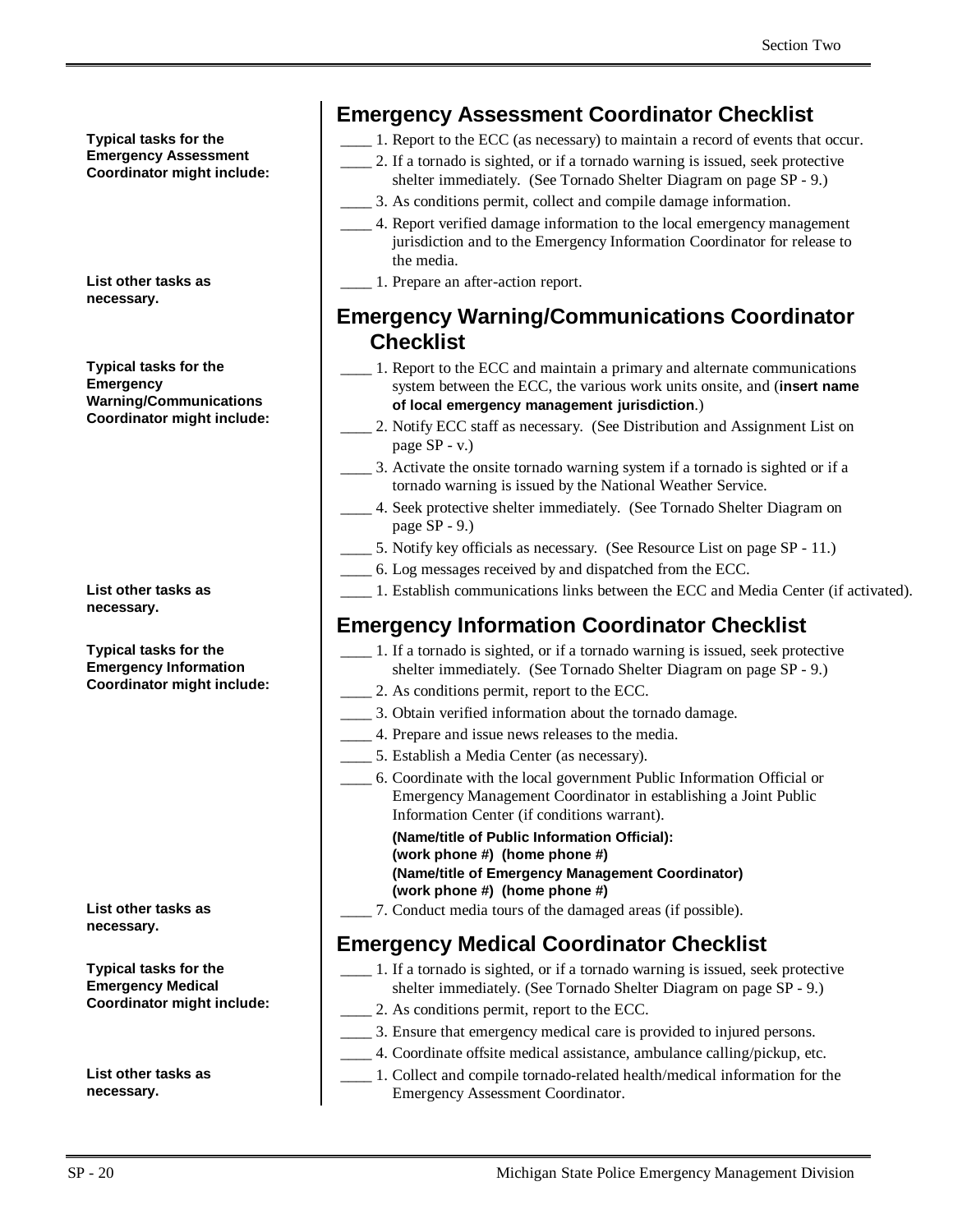**Typical tasks for the Emergency Maintenance Coordinator might include:**

**List other tasks as necessary.**

**Typical tasks for the Emergency Security Coordinator might include:**

**List other tasks as necessary.**

### **Emergency Maintenance Coordinator Checklist**

- \_\_\_\_ 1. Report to the ECC to coordinate emergency maintenance functions.
- 2. If a tornado is sighted, or if a tornado warning is issued, seek protective shelter immediately. (See Tornado Shelter Diagram on page SP - 9.)
- 3. Shut down utility lines or systems as necessary.
- \_\_\_\_ 4. As conditions permit, inspect the site for damage and provide re-entry recommendations.
- 5. Erect barricades and other traffic/access control devices as necessary.
- \_\_\_\_ 6. Provide emergency repair services as necessary.
- \_\_\_\_ 7. Assist with debris clearance and site cleanup as necessary.
- \_\_\_\_ 8. Provide auxiliary power/lighting as necessary.
- \_\_\_\_ 9. Start up utility lines or systems when appropriate.
- \_\_\_\_10. Replenish, repair, or replace emergency equipment (including fire extinguishers) as necessary.

# **Emergency Security Coordinator Checklist**

- \_\_\_\_ 1. Report to the ECC and coordinate the onsite weatherspotter operation.
- \_\_\_\_ 2. Dispatch personnel to monitor the sky for unusual weather formations. Funnel cloud sightings should be reported immediately to the (**name of jurisdiction**) Police (Sheriff) Department at (**insert telephone number**) and the Emergency Warning/Communications Coordinator at (**insert telephone number**).
- \_\_\_\_ 3. If a tornado is sighted, or if a tornado warning is issued, seek protective shelter immediately. (See Tornado Shelter Diagram on page SP - 9.)
- \_\_\_\_ 4. As conditions permit, assist with the care and handling of injured persons as necessary.
- \_\_\_\_ 5. Control the movement of people and vehicles at the site.
- \_\_\_\_ 6. Assist with fire suppression as necessary.
- \_\_\_\_ 7. Maintain access lanes for emergency vehicles and personnel.
- \_\_\_\_ 1. Direct media representatives to the Media Center, if established.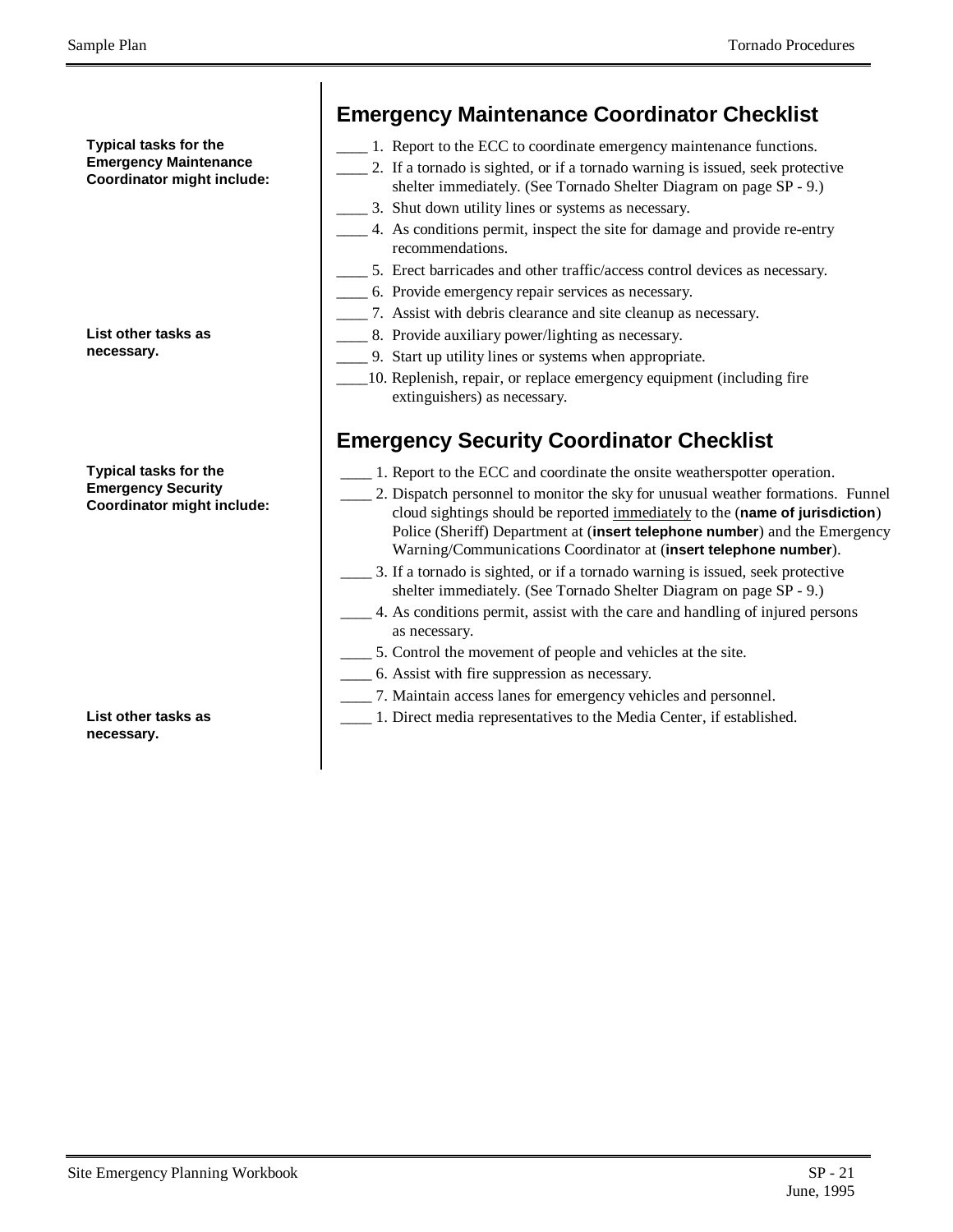# **HAZARDOUS MATERIAL INCIDENT PROCEDURES**

**Hazardous material incidents can occur anywhere. Sites located near major transportation routes, or in areas with other facilities using chemicals, should be aware of the possibility of a hazardous material incident and have provisions in place for protecting people at the site. Depending upon the size and location of the incident and the direction of the plume, either evacuation or in-place sheltering could be used. The incident could be a transportation accident, explosion, fire, or release of toxic materials causing environmental contamination. These incidents could cause injury or loss of life to persons coming in contact with or inhaling the material. Some hazardous materials cannot be detected by human senses because they are colorless and odorless. These materials are particularly dangerous because they can cause widespread injury or death without adequate warning and protective measures. A large incident could disrupt operations for several days or more, resulting in significant economic loss at some sites.**

**Organizations using, storing, transporting, or producing hazardous materials may have certain requirements to follow during a release or spill. These sites may choose to add those specific procedures for an onsite hazardous material incident to this plan.**

#### **INSTRUCTIONS SAMPLE TEXT**

**These procedures are applicable for offsite hazardous material incidents.**

**If personnel will be released early rather than report to the assembly area, insert those procedures here and delete the assembly area procedures.**

**At some types of facilities, such as hospitals, nursing homes, etc., immediate evacuation may not be possible; therefore, alternate procedures must be developed. Some sites, such as shopping malls, civic centers, amusements parks, etc., may have large public gatherings for which additional procedures must be developed.**

#### **Notification and Warning**

- 1. Notification of a hazardous material incident occurring offsite that may affect (**name of site**) is received by (**what means? telephone? local sirens? commercial radio and television? emergency personnel going door-to-door? List all that are applicable**) from (**whom? police or fire personnel? local emergency management coordinator?**).
- 2. (**Describe how onsite personnel will be notified. How will they receive instructions on appropriate protective actions they should take? Will an alert signal be sounded? If so, describe the signal to be used**).

#### **General Response**

- 1. The Director or Site Emergency Coordinator will fully activate the ECC to monitor conditions and determine appropriate response actions.
- 2. If conditions warrant, precautionary protective actions, including protective sheltering and/or evacuation, may be initiated. (**Who will make the decision on protective actions, the Director or Site Emergency Coordinator?**)
- 3. Protective sheltering generally involves staying indoors, shutting all doors and windows, and shutting off the ventilation system(s).
- 4. If a precautionary evacuation is warranted, personnel should report to the assembly area located (**where? insert location**). See Evacuation Routes and Offsite Assembly Area map on page SP - 10.
- 5. Unit Emergency Coordinators will check their work areas to ensure that all persons have taken the appropriate action.
- 6. Unit Emergency Coordinators will account for their personnel at the assembly area and report this information to the Site Emergency Coordinator.
- 7. Personnel should remain at the assembly area for further instructions.
- 8. Staff will be recalled (**how? television telephone?)** when conditions permit.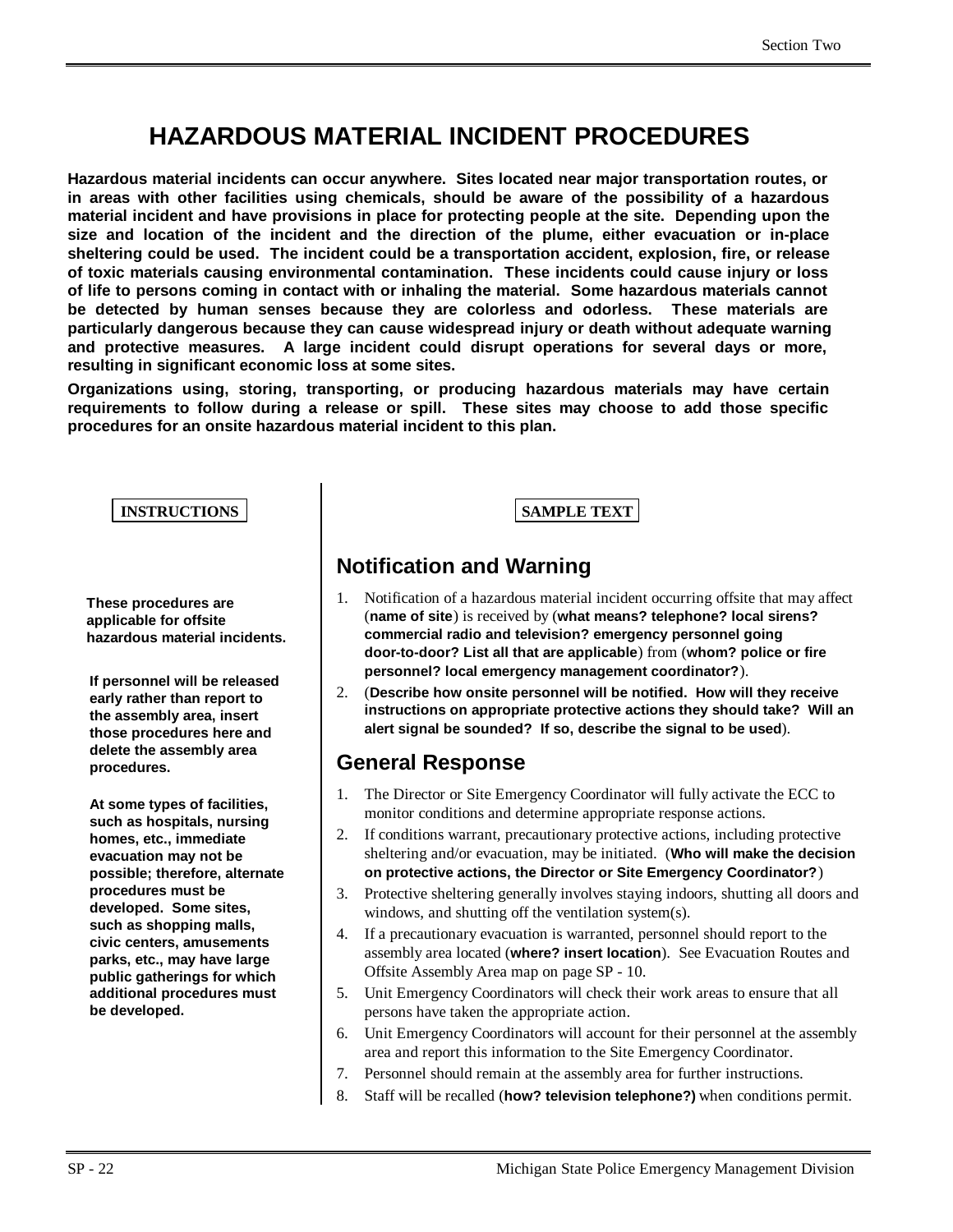**Typical tasks for the Director might include:**

**List other tasks as necessary.**

**Typical tasks for the Site Emergency Coordinator might include:**

**List other phone numbers as necessary.**

**List other tasks as necessary.**

#### **Director Checklist**

- \_\_\_\_ 1. Report to the ECC, if conditions allow.
- \_\_\_\_ 2. If necessary, evacuate to the offsite evacuation assembly area identified on the Evacuation Routes and Offsite Assembly Area map on page SP - 10, and establish an alternate ECC there.
- \_\_\_\_ 3. Determine the extent of the hazardous material incident
- \_\_\_\_ 4. Determine what staff and personnel should do during interim period.
- \_\_\_\_ 1. Authorize the use of organization resources by Site Emergency Team and local response agencies.

#### **Site Emergency Coordinator Checklist**

- \_\_\_\_ 1. Activate the ECC to monitor conditions and determine appropriate response activities.
- \_\_\_\_ 2. Activate the Site Emergency Plan.
- \_\_\_\_ 3. Ensure that the onsite warning system is activated if the situation warrants.
- \_\_\_\_ 4. Ensure that protective action instructions are disseminated to personnel. If protective sheltering is warranted, ensure that all doors and windows are closed, the ventilation system is turned off, and all personnel remain indoors until it is safe to go outside.
- 5. If necessary, evacuate to the offsite evacuation assembly area identified on the Evacuation Routes and Offsite Assembly Area map on page SP - 10, and establish an alternate ECC there.
- \_\_\_\_ 1. If necessary, coordinate with maintenance personnel, utility companies, and the fire department in shutting down other utility lines or systems that might present an additional hazard (i.e., gas main).
	- a) (**Name of Electric Company**): ........................(**number**)
	- b) (**Name of Telephone Company**): ...................(**number**)
	- c) (**Name of Gas Company**): ..............................(**number**)
	- d) (**Name of Water Department**): .......................(**number**)
	- e) (**Name of jurisdiction**) Fire Department: ........(**number**) f) (**Maintenance Unit**): .......................................(**number**)
- \_\_\_\_ 7. Augment personnel and resources as necessary.
- \_\_\_\_ 8. Recall evacuated personnel when the hazardous material incident has been abated or when conditions permit safe re-entry onto the site.
- \_\_\_\_ 7. Dispatch personnel to inspect the site for damage.
- \_\_\_\_10. Coordinate utility start-up procedures (as necessary) with maintenance personnel, utility companies, and the fire department.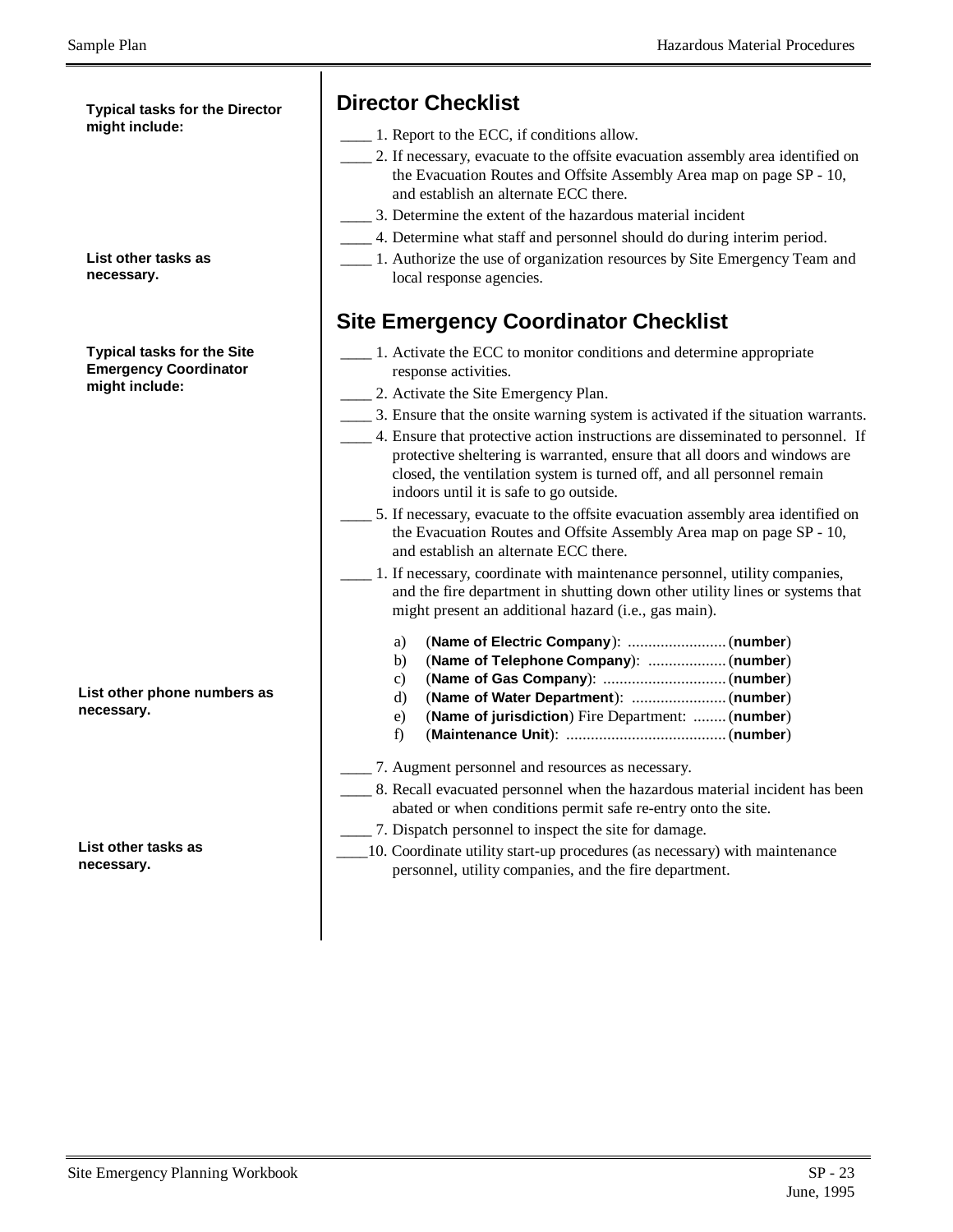**Typical tasks for the Unit Emergency Coordinator might include:**

**List other tasks as necessary.**

**Typical tasks for the Emergency Assessment Coordinator might include:**

**List other tasks as necessary.**

**Typical tasks for the Emergency Warning/ Communications Coordinator might include:**

**List other tasks as necessary.**

**Typical tasks for the Emergency Information Coordinator might include:**

#### **Unit Emergency Coordinator Checklist**

- \_\_\_\_ 1. Notify persons of the protective actions they are to take. Check work areas to ensure that everyone has received instructions.
- 2. Ensure that non-duplicated vital records located within the unit are preserved. (See Vital Records List on page SP - 11.)
- \_\_\_\_ 3. Coordinate unit shut-down procedures as necessary.
- \_\_\_\_ 4. If protective sheltering is recommended, direct personnel to close all windows and doors and to remain indoors until it is safe to go outside.
- \_\_\_\_ 5. If evacuation is recommended, direct persons to the offsite assembly area identified on the Evacuation Routes and Offsite Assembly Area map on page SP - 10.
- \_\_\_\_ 6. Account for unit personnel at the assembly area.
- \_\_\_\_ 7. As conditions permit, inspect work area for damage and report this information to the Site Emergency Coordinator in the ECC.
- \_\_\_\_ 1. Coordinate unit start-up procedures as necessary.

# **Emergency Assessment Coordinator Checklist**

- 1. Report to the ECC and maintain a written record of all events that occur during the incident, including actions taken, decisions made and by whom, personnel involved, costs incurred, etc.
- \_\_\_\_ 2. If necessary, evacuate to the offsite assembly area identified on the Evacuation Routes and Offsite Assembly Area map on page SP - 10, and report to the alternate ECC established there.
- \_\_\_\_ 3. As conditions permit, collect and compile damage information.
- \_\_\_\_ 1. Report verified damage information to the local emergency management jurisdiction and to the Emergency Information Coordinator for release to the media.
	- \_\_\_\_ 2. Prepare an after-action report.

#### **Emergency Warning/Communications Coordinator Checklist**

- \_\_\_\_ 1. Report to the ECC and maintain a primary and alternate communications system between the ECC, the various work units onsite, and (**insert name of local emergency management jurisdiction**.)
- \_\_\_\_ 2. Notify ECC staff as necessary. (See Distribution and Agency Assignment List on page SP - v.)
- \_\_\_\_ 3. Activate the onsite warning and instructional system as necessary.
	- \_\_\_\_ 4. If necessary, evacuate to the offsite assembly area identified on the Evacuation Routes and Offsite Assembly Area map on page SP - 10, and report to the alternate ECC established there.
- \_\_\_\_ 1. Notify key officials as necessary. (Resource List on page SP 12.)
- \_\_\_\_ 2. Log messages received by and dispatched from the ECC.
- \_\_\_\_ 3. Establish communications links between the ECC and Media Center (if activated).

## **Emergency Information Coordinator Checklist**

\_\_\_\_ 1. Report to the ECC.

 \_\_\_\_ 2. If necessary, evacuate to the offsite assembly area identified on the Evacuation Routes and Offsite Assembly Area map on page SP - 10, and report to the alternate ECC established there.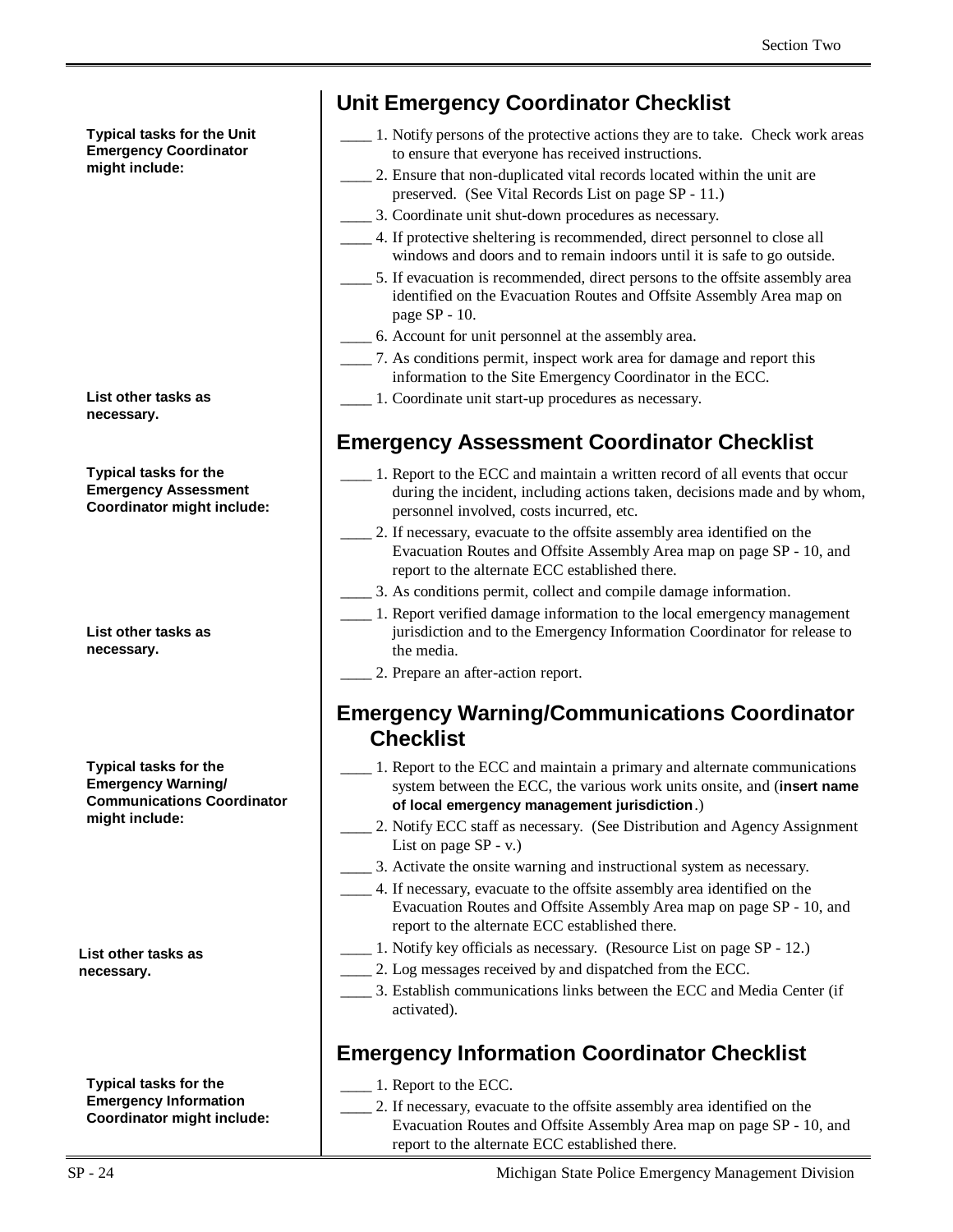|                                         | 3. Obtain verified information about hazardous material-related damage and                                                                                                                         |
|-----------------------------------------|----------------------------------------------------------------------------------------------------------------------------------------------------------------------------------------------------|
|                                         | protective actions taken.                                                                                                                                                                          |
|                                         | 4. Prepare and issue news releases to the media.                                                                                                                                                   |
|                                         | 5. Coordinate with the local government Public Information Official or<br>Emergency Management Coordinator in establishing a Joint Public<br>Information Center (if conditions warrant).           |
|                                         | (Name/title of Public Information Official):<br>(work phone #) (home phone #)                                                                                                                      |
|                                         | (Name/title of Emergency Management Coordinator):<br>(work phone $#$ ) (home phone $#$ )                                                                                                           |
| ks as                                   | 6. Issue status updates and exposure estimates and projections.                                                                                                                                    |
|                                         | <b>Emergency Medical Coordinator Checklist</b>                                                                                                                                                     |
| for the                                 | 1. Report to the ECC.                                                                                                                                                                              |
| edical<br>night include:                | 2. If necessary, evacuate to the offsite assembly area identified on the<br>Evacuation Routes and Offsite Assembly Area map on page SP - 10, and<br>report to the alternate ECC established there. |
|                                         | 3. Ensure that emergency medical care is provided to injured personnel.                                                                                                                            |
|                                         | 4. Coordinate offsite medical assistance, ambulance calling/pickup, etc.                                                                                                                           |
| ks as                                   | __ 1. Collect and compile hazardous material-related health/medical<br>information.                                                                                                                |
|                                         | <b>Emergency Maintenance Coordinator Checklist</b>                                                                                                                                                 |
| for the<br>aintenance<br>night include: | 1. Report to the ECC to coordinate emergency maintenance functions.<br>2. Shut down the ventilation system and other utility lines or systems as<br>necessary.                                     |
|                                         | 3. Erect barricades and other traffic/access control devices and assist with<br>traffic control as necessary.                                                                                      |
|                                         | 4. If necessary, evacuate to the offsite assembly area identified on the<br>Evacuation Routes and Offsite Assembly Area map on page SP - 10, and<br>report to the alternate ECC established there. |
|                                         | 5. As conditions permit, inspect the site for damage and provide re-entry<br>recommendations.                                                                                                      |
|                                         | 6. Provide emergency repair services as necessary.                                                                                                                                                 |
|                                         | 7. Assist with site cleanup as necessary.                                                                                                                                                          |
| ks as                                   | 1. Replenish, repair, or replace emergency equipment (including fire<br>extinguishers) as necessary.                                                                                               |
|                                         | <b>Emergency Security Coordinator Checklist</b>                                                                                                                                                    |
| for the                                 | 1. Report to the ECC to coordinate emergency security functions.                                                                                                                                   |
| ecurity<br>night include:               | 2. If necessary, evacuate to the offsite assembly area identified on the<br>Evacuation Routes and Offsite Assembly Area map on page SP - 10, and<br>report to the alternate ECC established there. |
|                                         | 3. Control the movement of people and vehicles at the site.                                                                                                                                        |
|                                         | 4. Maintain access lanes for emergency vehicles and personnel.                                                                                                                                     |
| ks as                                   | 1. Assist with the care and handling of injured persons as necessary.                                                                                                                              |

**List other task necessary.**

**Typical tasks Emergency Me Coordinator m** 

**List other task necessary.**

**Typical tasks Emergency Ma Coordinator m** 

**List other task necessary.**

**Typical tasks Emergency Se Coordinator m** 

**List other tasks as necessary.**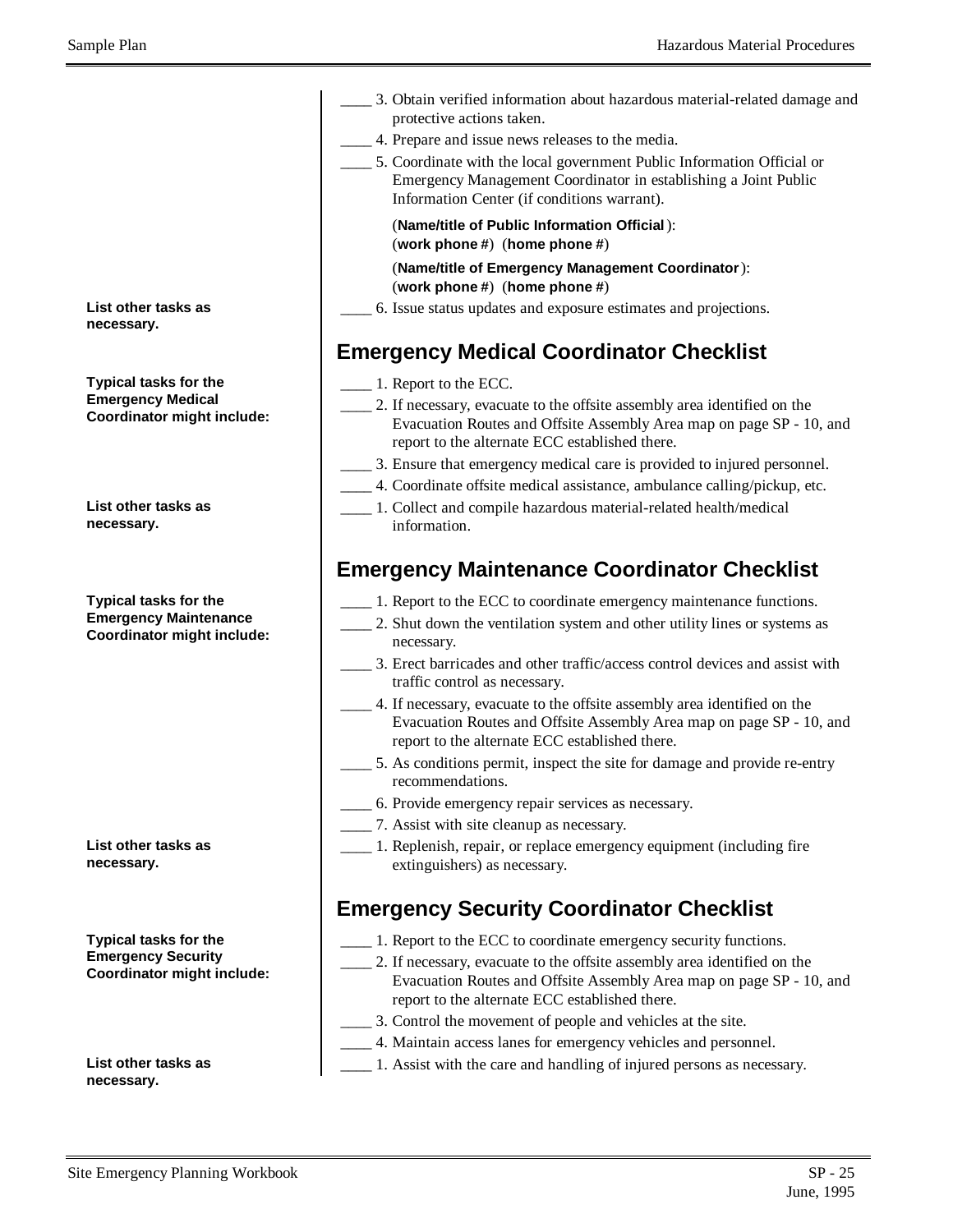# **FLOOD PROCEDURES**

**Floods are a natural and inevitable occurrence in Michigan, especially during the spring and fall when rainfall and runoff are at a peak. Development in and around floodplains has increased the potential for property damage and loss of lives. Floods and flash floods usually occur during or after a period of heavy precipitation when the natural drainage system may become overloaded. Flash floods are particularly deadly because they occur swiftly and without warning. Seconds may make the difference between life and death. Swiftly moving water can damage or destroy buildings and structures, and cause injuries and drowning. If the site is in or near an area that is susceptible to flash flooding, be aware of the possible danger and take adequate precautions to protect persons onsite. If the site is located downstream from a dam, review the Emergency Action Plan for the dam (available from the owner/operator or the local emergency management office). Slowly developing floods can interrupt power, damage buildings, and make roads impassable. People may be stranded at the site if a precautionary evacuation is not undertaken. Impassable roads and loss of power may disrupt or halt essential operations at the site until flood waters recede and utilities are restored. If the site becomes inundated, significant damage to equipment, supplies, and vital records may occur if proper measures are not taken. Structural damage is possible from the pressure of the water and from debris floating in the current, although this can be lessened somewhat under certain circumstances with sandbagging or similar flood abatement measures. The local emergency management office has information on flooding in the area and can determine whether the site is susceptible to either type of flooding.**

**Flash flooding procedures may not be applicable to all sites. Sites not prone to any type of flooding should delete this attachment from their plan.**

#### **INSTRUCTIONS SAMPLE TEXT**

**Develop procedures for response to a flood threat affecting the site. Describe the notification and warning methods and general response procedures. Assign emergency tasks to specific personnel or work units.**

**If personnel will be released early rather than report to the assembly area, insert those procedures here and delete the assembly area procedures.**

#### **Notification and Warning**

- 1. Notification of a flood watch or warning is received (**by what means? commercial radio and television? NOAA Weather Radio? telephone? local sirens? alert monitors? emergency personnel going door-to-door? List all that are applicable**) from (**whom? National Weather Service? local emergency jurisdiction?**).
- 2. If a flood warning is issued, personnel will follow the evacuation instructions issued by local government officials over the television or radio.
- 3. Evacuation information will be disseminated to personnel (**by what means? through the Unit Emergency Coordinators? intercom or P.A. system? telephone? television or radio? List the method(s) that will be used**).

#### **General Response**

- 1. When a flood watch is issued, or when conditions exist which may cause flooding that may affect (**name of site**), the Site Emergency Coordinator will partially activate the ECC to monitor weather and flood conditions.
- 2. A precautionary evacuation may be initiated if flooding appears imminent. All personnel should report to the offsite assembly area located (**where? insert location**). See the Evacuation Routes and Offsite Assembly Area map on page SP - 10.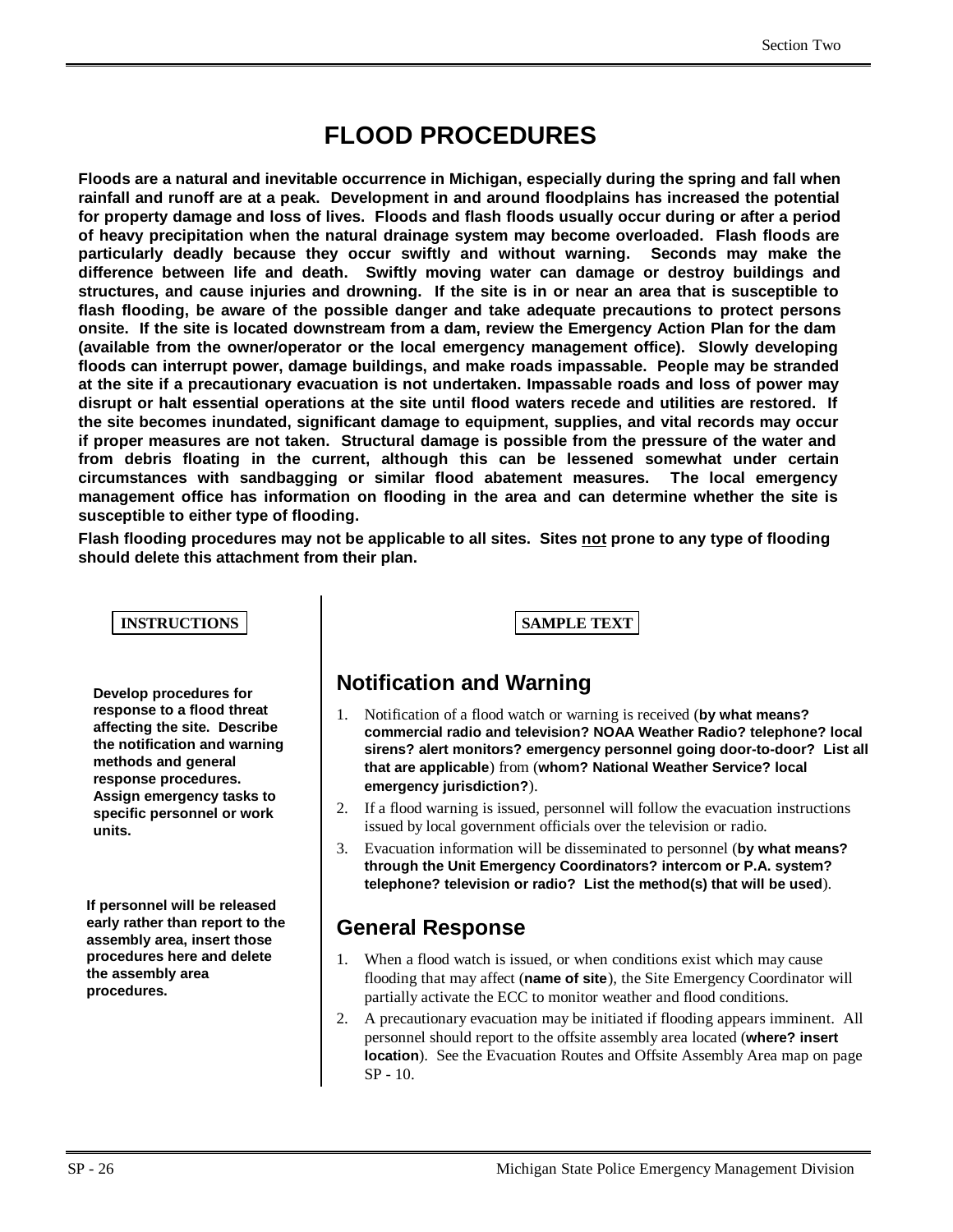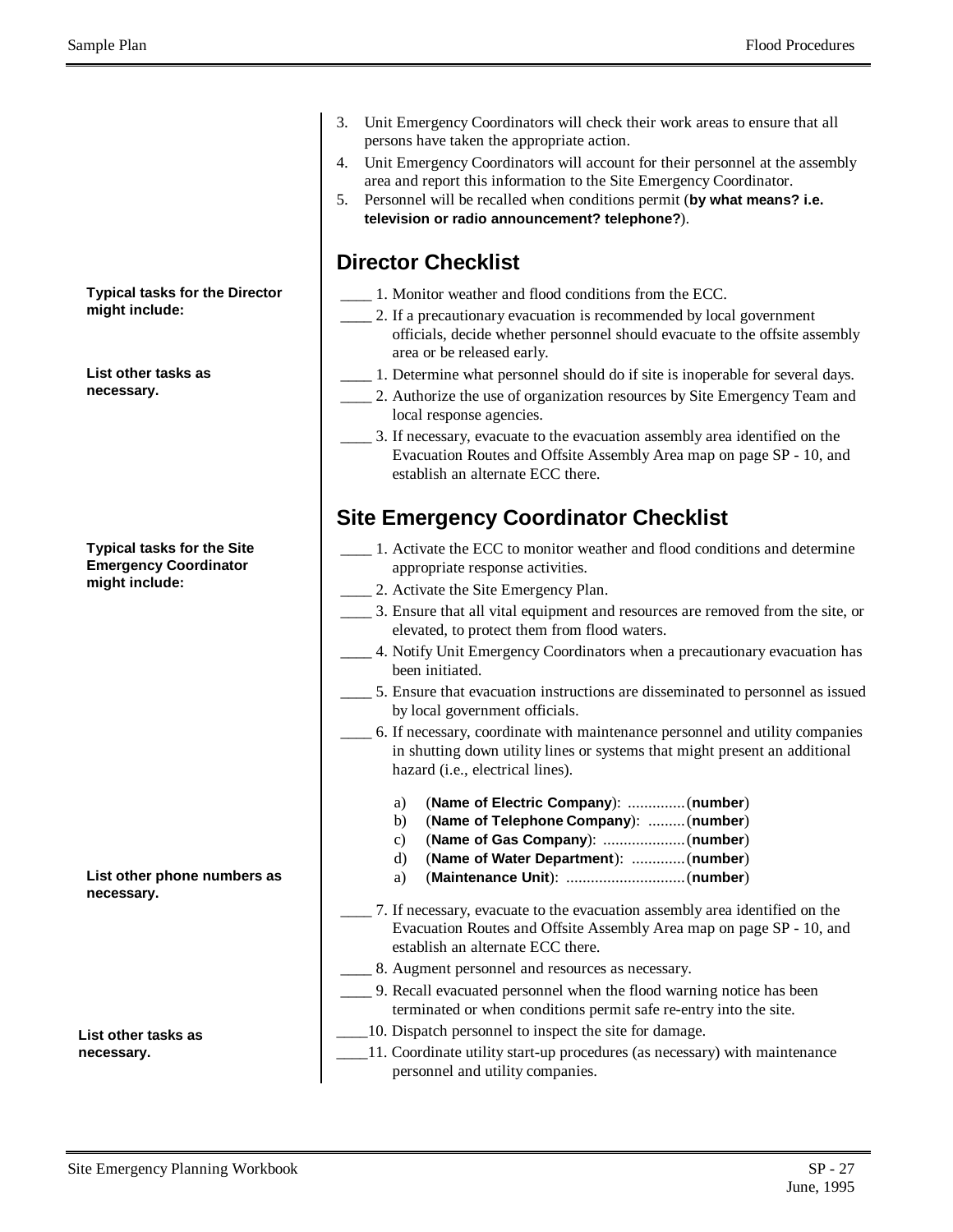**Typical tasks for the Unit Emergency Coordinator might include:**

**List other tasks as necessary.**

**Typical tasks for the Emergency Assessment Coordinator might include:**

**List other tasks as necessary.**

**Typical tasks for the Emergency Warning/Communications Coordinator might include:**

**List other tasks as necessary.**

## **Unit Emergency Coordinator Checklist**

- \_\_\_\_ 1. Notify persons of the need to evacuate the site. Check work areas to ensure that everyone has evacuated per instructions.
- \_\_\_\_ 2. Ensure that non-duplicated vital records located within the unit are preserved (See Vital Records List on page SP - 11.)
- \_\_\_\_ 3. Coordinate unit shut-down procedures as necessary.
- \_\_\_\_ 4. If necessary, evacuate to the offsite evacuation assembly area identified on the Evacuation Routes and Offsite Assembly Area map on page SP - 10.
- 5. Account for unit personnel at the assembly area.
- \_\_\_\_ 6. As conditions permit, inspect work area for damage and report this information to the Site Emergency Coordinator in the ECC.
- \_\_\_\_ 1. Coordinate unit start-up procedures as necessary.

#### **Emergency Assessment Coordinator Checklist**

- \_\_\_\_ 1. Report to the ECC and maintain a written record of all events that occur during the flooding, including actions taken, decisions made and by whom, personnel involved, costs incurred, etc. If possible, a photographic or video record should be arranged.
- 2. If necessary, evacuate to the evacuation assembly area identified on the Evacuation Routes and Offsite Assembly Area map on page SP - 10, and establish an alternate ECC there.
- \_\_\_\_ 3. As conditions permit, collect and compile damage information.
- \_\_\_\_ 4. Report verified damage information to the local emergency management jurisdiction and to the Emergency Information Coordinator for release to the media.
- \_\_\_\_ 1. Prepare an after-action report.

#### **Emergency Warning/Communications Coordinator Checklist**

- \_\_\_\_ 1. Report to the ECC and maintain a primary and alternate communications system between the ECC, the various work units onsite, and (**insert name of local emergency management jurisdiction**.)
- 2. Notify ECC staff as necessary. (See Distribution and Assignment List on page SP - v.)
- \_\_\_\_ 3. Activate the onsite warning and instructional system as necessary.
- \_\_\_\_ 4. If necessary, evacuate to the evacuation assembly area identified on the Evacuation Routes and Offsite Assembly Area map on page SP - 10, and establish an alternate ECC there.
- \_\_\_\_ 5. Notify key officials as necessary. (See Resource List,.)
- \_\_\_\_ 6. Log messages received by and dispatched from the ECC.
- \_\_\_\_ 1. Establish communications links between the ECC and Media Center (if activated).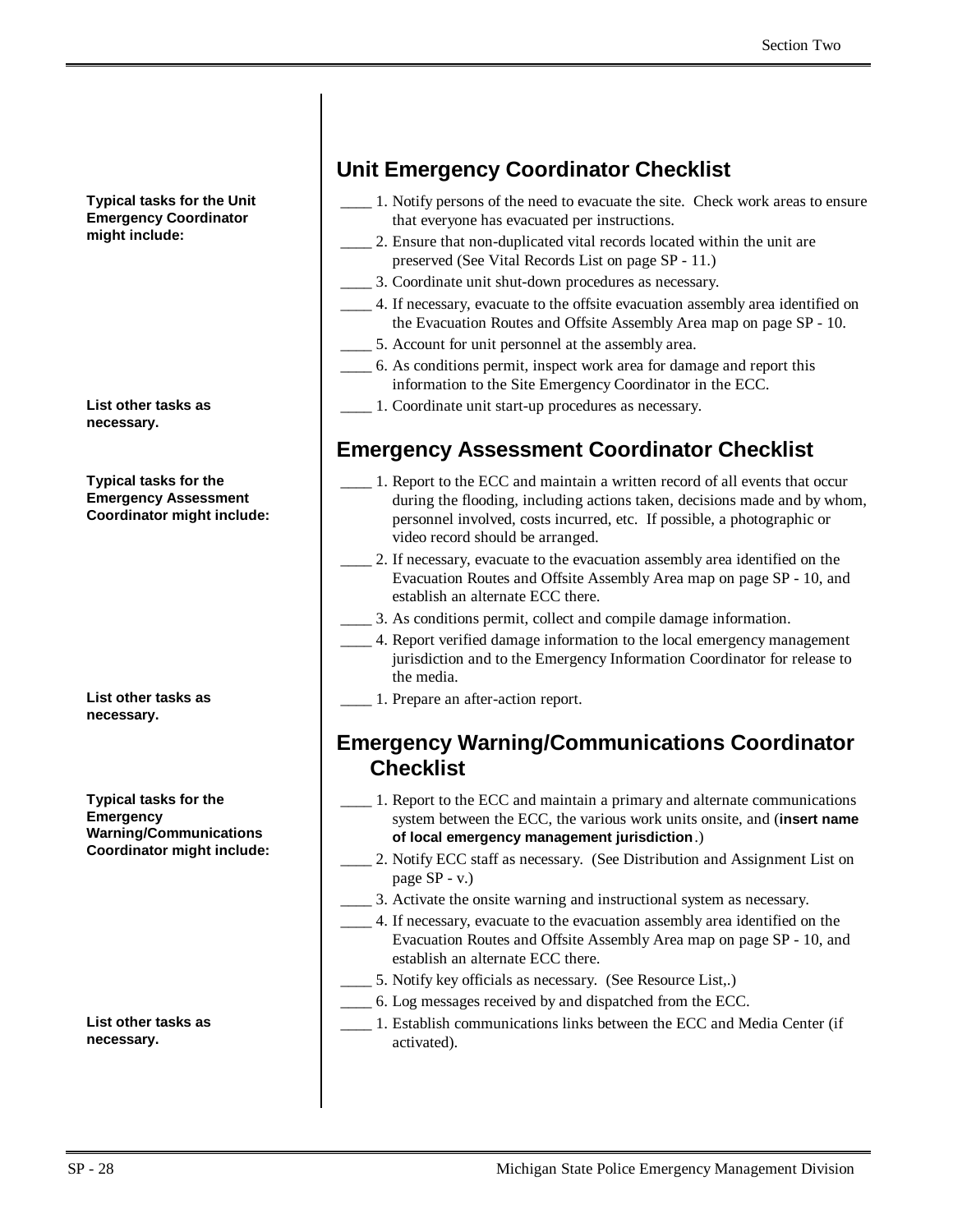**Typical tasks for the Emergency Information Coordinator might include:**

**List other tasks as necessary.**

**Typical tasks for the Emergency Medical Coordinator might include:**

**List other tasks as necessary.**

**Typical tasks for the Emergency Maintenance Coordinator might include:**

**List other tasks as necessary.**

| 1. If necessary, evacuate to the evacuation assembly area identified on the<br>Evacuation Routes and Offsite Assembly Area map on page SP - 10, and<br>establish an alternate ECC there. |
|------------------------------------------------------------------------------------------------------------------------------------------------------------------------------------------|
| 2. As conditions permit, obtain verified information about the flood damage.                                                                                                             |
| 3. Prepare and issue news releases to the media.                                                                                                                                         |
| 4. Establish a Media Center (as necessary).                                                                                                                                              |
| 5. Coordinate with the local government Public Information Official or<br>Emergency Management Coordinator in establishing a Joint Public<br>Information Center (if conditions warrant). |
| (Name/title of Public Information Official):<br>(work phone #) (home phone #)<br>(Name/title of Emergency Management Coordinator):<br>(work phone #) (home phone #)                      |
| 6. Conduct media tours of the damaged areas (if possible).                                                                                                                               |
| 1. If necessary, evacuate to the evacuation assembly area identified on the<br>Evacuation Routes and Offsite Assembly Area map on page SP - 10, and                                      |
| establish an alternate ECC there.<br>2. Ensure that emergency medical care is provided to injured persons (as                                                                            |
| necessary).<br>__ 3. Coordinate offsite medical assistance, ambulance calling/pickup, etc. (as                                                                                           |
| necessary).<br>1. Collect and compile flood-related health/medical information for the<br>Emergency Assessment Coordinator.                                                              |
| <b>Emergency Maintenance Coordinator Checklist</b>                                                                                                                                       |
| 1. Report to the ECC to coordinate emergency maintenance functions.                                                                                                                      |
| 2. Shut down utility systems as necessary.                                                                                                                                               |
| 3. Remove from the site, or elevate, all critical equipment and resources that<br>might be damaged by flood waters.                                                                      |
| 4. Erect barricades and other traffic/access control devices and assist with<br>traffic control as necessary.                                                                            |
| __ 5. If possible, control water flow by sandbagging, diking, or pumping.                                                                                                                |
| 6. If necessary, evacuate to the evacuation assembly area identified on the<br>Evacuation Routes and Offsite Assembly Area map on page SP - 10, and<br>establish an alternate ECC there. |

- \_\_\_\_ 7. As conditions permit, inspect the site for damage and provide re-entry recommendations.
- 8. Provide emergency repair services as necessary.
- \_\_\_\_ 1. Assist with debris clearance and site cleanup as necessary.
- \_\_\_\_10. Provide auxiliary power/lighting as necessary.
- \_\_\_\_11. Start up utility systems when appropriate.
- \_\_\_\_12. Replenish, repair, or replace damaged emergency equipment as necessary.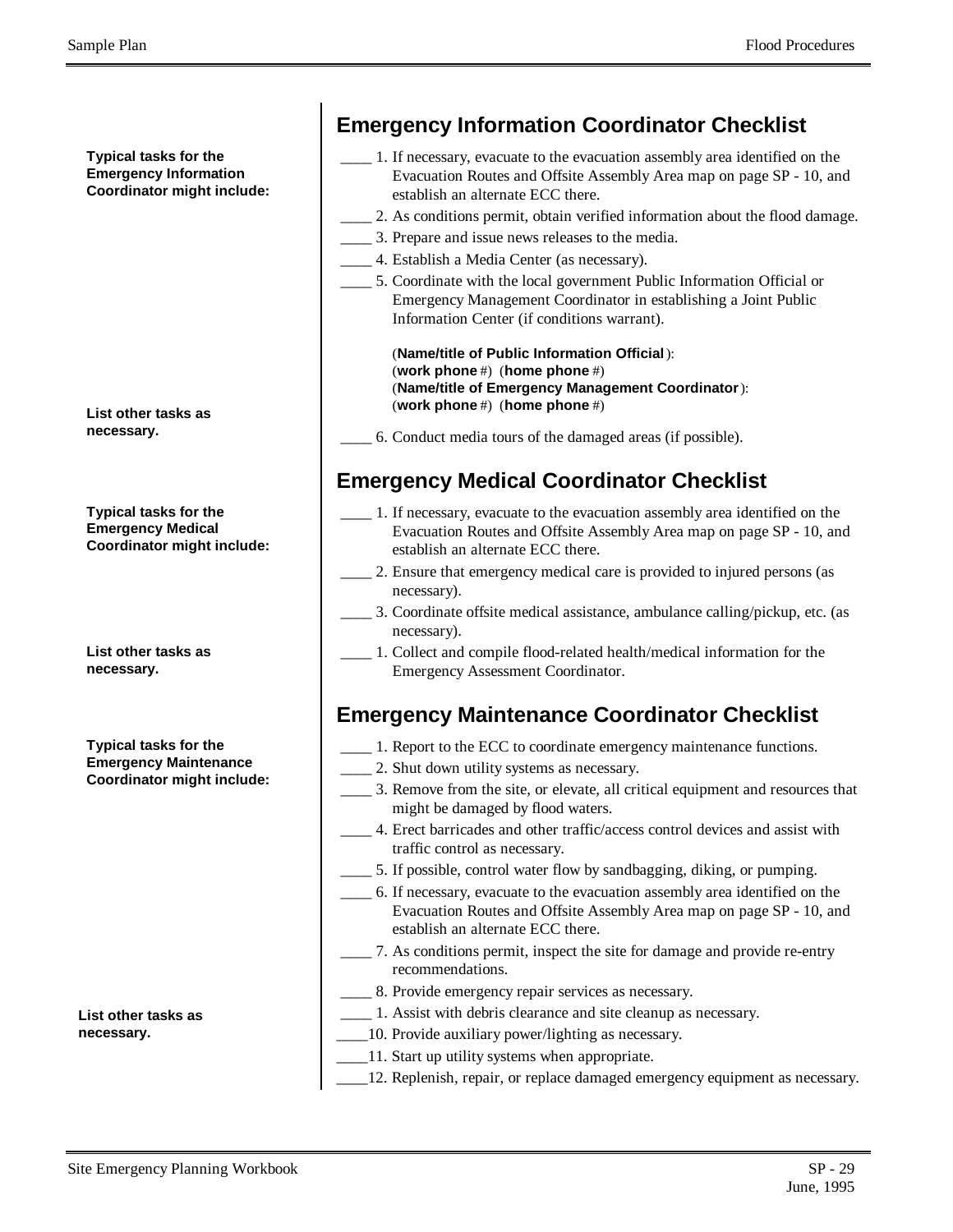**Typical tasks for the Emergency Security Coordinator might include:**

# **Emergency Security Coordinator Checklist**

- \_\_\_\_ 1. Report to the ECC to coordinate emergency security functions.
- \_\_\_\_ 2. If necessary, evacuate to the evacuation assembly area identified on the Evacuation Routes and Offsite Assembly Area map on page SP - 10, and establish an alternate ECC there.
- \_\_\_\_ 3. Control the movement of people and vehicles at the site.
- \_\_\_\_ 4. Maintain access lanes for emergency vehicles and personnel.
- \_\_\_\_ 5. Assist with the removal, or elevation, of critical equipment and resources as necessary.
- \_\_\_\_ 6. Assist with the care and handling of injured personnel as necessary.
- \_\_\_\_ 1. Direct media representatives to the Media Center, if established.

**List other tasks as necessary.**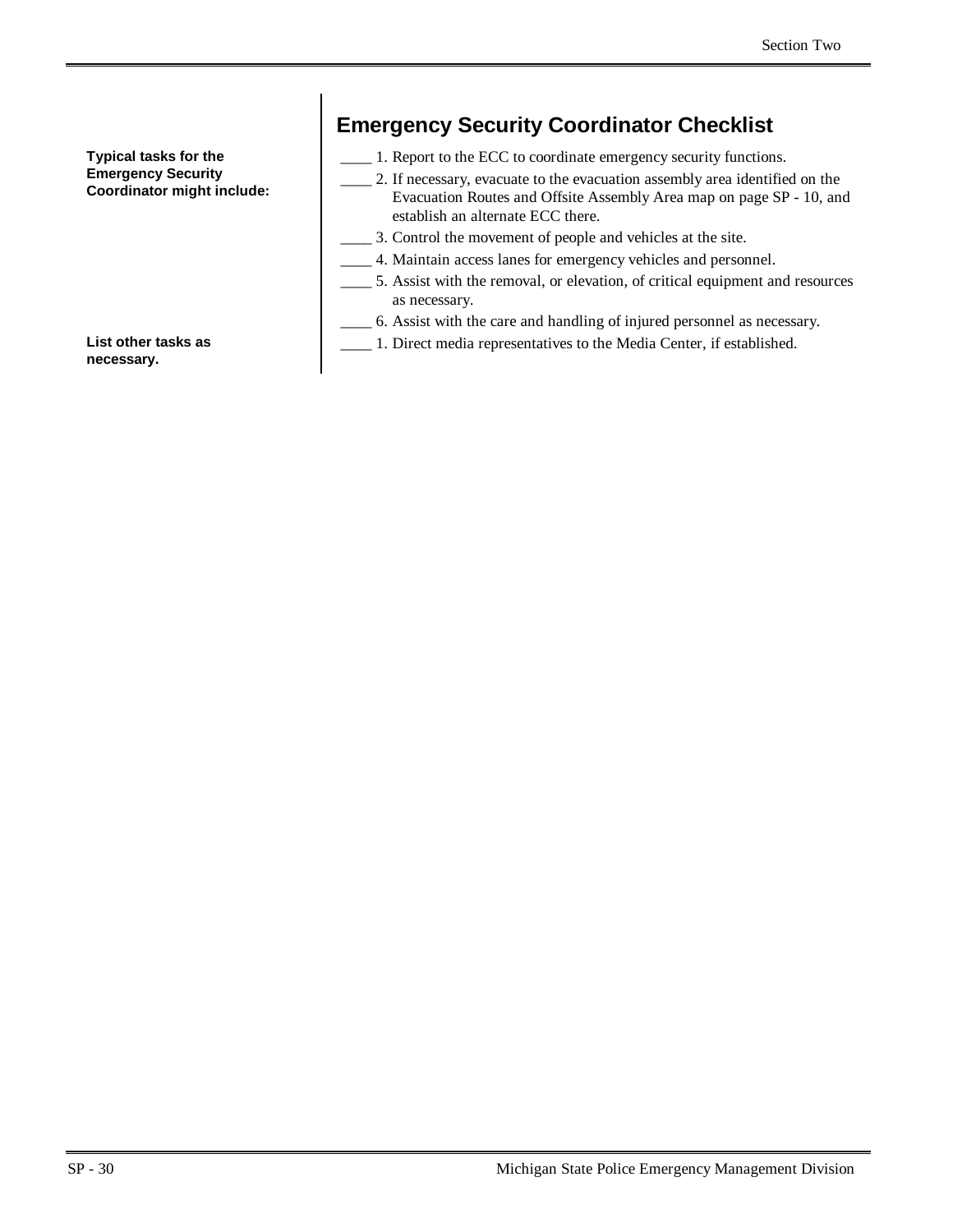# **SEVERE WINTER WEATHER PROCEDURES**

**Winter storms vary in size and strength and may affect many states or only a portion of one state. There are several categories of winter storms and all can cause injury or death if proper precautions are not taken. Heavy snowfall and blizzards can trap people at the site if conditions are not monitored closely and roads become impassable. Snow and ice storms can break power lines, causing loss of electricity and heat. Snow and ice loads can overstress pipelines, buildings, and structures, causing them to collapse under the additional weight. Equipment, supplies, and vital records could be damaged as a result. Fire always presents a greater danger during winter storms because water supplies may freeze and fire departments may not be able to get to the fire. If the storm lasts for several days, there is a greatly increased possibility of utility failures. Extended exposure to cold temperatures may cause injury, or even death, under certain circumstances. Essential operations at the site may be significantly disrupted for an extended period of time if the storm is severe. Winter storm warnings are issued through the National Weather Service. Site personnel should be familiar with the content and channels of communication of these warnings so that an effective response can be achieved during a severe winter weather emergency.**

**Develop procedures for response to a severe winter weather threat affecting the site. Describe notification and warning and general response procedures, and assign emergency tasks to specific personnel or work units.**

#### **INSTRUCTIONS SAMPLE TEXT**

**Develop procedures for response to severe winter weather. Describe notification and warning methods and general response procedures. Assign emergency tasks to specific personnel or work units.**

**At some sites, such as hospitals, nursing homes, prisons, and similar facilities that operate 24 hours a day, this may not be possible. Therefore, alternate procedures must be developed— including procedures for housing and feeding personnel that may be temporarily isolated at the site.**

**Typical tasks for the Director might include:**

#### **Notification and Warning**

- 1. Notification of a severe winter weather watch or warning is received by (**what means? commercial radio and television? NOAA Weather Radio? telephone? List all that are applicable**).
- *2.* (**Describe how this information and management's instructions will be transmitted to personnel.**)

#### **General Response**

- 1. When a severe winter weather watch is issued, the Site Emergency Coordinator will partially activate the ECC to monitor weather conditions.
- 2. If a severe winter weather warning is issued, personnel may be released early as deemed appropriate. Onsite operations may be minimized or curtailed as necessary.
- 3. Personnel released early will be recalled (**by what means? i.e. television or radio announcement? telephone?**) when conditions permit.

#### **Director Checklist**

- \_\_\_\_ 1. Report to the ECC to monitor weather conditions.
- \_\_\_\_ 2. Determine whether personnel should be released early.
- \_\_\_\_ 3. Determine what staff and personnel should do if isolated at site.
- \_\_\_\_ 4. Authorize the use of organization resources by Site Emergency Team and local response agencies.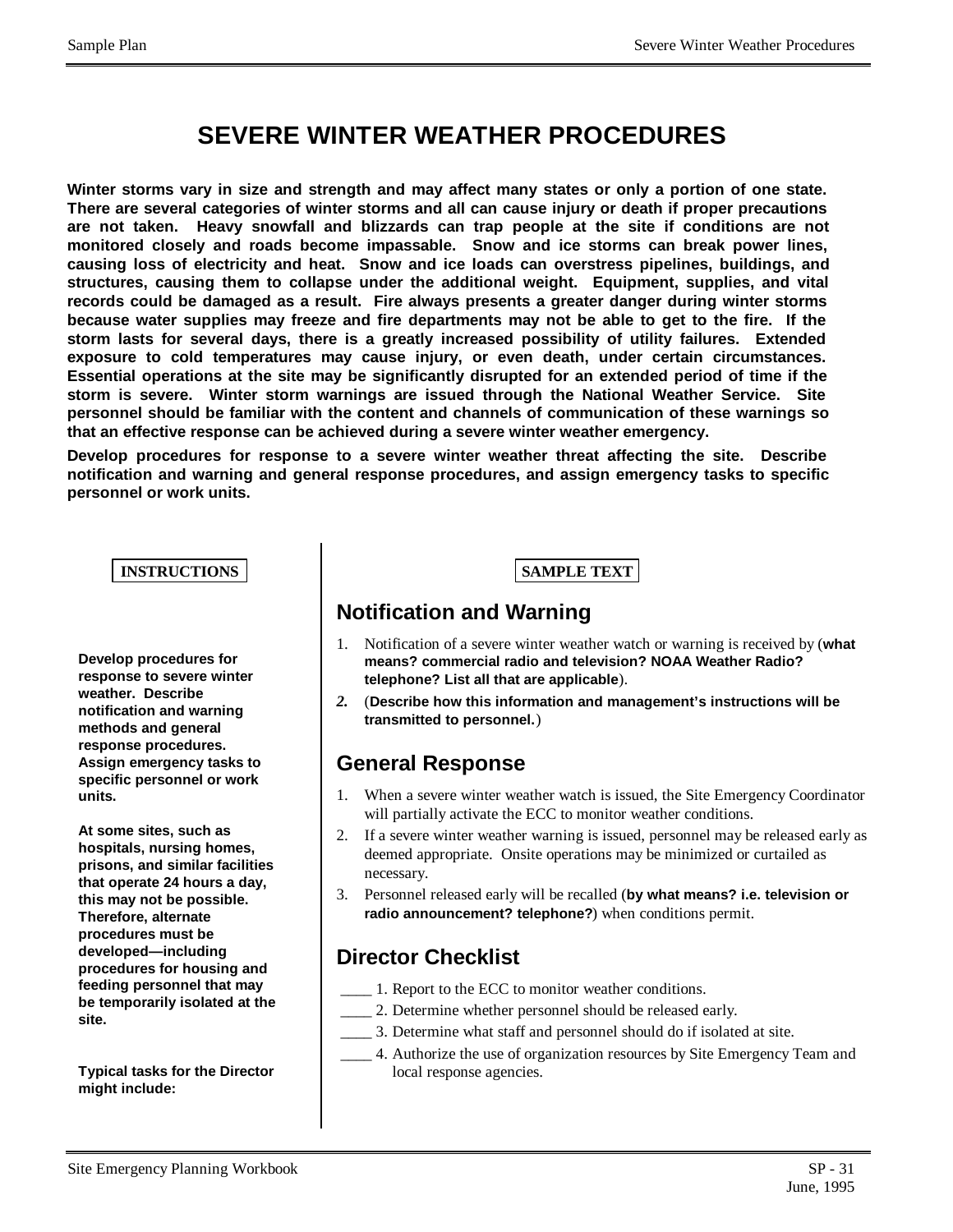**Typical tasks for the Site Emergency Coordinator might include:**

**List other utilities as necessary.**

**List other tasks as necessary.**

**Typical tasks for the Unit Emergency Coordinator might include:**

**List other tasks as necessary.**

**Typical tasks for the Emergency Assessment Coordinator might include:**

**List other tasks as necessary.**

#### **Site Emergency Coordinator Checklist**

- \_\_\_\_ 1. Partially activate the ECC to monitor weather conditions.
- \_\_\_\_ 1. Activate the Site Emergency Plan.
	- \_\_\_\_ 2. Notify personnel when a severe winter weather warning has been issued.
	- \_\_\_\_ 3. Release personnel early and minimize operations as deemed necessary.
- \_\_\_\_ 4. As necessary, provide for the emergency housing and feeding needs of personnel isolated at the site (for facilities that operate 24 hours a day).
- \_\_\_\_ 5. Recall personnel when the severe winter weather warning has been terminated, or when conditions permit.
- \_\_\_\_ 6. Dispatch personnel to inspect the site for damage.
- \_\_\_\_ 7. If necessary, coordinate with maintenance personnel and utility companies in shutting down utility lines or systems that might present an additional hazard (i.e., downed electrical lines, broken water line, etc.).
	- a) (**Name of Electric Company**): .................(**number**)
	- b) (**Name of Telephone Company**): ............(**number**)
	- c) (**Name of Gas Company**): .......................(**number**)
	- d) (**Name of Water Department**): ................(**number**)
	- e) (**Maintenance Unit**): ................................(**number**)
	- \_\_\_\_ 9. Augment personnel and resources as necessary.
- \_\_\_\_10. Coordinate utility start-up procedures (as necessary) with maintenance personnel and utility companies.

#### **Unit Emergency Coordinator Checklist**

- \_\_\_\_ 1. Notify personnel of their early dismissal due to weather conditions. Check work areas to ensure that everyone has evacuated per instructions.
- \_\_\_\_ 2. Coordinate unit shut-down procedures as necessary.
- \_\_\_\_ 3. Assist security personnel with traffic and access control as necessary.
	- \_\_\_\_ 1. As conditions permit, inspect work area for damage. Report this information to the Site Emergency Coordinator in the ECC.
	- \_\_\_\_ 2. Coordinate unit start-up procedures as necessary.

#### **Emergency Assessment Coordinator Checklist**

- \_\_\_\_ 1. Report to the ECC (as necessary) to maintain a record of events that occur.
- \_\_\_\_ 2. As conditions permit, collect and compile damage information (as necessary).
- \_\_\_\_ 3. Report verified damage information to the local emergency management jurisdiction and to the Emergency Information Coordinator for release to the media as necessary).
- \_\_\_\_ 1. Prepare an after-action report (as necessary).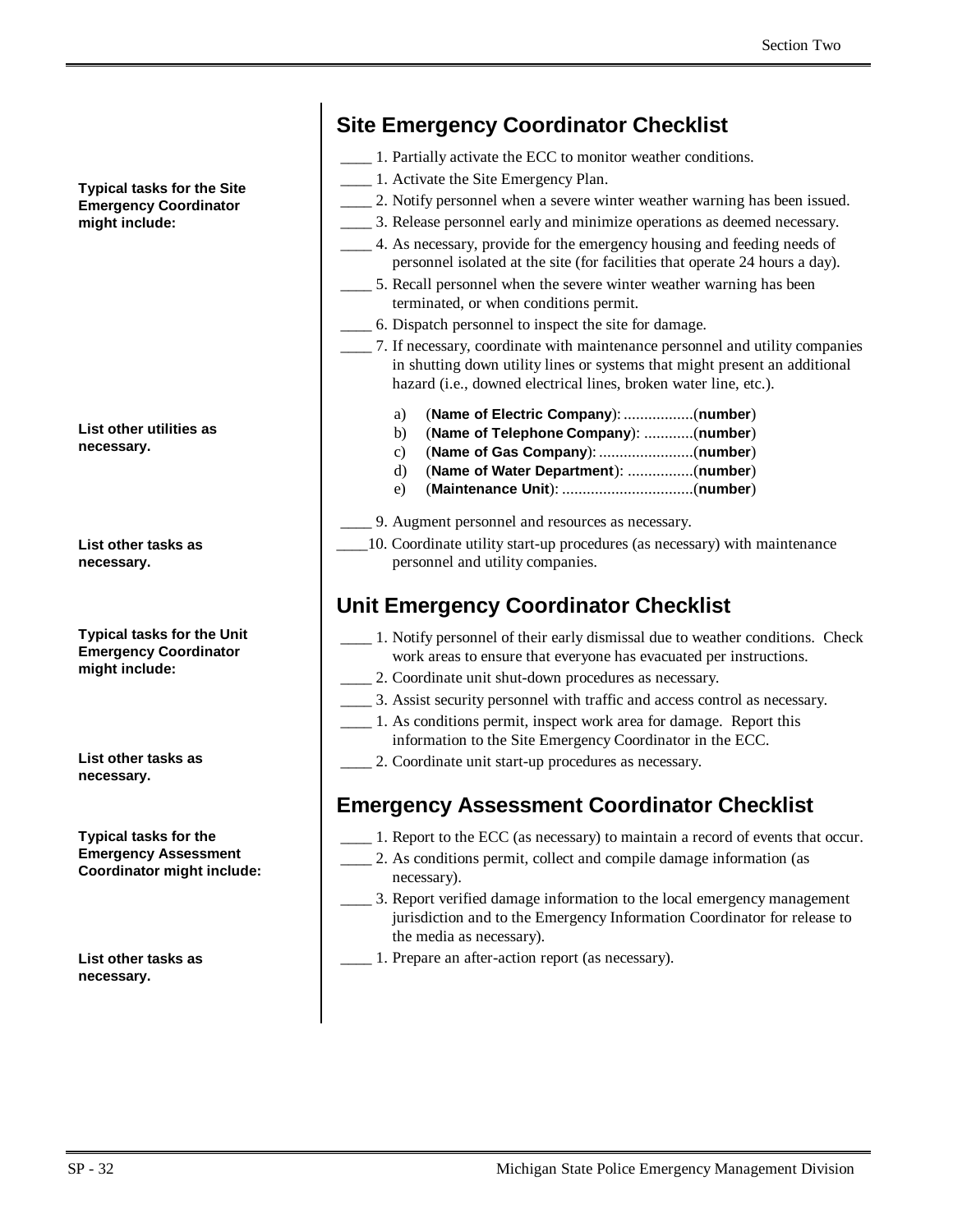**Typical tasks for the Emergency Warning/Communications Coordinator might include:**

**List other tasks as necessary.**

#### **Typical tasks for the Emergency Information Coordinator might include:**

**List other tasks as necessary.**

**Typical tasks for the Emergency Medical Coordinator might include:**

**Typical tasks for the Emergency Maintenance Coordinator might include:**

**List other tasks as necessary.**

**Typical tasks for the Emergency Security Coordinator might include:**

**List other tasks as necessary.**

## **Emergency Warning/Communications Coordinator Checklist**

- \_\_\_\_ 1. Report to the ECC and maintain a primary and alternate communications system between the ECC, the various units onsite, and (**insert name of local emergency management jurisdiction**.)
- 2. Notify ECC staff as necessary. (See Distribution and Assignment List on page SP - v.)
- \_\_\_\_ 3. Notify key officials as necessary. (See the Resource List on page SP 12.)
- \_\_\_\_ 1. Log messages received by and dispatched from the ECC.

#### **Emergency Information Coordinator Checklist**

- \_\_\_\_ 1. As conditions permit, obtain verified information about severe winter weather-related damage.
- \_\_\_\_ 2. Prepare and issue news releases to the media (as necessary).
- \_\_\_\_ 1. Establish a Media Center (as necessary).

## **Emergency Medical Coordinator Checklist**

Generally, no actions will be required.

#### **Emergency Maintenance Coordinator Checklist**

- \_\_\_\_ 1. Report to the ECC. Coordinate the activities listed below.
- \_\_\_\_ 2. Assist with traffic/access control as necessary.
- \_\_\_\_ 3. Assist with snow, ice, and debris clearance and site cleanup as necessary.
- \_\_\_\_ 4. Provide emergency repair services as necessary.
	- \_\_\_\_ 5. As conditions permit, inspect the site for damage and provide re-entry recommendations.
- \_\_\_\_ 1. Provide auxiliary power/lighting as necessary.

## **Emergency Security Coordinator Checklist**

- \_\_\_\_ 1. Report to the ECC. Coordinate the activities listed below.
- \_\_\_\_ 2. Control the movement of people and vehicles at the site.
- \_\_\_\_ 3. Maintain access lanes for emergency and snow removal vehicles.
	- \_\_\_\_ 1. Assist with snow removal as necessary.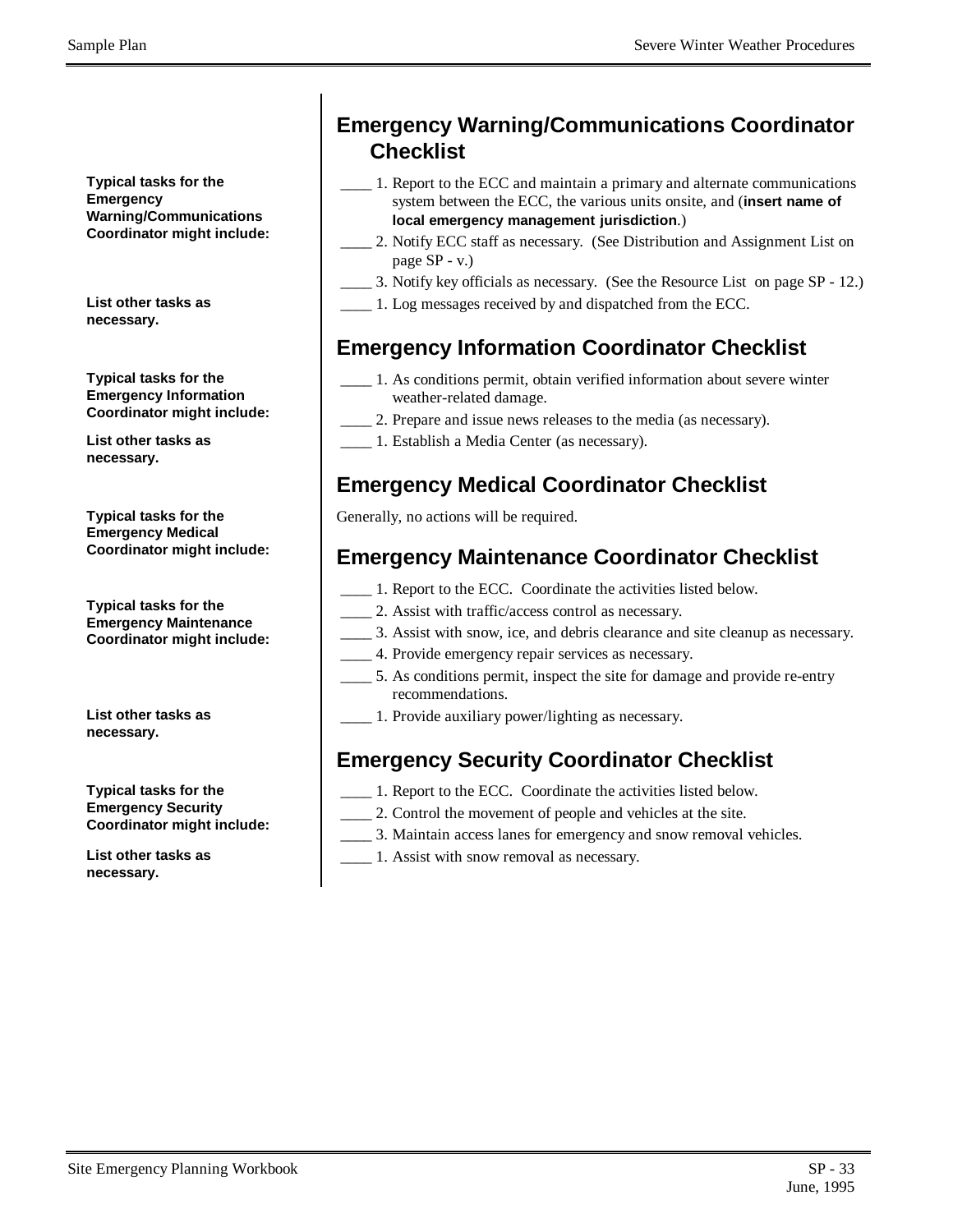# **BOMB THREAT PROCEDURES**

**Experience shows that the majority of written or telephone bomb threats are hoaxes. However, the possibility is always there that a threat may be authentic, so each one must be taken seriously. Appropriate action must be taken to provide for the safety of persons at the site. Every reasonable attempt should be made to locate the suspected bomb so it can be neutralized by trained explosives experts. All the information possible on the person or group making the threat and the size/location of the bomb must be written down to effectively analyze the situation and the degree of threat to persons onsite. If circumstances dictate, a site evacuation may be necessary.**

**If a bomb is actually detonated onsite, immediately implement explosion procedures found in Fire or Explosion Procedures.**

**INSTRUCTIONS SAMPLE TEXT** 

**Develop procedures for response to a bomb threat against the site. Describe notification and warning methods and general response procedures. Assign emergency tasks to specific personnel or work units.**

**At some types of facilities, such as hospitals, nursing homes, etc., immediate evacuation may not be possible. Therefore, alternate procedures must be developed. Some sites, such as shopping malls, civic centers, amusements parks, etc., may have large public gatherings for which additional procedures must be developed.**

#### **Notification and Warning**

- 1. Notification of a bomb threat against this site may be received by telephone, mail, or message at any time.
- 2. Telephone threats may be received at the onsite warning point, administrative offices, over public telephones located on the property, or may be directed to the home telephones of staff members.
- 3. When a bomb threat is received, the Site Emergency Coordinator will contact the (**name of jurisdiction**) Fire Department at (**telephone number**) and the (**name of jurisdiction**) Police Department at (**telephone number**).
- 4. (**Describe how onsite personnel will be warned**.)

#### **General Response**

- 1. The Site Emergency Coordinator will fully activate the ECC to monitor the situation and coordinate response actions.
- 2. The Bomb Treat Call Checklist attached to these procedures should be used by personnel receiving a telephone bomb threat to obtain as many details as possible about the caller and the alleged bomb and its location. An accurate analysis of the telephone threat can provide police with many valuable clues. The caller could reveal personal characteristics (i.e., sex, ethnic background, etc.), and may unwittingly provide a clue to his location by background noises. He may intentionally or unintentionally provide accurate information on the type of bomb and its exact location. If possible, another staff member should be listening in on all bomb threat calls.
- 3. If a letter threat is received, it should be preserved for the police investigator. To preserve fingerprints, it should not be handled once the letter is opened.
- 4. The Site Emergency Coordinator (list other personnel, if applicable), in cooperation with the police and fire officials at the scene, shall determine the necessity of searching and/or evacuating the site.
- 5. The Site Emergency Coordinator will brief Unit Emergency Coordinators of the situation as soon as possible and inform them of actions to be taken. Unit Emergency Coordinators will immediately brief persons within their work area.
- 6. If the decision is made to evacuate, all personnel should report to the onsite assembly area identified on the Site Map Diagram on page SP - 8.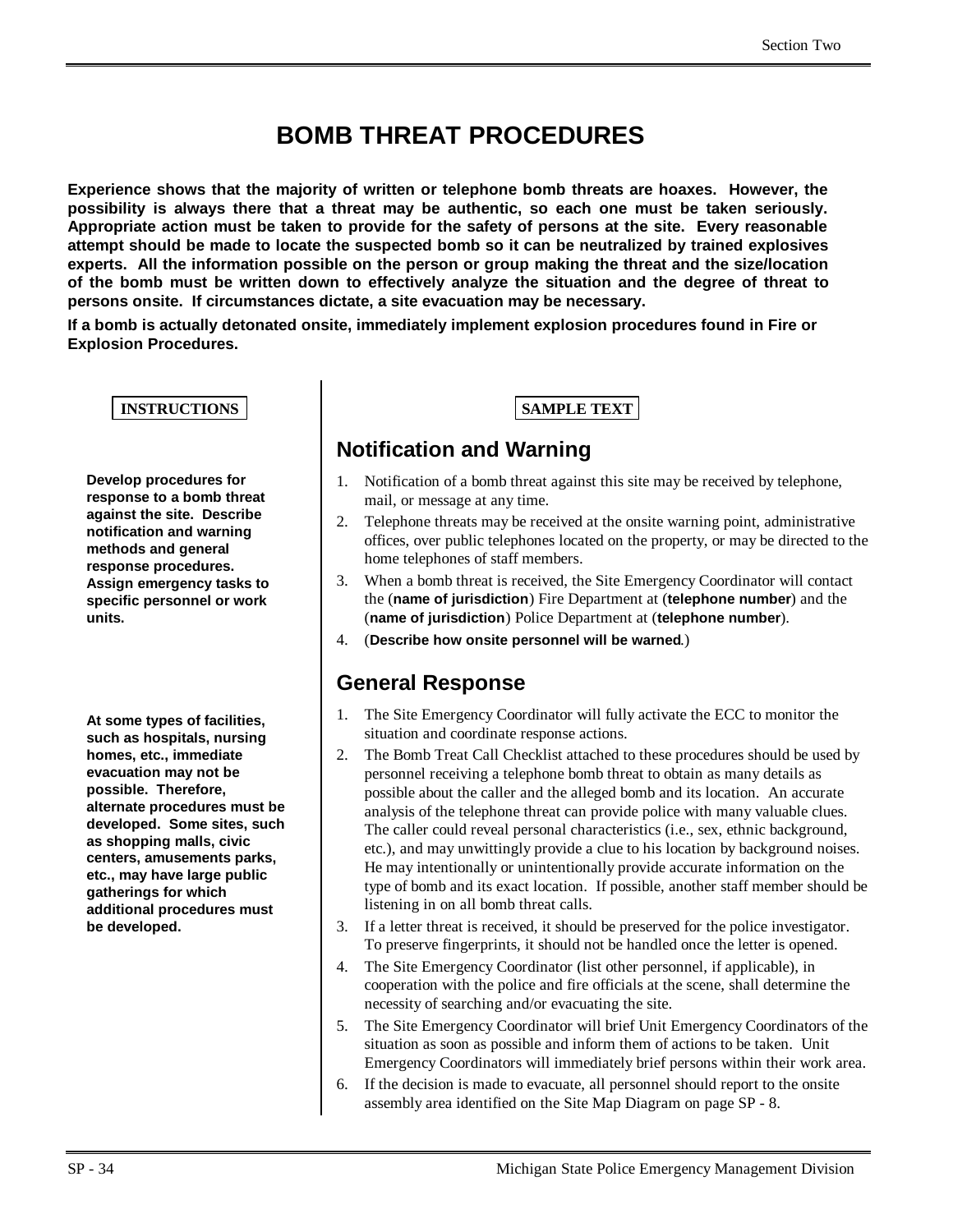Sample Plan Bomb Threat Procedures

**Typical tasks for the Director might include:**

**List other tasks as necessary.**

**Typical tasks for the Site Emergency Coordinator might include:**

**List other tasks as necessary.**

- 1. Unit Emergency Coordinators will check their work areas to ensure that all persons have taken the appropriate actions.
- 2. Unit Emergency Coordinators will account for their personnel at the assembly area and report this information to the Site Emergency Coordinator.
- 3. The Site Emergency Coordinator will authorize re-entry into the site after being cleared to do so by the police and fire officials at the scene.
- 4. The all-clear notice will be disseminated to personnel at the staging area.
- 5. If the decision is made to search without evacuation, all available personnel will make a prompt and thorough visual inspection of their work areas. Any suspicious objects or packages found should be reported immediately to the Site Emergency Coordinator in the ECC. The object or package should not be touched or moved!

#### **Director Checklist**

- \_\_\_\_ 1. Report to the ECC, if conditions allow.
- \_\_\_\_ 2. Determine the extent of the bomb threat and decide whether to evacuate or have staff search without evacuation.
- \_\_\_\_ 3. If necessary, evacuate to the evacuation assembly area identified on the Site Map Diagram on page SP - 8, and establish an alternate ECC.
- \_\_\_\_ 4. Determine what staff and personnel should do during interim period.
- \_\_\_\_ 5. Authorize the use of organization resources by Site Emergency Team and local response agencies.

#### **Site Emergency Coordinator Checklist**

- $\frac{1}{1}$ . Notify:
	- a) (name of jurisdiction) Police Department. Telephone Number: b) (name of jurisdiction) Fire Department. Telephone Number.
- \_\_\_\_ 2. Determine (if possible) the location (or alleged location) of the bomb.
- \_\_\_\_ 3. Activate the Site Emergency Plan and the ECC.
- \_\_\_\_ 4. Notify Unit Emergency Coordinators of the situation.
- \_\_\_\_ 5. Ensure that all persons onsite are notified if the decision is made to evacuate.
- \_\_\_\_ 6. If necessary, evacuate to the evacuation assembly area identified on the Site Map Diagram on page SP - 8, and establish an alternate ECC there.
- \_\_\_\_ 7. Coordinate with maintenance personnel, gas and electric companies, and the fire department in shutting down utility lines or systems that might present a hazard if an explosion should occur.
	- a) (**Name of Electric Company**): ................. (**number**)
	- b) (**Name** of **Gas Company**): ....................... (**number**)
	- c) (**Maintenance Unit**): ................................ (**number**)
- \_\_\_\_ 8. Coordinate actions of personnel with those of offsite responders.
	- \_\_\_\_ 9. Augment personnel and resources as necessary.
- \_\_\_\_10. As conditions permit, coordinate utility start-up procedures with maintenance personnel, gas and electric companies, and the fire department.
- \_\_\_\_11. Recall evacuated personnel when it is safe to do so.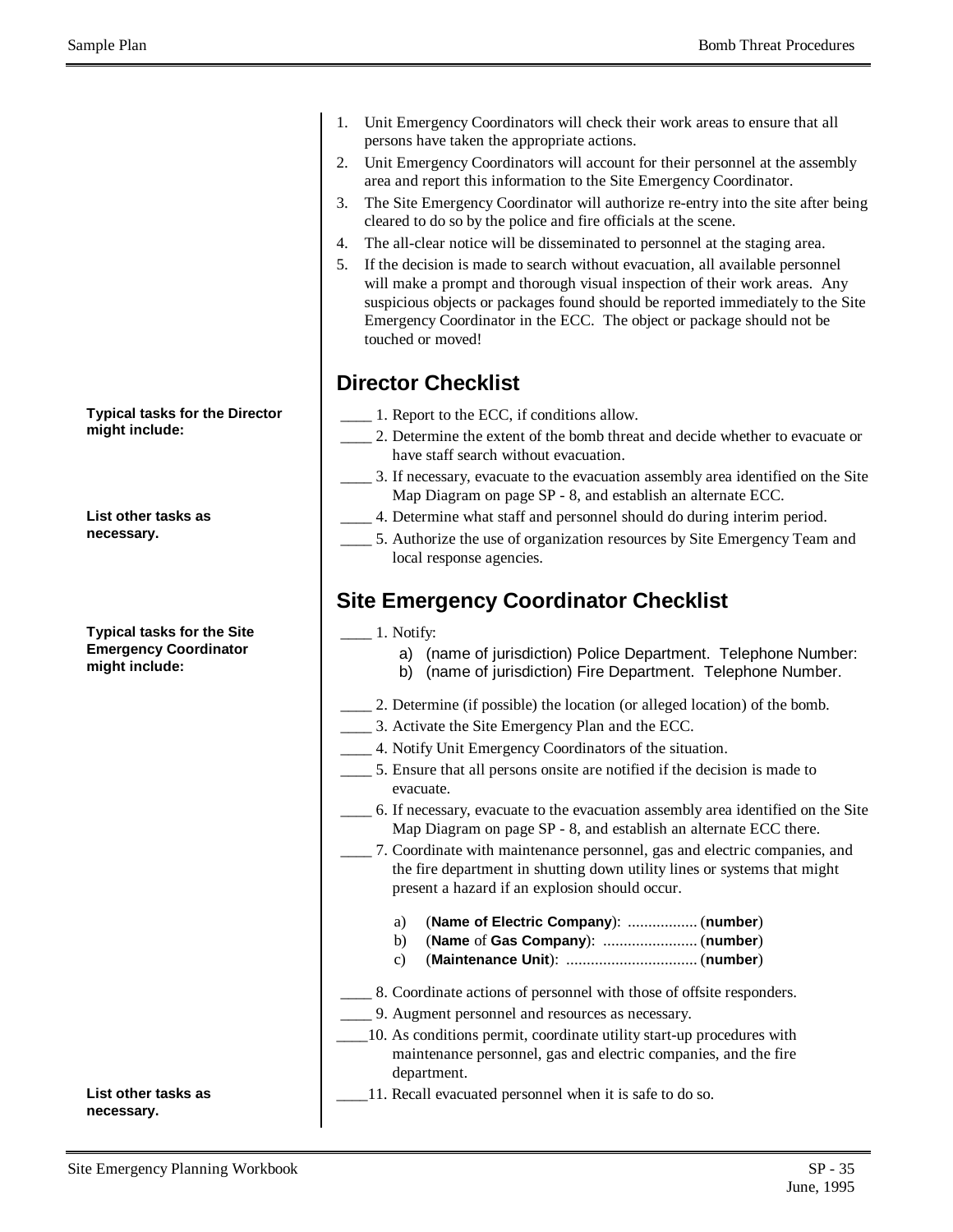**Typical tasks for the Unit Emergency Coordinator might include:**

**List other tasks as necessary.**

**Typical tasks for the Emergency Assessment Coordinator might include:**

**List other tasks as necessary.**

**Typical tasks for the Emergency Warning/Communications Coordinator might include:**

**List other tasks as necessary.**

## **Unit Emergency Coordinator Checklist**

- \_\_\_\_ 1. Brief persons in the unit of the situation.
- \_\_\_\_ 2. If the decision is made to search without evacuation, direct personnel to make a prompt and thorough search of their work areas. Any suspicious objects or packages should be reported immediately to the Site Emergency Coordinator.
- \_\_\_\_ 3. If the decision is made to evacuate, notify persons of the need to evacuate and direct them to the onsite assembly area identified on the Site Map Diagram on page SP - 8.
- \_\_\_\_ 4. Ensure that non-duplicated vital records located within the unit are preserved. (See Vital Records List on page SP - 11).
- \_\_\_\_ 5. Coordinate unit shut-down procedures as necessary.
- \_\_\_\_ 6. Ensure that all persons in the unit have evacuated.
- \_\_\_\_ 7. Account for all unit personnel at the assembly area.
	- \_\_\_\_ 8. As necessary, inspect work area for damage as soon as conditions permit. Report damage to the Site Emergency Coordinator in the ECC.
- \_\_\_\_ 1. Coordinate unit start-up procedures as necessary.

## **Emergency Assessment Coordinator Checklist**

- \_\_\_\_ 1. Report to the ECC and maintain a written record of all events that occur during the bomb threat emergency including actions taken, decisions made and by whom, personnel involved, costs incurred, etc. If possible, a photographic or video record should be arranged.
- \_\_\_\_ 2. If the decision is made to evacuate, report to the evacuation assembly area identified on the Site Map Diagram on page SP - 8, and report to the alternate ECC established there.
- \_\_\_\_ 3. Collect and compile information about the bomb threat.
- \_\_\_\_ 4. Report verified information about the bomb threat to the Emergency Information Coordinator for release to the media.
- \_\_\_\_ 1. Prepare an after-action report.

#### **Emergency Warning/Communications Coordinator Checklist**

- \_\_\_\_ 1. Report to the ECC and maintain a primary and alternate communications system between the ECC, the various work units onsite, and (**insert name of local emergency management jurisdiction**.)
- 2. Notify ECC staff as necessary. (See Distribution and Assignment List on page SP - v.)
- \_\_\_\_ 3. Activate the onsite warning and instructional system as necessary.
- \_\_\_\_ 4. If the decision is made to evacuate, report to the evacuation assembly area identified on the Site Map Diagram on page SP - 8, and report to the alternate ECC established there.
- \_\_\_\_ 5. Notify key officials as necessary. (See Resource List on page SP 12.)
- \_\_\_\_ 6. Log messages received by and dispatched from the ECC.
- \_\_\_\_ 1. Establish communications links between the ECC and Media Center (if activated).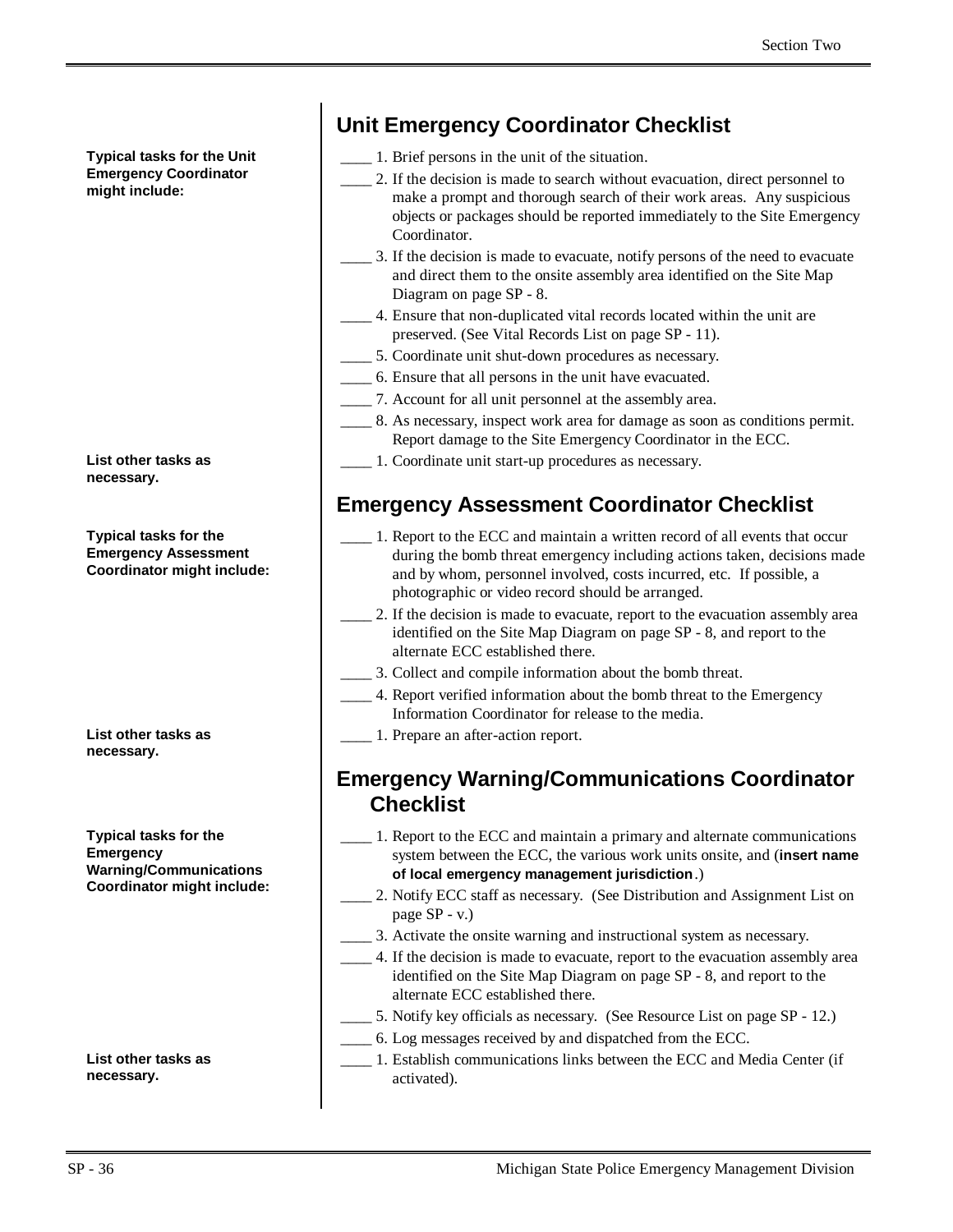**Typical tasks for the Emergency Information Coordinator might include:**

**List other tasks as necessary.**

**Typical tasks for the Emergency Medical Coordinator might include:**

**Typical tasks for the Emergency Maintenance Coordinator might include:**

**List other tasks as necessary.**

**Typical tasks for the Emergency Security Coordinator might include:**

**List other tasks as necessary.**

## **Emergency Information Coordinator Checklist**

- \_\_\_\_ 1. Report to the ECC.
- \_\_\_\_ 2. If the decision is made to evacuate, report to the evacuation assembly area identified on the Site Map Diagram on page SP - 8, and report to the alternate ECC established there.
- \_\_\_\_ 3. Obtain verified information about the bomb threat.
- \_\_\_\_ 4. Prepare and issue news releases to the media.
- \_\_\_\_ 1. Establish a Media Center (as necessary).

## **Emergency Medical Coordinator Checklist**

Generally, no actions will be required.

#### **Emergency Maintenance Coordinator Checklist**

- \_\_\_\_ 1. Report to the ECC to coordinate emergency maintenance functions.
- \_\_\_\_ 2. Shut down utility lines or systems as necessary.
- \_\_\_\_ 3. Erect barricades and other traffic/access control devices and assist with traffic control as necessary.
- \_\_\_\_ 4. If the decision is made to search without evacuation, ensure that a prompt and thorough search is made of the work area. Report any suspicious objects or packages to the Site Emergency Coordinator.
- 5. If the decision is made to evacuate, report to the evacuation assembly area identified on the Site Map Diagram on page SP - 8, and report to the alternate ECC established there.
- \_\_\_\_ 1. As necessary, start up utility lines or systems when appropriate.

## **Emergency Security Coordinator Checklist**

- \_\_\_\_ 1. Report to the ECC to coordinate emergency security functions.
- \_\_\_\_ 2. Direct fire and police personnel to the location (or alleged location) of the bomb (if known).
- \_\_\_\_ 3. Control the movement of people and vehicles at the site.
- \_\_\_\_ 4. Maintain access lanes for emergency vehicles and personnel.
- \_\_\_\_ 5. Prevent unauthorized entry into the hazardous area.
- \_\_\_\_ 6. If the decision is made to search without evacuation, assist other site personnel with the bomb search.
- \_\_\_\_ 7. If the decision is made to evacuate, report to the evacuation assembly area identified on the Site Map Diagram on page SP - 8, and report to the alternate ECC established there.
- \_\_\_\_ 1. Direct media representatives to the Media Center, if established.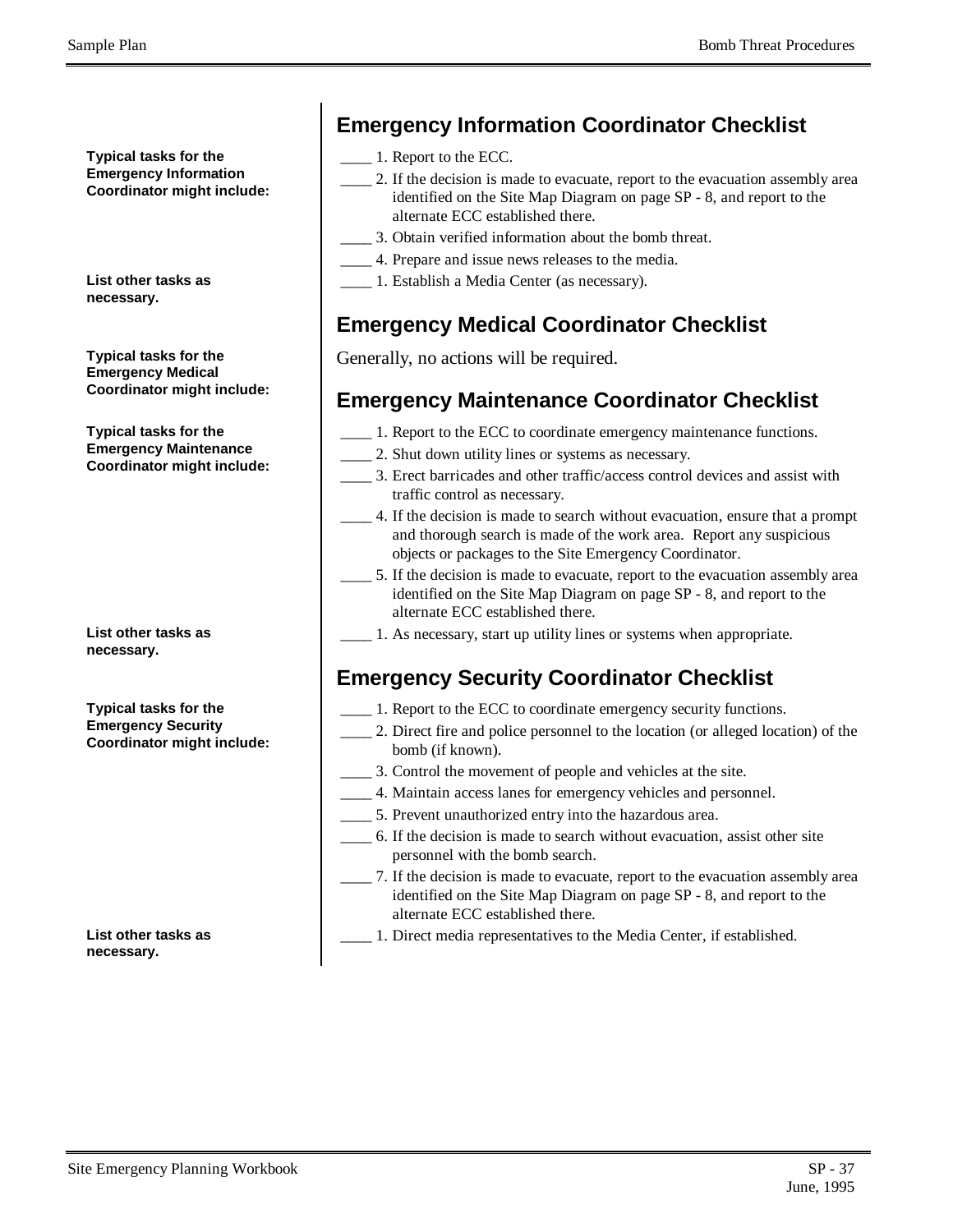| Use this form to help officials analyze the<br>threat. If possible, keep a copy at each<br>telephone. Train operators to respond<br>calmly to a bomb threat phone call.  |                                                           |                                                                                                                                                                 |                                                                                                              |                                                                         |  |
|--------------------------------------------------------------------------------------------------------------------------------------------------------------------------|-----------------------------------------------------------|-----------------------------------------------------------------------------------------------------------------------------------------------------------------|--------------------------------------------------------------------------------------------------------------|-------------------------------------------------------------------------|--|
|                                                                                                                                                                          |                                                           | <b>BOMB THREAT CALL CHECKLIST</b>                                                                                                                               |                                                                                                              |                                                                         |  |
| <b>QUESTIONS TO ASK:</b><br>1.<br>2.                                                                                                                                     |                                                           | <b>EXACT WORDING OF THE THREAT:</b>                                                                                                                             |                                                                                                              |                                                                         |  |
|                                                                                                                                                                          |                                                           |                                                                                                                                                                 |                                                                                                              |                                                                         |  |
| <b>CALLER'S VOICE</b><br>$\square$ Slow<br>$\Box$ Rapid<br>□ Soft<br>$\Box$ Loud                                                                                         | $\Box$ Distinct<br>□ Slurred<br>□ Nasal<br>$\Box$ Stutter | <b>FBI BOMB DATA PROGRAM</b><br>$\Box$ Lisp<br>□ Raspy<br>$\square$ Deep<br>$\Box$ Ragged<br>$\Box$ Clearing throat<br>$\Box$ Deep berating<br>□ Cracking voice | $\square$ Disguised<br>$\Box$ Accent<br>$\square$ Familiar<br>If voice is familiar, who<br>did it sound like | <b>Note: May</b><br><b>Reduce to</b><br>70% and<br>attach to<br>rolodex |  |
| <b>BACKGROUND SOUNDS</b><br>$\Box$ Street noises<br>□ Crockery<br>□ Voices<br><b>THREAT LANGUAGE</b><br>□ Well spoken □ Foul □ Incohe<br>(educated) □ Irrational □ Taped | $\square$ Motor<br>$\Box$ Office                          | □ House noises □ Factory machinery<br>$\Box$ Animal noises<br>$\Box$ Clear<br>$\Box$ Incoherent                                                                 | $\Box$ Local<br>$\square$ Long distance<br>$\square$ Booth<br>$\Box$ Other<br>□ Message read by threat maker |                                                                         |  |
|                                                                                                                                                                          |                                                           |                                                                                                                                                                 |                                                                                                              |                                                                         |  |
| <b>NUMBER:</b>                                                                                                                                                           |                                                           | REPORT CALL IMMEDIATELY TO: ______________________                                                                                                              | <b>PHONE</b>                                                                                                 |                                                                         |  |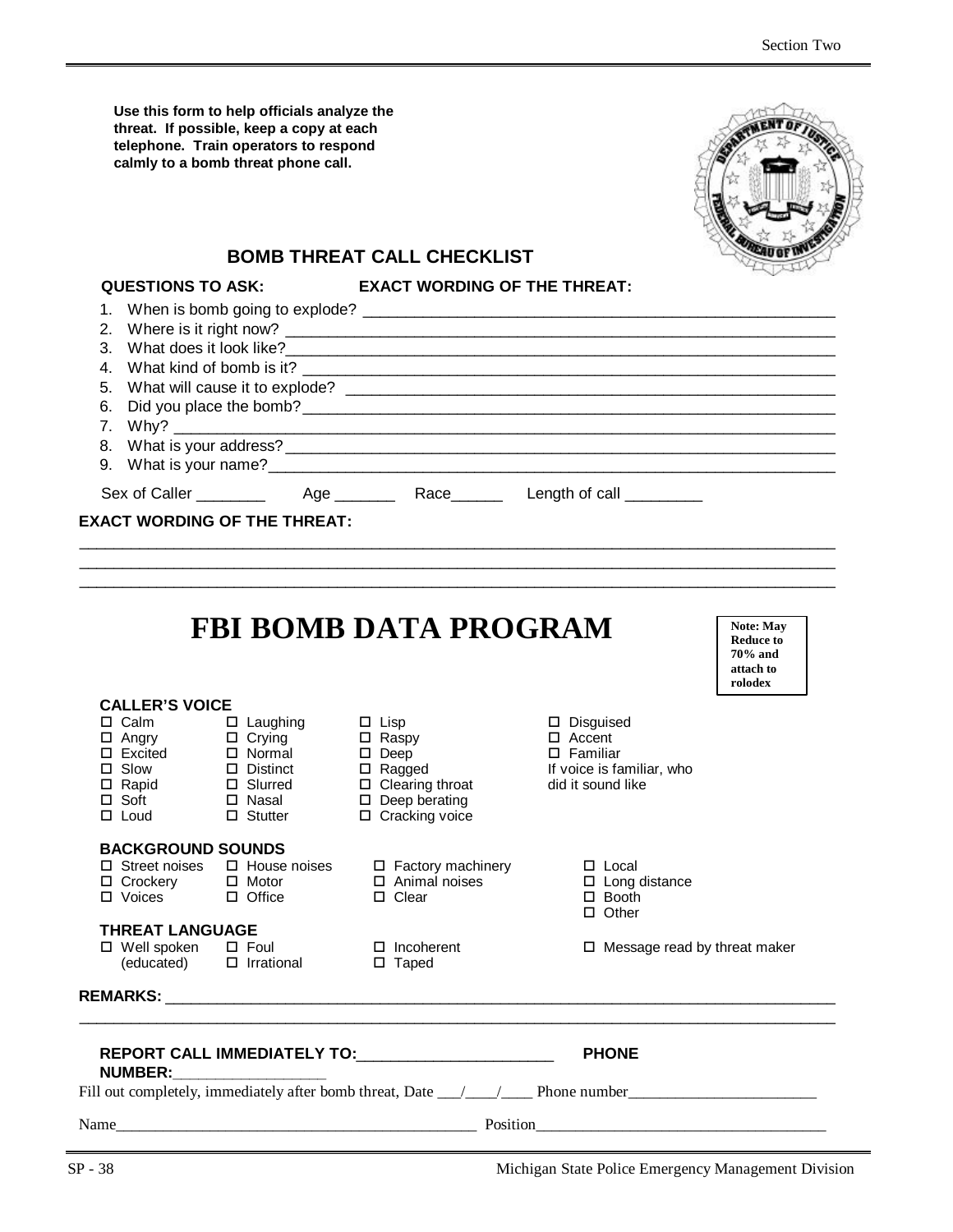# **UTILITY EMERGENCY PROCEDURES**

**The loss of one or more major utility system(s) at the site could cause significant operational difficulties and result in a reduction, or disruption, of essential services as well as economic loss in some cases. A ruptured gas line can endanger the lives of persons at the site due to the threat of explosion, necessitating the need for a partial or full site evacuation. An explosion from a ruptured gas line could significantly damage or destroy all or part of the site, as well as the area immediately around the site. Major fires could erupt, causing further injury or loss of life. Though less severe than a gas line rupture, a broken water main could cause flooding in portions of the site and may necessitate a partial or full site evacuation. Equipment, computers, supplies, and vital records may receive water damage, and minor structural damage may occur in some instances. The loss of electric power and/or heat at schools, hospitals, nursing homes, etc., could cause severe hardship to young children and the elderly during periods of cold weather. A loss or interruption of power in certain industrial processes and systems can lead to an adverse reaction, or create a potentially dangerous flammable/explosive atmosphere. Back up power systems help lessen the chance of such occurrences from happening.**

**This attachment outlines procedures for three major types of utility emergencies: gas line rupture/release, electric power failure, and water main break. Some sites may require additional checklists for other types of utility emergencies, such as, steam line rupture, cooling or water systems, loss of air pressure, etc.**

#### **INSTRUCTIONS SAMPLE TEXT**

**Develop procedures for response to utility emergencies at the site. Describe notification and warning methods and general response procedures. Assign emergency tasks to specific personnel or work units.**

**At some types of facilities, such as hospitals, nursing homes, etc., immediate evacuation may not be possible. Therefore, alternate procedures must be developed. Some sites, such as shopping malls, civic centers, amusements parks, etc., may have large public gatherings for which additional procedures must be developed.**

#### **Notification and Warning**

- 1. Warning of a gas line rupture/release onsite is disseminated to persons (**by what means? fire alarm system? P.A. or intercom system? telephone? radio? through Unit Emergency Coordinators? Choose the method(s) appropriate for the site**).
- 2. A major gas line rupture/release could lead to an explosion. Every effort should be made to evacuate affected persons from the site as quickly as possible.
- 3. The Site Emergency Coordinator will determine the extent of the utility emergency and contact the appropriate repair and emergency response personnel as necessary.
- 4. Situations of an isolated nature (i.e., power outage or water main break affecting one building or unit) that can be resolved quickly and safely may only require a partial evacuation or temporary shutdown of operations.

#### **General Response**

- 1. The ECC will be fully activated for a gas line rupture/release due to the serious nature of the threat.
- 2. If necessary, an alternate ECC can be established at the evacuation assembly area identified on the Site Map Diagram on page SP - 8.
- 3. If evacuation is necessary, Unit Emergency Coordinators will ensure that all persons in their unit have received the warning and taken the appropriate action.
- 4. If conditions warrant, the ECC may be partially activated for a water main break or electric power failure.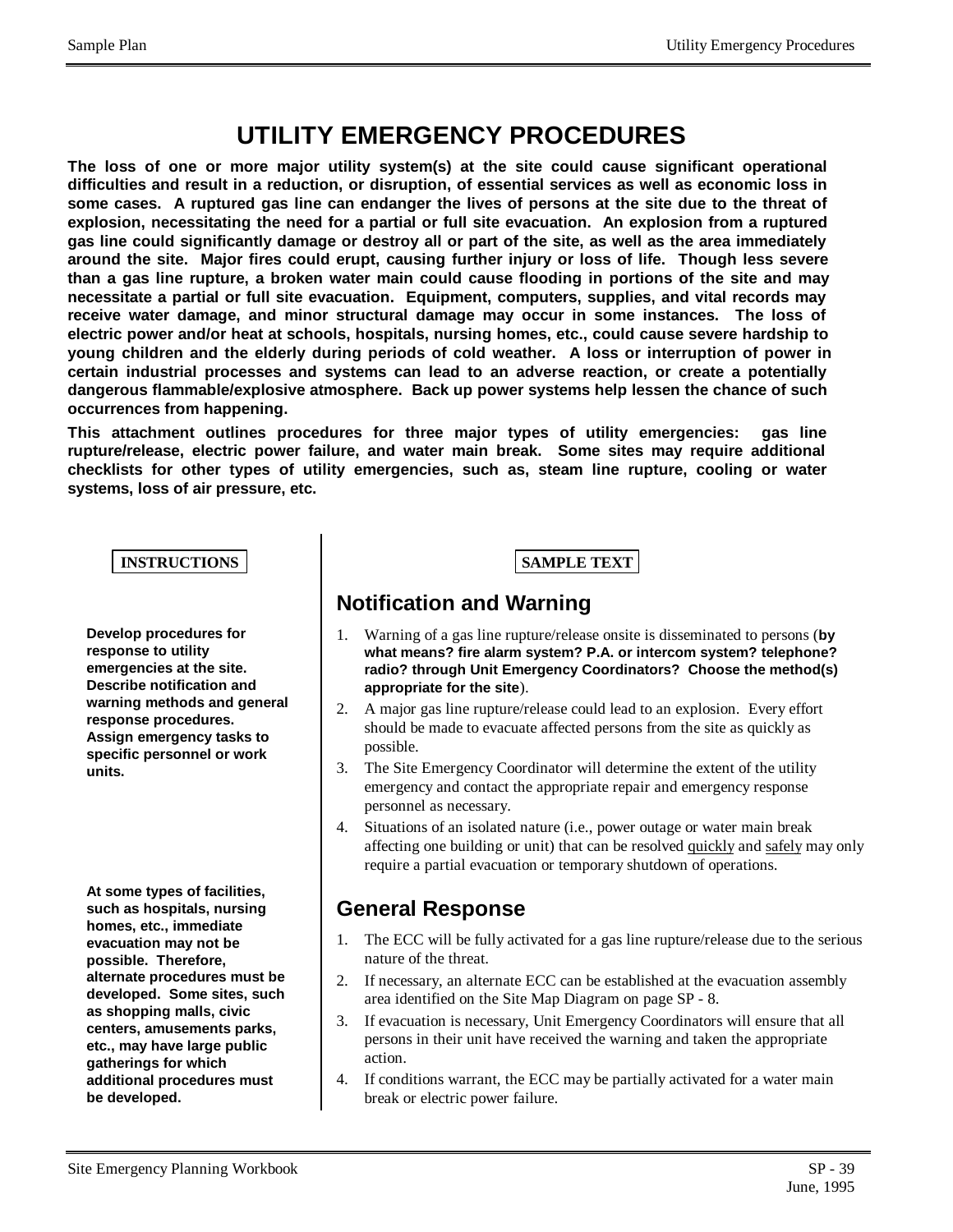**Typical tasks for the Director for all three types of utility emergencies might include:**

#### **Typical tasks for the Site Emergency Coordinator might include:**

**List other phone numbers as necessary.**

**List other tasks as necessary.**

- 1. If the situation cannot be resolved within a reasonable amount of time, personnel may be dismissed early or relocated to another work area and operations minimized as necessary.
- 2. Personnel dismissed early will be recalled (**by what means? i.e. television or radio announcement? telephone? return at regularly scheduled time the next workday? Choose the method(s) the site will use**).

#### **Director Checklist**

- \_\_\_\_ 1. Report to the ECC, if conditions warrant or allow activation of the ECC.
- \_\_\_\_ 2. Determine whether operations should be minimized or shut-down
- \_\_\_\_ 1. If necessary evacuate to the evacuation assembly area identified on the Site Map Diagram on page SP - 8, and establish an alternate ECC there.
- \_\_\_\_ 2. Determine what staff and personnel should do during interim period.
- \_\_\_\_ 3. Authorize the use of organization resources by Site Emergency Team and local response agencies.

## **Site Emergency Coordinator Checklist**

#### **Gas Line Rupture/Release**

 \_\_\_\_ 1. Ensure that the (**name of jurisdiction**) Fire Department has been notified. \_\_\_\_ 2. Determine the extent of the leak (if possible). \_\_\_\_ 3. Notify (**insert name**) Gas Company (**Telephone Number)** \_\_\_\_ 4. Provide warning and/or instructions to personnel and initiate full or partial evacuation, depending upon the circumstances. 5. Activate the ECC if conditions allow. \_\_\_\_ 6. If necessary, evacuate to the evacuation assembly area identified on the Site Map Diagram on page SP - 8, and establish an alternate ECC there. \_\_\_\_ 7. Activate the Site Emergency Plan. \_\_\_\_ 8. Coordinate with maintenance personnel, utility companies, and the fire department in shutting down other utility lines or systems that might present an additional hazard. Telephone Numbers: a) (**Name of Electric Company**): .................(**number**) b) (**Name of Telephone Company**): ............(**number**) a) (**Name of Water Department**): ................(**number**) b) (**Maintenance Unit**): ................................(**number**) \_\_\_\_ 9. Coordinate actions of personnel with those of offsite responders. \_\_\_\_10. Ensure that the site/facility is properly ventilated to disperse accumulated natural gas. \_\_\_\_11. Coordinate utility start-up procedures with maintenance personnel, utility companies, and the fire department. 12. Recall evacuated personnel when it is safe to do so.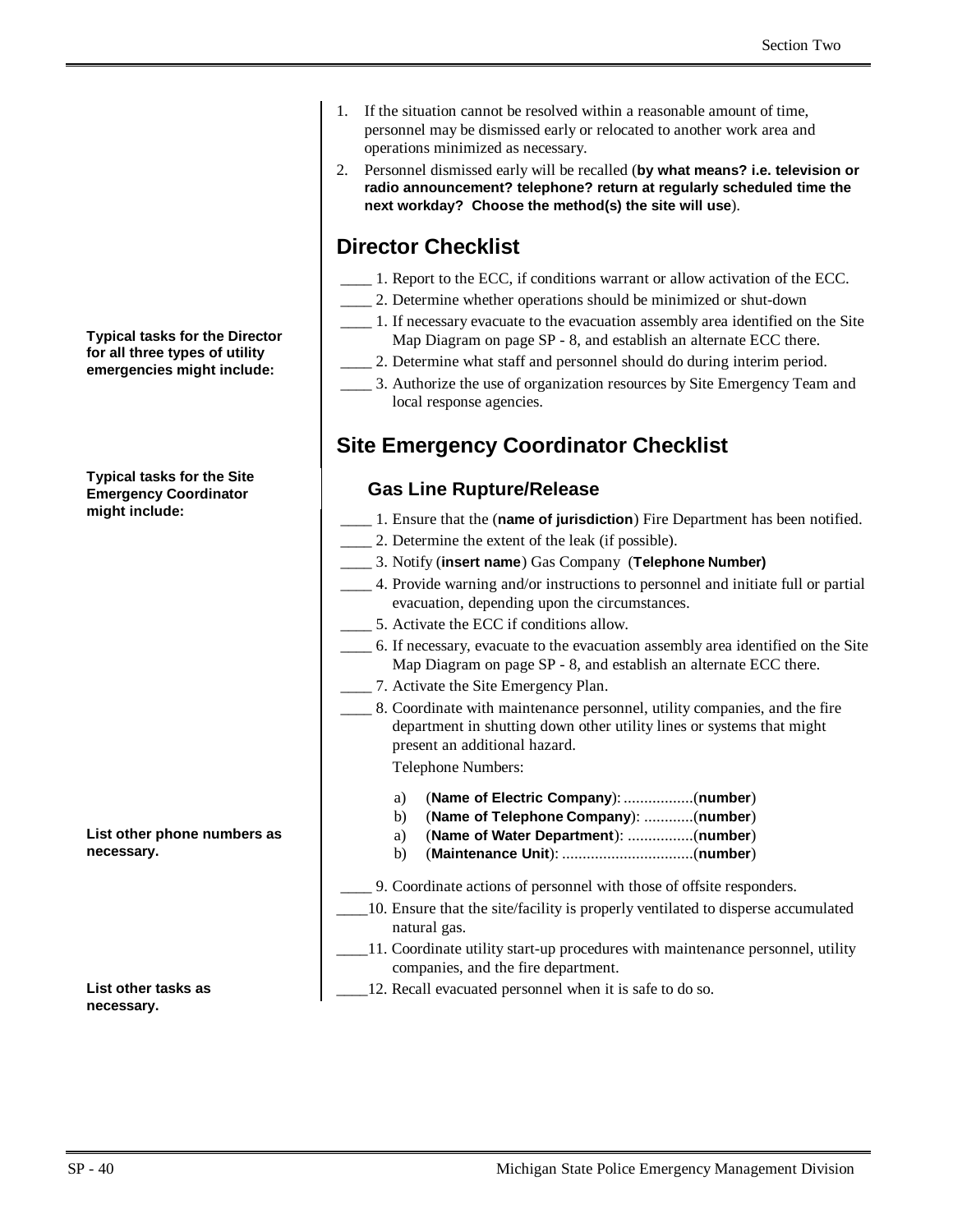|                                                                         | <b>Electric Power Failure</b>                                                                                                                                                                          |
|-------------------------------------------------------------------------|--------------------------------------------------------------------------------------------------------------------------------------------------------------------------------------------------------|
|                                                                         | 1. Determine the extent of the power outage.                                                                                                                                                           |
|                                                                         | 2. Notify personnel to remain at their work areas if it is a short term problem;<br>otherwise evacuate the site.                                                                                       |
|                                                                         | 3. Notify (insert name) Electric Company (Telephone Number).                                                                                                                                           |
|                                                                         | 4. Activate Site Emergency Plan and ECC if conditions warrant.                                                                                                                                         |
|                                                                         | 5. Coordinate with maintenance personnel in activating the emergency<br>generator or other alternate power source.                                                                                     |
|                                                                         | 6. Augment personnel and resources as necessary.                                                                                                                                                       |
| List other tasks as<br>necessary.                                       | 1. Coordinate start-up procedures with maintenance personnel and the<br>electric company.                                                                                                              |
|                                                                         | <b>Water Main Break</b>                                                                                                                                                                                |
|                                                                         | 1. Determine the location and extent of the break from maintenance or other<br>personnel.                                                                                                              |
|                                                                         | 2. Notify (name of jurisdiction) Water Department (telephone number).                                                                                                                                  |
|                                                                         | _______ 3. Initiate evacuation or other action, depending upon circumstances.                                                                                                                          |
|                                                                         | 4. Activate the Site Emergency Plan and ECC if conditions warrant.                                                                                                                                     |
|                                                                         | _____ 5. Coordinate with maintenance personnel in shutting down water lines and                                                                                                                        |
|                                                                         | pumping out flooded areas.                                                                                                                                                                             |
|                                                                         | 6. Coordinate with maintenance personnel (and utility companies as<br>necessary) in shutting down other utility lines or systems that might<br>present an additional hazard (i.e., electrical system). |
| List others as necessary.                                               | a)<br>(Name of Telephone Company): (number)<br>b)<br>c)<br>a)                                                                                                                                          |
|                                                                         | 7. As necessary, arrange for portable toilets to be set up onsite until water<br>service is restored; or arrange for alternate bathroom facilities.                                                    |
|                                                                         | 8. Coordinate utility start-up procedures with maintenance personnel and                                                                                                                               |
|                                                                         | utility companies.                                                                                                                                                                                     |
| List other tasks as<br>necessary.                                       | 9. Recall evacuated personnel when it is safe to do so.                                                                                                                                                |
|                                                                         | <b>Unit Emergency Coordinator Checklist</b>                                                                                                                                                            |
| <b>Typical tasks for the Unit</b><br><b>Emergency Coordinator might</b> | <b>Gas Line Rupture/Release</b>                                                                                                                                                                        |
| include:                                                                | 1. Notify persons of the need to evacuate.                                                                                                                                                             |
|                                                                         | 2. Ensure that non-duplicated vital records located within the unit are                                                                                                                                |
|                                                                         | preserved. (See Vital Records List on page SP - 11).                                                                                                                                                   |
|                                                                         | 3. Coordinate unit shut-down procedures as necessary.<br>4. Direct persons to the onsite assembly area identified on the Site Map                                                                      |
|                                                                         | Diagram on page SP - 8.                                                                                                                                                                                |
|                                                                         | 5. Ensure that all persons in the unit have evacuated.                                                                                                                                                 |
|                                                                         | 6. Account for all unit personnel at the assembly area.                                                                                                                                                |
|                                                                         | 7. Inspect work area for damage as soon as conditions permit. Report<br>damage to the Site Emergency Coordinator in the ECC.                                                                           |
| List other tasks as                                                     | 1. Coordinate unit start-up procedures as necessary.                                                                                                                                                   |

**List other tasks as necessary.**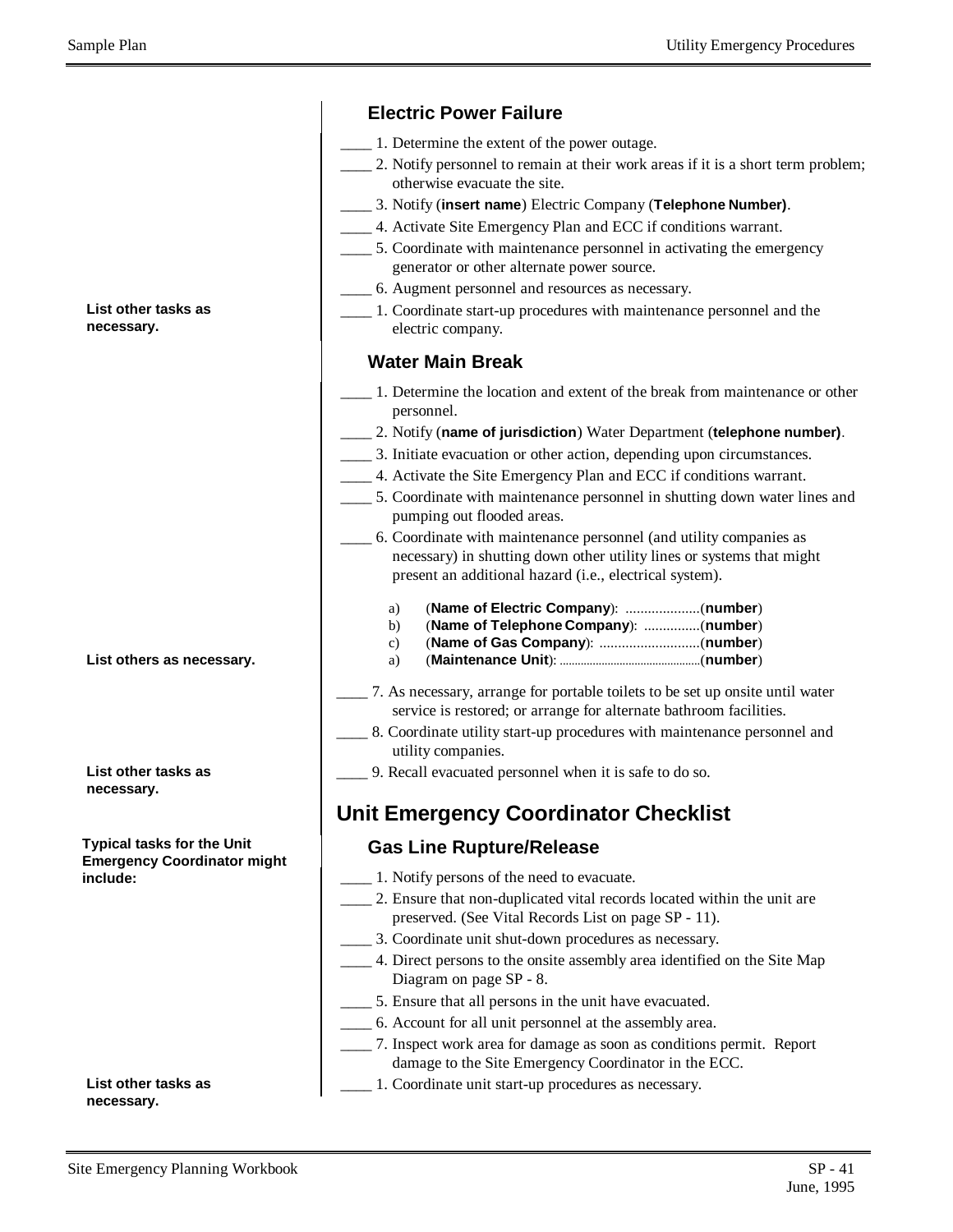#### **Electric Power Failure**

- \_\_\_\_ 1. Determine the extent of the power failure, if possible. Report this information to the Site Emergency Coordinator.
- \_\_\_\_ 2. Notify personnel to remain at their work areas, or evacuate, depending upon the situation.
- \_\_\_\_ 3. Report to the ECC, if activated.
- \_\_\_\_ 1. Coordinate unit shut-down and start-up procedures as necessary.

#### **Water Main Break**

- \_\_\_\_ 1. Determine the location and extent of the break (if possible) and report this information to the Site Emergency Coordinator.
- 2. Ensure that non-duplicated vital records located within the unit are protected from water damage. (See Vital Records List on page SP - 11).
- \_\_\_\_ 3. Coordinate unit shut-down procedures as necessary.
- \_\_\_\_ 4. If necessary, direct persons to the onsite assembly area identified on the Site Map Diagram on page SP - 8.
- \_\_\_\_ 5. Ensure that all persons in the unit have evacuated.
- \_\_\_\_ 6. Account for all unit personnel at the assembly area.
- \_\_\_\_ 7. Inspect work area for damage as soon as conditions permit. Report damage to the Site Emergency Coordinator in the ECC (if activated).
- \_\_\_\_ 1. Coordinate unit start-up procedures as necessary.

#### **Emergency Assessment Coordinator Checklist**

#### **Gas Line Rupture/Release**

- \_\_\_\_ 1. Report to the ECC, if conditions allow.
- \_\_\_\_ 2. If necessary, evacuate to the evacuation assembly area identified on the Site Map Diagram on page SP - 8, and report to the alternate ECC established there.
- \_\_\_\_ 3. Maintain a written record of all events that occur during the gas line rupture/release, including actions taken, decisions made and by whom, personnel involved, costs incurred, etc. If possible, a photographic or video record should be arranged.
- \_\_\_\_ 4. As conditions permit, collect and compile damage information.
- 5. Report verified damage information to the local emergency management jurisdiction and to the Emergency Information Coordinator for release to the media.
- \_\_\_\_ 1. Prepare an after-action report.

#### **Electric Power Failure**

- \_\_\_\_ 1. As necessary, maintain a written record of all events that occur during the electric power failure.
- 2. Collect and compile damage information (if necessary).
- \_\_\_\_ 3. Report to the ECC, if activated.
- \_\_\_\_ 1. Prepare an after-action report.

#### **List other tasks as necessary.**

**List other tasks as necessary.**

**Typical tasks for the Emergency Assessment Coordinator might include:**

**List other tasks as necessary.**

**List other tasks as necessary.**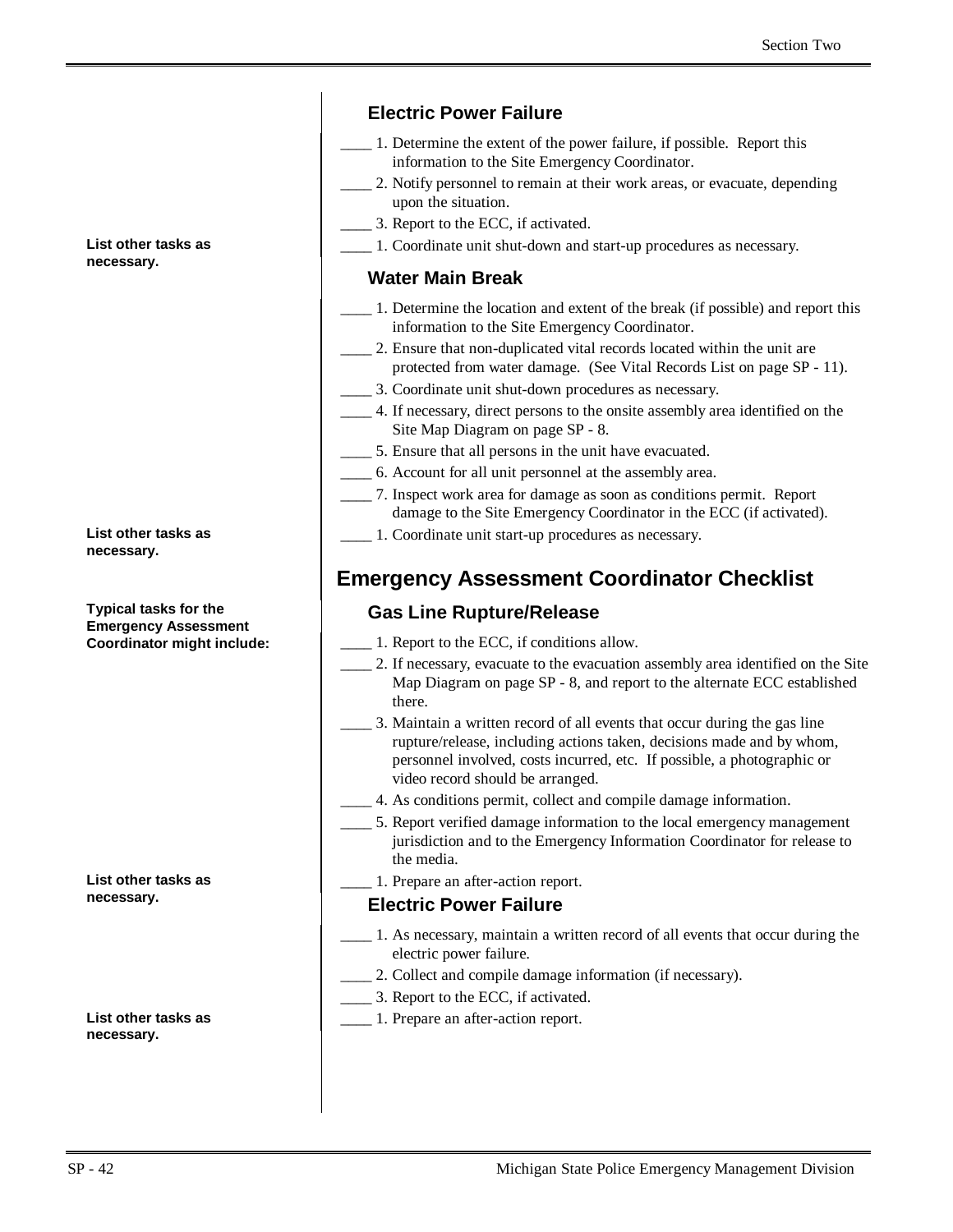**List other tasks as necessary.**

**Typical tasks for the Emergency Warning/Communications Coordinator might include:**

**List other tasks as necessary.**

**List other tasks as necessary.**

**List other tasks as necessary.**

#### **Water Main Break**

- \_\_\_\_ 1. Report to the ECC, if activated, and maintain a written record of all events that occur during the water main break, including actions taken, decisions made and by whom, personnel involved, costs incurred, etc. If possible, a photographic or video record should be arranged.
- 2. If necessary, evacuate to the assembly area identified on the Site Map Diagram on page SP - 8, and report to the alternate ECC established there.
- \_\_\_\_ 3. As conditions permit, collect and compile damage information.
- \_\_\_\_ 4. As necessary, report verified damage information to the local emergency management jurisdiction and to the Emergency Information Coordinator for release to the media.

\_\_\_\_ 1. Prepare an after-action report.

### **Emergency Warning/Communications Coordinator Checklist**

#### **Gas Line Rupture/Release**

- \_\_\_\_ 1. Activate the fire alarm system, if applicable.
- 2. Report to the ECC, if conditions allow, and maintain a primary and alternate communications system between the ECC, the various work units onsite, and **(insert name of local emergency management jurisdiction.)**
- \_\_\_\_ 3. Notify ECC staff as necessary. (See Distribution and Assignment List on page SP - v.)
- 4. If necessary, evacuate to the assembly area identified on the Site Map Diagram on page SP - 8, and report to the alternate ECC established there.
- 5. Notify key officials as necessary. (See Resource List on page SP 12.)
- \_\_\_\_ 6. Log messages received by and dispatched from the ECC.
- \_\_\_\_ 1. Establish communications links between the ECC and Media Center (if activated).

#### **Electric Power Failure**

- \_\_\_\_ 1. Report to the ECC, if activated, and maintain a primary and alternate communications system between the ECC, the various work units onsite, and **(insert name of local emergency management jurisdiction.)**
- 2. Notify ECC staff as necessary. (See Distribution and Assignment List on page SP - v.)
- \_\_\_\_ 3. Notify key officials as necessary. (See Resource List on page SP 12).
- \_\_\_\_ 4. Log messages received by and dispatched from the ECC.

#### **Water Main Break**

- \_\_\_\_ 1. Report to the ECC, if activated, and maintain a primary and alternate communications system between the ECC, the various work units onsite, and **(insert name of local emergency management jurisdiction.)**
- 2. Notify ECC staff as necessary. (See Distribution and Assignment List on page SP - v.)
- \_\_\_\_ 3. If necessary, evacuate to the evacuation assembly area identified on the Site Map Diagram on page SP - 8, and report to the alternate ECC established there.
- 4. Notify key officials as necessary. (See Resource List on page SP 12.)
	- 5. Log messages received by and dispatched from ECC.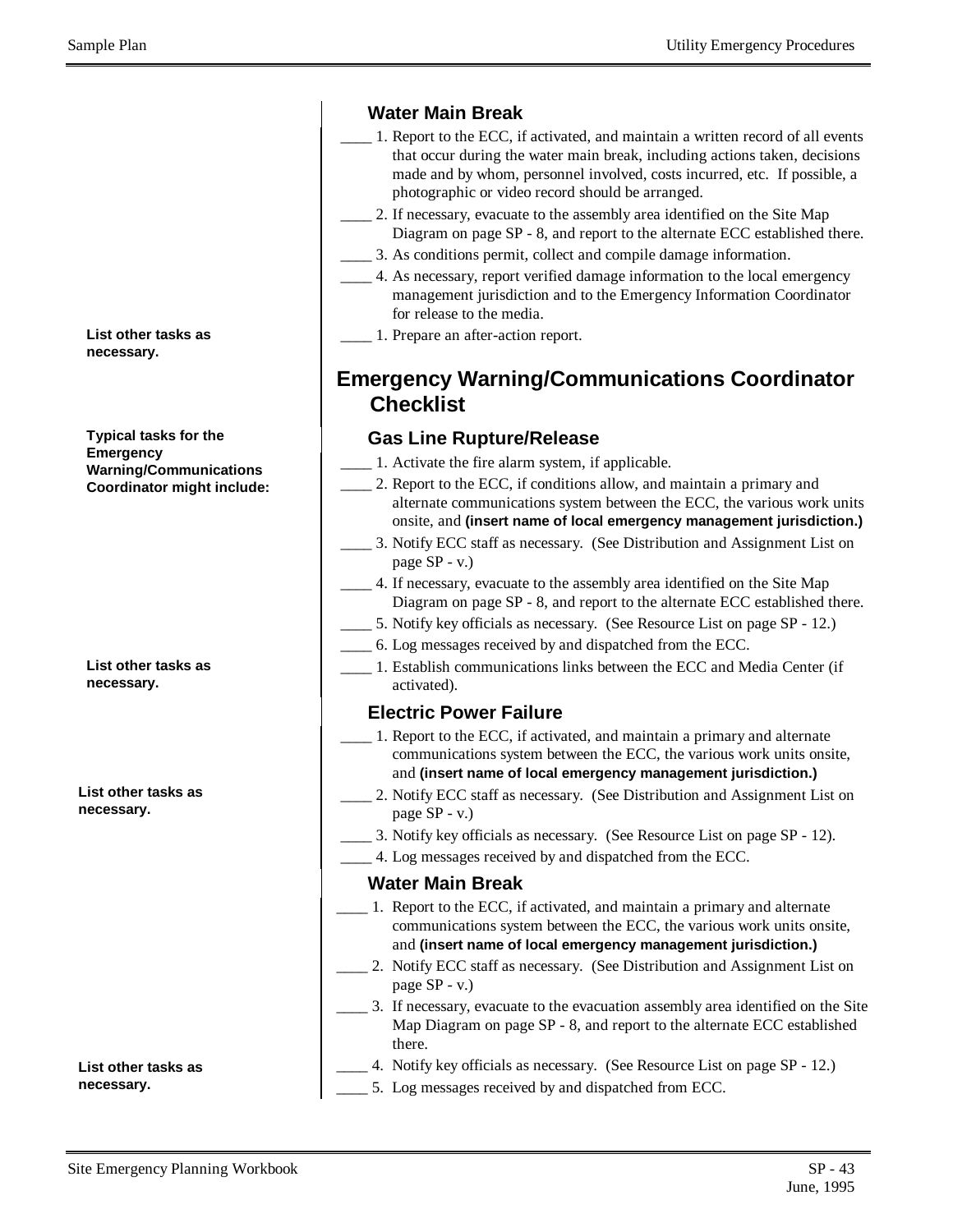**Typical tasks for the Emergency Information Coordinator might include:**

**List other tasks as necessary.**

**List other tasks as necessary.**

**List other tasks as necessary.**

**Typical tasks for the Emergency Medical Coordinator might include:**

# **Emergency Information Coordinator Checklist**

#### **Gas Line Rupture/Release**

- \_\_\_\_ 1. Report to the ECC, if conditions allow.
	- \_\_\_\_ 2. If necessary, evacuate to the evacuation assembly area identified on the Site Map Diagram on page SP - 8, and report to the alternate ECC established there.
- \_\_\_\_ 3. Obtain verified information about the gas line rupture/release.
	- \_\_\_\_ 4. Prepare and issue news releases to the media (as necessary)
- \_\_\_\_ 5. Establish a Media Center (as necessary).
- \_\_\_\_ 1. Conduct media tours of the scene of the rupture/release (if possible or necessary).

#### **Electric Power Failure**

- \_\_\_\_ 1. Report to the ECC, if activated.
- \_\_\_\_ 2. Obtain verified information about the extent of the power outage and any damage or losses incurred as a result (i.e., loss of computer data, damage to computer equipment, etc.).
- \_\_\_\_ 1. Prepare and issue news releases to the media (as necessary).

#### **Water Main Break**

- \_\_\_\_ 1. Report to the ECC, if activated.
- \_\_\_\_ 2. If necessary, evacuate to the evacuation assembly area identified on the Site Map Diagram on page SP - 8, and report to the alternate ECC established there.
- \_\_\_\_ 3. Obtain verified information about the break.
- \_\_\_\_ 1. Prepare and issue news releases to the media (as necessary).
- \_\_\_\_ 2. Establish a Media Center (as necessary).
	- \_\_\_\_ 3. Conduct media tours of the damaged areas (if possible or necessary).

### **Emergency Medical Coordinator Checklist**

#### **Gas Line Rupture/Release**

Generally, no actions will be required.

#### **Electric Power Failure**

Generally, no actions will be required.

#### **Water Main Break**

Generally, no actions will be required.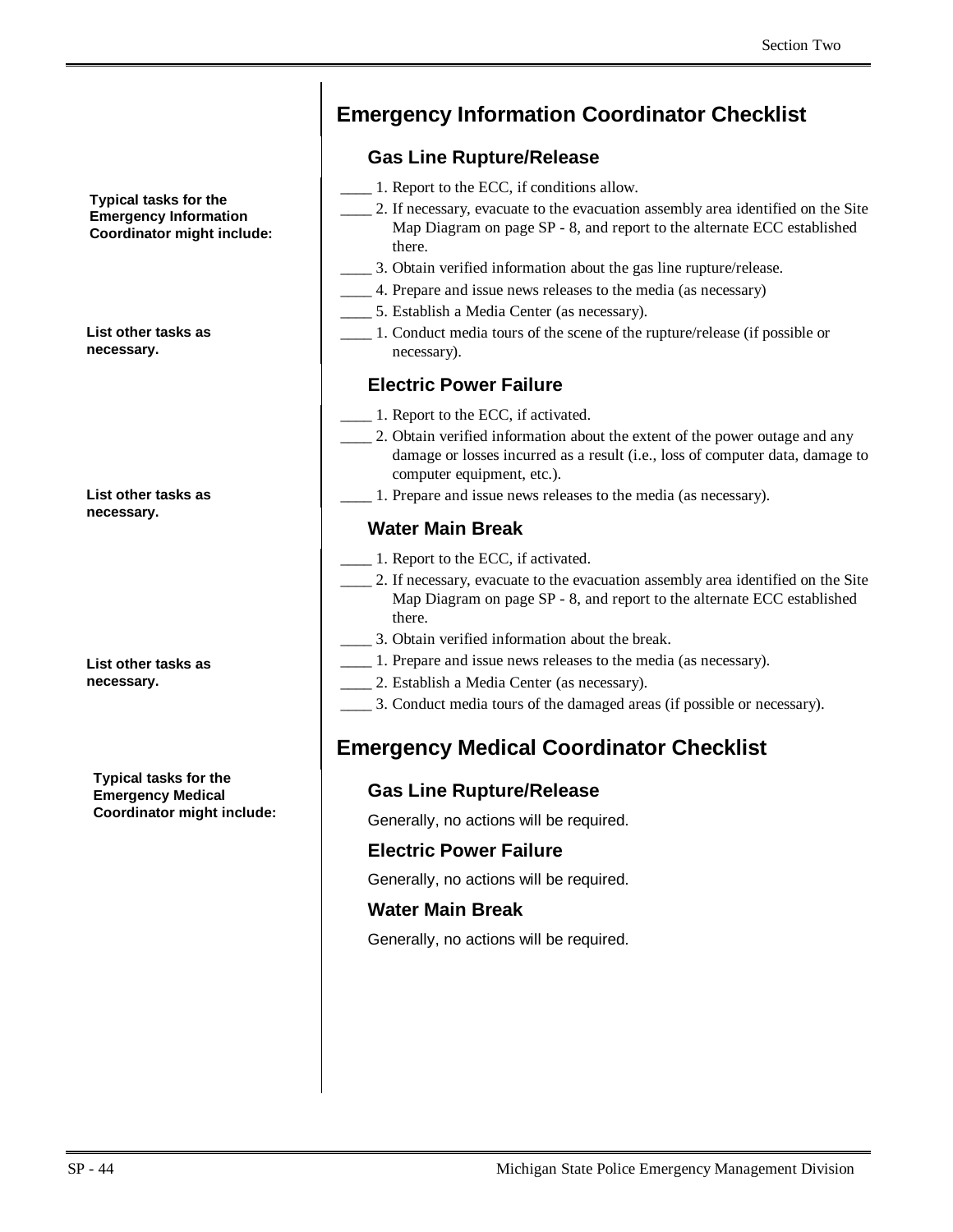**Typical tasks for the Emergency Maintenance Coordinator might include:**

#### **List other tasks as necessary.**

#### **List other tasks as necessary.**

**List other tasks as necessary.**

# **Emergency Maintenance Coordinator Checklist**

#### **Gas Line Rupture/Release**

- \_\_\_\_ 1. Report to the ECC, if conditions allow.
- \_\_\_\_ 2. If necessary, evacuate to the evacuation assembly area identified on the Site Map Diagram on page SP - 8, and report to the alternate ECC established there.
- \_\_\_\_ 3. Determine the location and extent of the break (if possible). Report this information to the Site Emergency Coordinator.
- \_\_\_\_ 4. Shut down other utility lines or systems that might present a hazard (i.e., electrical system).
- \_\_\_\_ 5. Provide emergency repair services as necessary.
- \_\_\_\_ 6. Ventilate site/facility to disperse accumulated natural gas.
- \_\_\_\_ 7. Erect barricades and other traffic/access control devices and assist with traffic control as necessary.
- \_\_\_\_ 8. As conditions permit, inspect the site for damage or other leaks and provide re-entry recommendations. Note: Local fire officials will make the final determination as to whether or not the site is safe to re-enter.
- \_\_\_\_ 1. Start up utility lines or systems when appropriate.

#### **Electric Power Failure**

- \_\_\_\_ 1. Report to the ECC, if activated.
- \_\_\_\_ 2. Determine the source of the power outage, if possible.
- \_\_\_\_ 3. Provide emergency repair services as necessary.
- \_\_\_\_ 1. Provide auxiliary power/lighting if possible.

#### **Water Main Break**

- \_\_\_\_ 1. Report to the ECC, if activated.
	- \_\_\_\_ 2. If necessary, evacuate to the evacuation assembly area identified on the Site Map Diagram on page SP - 8, and report to the alternate ECC established there.
- \_\_\_\_ 3. Shut down other utility lines or systems that might present a hazard (i.e., electrical system).
- \_\_\_\_ 4. Pump out flooded areas and provide emergency repair services as necessary.
- \_\_\_\_ 5. As necessary, coordinate the provision of portable toilets for onsite use.
	- \_\_\_\_ 1. Erect barricades and other traffic/access control devices and assist with traffic control as necessary.
	- \_\_\_\_ 2. Assist with site cleanup as necessary.
	- \_\_\_\_ 3. Start up utility lines or systems when appropriate.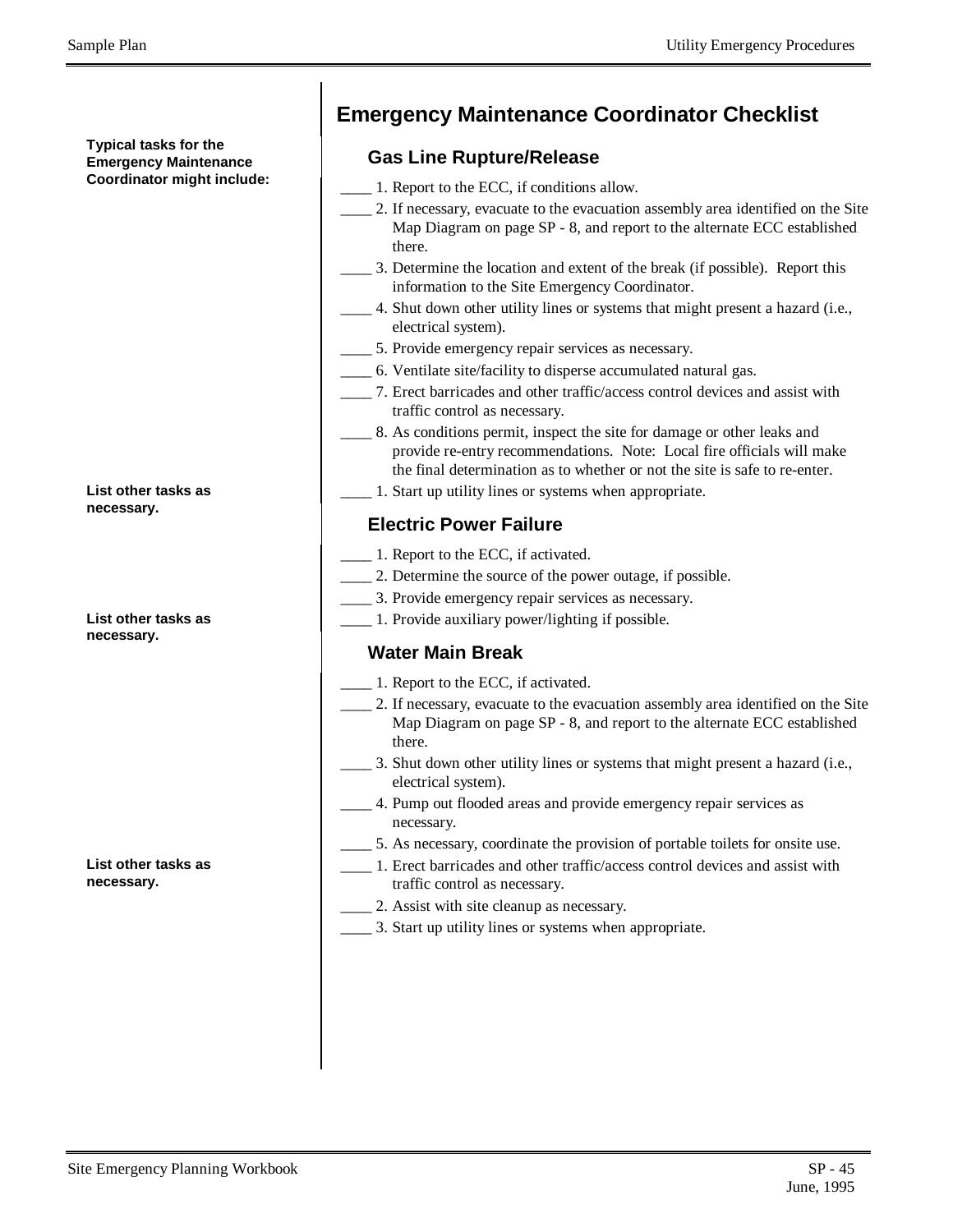#### **Typical tasks for the Emergency Security Coordinator might include:**

|            |  | List other tasks as |  |  |
|------------|--|---------------------|--|--|
| necessary. |  |                     |  |  |

**List other tasks as necessary.**

**List other tasks as necessary.**

# **Emergency Security Coordinator Checklist**

#### **Gas Line Rupture/Release**

- \_\_\_\_ 1. Report to the ECC, if conditions allow.
	- \_\_\_\_ 2. If necessary, evacuate to the evacuation assembly area identified on the Site Map Diagram on page SP - 8, and report to the alternate ECC established there.
- \_\_\_\_ 3. Direct emergency response and utility company personnel to the scene of the rupture/release.
- \_\_\_\_ 4. Control the movement of people and vehicles at the site.
- \_\_\_\_ 5. Maintain access lanes for emergency vehicles and personnel.
- \_\_\_\_ 6. Prevent unauthorized entry into the hazardous area, ECC, and Media Center (if established).
- \_\_\_\_ 7. Assist with fire suppression as necessary.
	- \_\_\_\_ 8. Assist with the care and handling of injured personnel as necessary.
- \_\_\_\_ 1. Direct media representatives to the Media Center, if established.

#### **Electric Power Failure**

- \_\_\_\_ 1. Report to the ECC, if activated.
- \_\_\_\_ 2. Direct utility company personnel to the source of the power outage (if applicable).
- \_\_\_\_ 3. Guide the movement of people and vehicles at the site.
	- \_\_\_\_ 1. Prevent unauthorized entry into the ECC and Media Center (if established).

#### **Water Main Break**

- \_\_\_\_ 1. Report to the ECC, if activated.
- 2. If necessary, evacuate to the evacuation assembly area identified on the Site Map Diagram on page SP - 8, and report to the alternate ECC established there.
- \_\_\_\_ 3. Direct water department personnel to the scene of the break.
- \_\_\_\_ 4. Control the movement of people and vehicles at the site.
- \_\_\_\_ 5. Maintain access lanes for emergency and service vehicles and personnel.
- \_\_\_\_ 6. Prevent unauthorized entry into the flooded area, ECC, and Media Center (if established).
	- \_\_\_\_ 7. Assist with water pumping as necessary.
- \_\_\_\_ 1. Direct media representatives to the Media Center, if established.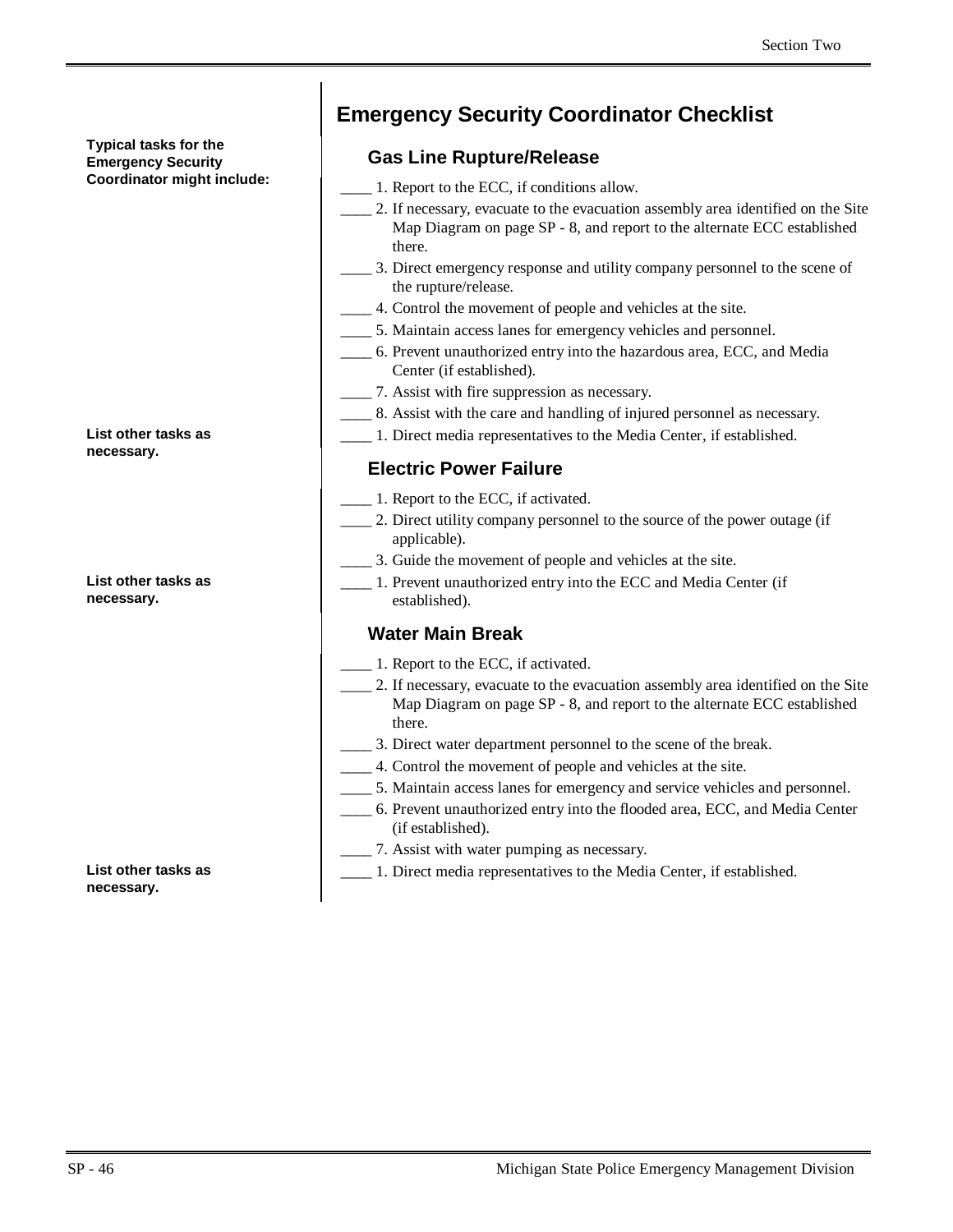# **CIVIL DISTURBANCE PROCEDURES**

**Demonstrations, riots, looting and other forms of civil disturbance can threaten the site operation and the safety of persons at the site. Evacuation or other protective measures may be required to protect people onsite in those extreme cases where violence may result in injury or loss of life. Property damage resulting from civil disturbance is often extensive and costly, both in terms of dollars and in diminished operating ability. Damage to utility systems may cause a disruption of service to the site for several days or more, forcing a reduction or curtailment of essential operations until utility service can be restored and the disturbance can be quelled by law enforcement officials. Fear and reluctance on the part of citizens to enter areas perceived to be dangerous can interrupt the normal functioning of the site if it is located within such an area.**

**These procedures are designed for disturbances and/or demonstrations originating offsite. Certain types of sites (i.e., large factories, etc.) are frequently the scene of disturbances/ demonstrations that originate onsite and often involve onsite personnel. Because it is difficult to develop an effective response to these types of situations due to the varying circumstances involved, no attempt has been made to develop procedures for those types of incidents. If the site or facility is susceptible to such internal disturbances, the Site Emergency Team should develop an alternate set of response procedures including provisions for maintaining essential operations or services.**

#### **INSTRUCTIONS SAMPLE TEXT**

**Develop procedures for response to a civil disturbance affecting the site. Describe notification and warning methods and general response procedures. Assign emergency tasks to specific personnel or work units.**

**At some sites, such as hospitals, nursing homes, prisons, and similar facilities that operate 24 hours a day, this may not be possible. Therefore, alternate procedures must be developed— including procedures for securing the site and for housing and feeding personnel that may be isolated temporarily at the site.**

### **Notification and Warning**

- 1. Notification of a major civil disturbance affecting the site is received (**by what means? from the Police Department? telephone? commercial radio and television? List all that are applicable**).
- 2. Personnel will be given instructions (**by what means?**).

#### **General Response**

- 1. The Site Emergency Coordinator will fully activate the ECC to monitor conditions and determine appropriate response actions.
- 2. The Site Emergency Coordinator will assess the situation and determine what actions are needed to protect personnel. The type of protective actions taken will depend upon several factors, including the size, type, and location of the disturbance, and the level of violence and property destruction involved.
- 1. Assistance from law enforcement personnel will be requested if necessary.
- 2. The Site Emergency Coordinator will brief Unit Emergency Coordinators of the situation as soon as possible and inform them of actions to be taken. Unit Emergency Coordinators will brief persons within their work areas.
- 3. Personnel may be released early as deemed appropriate. Onsite operations may be minimized or curtailed as necessary.
- 4. Personnel released early will be recalled (**by what means? i.e., television or radio announcement? telephone?**) when conditions permit.
- 5. If conditions do not warrant or allow the early release of personnel, all points of entry into the site will be secured and access limited to those persons transacting legitimate business. Assistance from law enforcement personnel will be requested as deemed necessary to prevent unauthorized access onto the site.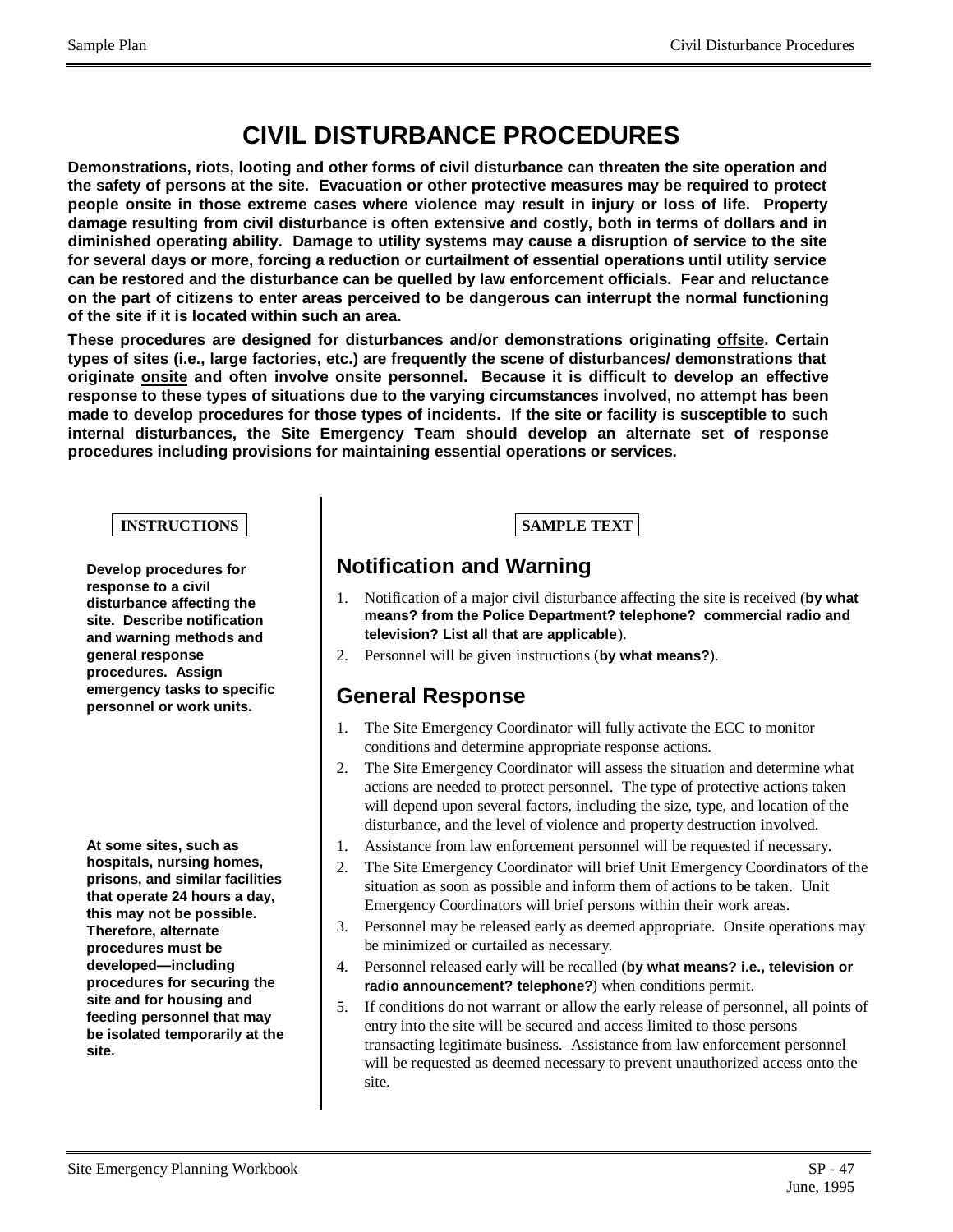**Typical tasks for the Director might include:**

**List other tasks as necessary.**

**Typical tasks for the Site Emergency Coordinator might include:**

**List other tasks as necessary.**

**Typical tasks for the Unit Emergency Coordinator might include:**

**List other tasks as necessary.**

**Typical tasks for the Emergency Assessment Coordinator might include:**

**List other tasks as necessary.**

**Typical tasks for the Emergency Warning/Communications Coordinator might include:**

**List other tasks as necessary.**

# **Director Checklist**

- \_\_\_\_ 1. Report to the ECC to monitor reports and conditions.
- \_\_\_\_ 2. Consider releasing personnel early if conditions warrant.
- \_\_\_\_ 3. Authorize the use of organization resources by Site Emergency Team and local response agencies.

# **Site Emergency Coordinator Checklist**

- \_\_\_\_ 1. Activate the ECC to monitor reports about the disturbance and coordinate response activities.
- \_\_\_\_ 2. Activate the Site Emergency Plan.
- \_\_\_\_ 3. Notify Unit Emergency Coordinators of the situation.
- \_\_\_\_ 4. If necessary notify (**name of jurisdiction**) Police Department (**telephone**).
- \_\_\_\_ 5. Ensure that all points of entry into the site are secured**.**
- \_\_\_\_ 6. Ensure that vital facilities, operations, equipment, and records are secured. (See Vital Records List on page SP - 11).
	- \_\_\_\_ 1. Augment personnel and resources as necessary.
	- \_\_\_\_ 2. Ensure that work areas are checked for possible damage as a result of the disturbance.

# **Unit Emergency Coordinator Checklist**

- \_\_\_\_ 1. Notify personnel of their early dismissal, if appropriate. Check work areas to ensure that everyone has left per instructions.
- \_\_\_\_ 2. Coordinate unit shut-down procedures as necessary.
- \_\_\_\_ 3. Ensure that vital records, equipment, and operations located within the unit are secured. (See Vital Records List on page SP - 11).
- \_\_\_\_ 4. Assist security personnel with traffic/access control as necessary.
- \_\_\_\_ 1. As conditions permit, inspect work area for damage from the disturbance (as necessary). Report any damage to the Site Emergency Coordinator in the ECC.
- \_\_\_\_ 2. Coordinate unit start-up procedures as necessary.

### **Emergency Assessment Coordinator Checklist**

- \_\_\_\_ 1. Report to the ECC and maintain a written record of all events that occur related to the civil disturbance, including actions taken, decisions made and by whom, personnel involved, costs incurred, etc. If possible, a photographic or video record should be arranged.
- \_\_\_\_ 2. As necessary, collect and compile damage information from site personnel.
	- \_\_\_\_ 3. As necessary, report verified damage information to the local emergency management jurisdiction and to the Emergency Information Coordinator for release to the media.
- \_\_\_\_ 1. As necessary, prepare an after-action report.

#### **Emergency Warning/Communications Coordinator Checklist**

- **\_\_\_\_ 1.** Report to the ECC and maintain a primary and alternate communications system between the ECC, the various work units onsite, and **(insert name of local emergency management jurisdiction.)**
- \_\_\_\_ 2. Notify ECC staff as necessary. (See Distribution and Assignment List on page SP - v.)
- \_\_\_\_ 3. Notify key officials as necessary. (See Resource List on page SP 12.)
- \_\_\_\_ 1. Log messages received by and dispatched from the ECC.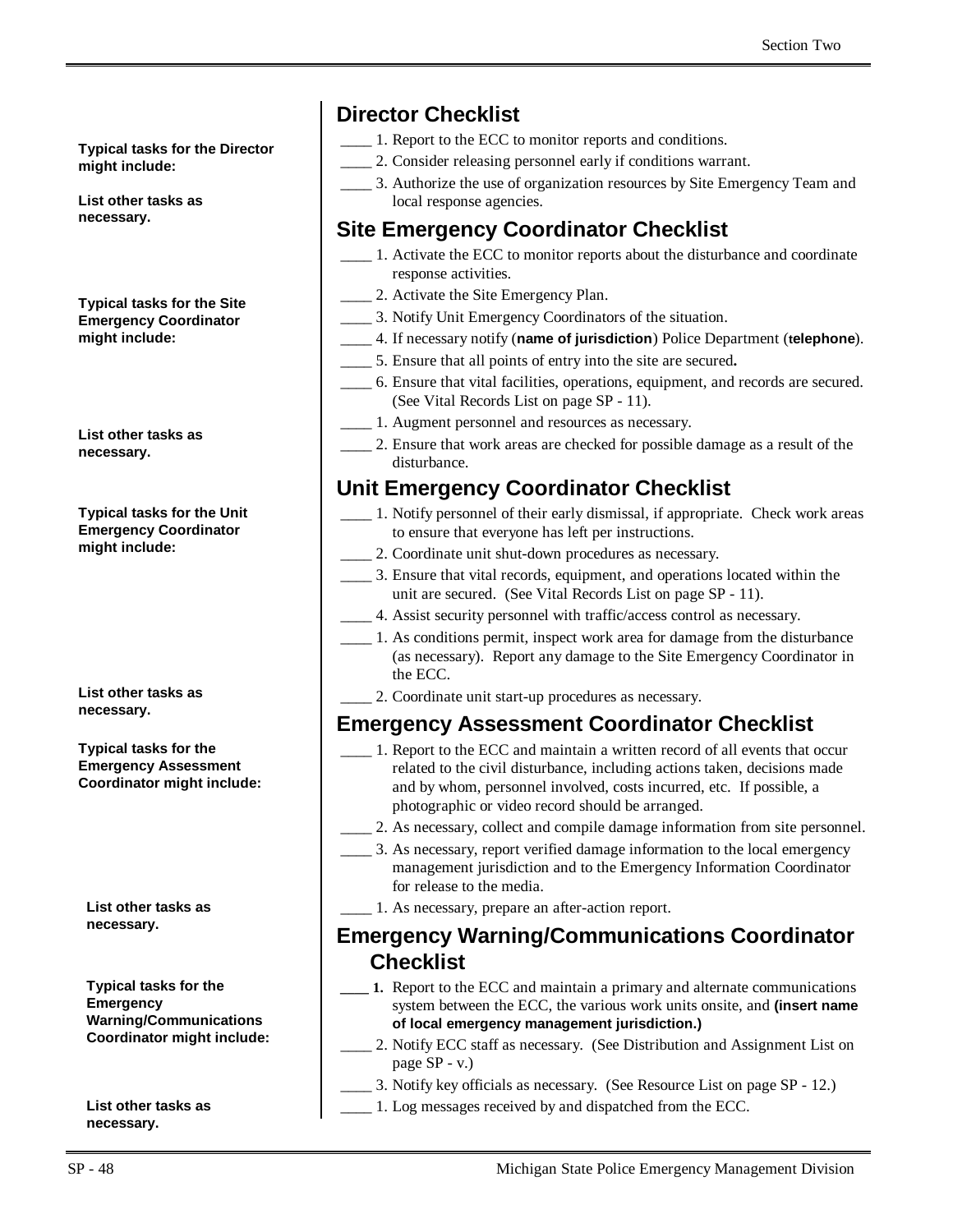**Typical tasks for the Emergency Information Coordinator might include:**

| List other tasks as |  |
|---------------------|--|
| necessary.          |  |

**Typical tasks for the Emergency Medical Coordinator might include:**

**List other tasks as necessary.**

**Typical tasks for the Emergency Maintenance Coordinator might include:**

**List other tasks as necessary.**

**Typical tasks for the Emergency Security Coordinator might include:**

**List other tasks as necessary.**

### **Emergency Information Coordinator Checklist**

- 1. Report to the ECC. Coordinate the activities listed below.
- \_\_\_\_ 2. As conditions permit, obtain verified information about any damage incurred as a result of the disturbance.
- \_\_\_\_ 3. Prepare and issue news releases to the media (as necessary).
- \_\_\_\_ 4. Establish a Media Center (as necessary).
- \_\_\_\_ 5. Coordinate with the local government Public Information Official or Emergency Management Coordinator in establishing a Joint Public Information Center (if conditions warrant).

#### **(Name/title of Public Information Official): (work phone #) (home phone #)**

#### **(Name/title of Emergency Management Coordinator): (work phone #) (home phone #)**

\_\_\_\_ 6. Conduct media tours of the site (if damage was incurred).

# **Emergency Medical Coordinator Checklist**

- \_\_\_\_ 1. Report to the ECC. Coordinate the activities listed below.
- 2. Ensure that emergency medical care is provided to injured persons (as necessary).
- 3. Coordinate offsite medical assistance, ambulance calling/pickup, etc., (as necessary).
- \_\_\_\_ 1. Collect and compile disturbance-related health/medical information for the Emergency Assessment Coordinator.

# **Emergency Maintenance Coordinator Checklist**

- \_\_\_\_ 1. Report to the ECC. Coordinate the activities listed below.
- 2. Erect barricades and other traffic/access control devices and assist with traffic control as necessary.
- \_\_\_\_ 3. Assist with securing entry points as necessary.
- \_\_\_\_ 4. Provide auxiliary power/lighting as necessary.
- \_\_\_\_ 5. Provide emergency repair services as necessary.
- \_\_\_\_ 6. Inspect the site for possible damage.
- \_\_\_\_ 7. Assist with debris clearance and site cleanup as necessary.
- \_\_\_\_ 8. Replenish, repair or replace emergency equipment (including fire extinguishers as necessary.

# **Emergency Security Coordinator Checklist**

- \_\_\_\_ 1. Report to the ECC. Coordinate the activities listed below.
- \_\_\_\_ 2. Secure entry points to the site as necessary.
- \_\_\_\_ 3. Prevent unauthorized entry onto the site.
- \_\_\_\_ 4. Control the movement of people and vehicles at the site.
- \_\_\_\_ 5. Assist with the care and handling of injured persons as necessary.
- \_\_\_\_ 6. Assist with fire suppression as necessary.
- \_\_\_\_ 1. Secure vital facilities, resources, equipment, and operations.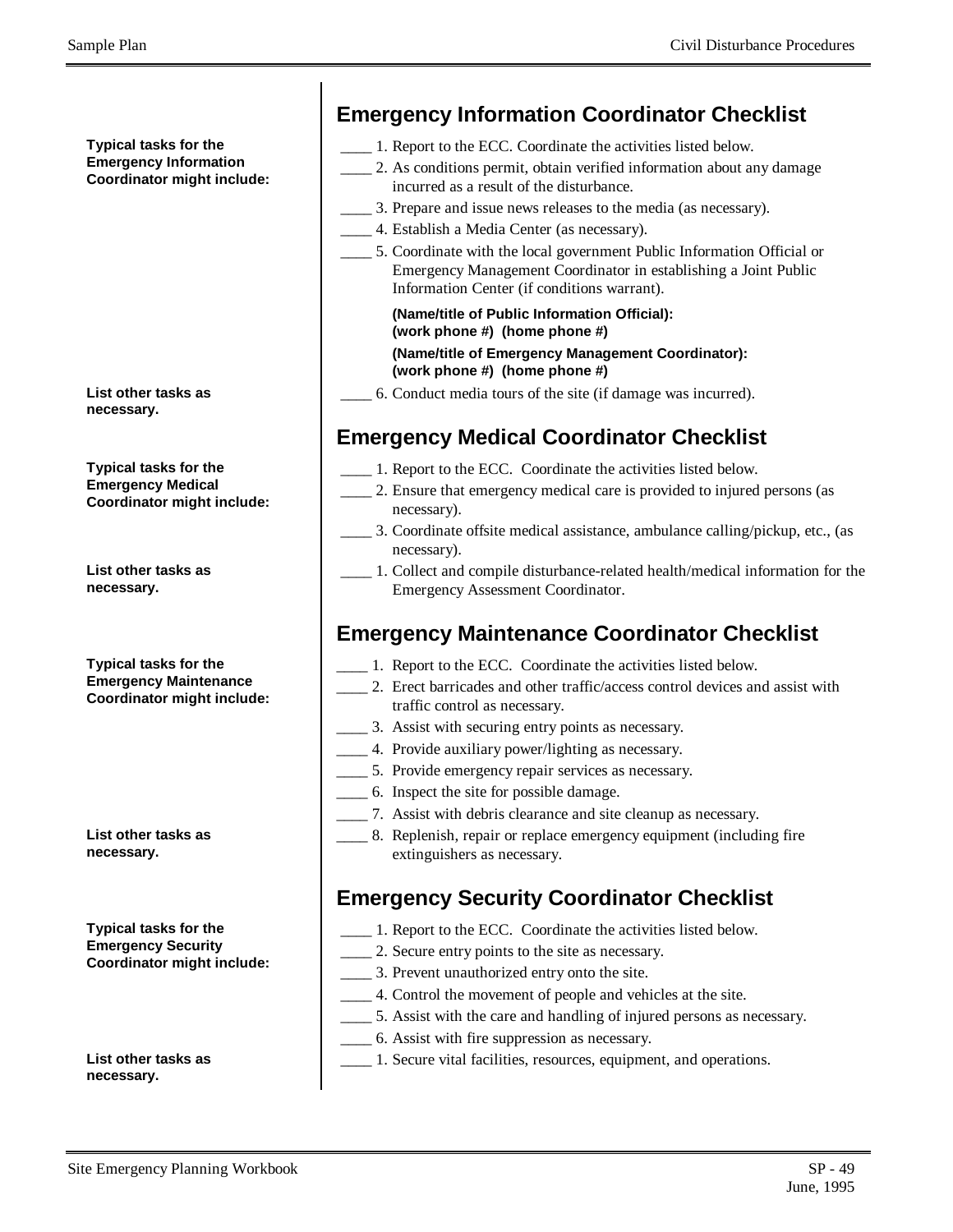# **ENEMY ATTACK PROCEDURES**

**A nuclear attack against the United States would represent a disaster of incomparable scope and magnitude. If certain protective actions are undertaken in advance, however, the degree of loss and suffering can be significantly reduced. Provisions must be made for protecting people, equipment, supplies, and vital records at the site from the effects of an attack. People must either be evacuated or sheltered in-place depending on the procedures developed for the local jurisdiction. If the site is located within an area at risk, the equipment, supplies, and records vital to operations must be transferred to an alternate location or protected from the blast and heat from a nuclear detonation.**

**Certain critical facilities and activities, such as power plants, water and sewerage treatment plants, radio and television stations, food processing and distribution facilities, fire and police departments, etc., must remain in operation to preserve the integrity of evacuated areas, to assist in the provision of essential goods and services, and to continue industrial production important to national defense. Critical facilities located in nuclear attack target areas remain in operation on a continuous basis until an attack appears imminent, at which time the critical workers from those facilities are sheltered according to the emergency operations plan of the local emergency jurisdiction.**

**Procedures will differ depending upon if the site is considered "critical" and must continue operations, or if it can shut down completely. These procedures are written from the standpoint of a critical facility located in or adjacent to a nuclear attack target area.**

**These procedures are based on the following assumptions regarding an enemy attack against the United States:**

- **1. A "surprise attack" against the United States is unlikely to occur.**
- **2. An attack would probably be preceded by a period of increasing tension and deteriorating relations with potential adversaries.**
- **3. Such a crisis period, possibly lasting from several hours to several days, would allow sufficient time to relocate the population and resources at risk.**

**INSTRUCTIONS SAMPLE TEXT** 

**Develop procedures for response to an enemy attack. Describe notification and warning methods and general response procedures**

# **Notification and Warning**

- 1. Notification of an attack threat against the United States is received at the site via the Emergency Broadcast System (EBS), alert sirens, and (**list other methods that are applicable to the jurisdiction**).
- 2. Protective action instructions and related information will be disseminated to personnel (**by what means? i.e., through the Unit Emergency Coordinators? intercom or P.A. system? telephone? television or radio? List the method(s) that will be used**).
- 3. Personnel will be directed to follow the protective action instructions issued by local government officials.
- 4. Unit Emergency Coordinators will check their work areas thoroughly to ensure that all personnel have received the attack threat information and instructions.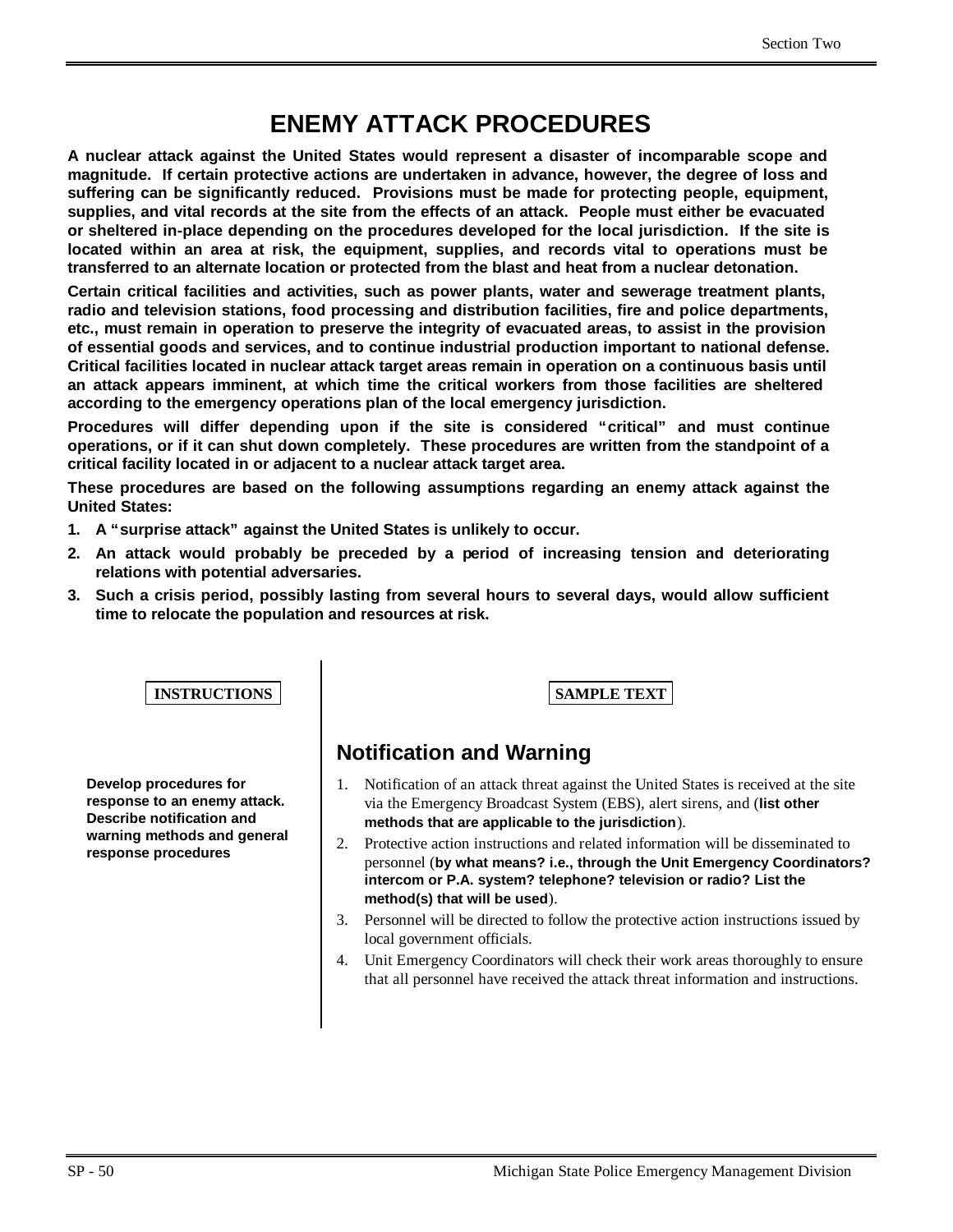**Describe the general response procedures. Assign emergency tasks to specific personnel or work units. Consult the local jurisdiction's Emergency Operations Plan to determine the vulnerability of the site, and tailor the procedures accordingly.**

**Typical Tasks of the Director might include:**

**List other tasks as necessary.**

**Typical tasks for the Site Emergency Coordinator might include:**

- 1. The Site Emergency Coordinator will fully activate the ECC. Communications links will be established with the (**name of jurisdiction**) Emergency Operations Center.
- 2. The Site Emergency Coordinator will monitor messages broadcast over radio and television through the Emergency Broadcast System (EBS). The EBS provides official directions and information from the government concerning the attack threat and recommended protective actions. (**Insert call letters of the EBS station in the area**)
- 3. Because (**name of site**) is designated as a "critical" facility, operations will be maintained as long as possible during the crisis period. (**Determine what parts of the site or services will remain operational, and develop procedures for work assignments, schedules, etc**.) (See attached listing of Vital Operations on page SP - 54).
- 4. Critical workers and their families will be sheltered at (**insert shelter location(s)**). Critical workers will commute to (**name of site**) to maintain vital operations. If an attack appears imminent, all critical workers will return to the shelter and vital operations will be disrupted until conditions allow for their resumption.
- 5. (**Name of site**) may resume operations as soon as the fallout radiation environment is reduced enough to allow critical workers to return without subjecting them to unnecessarily high radiation exposures. Decontamination efforts at the site will be coordinated by the fire services representative in the (**name of emergency jurisdiction**) Emergency Operations Center located at (**insert location**). If necessary, (**who? maintenance personnel from the site?**) may assist decontamination crews in bringing (**name of site**) back to operational status. Exposure records will be maintained for each worker to keep their exposure as low as possible.

# **Director Checklist**

- \_\_\_\_ 1. Report to the ECC to monitor EBS messages and other government information.
- \_\_\_\_ 2. Determine whether staff and personnel should be evacuated or if shelters should be stocked and made ready.
- \_\_\_\_ 3. Authorize the use of organization resources by Site Emergency Team and local response agencies.

### **Site Emergency Coordinator Checklist**

- 1. Activate the ECC to monitor emergency operations and coordinate response activities.
- 2. Activate the Site Emergency Plan.
- \_\_\_\_ 3. Monitor EBS messages and other information from government.
- 4. Notify Unit Emergency Coordinators of the situation.
- \_\_\_\_ 5. Ensure that "attack warning" protective action instructions are disseminated to personnel.
- \_\_\_\_ 6. Coordinate with maintenance personnel in shutting down non-essential systems.
- \_\_\_\_ 7. Make provisions for safeguarding vital records, facilities, equipment, and resources. (See Vital Records List on page SP - 11).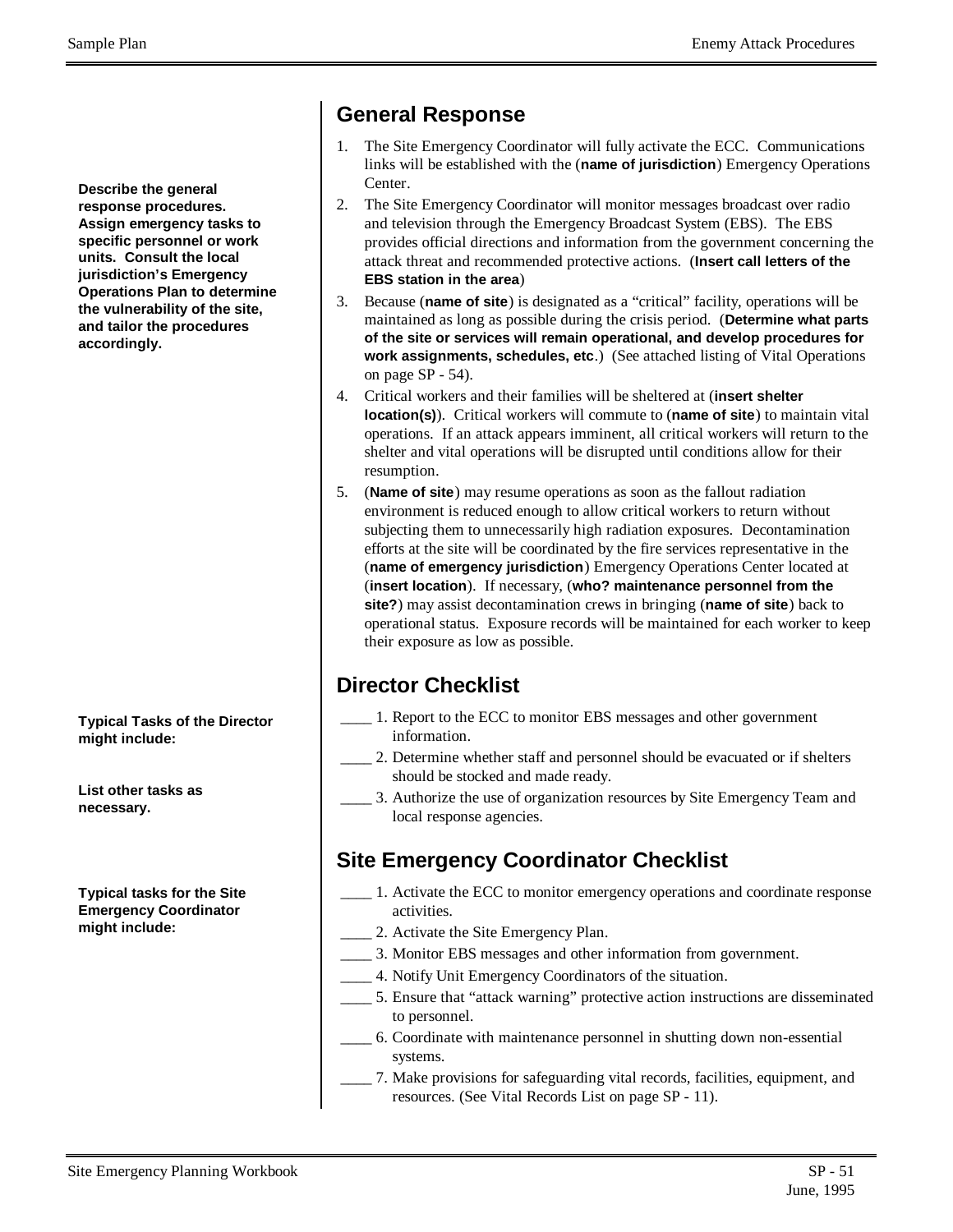**List other tasks as necessary.**

**Typical tasks for the Unit Emergency Coordinator might include:**

**List other tasks as necessary.**

**Typical tasks for the Emergency Assessment Coordinator might include:**

**List other tasks as necessary.**

**Typical tasks for the Emergency Warning/Communications Coordinator might include:**

**List other tasks as necessary.**

- \_\_\_\_ 8. Ensure that vital operations and services are continued as long as possible. (See attached listing of Vital Operations on page SP - 54).
- \_\_\_\_ 9. If an attack is detected, de-activate the ECC and ensure that all personnel onsite report to the assigned shelter area.
- \_\_\_\_10. As conditions permit, activate the ECC to coordinate post-attack resumption of vital operations. As necessary, provide support for government decontamination efforts onsite.

### **Unit Emergency Coordinator Checklist**

- \_\_\_\_ 1. Notify persons of "attack warning" protective action instructions.
	- \_\_\_\_ 2. Coordinate the dismissal of non-essential personnel and the shut-down of non-essential services in the unit.
	- \_\_\_\_ 3. Ensure that all vital records, resources, and operations located within the unit are preserved. (See Vital Records List on page SP - 11).
- \_\_\_\_ 4. If an attack is detected, report to the assigned shelter area.
- \_\_\_\_ 5. As conditions permit, inspect work area for damage as necessary. Report damage to the Site Emergency Coordinator in the ECC.
- \_\_\_\_ 1. Coordinate unit start-up procedures.

### **Emergency Assessment Coordinator Checklist**

- \_\_\_\_ 1. Report to the ECC to maintain a written record of all events that occur related to the attack emergency, including actions taken, decisions made and by whom, personnel involved, costs incurred, etc.
- 2. If an attack is detected, report to the assigned shelter area.
- \_\_\_\_ 3. As conditions permit, collect and compile damage information from site personnel.
- \_\_\_\_ 4. As necessary, report verified damage information to the local emergency management jurisdiction and to the Emergency Information Coordinator for release to the media.
- \_\_\_\_ 1. Prepare an after-action report.

#### **Emergency Warning/Communications Coordinator Checklist**

- **\_\_\_\_ 1.** Report to the ECC and maintain a primary and alternate communications system between the ECC, the various work units onsite, and **(insert name of local emergency management jurisdiction.)**
- 2. Notify ECC staff. (See Distribution and Assignment List on page SP v.)
- \_\_\_\_ 3. Notify key officials. (See Resource List.)
- \_\_\_\_ 4. Log messages received by and dispatched from the ECC.
- 5. Ensure that all personnel are notified of an "attack warning".
- \_\_\_\_ 6. Report to assigned shelter area.
- \_\_\_\_ 1. As conditions permit, re-establish communications between ECC and (**insert name of local emergency management jurisdiction.**)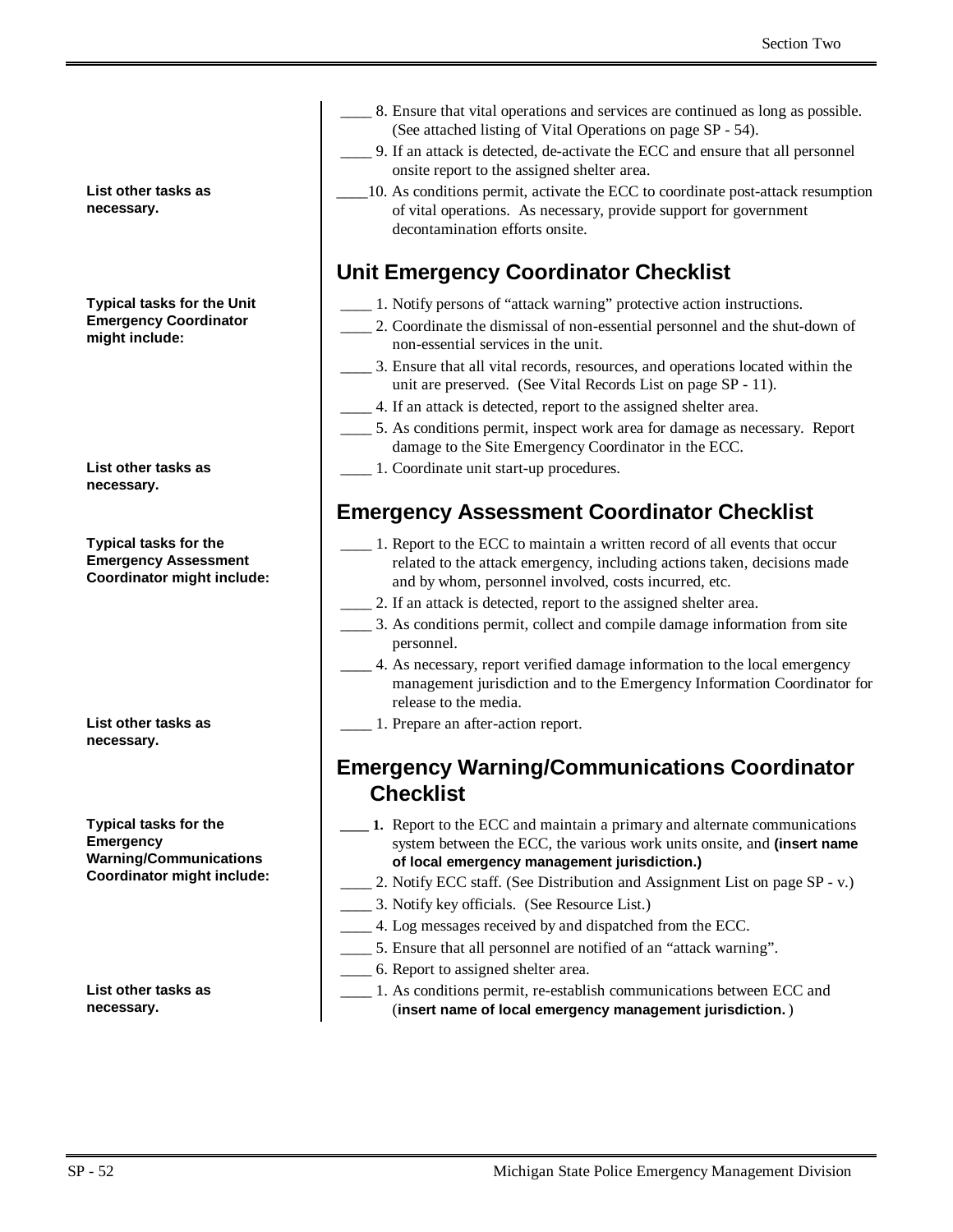**Typical tasks for the Emergency Information Coordinator might include:**

**List other tasks as necessary.**

**Typical tasks for the Emergency Medical Coordinator might include:**

**List other tasks as necessary.**

**Typical tasks for the Emergency Maintenance Coordinator might include:**

**List other tasks as necessary.**

**Typical tasks for the Emergency Security Coordinator might include:**

**List other tasks as necessary.**

|  |  |  | <b>Emergency Information Coordinator Checklist</b> |  |
|--|--|--|----------------------------------------------------|--|
|--|--|--|----------------------------------------------------|--|

- \_\_\_\_ 1. Report to the ECC.
- \_\_\_\_ 2. Prepare and issue information to personnel on "attack warning" procedures, fallout shelter locations, etc.
- 3. If an attack is detected, report to the assigned shelter area.
- \_\_\_\_ 4. As conditions permit, coordinate with the local government Public Information Official or Emergency Management Coordinator in establishing a Joint Public Information Center.

**(Name/title of Public Information Official): (work phone #) (home phone #) (Name/title of Emergency Management Coordinator): (work phone #) (home phone #)**

\_\_\_\_ 5. As necessary, conduct media tours of the site (if damage was incurred).

### **Emergency Medical Coordinator Checklist**

- \_\_\_\_ 1. Report to the ECC.
- \_\_\_\_ 2. Ensure that emergency medical care is provided to injured persons (as necessary).
- \_\_\_\_ 1. If an attack is detected, report to the assigned shelter area. Assist with emergency medical care at the shelter as needed.

# **Emergency Maintenance Coordinator Checklist**

- \_\_\_\_ 1. Report to the ECC.
- $\_\,$  2. Identify and stock onsite fallout shelter(s) to be used in the event personnel are unable to evacuate.
- \_\_\_\_ 3. Shut down non-essential utility systems.
- \_\_\_\_ 4. Assist with securing site entry points as necessary.
- \_\_\_\_ 5. If an attack is detected, report to the assigned shelter area.
- \_\_\_\_ 6. As conditions permit, inspect the site for damage.
- \_\_\_\_ 7. Assist with debris clearance and site cleanup as necessary.
- **\_\_\_\_\_** 1. Start up utility systems.

### **Emergency Security Coordinator Checklist**

- \_\_\_\_ 1. Report to the ECC. Coordinate the activities listed below.
- \_\_\_\_ 2. Secure vital facilities, resources, equipment, and operations.
- \_\_\_\_ 3. Secure entry points to the site.
	- \_\_\_\_ 4. If an attack is detected, report to the assigned shelter area.
	- \_\_\_\_ 5. As conditions permit, control and coordinate the movement of people and vehicles at the site.
- \_\_\_\_ 1. Prevent unauthorized entry into the site.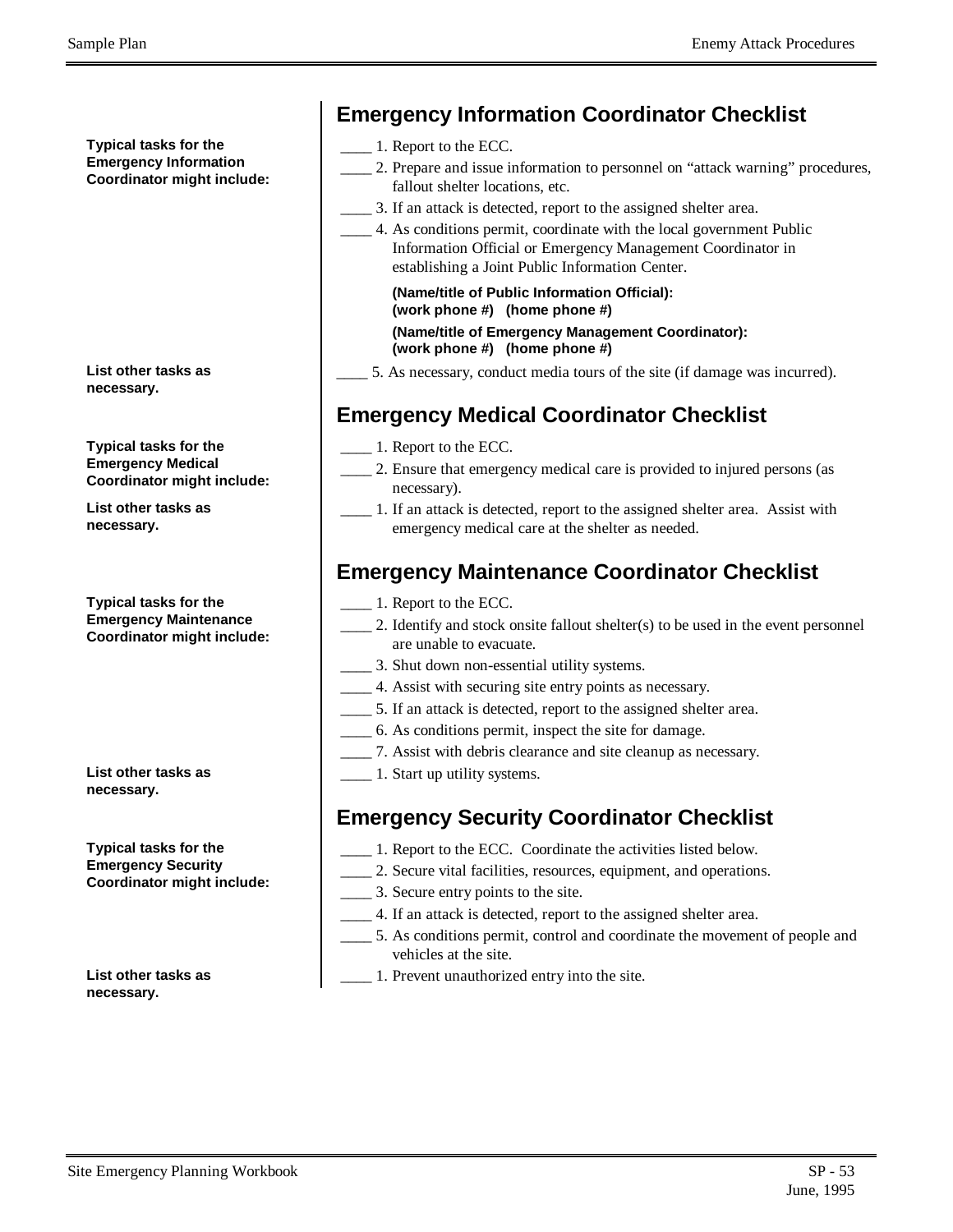# **VITAL OPERATIONS**

**List those activities that are essential to the operations of the organization. Identify those people that will be responsible for ensuring the continuity of operations for as long as possible. List the method of contacting those people and when they will maintain operations.** Telephone #'s:

|    |                                          |                                                                                    | elephone # s:<br>$Work(W)$ , |                                                                    |
|----|------------------------------------------|------------------------------------------------------------------------------------|------------------------------|--------------------------------------------------------------------|
|    | <b>Vital Operation</b>                   | Name/Title of<br><b>Responsible Person</b>                                         | Home $(H)$ , &<br>Pager(P)   | <b>Vital Operations</b><br><b>Shift Assignment</b>                 |
| 1. | Operation of electrical<br>control panel | Joe Smith<br><b>Electrical Engineer</b><br>Roger Dean<br><b>Eletrical Engineer</b> | (insert phone<br>numbers)    | 1st shift<br>$6:00am - 2:00pm$<br>2nd shift<br>$2:00$ pm - 10:00pm |
| 2. | Water purity testing                     | Diane Miller<br><b>Water Quality Supervisor</b>                                    | (insert phone<br>numbers)    | 1st shift<br>$6:00am - 2:00pm$                                     |
| 3. |                                          |                                                                                    |                              |                                                                    |
| 4. |                                          |                                                                                    |                              |                                                                    |

5.

 $\overline{1}$ 

- 6.
- | 7.
-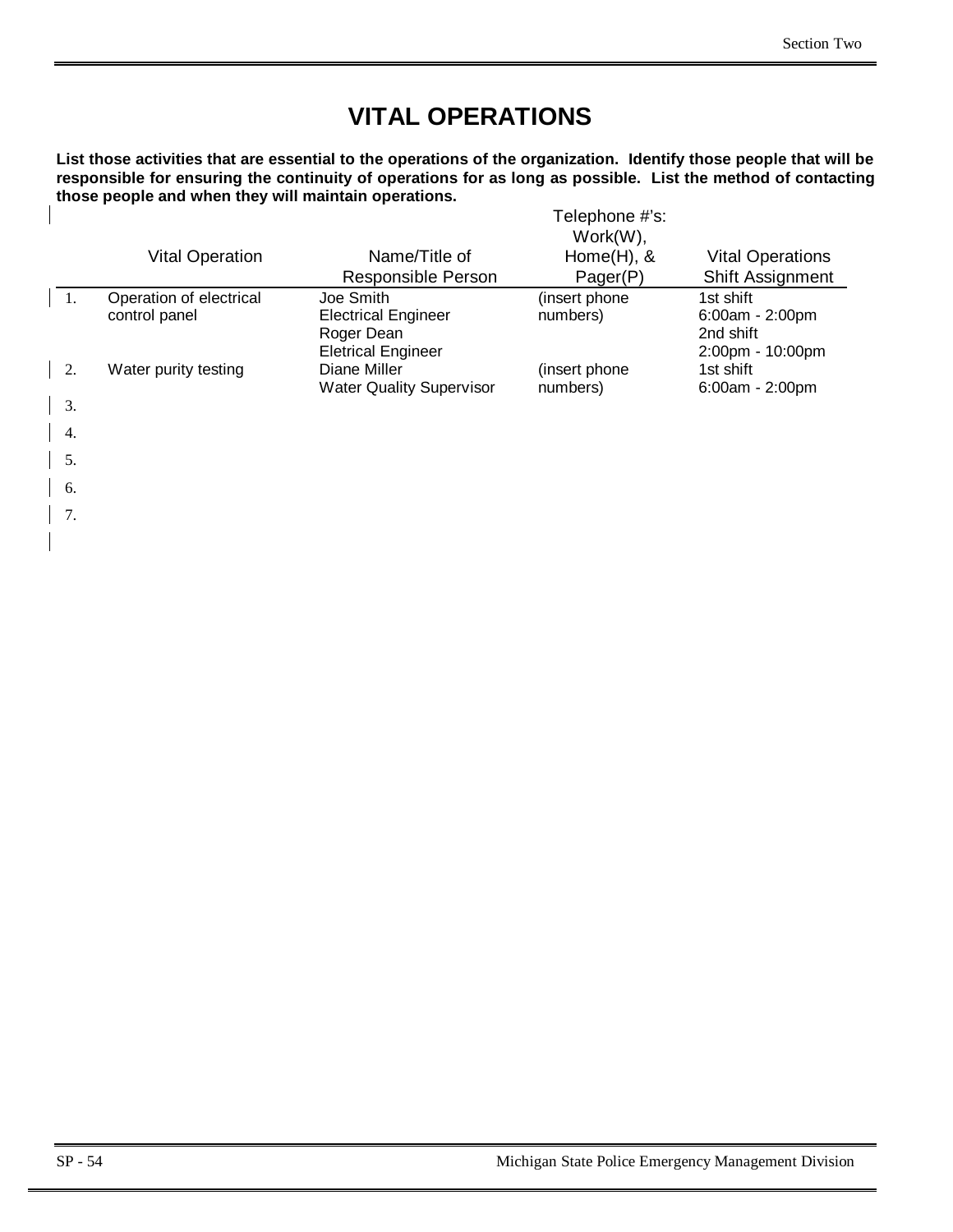# **DEFINITIONS & ABBREVIATIONS**

**The following are definitions commonly used throughout the sample plan. Sample Plan users should include general terms applicable to all types of disasters, as well as those terms that are unique to their site. Remove or change those definitions that are not used in the organization.**

**Access Control Point** - A staffed or barricaded point established to prohibit access to a hazardous or potentially hazardous area.

**Assembly Area** - A designated area, located away from the emergency scene, where persons gather during a site evacuation for the purpose of receiving emergency briefings and instructions, and to be accounted for. An assembly area may or may not be offsite; the location generally depends upon the size and type of site involved and the type of surrounding land uses.

**Command Post (CP**)- A base of operations established by a special unit or team of government to provide technical advice or response to the immediate site of an emergency or disaster.

**Director** - The person designated on the Site Emergency Team to make executive decisions regarding site operations, resources, and expenditures.

**Disaster** - An occurrence or imminent threat of widespread or severe damage, injury, or loss of life or property resulting from a natural or man-made cause, including but not limited to fire, flood, snow, ice, tornado, windstorm, wave action, oil spill, water contamination, utility failure, hazardous peacetime radiological incident, major transportation accident, hazardous material incident, epidemic, air contamination, blight, drought, infestation, explosion, or hostile military action, or paramilitary action, or similar effects resulting from terrorist activities, riots or civil disorders.

**Emergency Control Center (ECC)** - The location from which key site personnel exercise direction and control in an emergency.

**Emergency Management Coordinator (EMC)** - The person appointed pursuant to Act 390 of the Public Acts of 1976 to coordinate emergency planning and services within (**name of jurisdiction**).

**Emergency Operations Center (EOC)** - The location from which government officials exercise direction and control in an emergency. For (**name of jurisdiction**), the EOC is located at (**insert address**).

**Emergency Situation** - Any situation confronting a site, facility, or community requiring emergency actions of a lesser nature than a disaster to include, but not be limited to, civil disturbances, labor strikes, and build-up activities prior to an actual disaster.

**Evacuation** - A protective action strategy that provides for the orderly movement of people away from an actual or potential hazard.

**In-Place Shelter** - A protective action designed to protect people from the effects of a hazard by sheltering people in a structure capable of providing such protection.

**Joint Public Information Center (JPIC)** - A center established by local government near the scene of a disaster for issuing information. It provides a central location for the joint issuance of accurate information to news media representatives by all levels of government and private industry.

**Local State of Emergency** - A declaration by a county or municipality with an appointed emergency management coordinator when circumstances indicate that the occurrence or threat of widespread or severe damage, injury, or loss of life or property from natural or human-made cause exists.

**Media Center** - A center established onsite (prior to the JPIC) for issuing emergency information and briefing the media. The Media Center may be closed if a JPIC is established.

**National Oceanic and Atmosphere Administration** (**NOAA**) - The administrating department of the National Weather Service. It is part or the U.S. Department of Commerce.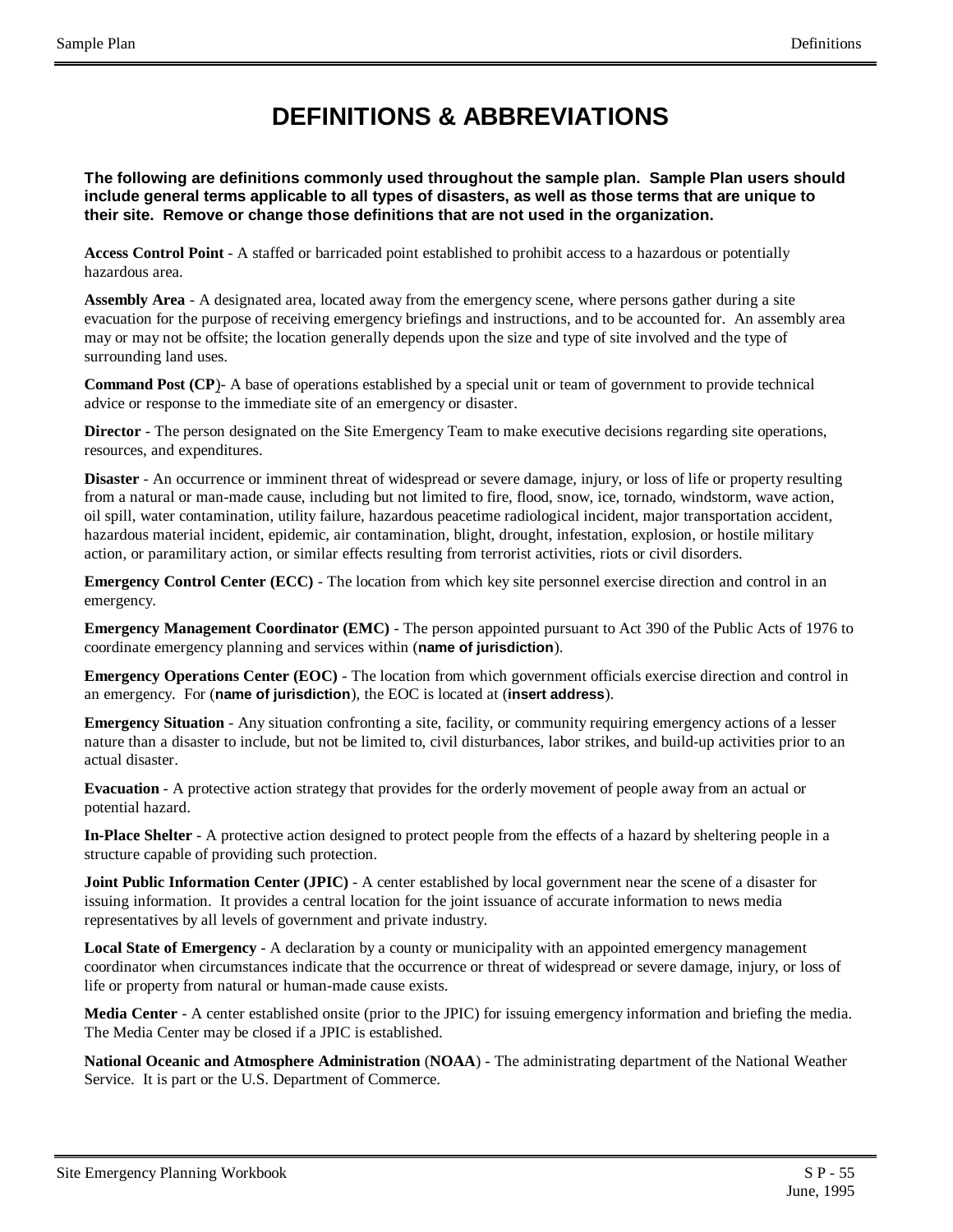**On-scene Emergency Operations Center (OEOC)** - A command center established in close proximity to, but outside of the risk area, to function as a coordinating center for local government field forces.

**Protective Actions** - Those emergency measures taken to protect people from the effects of a hazard. These may include evacuation and in-place sheltering.

**Site Emergency Coordinator** - The person designated to coordinate emergency planning and services for (**name of site**). Duties include activating the Site Emergency Plan, implementing emergency procedures, and coordinating response activities from the Emergency Control Center.

**Site Emergency Plan** - The plan developed and maintained by (**name of site**) for the purpose of organizing and coordinating its emergency response activities and operations. The plan is consistent with the (**name of jurisdiction**) Emergency Operations Plan.

**State of Disaster** - A declaration by executive order or proclamation by the Governor under the provisions of Act 390, P.A. 1976,(as amended) which activates the disaster response and recovery aspects of state, county, and local emergency plans and authorizes deployment and use of any forces to which the plan or plans apply.

**Unit Emergency Coordinator -** The person designated from each (**name of work unit**) at (**name of site**) to carry out protective measures (evacuation or protective shelter) at the site.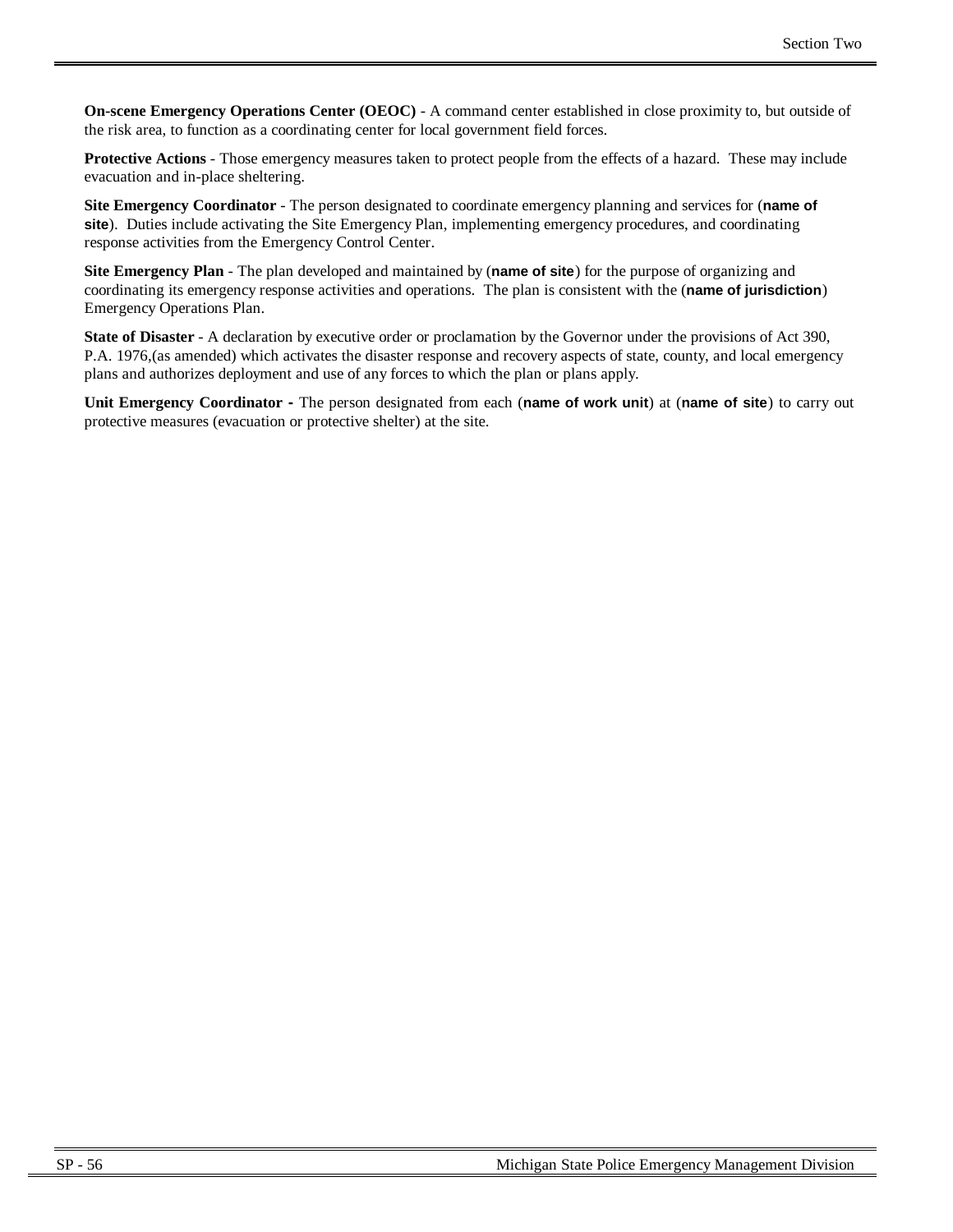# BIBLIOGRAPHY

|     | <b>Document Title</b>                                                            | <b>Author</b>                                                          | <b>Publication</b><br><b>Date</b> |
|-----|----------------------------------------------------------------------------------|------------------------------------------------------------------------|-----------------------------------|
| 1.  | Guide for Development of State and Local<br>Emergency Operations Plans (CPA 1-8) | Federal Emergency Management<br>Agency (FEMA)                          | September, 1990                   |
| 2.  | Emergency Management Guide for Business &<br>Industry (ARC 5025)                 | FEMA and the American Red<br>Cross                                     | November, 1993                    |
| 3.  | Disaster Planning Guide for Business and<br>Industry (FEMA 141)                  | <b>FEMA</b>                                                            | August, 1987                      |
| 4.  | Tornado Protection: Selecting and Designing<br>Safe Areas in Buildings (TR-83B)  | <b>FEMA</b>                                                            | June, 1990                        |
| 5.  | Local Emergency Planning Workbook<br>(EMD PUB - 201                              | <b>Emergency Management Division</b><br>Michigan Dept. of State Police | October, 1991                     |
| 6.  | Site Emergency Planning Workbook<br>(EMD PUB - 602)                              | <b>Emergency Management Division</b><br>Michigan Dept. Of State Police | August, 1988                      |
| 7.  | <b>Emergency Information Procedures Workbook</b><br>(EMD PUB - 401)              | <b>Emergency Management Division</b><br>Michigan Dept. Of State Police | April, 1987                       |
| 8   | Local Emergency Planning Guide<br>(EMD PUB - 203)                                | <b>Emergency Management Division</b><br>Michigan Dept. Of State Police | September, 1990                   |
| 9.  | Vital Records Protection<br>(EMD PUB - 920)                                      | <b>Emergency Management Division</b><br>Michigan Dept. Of State Police | February, 1991                    |
| 10. | Haz/Mat Response Planning Workbook<br>(EMD PUB - 301)                            | <b>Emergency Management Division</b><br>Michigan Dept. Of State Police | August, 1993                      |
| 11. | Michigan Hazard Analysis<br>(EMD PUB - 103)                                      | <b>Emergency Management Division</b><br>Michigan Dept. Of State Police | September, 1992                   |
| 12. | Disaster Exercise Manual (EMD PUB - 702)                                         | <b>Emergency Management Division</b><br>Michigan Dept. Of State Police | March, 1989                       |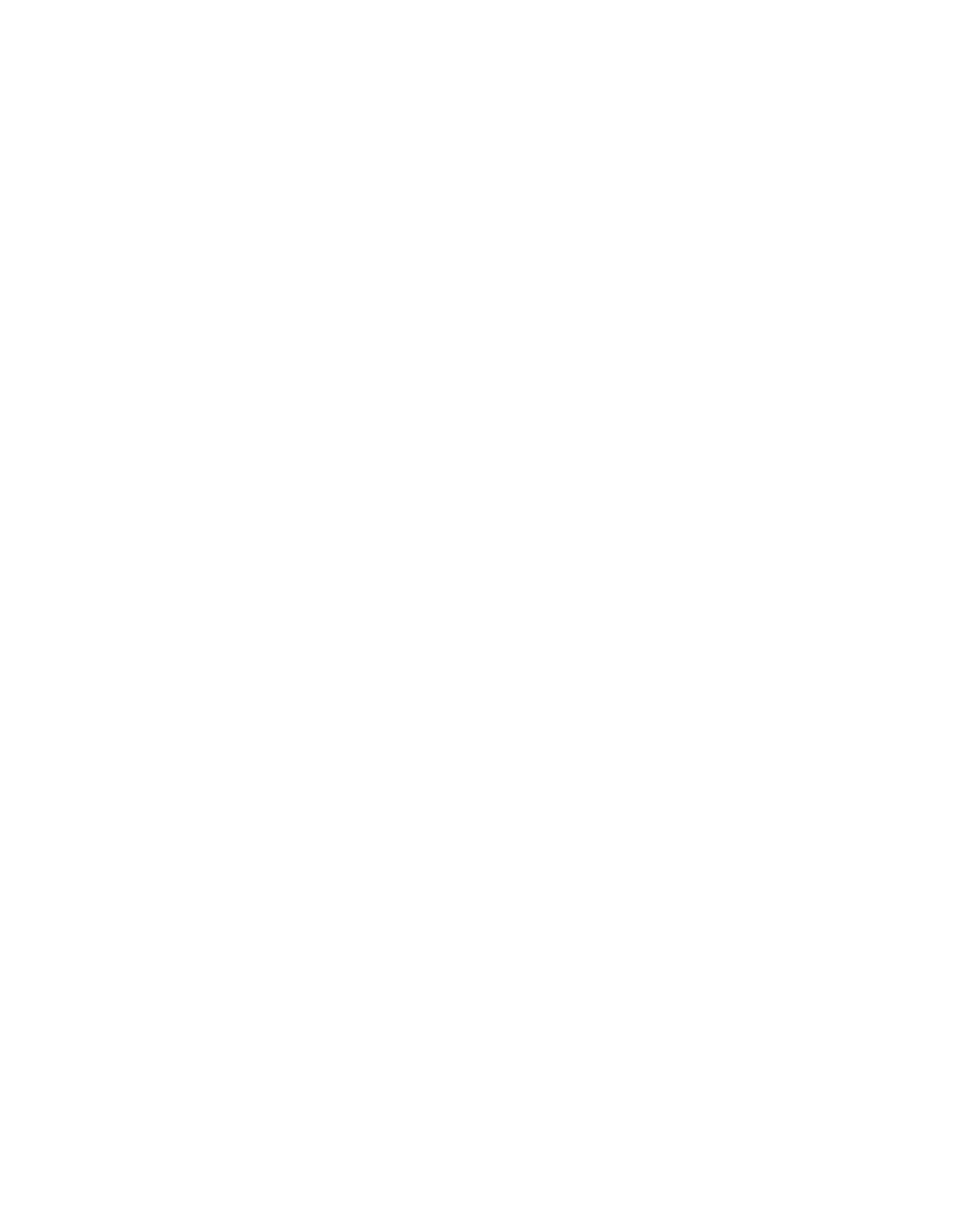# **\* VIOLENT INCIDENT PROCEDURES**

# (Addendum to Section Two of EMD Pub.602, Site Emergency Planning Workbook)

# March 10, 2000

\* This copy of the addendum also contains introductory material taken from the current Site Emergency Planning Workbook. The material explains the composition of the Site Emergency Team and the typical job titles associated with team assignments.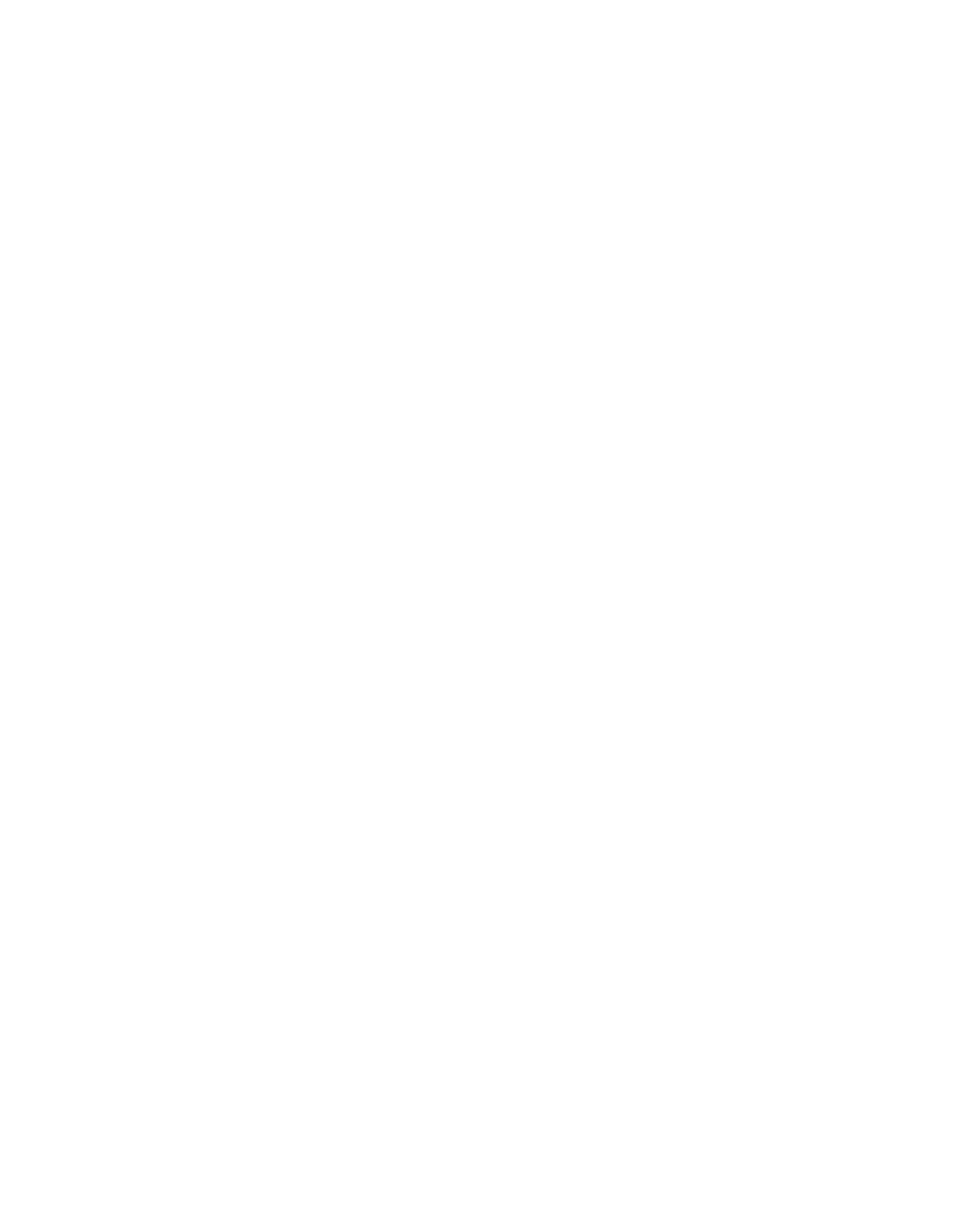# **VIOLENT INCIDENT PROCEDURES**

**All too often we hear news accounts of incidents involving disgruntled employees, dissatisfied customers, estranged spouses, alienated students, and other individuals who, for whatever reason, decide to resolve situations through acts of violence. Such acts have occurred in post offices, factories, office buildings, and schools. Although infrequent in occurrence, these incidents have the potential to strike any work place environment. The incident may be isolated and pose a minimal threat to the entire site, or it may be wildly indiscriminant and result in a serious threat to every person on site.**

**The unpredictable and variable nature of these events makes the development of procedures difficult, but certain fundamental concepts do apply. Combining these concepts with procedures developed for other emergecy events will provide a basis upon which response efforts can be maximized. It must be recognized, however, that the nature of a violent event and the manner in which it unfolds will determine the response. The event may be a one-on-one physical assault and require a routine local law enforcement response or the event may unfold as a mass casualty incident and require immediate protective measures, establishment of staging areas, implementation of family reunification procedures, the opening of a media center, and overall coordination of community resources.**

**Life safety concerns are paramount in these incidents and immediate evacuation or other protective actions must be taken to ensure the safety of all people on site. The accountability of everyone on site at the time of the incident is an important concern to the first responders arriving at the scene. Procedures for relocating individuals to a secure Family Reunification Center should be part of the plan. Preservation of evidence and protection of the crime scene are issues that need to be considered during development of the plan. A violent incident may disrupt normal operations for several days or more. As a result, short term and long term recovery issues need to be identified and planned for including the psychological impact upon the victims, responders, and witnesses.**

**In addition to the procedural guidelines in this document it is important to recognize that many procedures are "site-specific". They must be tailored to the circumstances encountered as a result of the design of the building or lay out of the site. Requesting local first responders (police, fire, EMS, etc.) to tour the site and make suggestions based upon their expertise may aid in the development of these procedures.**

**While violence cannot be entirely prevented, the likelihood of it occurring can be reduced. The development of a mitigation plan (prevention plan) can be undertaken at the same time as the response plan. It can also be developed following the completion of the response plan. In either case the response plan will generate ideas, issues, and questions about reducing the chances of a violent incident occurring.**

**These ideas, issues, and questions should be used to develop a comprehensive and effective mitigation plan. Mitigation measures fall into two broad catagories, structural and non-structural. Examples of structural measures would include such things as installing security doors, cameras, and metal detectors; increasing building set backs; securing on-site storage of chemicals; installation of gated parking; and construction of "safe haven" areas. Examples of non-structural mitigation measures would include such things as requiring all employees and visitors to sign-in when entering the site, implementing a dress code, requiring that identification cards be worn, instituting an anonymous tip line, and providing training in the identification of "at risk" individuals.**

**In developing a mitigation plan the team should identify its goals and objectives. A goal might be: "Reduce public access to the building". An objective to meet this goal might be: "Reduce public access to all rear and side entrances". Once the goals and objectives are identified, alternative mitigation measures can be compiled. In this case some alternatives might be: "install cameras at every rear and side entrance", "staff each rear and side enrance with security personnel", "install security alarms", and "construct a perimeter fence around the site". Finally, the alternative measures should be evaluated using identified screening criteria such as cost effectiveness, technical feasibility, reliability, and institutional acceptibility.**

**The final mitigation plan should include: 1) identification of the issues, 2) what needs to be done to resolve the issues, 3) the methods to be employed to make it happen, and 4) a description of the process used to select specific mitigation alternatives.**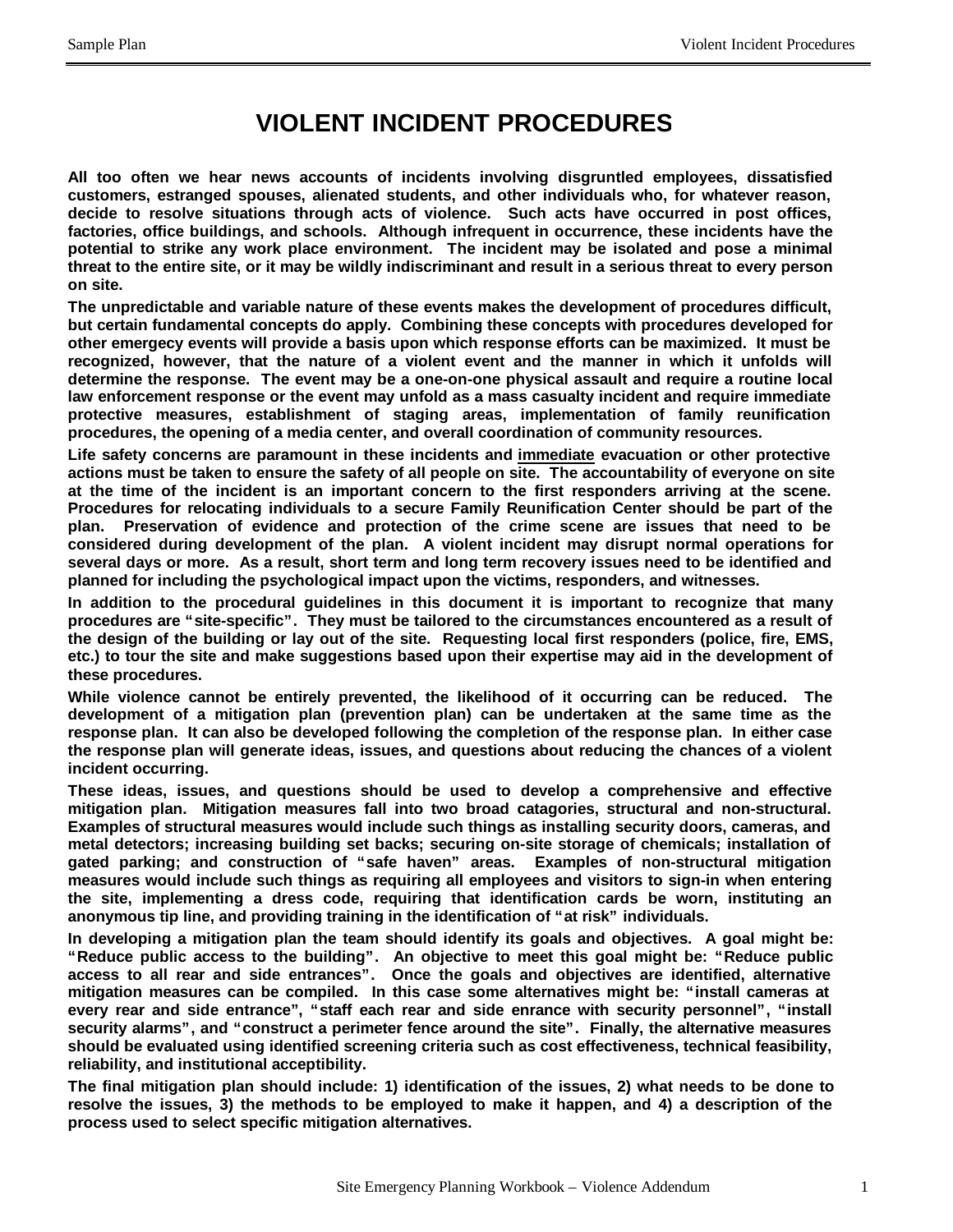#### **INSTRUCTIONS SAMPLE TEXT**

**Develop procedures for response to an incident involving violence. Describe the notification and warning methods and procedures.**

**Note: In many incidents there will be little or no warning. In such cases individuals must be trained to take immediate action. In some cases, however, a significant threat will precede an event and provide some warning time.**

**Life safety concerns must drive initial response actions. Any individuals who are safe should call 911. All individuals in danger must seek protection and immediate evacuation should be the first choice. Predesignated evacuaion routes may not be safe in these incidents. It may be necessary to secure an office/classroom by locking or barricading the door(s). Once this is accomplished the office/classroom windows can be broken and used as exit points. Assembly areas should be several blocks from the site or in other "safe" buildings nearby. Those safely evacuated should notify police.**

**Some circumstances may not allow for evacuation. Therefore, alternative procedures must be developed— including identifying and/or creating secure areas, ("safe havens") where in-place sheltering may provide a means of protection until rescue can be made.**

**Note: Sensitive plan information pertaining to these procedures must be identified and made known only to certain individuals. These individuals will be responsible for assisting and directing others to safety.**

### **Notification and Warning**

- 1. Notification of a violent incident on site is made by (**by what means? alarm?, telephone?, message transmitted over PA system?)**.
- 2. The warning signal consists of **(describe the warning signal)**.
- 3. The first person becoming aware of the incident should activate the warning system as soon as they are able to safely do so. Immediate contact should be made to **(name of jurisdiction)** Police **(Sheriff?)** Department by calling **(insert telephone number)**.
- 4. Personnel will be given instructions **(by what means?)**.

### **General Response**

- 1. Assistance from law enforcement and emergency medical personnel will be requested.
- 2. The type of protective actions taken will depend upon several factors, including the size, type, and location of the incident, the types of weapons being used, the number of individuals involved, and the level of property destruction taking place.
- 3. Unless otherwise directed the Unit Emergency Coordinators will decide the type of protective actions to take as soon as they are aware of the circumstances of the incident.
- 4. Individuals evacuating the site will report to the assembly area(s).
- 5. Unit Emergency Coordinators will account for their personnel at the evacuation assembly area and report this information to the Site Emergency Coordinator.
- 6. The Emergency Medical Coordinator will establish a triage area and begin treating those who have been injured. Medical treatment will be coordinated with arriving emergency medical response personnel.
- 7. The Site Emergency Coordinator will fully activate the Emergency control Center (ECC), if safe to do so.
- 8. If necessary, an alternate ECC will be established.
- 9. Evacuated individuals will remain at the assembly areas for further instructions.
- 10. A Family Reunification Center will be established away from the site.
- 11. Assistance from law enforcement personnel will be requested to prevent unauthorized access to the Family Reunification Center.
- 12. The Emergency Maintenance Coordinator will supply maps, blueprints, and other schematics of the site to law enforcement personnel.
- 13. The Site Emergency Coordinator will report to the Incident Commander **(the individual in charge of local response operations)** all known information pertaining to the incident **(i.e. number and location of persons involved, types of weapons involved, number of unaccounted personnel, number of hostages, number of injuries and fatalities, etc.)**.
- 14. The Emergency Information Coordinator will establish a Media Center.
- 15. The Emergency Security Coordinator will secure entry points to the site. Site security will be coordinated with arriving law enforcement personnel.
- 16. The Site Emergency Coordinator will brief the Director on the situation.
- 17. The Site Emergency Coordinator will brief Unit Emergency Coordinators of the situation as soon as possible and inform them of actions to be taken.
- 18. Individuals will be released as deemed appropriate.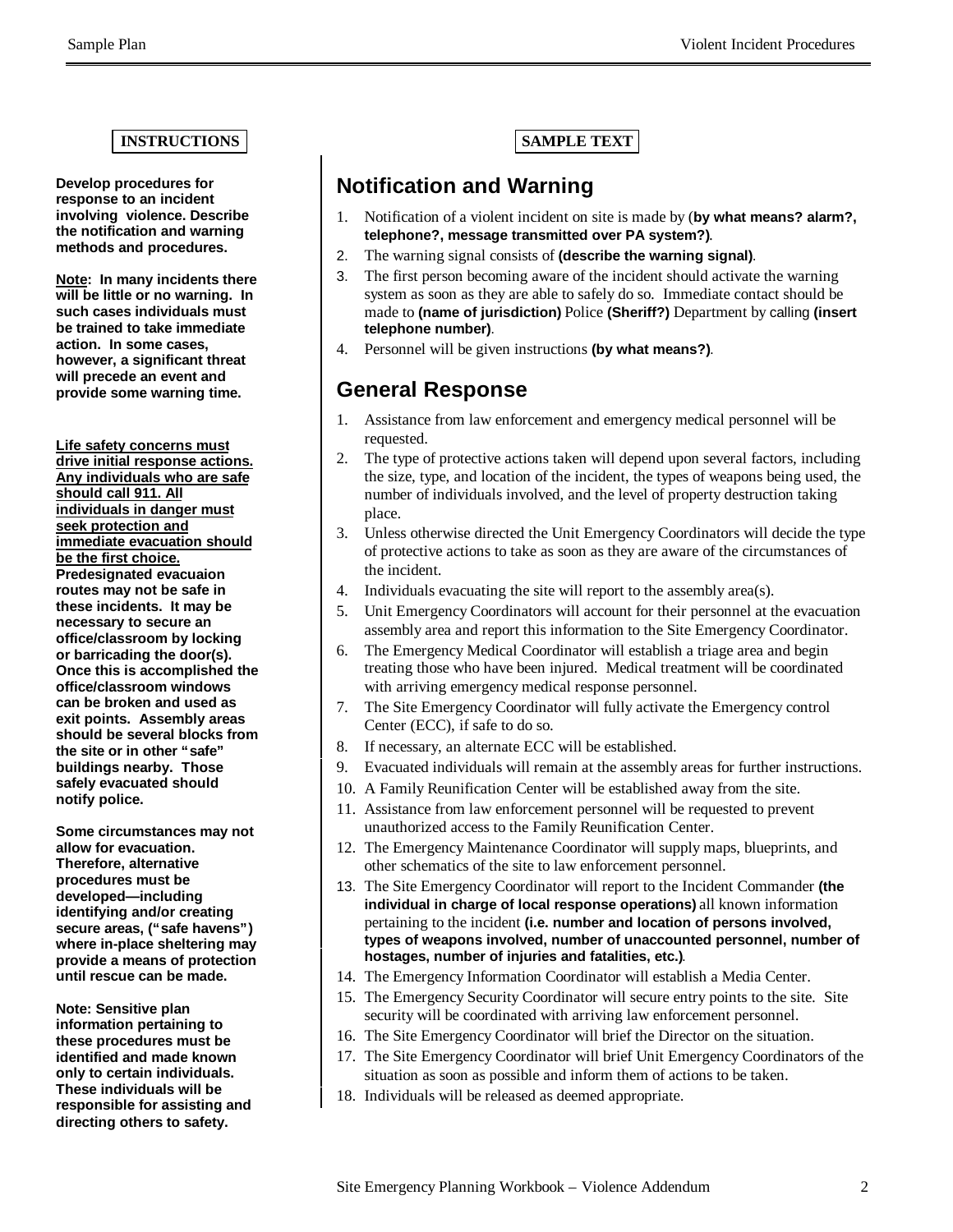**Typical tasks for the Director might include:**

- **List other tasks as necessary.**
- **Typical tasks for the Site Emergency Coordinator might include:**

**List other tasks as necessary.**

#### **Typical tasks for the Unit Emergency Coordinator might include:**

**List other tasks as necessary.**

19. Personnel released early will be recalled (**by what means? i.e., television or radio announcement? telephone?**) when conditions permit.

#### **Director Checklist**

- \_\_\_\_ 1. Identify the situation (i.e. description of the incident, number of individuals involved, location, type of threat, extent of injuries, etc.)
- \_\_\_\_ 2. Issue protective action notification.
- \_\_\_\_ 3. Call 911.
- \_\_\_\_ 4. Authorize the use of organization resources by Site Emergency Team and local response agencies.
- \_\_\_\_ 5. Secure personnel/student information.
- \_\_\_\_ 6. Brief the Incident Commander on the situation.
- \_\_\_\_ 7. Report to the ECC to monitor reports and conditions.
- \_\_\_\_ 8. Establish a Family Reunification Center (FRC) away from the site and implement procedures to relocate individuals to the center.
- \_\_\_\_ 9. Begin contacting immediate family members, directing them to the FRC.
- \_\_\_\_ 10.Arrange for counseling services, critical incident stress debriefings, and clergy.
- \_\_\_\_ 11.Authorize the establishment of the Media Center.

### **Site Emergency Coordinator Checklist**

- \_\_\_\_ 1. Implement protective actions immediately upon becoming aware of the situation. Assist others as necessary.
- 2. Call 911 (If not already done).
- \_\_\_\_ 3. Activate the Site Emergency Plan.
- \_\_\_\_ 4. Notify Emergency Medical Services at **(telephone)**
- \_\_\_\_ 5. Verify that protective actions are underway.
- \_\_\_\_ 6. Activate the ECC if safe to do so, and monitor reports about the disturbance and coordinate response activities.
- \_\_\_\_ 7. Establish communications with (**name of jurisdiction**) Police Department (**telephone**).
- \_\_\_\_ 8. Account for all personnel/students/visitors.
- \_\_\_\_ 9. Ensure available equipment, records, and information is secured.
- \_\_\_\_ 10.Augment personnel and resources as necessary.

#### **Unit Emergency Coordinator Checklist**

- \_\_\_\_ 1. Implement and coordinate protective actions immediately upon becoming aware of the situation. Assist others as necessary.
- 2. Call 911 (If not already done).
- \_\_\_\_ 3. Secure the current attendance records, work schedules, sign-in sheets, or other information identifying those present on the unit.
- \_\_\_\_ 4. If evacuation is possible, direct all personnel/students to alternative assembly area(s) several blocks from the site.
- 5. If unable to safely evacuate, relocate to a "safe haven" area(s) or establish a "safe haven" area by locking or barricading doors.
- \_\_\_\_ 6. Account for all personnel/students at assembly area(s) or "safe haven" area(s).
- \_\_\_\_ 7. If possible notify responders of personnel/students that are accounted for and the location of the "safe haven" or assembly area(s).
- \_\_\_\_ 8. Provide medical attention to those injured.
- \_\_\_\_ 9. Remain at assembly area and await further instructions.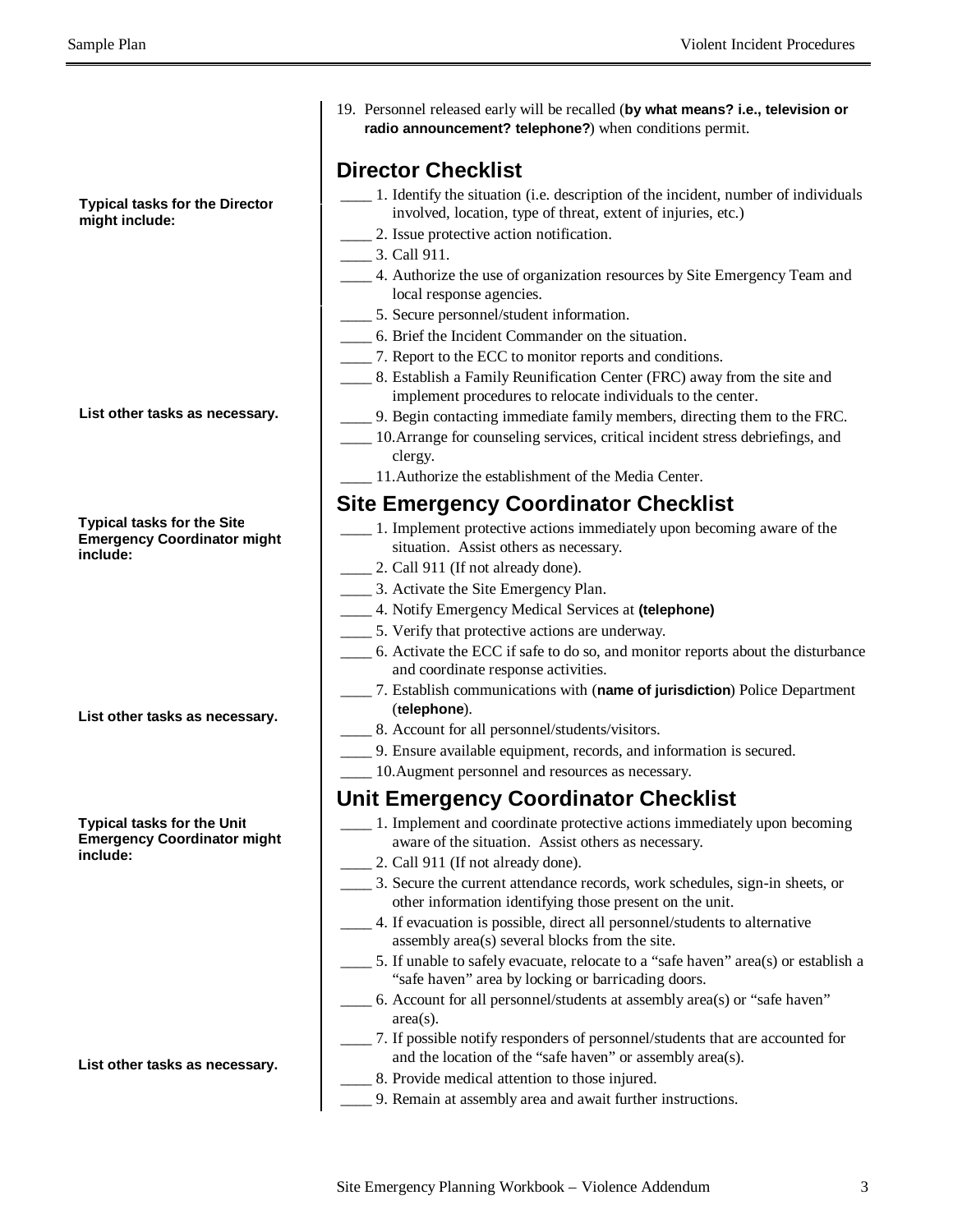**Typical tasks for the Emergency Assessment Coordinator might include:**

#### **List other tasks as necessary.**

**Typical tasks for the Emergency Warning/Communications Coordinator might include:**

**List other tasks as necessary**

**Typical tasks for the Emergency Information Coordinator might include:**

**List other tasks as necessary.**

#### **Emergency Assessment Coordinator Checklist**

- \_\_\_\_ 1. Implement protective actions immediately upon becoming aware of the situation. Assist others as necessary.
- 2. Call 911 (If not already done).
	- \_\_\_\_ 3. Report to the ECC and maintain a written record of all events that occur related to the incident, including actions taken, decisions made and by whom, personnel involved, costs incurred, etc. If possible, a photographic or video record should be arranged.
- \_\_\_\_ 4. As necessary, collect and compile damage/injury information from site personnel.
- \_\_\_\_ 5. As necessary, report verified damage/injury information to the Emergency Information Coordinator for release to the media.
- \_\_\_\_ 6. As necessary, prepare an after-action report.

#### **Emergency Warning/Communications Coordinator Checklist**

- \_\_\_\_ 1. Implement protective actions immediately upon becoming aware of the situation. Assist others as necessary.
- 2. Call 911 (If not already done).
- \_\_\_\_ 3. Report to the ECC and maintain a primary and alternate communications system between the ECC, the various work units onsite, and **(insert name of local emergency management jurisdiction.)**
- \_\_\_\_ 4. Log messages received by and dispatched from the ECC.
- \_\_\_\_ 5. Notify ECC staff as necessary.
- \_\_\_\_ 6. Notify key officials as necessary.

# **Emergency Information Coordinator Checklist**

- \_\_\_\_ 1. Implement protective actions immediately upon becoming aware of the situation. Assist others as necessary.
- \_\_\_\_ 2. Call 911 (If not already done).
- \_\_\_\_ 3. Report to the ECC. Coordinate the activities listed below.
- \_\_\_\_ 4. As conditions permit, obtain verified information about the nature of the incident, number of individuals involved, weapons involved, injuries to personnel/students, number of personnel/students unaccounted for, current status of situation (hostages, search and rescue, arrests, etc.)
- 5. Coordinate with the local government Public Information Official or Emergency Management Coordinator in establishing a Joint Public Information Center (if conditions warrant).

**(Name/title of Public Information Official): (work phone #) (home phone #) (Name/title of Emergency Management Coordinator): (work phone #) (home phone #)**

- \_\_\_\_ 6. Prepare disaster information (e.g. contact phone numbers)
	- \_\_\_\_ 7. Prepare and issue news releases to the media (as necessary).
- 8. Conduct regularly scheduled joint media briefings